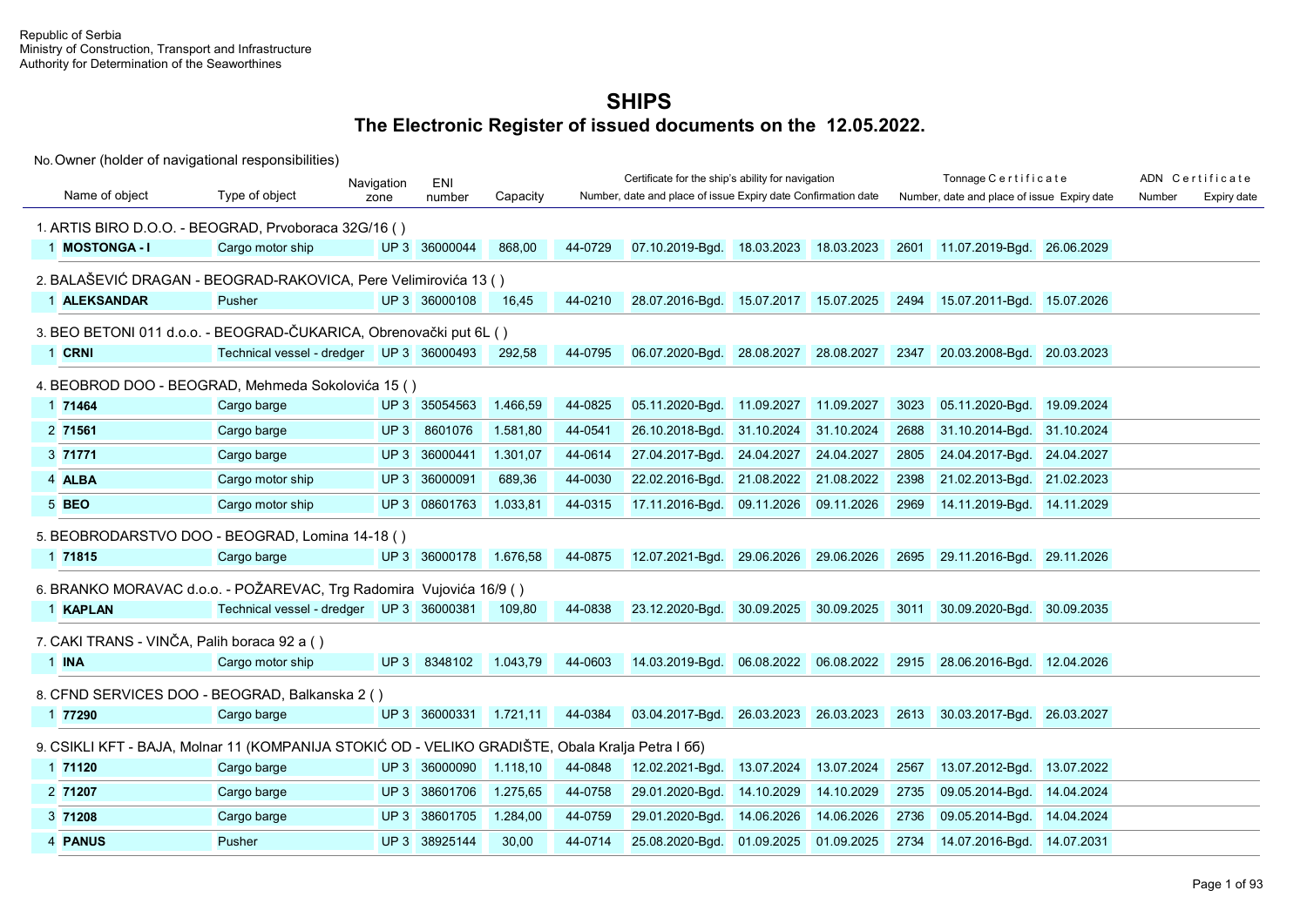|                                                                                    |                                           | Navigation      | <b>ENI</b>    |          |         | Certificate for the ship's ability for navigation             |            |            |      | Tonnage Certificate                         |            |        | ADN Certificate |
|------------------------------------------------------------------------------------|-------------------------------------------|-----------------|---------------|----------|---------|---------------------------------------------------------------|------------|------------|------|---------------------------------------------|------------|--------|-----------------|
| Name of object                                                                     | Type of object                            | zone            | number        | Capacity |         | Number, date and place of issue Expiry date Confirmation date |            |            |      | Number, date and place of issue Expiry date |            | Number | Expiry date     |
| 10. DANUBE ECO DOO - SMEDEREVO, Vojvode Glavaša 2 ()                               |                                           |                 |               |          |         |                                                               |            |            |      |                                             |            |        |                 |
| 1 71240                                                                            | Cargo barge                               |                 | UP 3 46110018 | 958,39   | 44-0909 | 03.12.2021-Bgd. 12.06.2022 12.06.2022                         |            |            | 2992 | 13.10.2020-Bgd. 13.10.2030                  |            |        |                 |
| 11. ĐERDAP TURIST D.O.O. KLADOVO - KLADOVO, Dunavska 50 ()                         |                                           |                 |               |          |         |                                                               |            |            |      |                                             |            |        |                 |
| 1 <b>DERDAP</b>                                                                    | Displacement passenger<br>vessel          |                 | UP 3 36000093 | 28,60    | 44-0656 | 17.06.2019-Bgd.                                               | 02.06.2023 | 02.06.2023 | 2930 | 13.06.2019-Bgd. 13.06.2034                  |            |        |                 |
| 12. DLS BRODARSTVO d.o.o. - NOVI SAD. Slavka Rodića 26 ()                          |                                           |                 |               |          |         |                                                               |            |            |      |                                             |            |        |                 |
| 1 77439                                                                            | Cargo barge                               |                 | UP 3 36000356 | 852,00   | 44-0699 | 26.07.2019-Bgd. 22.11.2026 22.11.2026                         |            |            | 2630 | 16.08.2013-Bgd. 16.08.2023                  |            |        |                 |
| 13. DM TRANS JDP DOO - POŽAREVAC-POLJANA, Poljana 66 ()                            |                                           |                 |               |          |         |                                                               |            |            |      |                                             |            |        |                 |
| 1 MILU                                                                             | Cargo motor ship                          |                 | UP 3 36000037 | 358,67   | 44-0760 | 13.01.2020-Bgd.                                               | 17.03.2024 | 17.03.2024 | 2645 | 08.05.2014-Bgd.                             | 17.03.2024 |        |                 |
| 14. DMB SHIPPING DOO RUMA - RUMA, Augusta Cesarca 66 ()                            |                                           |                 |               |          |         |                                                               |            |            |      |                                             |            |        |                 |
| 1 71384                                                                            | Cargo barge                               |                 | UP 3 36000427 | 1.525,95 | 44-0320 | 29.11.2016-Bgd.                                               | 29.05.2022 | 29.05.2022 | 3078 | 22.11.2021-Bgd.                             | 29.11.2031 |        |                 |
| 2 71395                                                                            | Cargo barge                               |                 | UP 3 46115057 | 1.398,00 | 44-0906 | 17.11.2021-Bgd.                                               | 29.10.2024 | 29.10.2024 | 2974 | 17.11.2021-Bgd.                             | 29.10.2031 |        |                 |
| 3 71399                                                                            | Cargo barge                               | UP <sub>3</sub> | 46115126      | 1.398,00 | 44-0887 | 06.09.2021-Bqd.                                               | 10.08.2024 | 10.08.2024 | 2949 | 17.07.2013-Bgd.                             | 29.07.2023 |        |                 |
| 4 78462                                                                            | Cargo barge                               |                 | UP 3 36000492 | 805,80   | 44-0436 | 31.10.2017-Bgd.                                               | 30.10.2022 | 30.10.2022 | 2845 | 23.07.2021-Bgd.                             | 30.10.2027 |        |                 |
| 5 GRAHOVO                                                                          | Pusher                                    | UP <sub>3</sub> |               | 30,00    | 44-0773 | 06.03.2020-Bqd.                                               | 04.03.2026 | 04.03.2026 | 1300 | 08.04.2010-Bqd.                             | 07.02.2024 |        |                 |
| 6 PINKI                                                                            | Pusher                                    | UP3             | 36000154      | 74,00    | 44-0721 | 14.09.2019-Bgd.                                               | 14.09.2024 | 14.09.2024 | 1495 | 27.09.2010-Bgd.                             | 24.09.2025 |        |                 |
| 7 PODBARA                                                                          | Cargo motor ship                          | UP3             | 36000550      | 1.580,60 | 44-0893 | 04.10.2021-Bqd.                                               | 01.10.2023 | 01.10.2023 | 3066 | 01.10.2021-Bqd.                             | 01.10.2031 |        |                 |
| 8 VINODOL                                                                          | Pusher                                    |                 | UP 3 36000194 | 72,20    | 44-0648 | 06.06.2019-Bqd.                                               | 03.12.2024 | 03.12.2024 | 2962 | 10.10.2019-Bgd.                             | 25.03.2025 |        |                 |
| 9 ZLATICA                                                                          | Technical vessel - elevator               |                 | UP 3 36000477 | 134,00   | 44-0623 | 01.08.2020-Bgd.                                               | 09.05.2024 | 09.05.2024 | 2928 | 14.08.2020-Bgd.                             | 31.05.2034 |        |                 |
| 15. DONAUSHIPS D.O.O. - BEOGRAD, Bulevar Kralja Aleksandra 488 A ()                |                                           |                 |               |          |         |                                                               |            |            |      |                                             |            |        |                 |
| 1 TRAJAN                                                                           | Displacement passenger<br>vessel          |                 | UP 3 36000479 | 18,70    | 44-0407 | 15.06.2017-Bgd. 14.06.2022 14.06.2022                         |            |            | 1254 | 07.06.2012-Bgd. 23.04.2027                  |            |        |                 |
| 16. DOO ZA PROIZVODNJU, USLUGE I PROMET BLIZANCI - VELESNICA, Negotinski put 66 () |                                           |                 |               |          |         |                                                               |            |            |      |                                             |            |        |                 |
| 1 PL-1 EGETA                                                                       | Technical vessel - platform UP 3 36000159 |                 |               | 16,92    | 44-0140 | 26.05.2016-Bgd.                                               | 25.05.2024 | 25.05.2024 | 2669 | 30.05.2014-Bgd.                             | 30.05.2029 |        |                 |
| 17. ĐORĐEVIĆ PETAR - BEOGRAD, Timočka 12 ()                                        |                                           |                 |               |          |         |                                                               |            |            |      |                                             |            |        |                 |
| $1$ KEJ - I                                                                        | Displacement passenger<br>vessel          |                 | UP 3 36000317 | 23,15    | 44-0502 | 14.05.2018-Bgd.                                               | 07.05.2023 | 07.05.2023 | 2790 | 07.05.2018-Bgd.                             | 07.05.2028 |        |                 |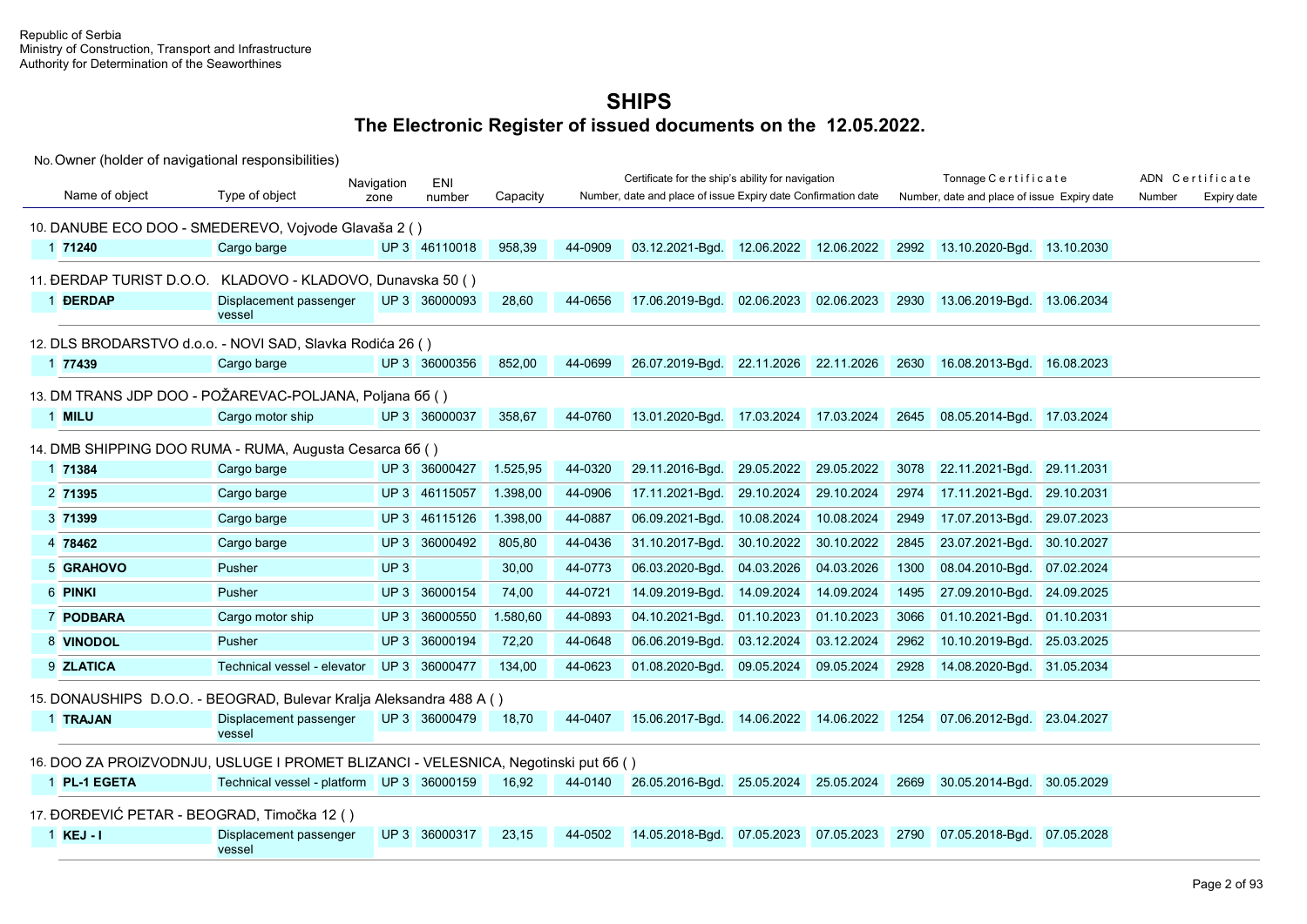|                                             |                                                                                 | Navigation      | ENI           |          |         | Certificate for the ship's ability for navigation             |            |            |      | Tonnage Certificate                         |            |        | ADN Certificate |
|---------------------------------------------|---------------------------------------------------------------------------------|-----------------|---------------|----------|---------|---------------------------------------------------------------|------------|------------|------|---------------------------------------------|------------|--------|-----------------|
| Name of object                              | Type of object                                                                  | zone            | number        | Capacity |         | Number, date and place of issue Expiry date Confirmation date |            |            |      | Number, date and place of issue Expiry date |            | Number | Expiry date     |
| 17. ĐORĐEVIĆ PETAR - BEOGRAD, Timočka 12 () |                                                                                 |                 |               |          |         |                                                               |            |            |      |                                             |            |        |                 |
| $2$ KEJ II                                  | Displacement passenger<br>vessel                                                |                 | UP 3 36000318 | 13,20    | 44-0819 | 12.10.2020-Bgd.                                               | 12.10.2025 | 12.10.2025 | 2643 | 24.08.2015-Bgd.                             | 24.08.2030 |        |                 |
|                                             | 18. DP WORLD AD NOVI SAD - NOVI SAD, Carinska 1 ()                              |                 |               |          |         |                                                               |            |            |      |                                             |            |        |                 |
| 1 ALBATROSS                                 | Pusher                                                                          |                 | UP 3 46000055 | 11,47    | 44-0846 | 10.02.2021-Bgd.                                               | 13.08.2023 | 13.08.2023 | 2990 | 02.02.2021-Bgd.                             | 02.02.2036 |        |                 |
|                                             | 19. DRUŠTVO RUBIKON SHIPPING COMPANY DOO - BEOGRAD, Kraljevačkih žrtava 32/6 () |                 |               |          |         |                                                               |            |            |      |                                             |            |        |                 |
| 1 71500                                     | Pushed tank barge - Type<br>"N"                                                 |                 | UP 3 04503040 | 1.480,67 | 44-0888 | 23.09.2021-Bgd. 22.09.2026                                    |            | 22.09.2026 | 2503 | 22.09.2021-Bgd.                             | 23.09.2031 |        |                 |
| 2 81631                                     | Pushed tank barge - Type<br>"N"                                                 |                 | UP 3 33001290 | 1.631,43 | 44-0746 | 29.11.2019-Bgd.                                               | 18.03.2024 | 18.03.2024 | 2942 | 29.11.2019-Bgd.                             | 10.05.2023 |        |                 |
| 3 81647                                     | Pushed tank barge - Type<br>"N"                                                 |                 | UP 3 33001289 | 1.647,35 | 44-0924 | 25.03.2022-Bqd.                                               | 18.03.2022 | 18.03.2024 | 3060 | 18.03.2022-Bgd.                             | 10.05.2023 |        |                 |
| 4 RUBIKON                                   | Motor tanker - type "N"                                                         | UP3             | 04802360      | 3.194,92 | 44-0756 | 24.01.2020-Bgd.                                               | 29.10.2023 | 29.10.2023 | 2576 | 17.10.2018-Bgd.                             | 31.10.2028 |        |                 |
| 5 RUBIKON 4                                 | Motor tanker - type "C"                                                         |                 | UP 3 02324050 | 1.489,96 | 44-0762 | 05.02.2020-Bgd.                                               | 15.06.2022 | 15.06.2022 | 2938 | 03.02.2020-Bgd.                             | 09.10.2032 |        |                 |
| 6 RUBIKON 55                                | Motor tanker - type "C"                                                         |                 | UP 3 02314363 | 2.850,85 | 44-0743 | 19.11.2019-Bgd.                                               | 18.05.2024 | 18.05.2024 | 2941 | 18.11.2019-Bqd.                             | 06.10.2025 |        |                 |
| <b>7 RUBIKON 8</b>                          | Pusher                                                                          |                 | UP 3 04403940 | 62,02    | 44-0921 | 16.03.2022-Bgd. 24.03.2029                                    |            | 24.02.2029 | 3096 | 16.03.2022-Bgd. 14.02.2037                  |            |        |                 |
|                                             | 20. DST HIDROSISTEM DOO - SMEDEREVO, Mome Ardelića 66 ()                        |                 |               |          |         |                                                               |            |            |      |                                             |            |        |                 |
| 1 70851                                     | Cargo barge                                                                     |                 | UP 3 35054556 | 851,99   | 44-0754 | 31.12.2019-Bgd.                                               | 11.02.2026 | 11.02.2026 | 2916 | 23.07.2014-Bgd.                             | 23.07.2024 |        |                 |
| 2 70852                                     | Inland navigation ship                                                          |                 | UP 3 35054558 | 852,00   | 44-0752 | 24.12.2019-Bgd.                                               | 12.01.2026 | 12.01.2026 | 2917 | 23.07.2017-Bgd.                             | 23.07.2024 |        |                 |
| 3 70853                                     | Cargo barge                                                                     | UP3             | 35054555      | 851,99   | 44-0787 | 01.06.2020-Bgd.                                               | 15.05.2022 | 15.05.2022 | 2920 | 27.03.2019-Bgd.                             | 30.06.2025 |        |                 |
| 4 70857                                     | Cargo barge                                                                     |                 | UP 3 35054559 | 857,90   | 44-0607 | 28.03.2019-Bgd.                                               | 23.05.2022 | 23.05.2022 | 2921 | 27.03.2019-Bgd.                             | 27.12.2027 |        |                 |
| 5 BAČKI MONOŠTOR                            | Cargo motor ship                                                                | UP <sub>3</sub> | 36000040      | 1.080,00 | 44-0489 | 25.04.2018-Bgd.                                               | 10.03.2024 | 10.03.2024 | 2534 | 10.05.2018-Bgd.                             | 10.05.2028 |        |                 |
| 6 BATINA                                    | Cargo motor ship                                                                | UP3             | 36000042      | 1.080,00 | 44-0494 | 26.04.2018-Bgd.                                               | 27.04.2025 | 27.04.2025 | 2872 | 10.05.2018-Bgd.                             | 10.05.2028 |        |                 |
| 7 BEZDAN-I                                  | Cargo motor ship                                                                | UP3             | 36000043      | 1.080,00 | 44-0802 | 25.08.2020-Bgd.                                               | 07.11.2022 | 07.11.2022 | 2873 | 10.05.2018-Bqd.                             | 10.05.2028 |        |                 |
| 8 BUKOVAC                                   | Technical vessel - dredger                                                      |                 | UP 3 36000058 | 207.00   | 44-0486 | 25.04.2018-Bgd.                                               | 21.09.2023 | 21.09.2023 | 2258 | 21.09.2007-Bgd.                             | 21.09.2022 |        |                 |
| 9 PODRINJE - I                              | Cargo motor ship                                                                | UP3             | 36000045      | 1.080,00 | 44-0491 | 25.04.2018-Bgd.                                               | 16.09.2024 | 16.09.2024 | 2871 | 10.05.2018-Bgd.                             | 10.05.2028 |        |                 |
| 10 POSAVLJE                                 | Cargo motor ship                                                                | UP3             | 36000052      | 773,92   | 44-0488 | 25.04.2018-Bgd.                                               | 23.07.2022 | 23.07.2022 | 2684 | 10.07.2015-Bgd.                             | 23.07.2025 |        |                 |
| 11 POTISJE                                  | Cargo motor ship                                                                |                 | UP 3 36000053 | 773,92   | 44-0495 | 26.04.2018-Bgd.                                               | 03.12.2023 | 03.12.2023 | 2890 | 19.02.2019-Bgd.                             | 19.02.2029 |        |                 |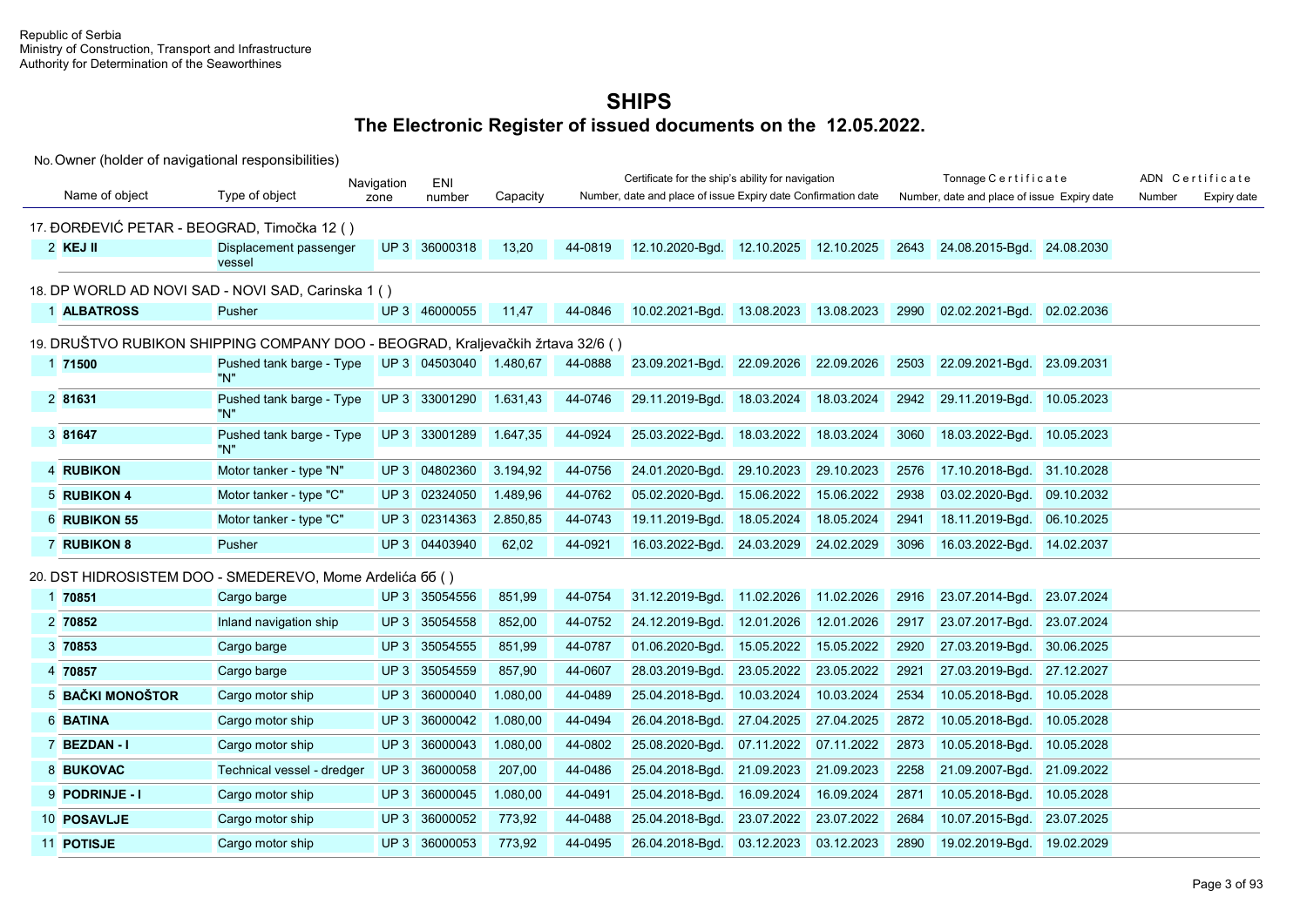|                                                 |                                                                                         | Navigation | ENI           |          |         | Certificate for the ship's ability for navigation             |            |            |      | Tonnage Certificate                         |            |        | ADN Certificate |
|-------------------------------------------------|-----------------------------------------------------------------------------------------|------------|---------------|----------|---------|---------------------------------------------------------------|------------|------------|------|---------------------------------------------|------------|--------|-----------------|
| Name of object                                  | Type of object                                                                          | zone       | number        | Capacity |         | Number, date and place of issue Expiry date Confirmation date |            |            |      | Number, date and place of issue Expiry date |            | Number | Expiry date     |
|                                                 | 20. DST HIDROSISTEM DOO - SMEDEREVO, Mome Ardelića 66 ()                                |            |               |          |         |                                                               |            |            |      |                                             |            |        |                 |
| <b>12 RAVANGRAD</b>                             | Technical vessel - elevator                                                             |            | UP 3 36000059 | 169,00   | 44-0781 | 15.05.2020-Bgd.                                               | 29.11.2022 | 29.11.2022 | 2772 | 09.12.2016-Bgd.                             | 09.12.2031 |        |                 |
| 13 SOMBOR                                       | Cargo motor ship                                                                        |            | UP 3 36000046 | 1.080,00 | 44-0497 | 26.04.2018-Bgd.                                               | 15.05.2025 | 15.05.2025 | 2537 | 10.05.2018-Bgd.                             | 10.05.2028 |        |                 |
| 14 SOMBOR-I                                     | Cargo motor ship                                                                        | UP3        | 36000047      | 1.080,00 | 44-0624 | 10.05.2019-Bgd.                                               | 14.05.2022 | 14.05.2022 | 2870 | 10.05.2018-Bgd.                             | 10.05.2028 |        |                 |
| <b>15 TANGOMAR</b>                              | Pusher                                                                                  |            | UP 3 36000001 | 14,45    | 44-0498 | 26.04.2018-Bgd.                                               | 09.11.2026 | 09.11.2026 | 2799 | 10.02.2017-Bgd.                             | 09.11.2031 |        |                 |
|                                                 | 21. DUNAV GRUPA AGREGATI AD - NOVI SAD, Beogradski kej 51 ()                            |            |               |          |         |                                                               |            |            |      |                                             |            |        |                 |
| 1 71160                                         | Cargo barge                                                                             |            | UP 3 36000405 | 1.553,38 | 44-0154 | 10.06.2016-Bgd.                                               | 07.06.2026 | 07.06.2026 | 2761 | 07.06.2016-Bgd.                             | 07.06.2026 |        |                 |
| 2 ZRENJANIN                                     | Cargo motor ship                                                                        |            | UP 3 36000289 | 1.080,00 | 44-0052 | 09.03.2016-Bgd.                                               | 07.03.2023 | 07.03.2023 | 2991 | 28.04.2020-Bgd.                             | 28.04.2030 |        |                 |
|                                                 | 22. DUNAV I TISA DOO SOMBOR - SOMBOR, XII Vojvođanske udarne brigade 28 ()              |            |               |          |         |                                                               |            |            |      |                                             |            |        |                 |
| 1 30551                                         | <b>Towed barge</b>                                                                      |            | UP 3 36000384 | 51,08    | 44-0285 | 26.10.2016-Bgd.                                               | 26.09.2025 | 26.09.2025 | 2696 | 06.11.2015-Bgd.                             | 26.09.2025 |        |                 |
| 2 30552                                         | Towed barge                                                                             |            | UP 3 36000385 | 51,08    | 44-0286 | 26.10.2016-Bgd.                                               | 26.09.2022 | 26.09.2022 | 1577 | 26.10.2010-Bqd.                             | 10.07.2020 |        |                 |
| <b>3 DANUBIJA</b>                               | Technical vessel - crane                                                                |            | UP 3 36000378 | 55,00    | 44-0188 | 14.07.2016-Bgd.                                               | 20.06.2023 | 20.06.2023 | 2764 | 18.07.2016-Bgd.                             | 18.07.2031 |        |                 |
| 4 DUCKO                                         | Tug                                                                                     |            | UP 3 36000288 | 5,60     | 44-0276 | 21.10.2016-Bgd. 11.09.2024                                    |            | 11.09.2024 | 2680 | 15.04.2015-Bgd. 11.09.2029                  |            |        |                 |
|                                                 | 23. DUNAVSKA TRANSPORTNA LOGISTIKA d.o.o. - NOVI BEOGRAD, Bulevar Mihajla Pupina 10A () |            |               |          |         |                                                               |            |            |      |                                             |            |        |                 |
| 1 71821                                         | Cargo barge                                                                             |            | UP 3 36000433 | 1.730,77 | 44-0677 | 12.07.2019-Bgd.                                               | 20.10.2026 | 20.10.2026 | 2781 | 20.10.2016-Bgd.                             | 20.10.2026 |        |                 |
| $2$ TORO - II                                   | Pusher                                                                                  |            | UP 3 36000029 | 10,44    | 44-0390 | 18.04.2017-Bgd.                                               | 20.05.2022 | 20.05.2022 | 2466 | 20.11.2010-Bgd.                             | 20.11.2025 |        |                 |
| 3 TORO III                                      | Pusher                                                                                  |            | UP 3 36000182 | 7,62     | 44-0602 | 05.03.2019-Bgd.                                               | 17.10.2024 | 17.10.2024 | 2603 | 24.07.2014-Bgd. 17.10.2029                  |            |        |                 |
|                                                 | 24. DUNAVSKI LAĐAR DOO - BEOGRAD, Kolarčeva 8 ()                                        |            |               |          |         |                                                               |            |            |      |                                             |            |        |                 |
| 1 72725                                         | Cargo barge                                                                             |            | UP 3 04605470 | 2.173,09 | 44-0022 | 10.02.2016-Bgd.                                               | 11.08.2024 | 11.08.2024 | 2673 | 12.08.2014-Bgd.                             | 11.08.2024 |        |                 |
| 2 72729                                         | Cargo barge                                                                             |            | UP 3 36000109 | 2.139,62 | 44-0023 | 10.02.2016-Bgd.                                               | 01.10.2023 | 01.10.2023 | 2629 | 09.02.2016-Bgd.                             | 01.10.2023 |        |                 |
| 3 MON AMI                                       | Pusher                                                                                  |            | UP 3 08023097 | 64,92    | 44-0033 | 23.02.2016-Bgd. 28.03.2025                                    |            | 28.03.2025 | 2490 | 28.03.2011-Bgd.                             | 28.03.2026 |        |                 |
| 25. DUNAVSKI LLOYD d.o.o. - SISAK, Rimska 28 () |                                                                                         |            |               |          |         |                                                               |            |            |      |                                             |            |        |                 |
| 1 71606                                         | Cargo barge                                                                             |            | UP 3 36000439 | 1.710,30 | 44-0642 | 30.05.2019-Bqd. 08.01.2028                                    |            | 08.01.2028 | 2780 | 30.05.2019-Bgd.                             | 04.08.2026 |        |                 |
|                                                 | 26. EKO GRADNJA DOO - ZRENJANIN, 7. vojvođanske brigade 16 ()                           |            |               |          |         |                                                               |            |            |      |                                             |            |        |                 |
| 1 PE-2 EKO 1                                    | Pushed tank barge - Type UP 3 36000527<br>"N"                                           |            |               | 85,00    | 44-0857 | 23.03.2021-Bgd.                                               | 23.03.2028 | 23.03.2028 | 3013 | 23.03.2021-Bgd.                             | 23.03.2036 |        |                 |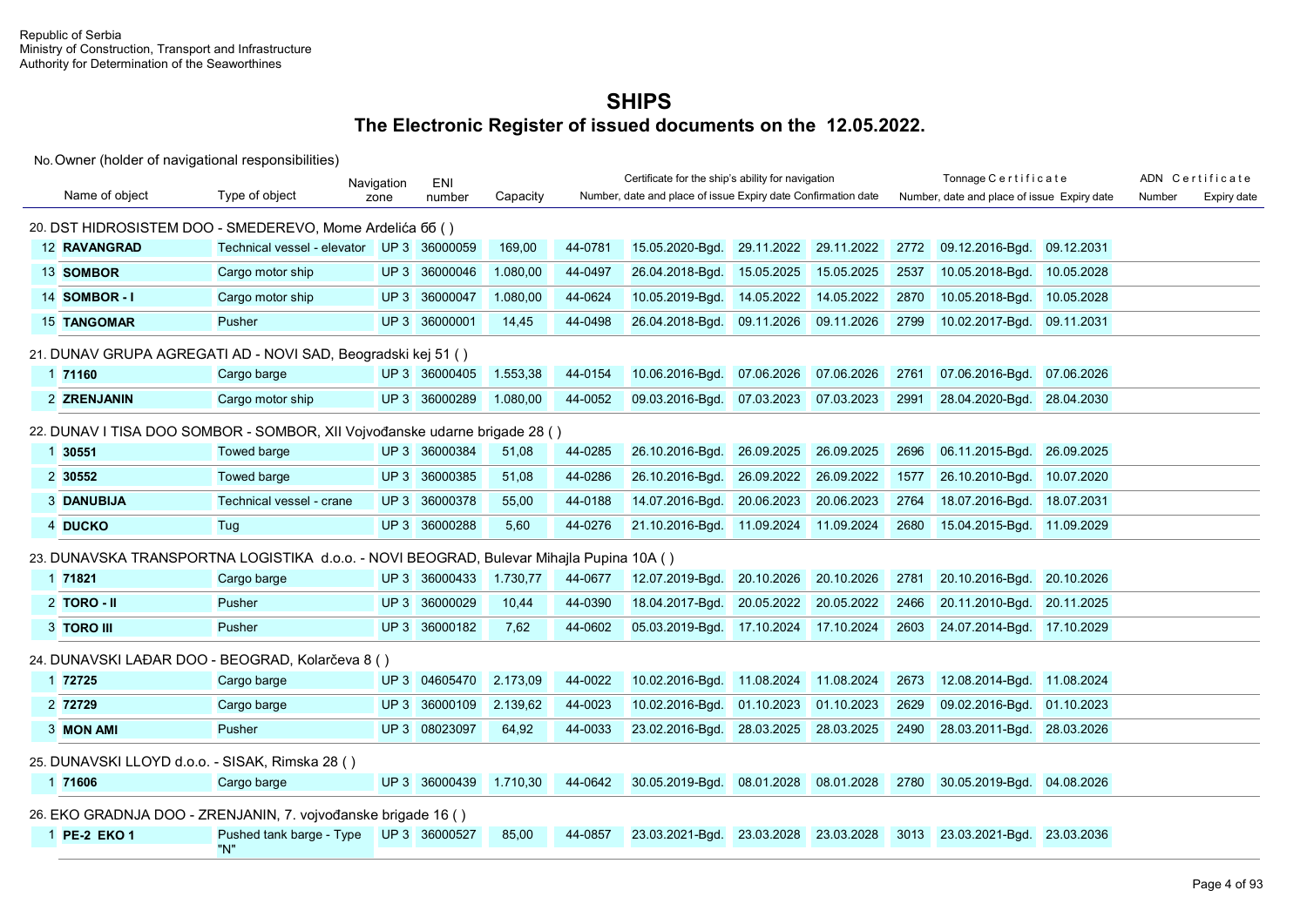|                                                   |                                                                 | Navigation | ENI           |          |           | Certificate for the ship's ability for navigation             |            |            |      | Tonnage Certificate                         |            |        | ADN Certificate |
|---------------------------------------------------|-----------------------------------------------------------------|------------|---------------|----------|-----------|---------------------------------------------------------------|------------|------------|------|---------------------------------------------|------------|--------|-----------------|
| Name of object                                    | Type of object                                                  | zone       | number        | Capacity |           | Number, date and place of issue Expiry date Confirmation date |            |            |      | Number, date and place of issue Expiry date |            | Number | Expiry date     |
|                                                   | 27. ELITA-COP DOO - ZEMUN-Altina, Ugrinovački put 27 ()         |            |               |          |           |                                                               |            |            |      |                                             |            |        |                 |
| 1 ELITA COP                                       | Technical vessel - elevator UP 3 35055206                       |            |               | 371,52   | 44-0105   | 04.05.2016-Bgd.                                               | 09.02.2025 | 09.02.2025 | 2693 | 09.02.2015-Bgd.                             | 10.02.2030 |        |                 |
| 2 PD-20 HIDRA                                     | Technical vessel - crane                                        |            | UP 3 36000535 | 163,73   | 40-015519 |                                                               |            | 05.06.2022 | 2240 | 04.08.2000-Bgd. 04.08.2015                  |            |        |                 |
|                                                   | 28. ELIXIR PRAHOVO DOO PRAHOVO - PRAHOVO, Braće Jugovića 2 ()   |            |               |          |           |                                                               |            |            |      |                                             |            |        |                 |
| 1 PRAHOVO                                         | Pusher                                                          |            | UP 3 08601791 | 60,30    | 44-0823   | 19.10.2020-Bgd. 19.07.2027                                    |            | 19.07.2027 | 2789 | 19.07.2017-Bgd. 19.07.2032                  |            |        |                 |
|                                                   | 29. EMPORIO TEAM DOO - BEOGRAD, Partizanske Avijacije 4 ()      |            |               |          |           |                                                               |            |            |      |                                             |            |        |                 |
| 1 HORIZONT                                        | Displacement passenger<br>vessel                                |            | UP 3 36000515 | 26,50    | 44-0524   | 03.09.2018-Bgd. 24.08.2023 24.08.2023                         |            |            | 2897 | 24.08.2018-Bgd. 24.08.2033                  |            |        |                 |
|                                                   | 30. EURO GAS d.o.o. - SUBOTICA, Otmara Majera 66 ()             |            |               |          |           |                                                               |            |            |      |                                             |            |        |                 |
| 1 EURO GAS 7                                      | Motor tanker - type "G"                                         |            | UP 3 04008330 | 576,04   | 44-0209   | 28.07.2016-Bgd.                                               | 26.06.2022 | 26.06.2022 | 2560 | 26.06.2012-Bgd. 11.06.2022                  |            |        |                 |
| 2 EURO GAS 77                                     | Motor tanker - type "G"                                         |            | UP 3 04008320 | 592,82   | 44-0816   | 29.09.2020-Bgd.                                               | 31.05.2023 | 31.05.2023 | 2544 | 09.12.2011-Bgd. 09.12.2021                  |            |        |                 |
|                                                   | 31. FIL-JAK DOO - NOVI BEOGRAD, Bulevar Zorana Đinđića 167/8 () |            |               |          |           |                                                               |            |            |      |                                             |            |        |                 |
| 1 71785                                           | Cargo barge                                                     |            | UP 3 36000490 | 1.276,72 | 44-0839   | 16.09.2020-Bgd.                                               | 16.09.2027 | 16.09.2027 | 3007 | 26.10.2020-Bgd. 26.10.2030                  |            |        |                 |
| 2 AMETIST                                         | Cargo motor ship                                                |            | UP 3 04601960 | 1.542,20 | 44-0896   | 15.10.2021-Bgd.                                               | 23.09.2026 | 23.09.2026 | 3073 | 14.10.2021-Bgd. 23.09.2031                  |            |        |                 |
|                                                   | 32. GAMAN d.o.o - KLADOVO, Slobodana Penezića 3 ()              |            |               |          |           |                                                               |            |            |      |                                             |            |        |                 |
| 1 46212                                           | <b>Towed barge</b>                                              |            | UP 3 36000243 | 621,91   | 44-0036   | 29.02.2016-Bgd.                                               | 30.05.2024 | 30.05.2024 | 2507 | 30.05.2011-Bgd.                             | 30.05.2021 |        |                 |
| 2 46225                                           | <b>Towed barge</b>                                              |            | UP 3 36000244 | 605,98   | 44-0037   | 29.02.2016-Bgd.                                               | 14.12.2024 | 14.12.2024 | 0768 | 14.12.2011-Bgd.                             | 14.12.2021 |        |                 |
| 3 PB-12 KLISURA                                   | Technical vessel - platform                                     |            | UP 3 35055293 | 441.61   | 44-0927   | 28.03.2022-Bgd.                                               | 10.07.2024 | 10.07.2024 | 3098 | 25.03.2022-Bgd.                             | 25.03.2037 |        |                 |
| 4 SMEDEREVAC                                      | Technical vessel -<br>excavator with grapple                    |            | UP 3 36000499 | 125,80   | 44-0790   | 08.06.2020-Bgd. 29.05.2020                                    |            | 02.06.2027 | 2561 | 08.06.2012-Bgd. 08.06.2022                  |            |        |                 |
| 33. GEMAX d.o.o. - BEOGRAD, Batajnički drum 66 () |                                                                 |            |               |          |           |                                                               |            |            |      |                                             |            |        |                 |
| 1 STAPAR                                          | Technical vessel - elevator UP 3 36000057                       |            |               | 111.42   | 44-0749   | 06.12.2019-Bgd. 20.03.2026                                    |            | 20.03.2026 | 2662 | 30.10.2014-Bad. 30.10.2029                  |            |        |                 |
|                                                   | 34. GEO-PROJEKT SM d.o.o. - SREMSKA MITROVICA, Promenada 14 ()  |            |               |          |           |                                                               |            |            |      |                                             |            |        |                 |
| 1 70420                                           | Cargo barge                                                     |            | UP 3 05803520 | 334,08   | 44-0872   | 10.06.2021-Bgd.                                               | 14.03.2026 | 14.03.2026 | 3052 | 28.05.2021-Bgd.                             | 26.05.2022 |        |                 |
| 2 FORTUNA 3                                       | Technical vessel - platform UP 3 36000537                       |            |               | 25,95    | 44-0824   | 19.10.2020-Bgd. 19.10.2023                                    |            | 19.10.2023 | 2995 | 19.10.2020-Bgd. 19.10.2035                  |            |        |                 |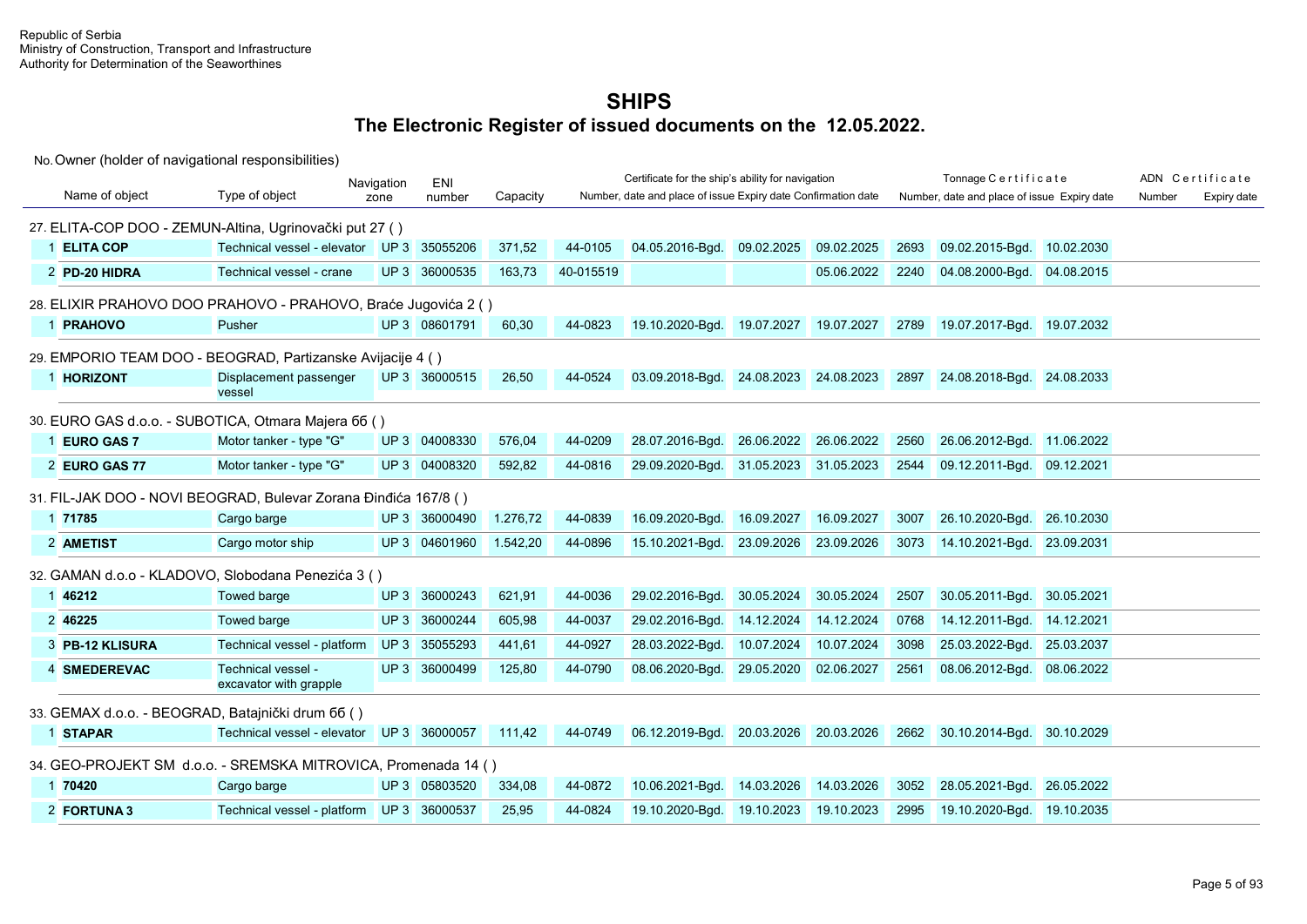|                |                                                                          | Navigation      | ENI           |          |         | Certificate for the ship's ability for navigation             |            |                       |      | Tonnage Certificate                         |            |        | ADN Certificate |
|----------------|--------------------------------------------------------------------------|-----------------|---------------|----------|---------|---------------------------------------------------------------|------------|-----------------------|------|---------------------------------------------|------------|--------|-----------------|
| Name of object | Type of object                                                           | zone            | number        | Capacity |         | Number, date and place of issue Expiry date Confirmation date |            |                       |      | Number, date and place of issue Expiry date |            | Number | Expiry date     |
|                | 35. GLIŠIĆ JOVAN - BAJINA BAŠTA - RAČA ŠLJIVOVICA, Vojvode Putnika 19 () |                 |               |          |         |                                                               |            |                       |      |                                             |            |        |                 |
| 1 KORNJAČA     | Displacement passenger<br>vessel                                         |                 | UP 3 36000498 | 5,45     | 44-0443 | 04.01.2018-Bgd.                                               |            | 26.12.2022 26.12.2022 | 2363 | 26.12.2017-Bgd. 26.12.2032                  |            |        |                 |
|                | 36. GP MOSTOGRADNJA AD - BEOGRAD, Vlajkovićeva 19A ()                    |                 |               |          |         |                                                               |            |                       |      |                                             |            |        |                 |
| 1 GRK          | Technical vessel - crane                                                 |                 | UP 3 36000450 | 211,00   | 44-0399 | 08.05.2017-Bqd.                                               | 12.04.2026 | 12.04.2026            | 2489 | 02.03.2011-Bgd.                             | 02.03.2021 |        |                 |
| 2 ŠAPČANKA     | Ferry                                                                    | UP3             | 36000443      | 77,58    | 44-0367 | 10.03.2017-Bqd.                                               | 22.06.2026 | 22.06.2026            | 1846 | 22.06.2010-Bgd.                             | 22.06.2020 |        |                 |
| 3 TARAŠ        | Ferry                                                                    |                 | UP 3 36000429 | 46,59    | 44-0211 | 28.07.2016-Bgd.                                               | 01.07.2026 | 01.07.2026            | 2505 | 19.05.2011-Bgd. 19.05.2021                  |            |        |                 |
|                | 37. HIDRO-BAZA AGREGATI d.o.o. - BEOGRAD, Patrisa Lumumbe 6 ()           |                 |               |          |         |                                                               |            |                       |      |                                             |            |        |                 |
| 1 64006        | <b>Towed barge</b>                                                       | UP3             | 36000453      | 452,90   | 44-0536 | 05.10.2018-Bgd.                                               | 04.10.2024 | 04.10.2024            | 2904 | 04.10.2018-Bgd. 04.10.2028                  |            |        |                 |
| 2 64007        | Towed barge                                                              | UP <sub>3</sub> | 36000454      | 447,16   | 44-0599 | 28.01.2019-Bgd.                                               | 25.01.2027 | 25.01.2027            | 2919 | 25.01.2019-Bgd.                             | 25.01.2029 |        |                 |
| 3 64008        | <b>Towed barge</b>                                                       | UP <sub>3</sub> | 36000116      | 453,20   | 44-0520 | 16.08.2018-Bgd.                                               | 25.07.2026 | 25.07.2026            | 2874 | 06.09.2018-Bgd.                             | 06.09.2028 |        |                 |
| 4 64009        | <b>Towed barge</b>                                                       | UP3             | 36000452      | 450,03   | 44-0519 | 17.08.2018-Bgd.                                               | 25.07.2026 | 25.07.2026            | 0340 | 06.09.2018-Bqd.                             | 06.09.2028 |        |                 |
| 5 71162        | Cargo barge                                                              | UP <sub>3</sub> | 36000406      | 1.561,25 | 44-0865 | 06.05.2021-Bqd.                                               | 07.06.2026 | 07.06.2026            | 2762 | 07.06.2016-Bgd. 07.06.2026                  |            |        |                 |
| 6 71163        | Cargo barge                                                              | UP <sub>3</sub> | 36000407      | 1.561,25 | 44-0864 | 06.05.2021-Bgd.                                               | 07.06.2026 | 07.06.2026            | 3099 | 04.04.2022-Bgd. 01.04.2032                  |            |        |                 |
| 7 71164        | Cargo barge                                                              | UP <sub>3</sub> | 36000268      | 1.530,68 | 44-0468 | 26.02.2018-Bqd.                                               | 11.10.2022 | 11.10.2022            | 3030 | 21.12.2020-Bgd.                             | 21.12.2030 |        |                 |
| 8 71165        | Cargo barge                                                              | UP <sub>3</sub> | 36000269      | 1.538,55 | 44-0879 |                                                               | 30.07.2026 | 30.07.2026            | 3029 | 03.12.2020-Bgd. 03.12.2030                  |            |        |                 |
| 9 71173        | Cargo barge                                                              | UP3             | 36000242      | 1.413,60 | 44-0761 | 29.01.2020-Bgd.                                               | 29.01.2030 | 29.01.2030            | 2689 | 16.01.2015-Bgd. 16.01.2025                  |            |        |                 |
| 10 71313       | Cargo barge                                                              | UP <sub>3</sub> | 36000534      | 1.316,10 | 44-0836 | 16.12.2020-Bgd.                                               | 16.12.2026 | 16.12.2026            | 3017 | 16.12.2020-Bgd.                             | 16.12.2030 |        |                 |
| 11 71344       | Cargo barge                                                              | UP <sub>3</sub> | 46115109      | 1.343,00 | 44-0777 | 21.04.2020-Bgd.                                               | 16.12.2025 | 16.12.2025            | 2971 | 21.04.2020-Bgd.                             | 16.04.2030 |        |                 |
| 12 71400       | Cargo barge                                                              | UP <sub>3</sub> | 46115068      | 1.398,00 | 44-0711 | 19.08.2019-Bqd.                                               | 27.06.2022 | 27.06.2022            | 2951 | 19.08.2019-Bgd.                             | 16.06.2025 |        |                 |
| 13 71401       | Cargo barge                                                              | UP <sub>3</sub> | 46115093      | 1.398,00 | 44-0710 | 19.08.2019-Bgd.                                               | 18.12.2025 | 18.12.2025            | 2952 | 19.08.2019-Bgd.                             | 10.06.2025 |        |                 |
| 14 71423       | Cargo barge                                                              | UP <sub>3</sub> | 46115205      | 1.423,19 | 44-0862 | 12.04.2021-Bgd.                                               | 15.10.2026 | 15.10.2026            | 2947 | 05.05.2021-Bgd. 30.06.2023                  |            |        |                 |
| 15 71424       | Cargo barge                                                              | UP <sub>3</sub> | 46115131      | 1.423,19 | 44-0709 | 19.08.2019-Bqd.                                               | 09.12.2026 | 09.12.2026            | 2948 | 19.08.2019-Bgd.                             | 09.06.2026 |        |                 |
| 16 71607       | Cargo barge                                                              | UP <sub>3</sub> | 36000262      | 1.606,83 | 44-0463 | 26.02.2018-Bgd.                                               | 07.09.2026 | 07.09.2026            | 2783 | 12.09.2016-Bgd. 07.09.2026                  |            |        |                 |
| 17 71608       | Cargo barge                                                              | UP <sub>3</sub> | 36000263      | 1.606,83 | 44-0464 | 26.02.2018-Bgd.                                               | 21.09.2026 | 21.09.2026            | 2784 | 12.09.2016-Bgd. 21.09.2026                  |            |        |                 |
| 18 71609       | Cargo barge                                                              | UP <sub>3</sub> | 36000264      | 1.689,30 | 44-0465 | 26.02.2018-Bgd.                                               | 26.12.2023 | 26.12.2023            | 2804 | 05.01.2017-Bgd.                             | 26.12.2027 |        |                 |
| 19 71610       | Cargo barge                                                              | UP3             | 36000265      | 1.584,15 | 44-0861 | 08.04.2021-Bgd.                                               | 22.05.2027 | 22.05.2027            | 2817 | 17.05.2017-Bgd. 22.05.2027                  |            |        |                 |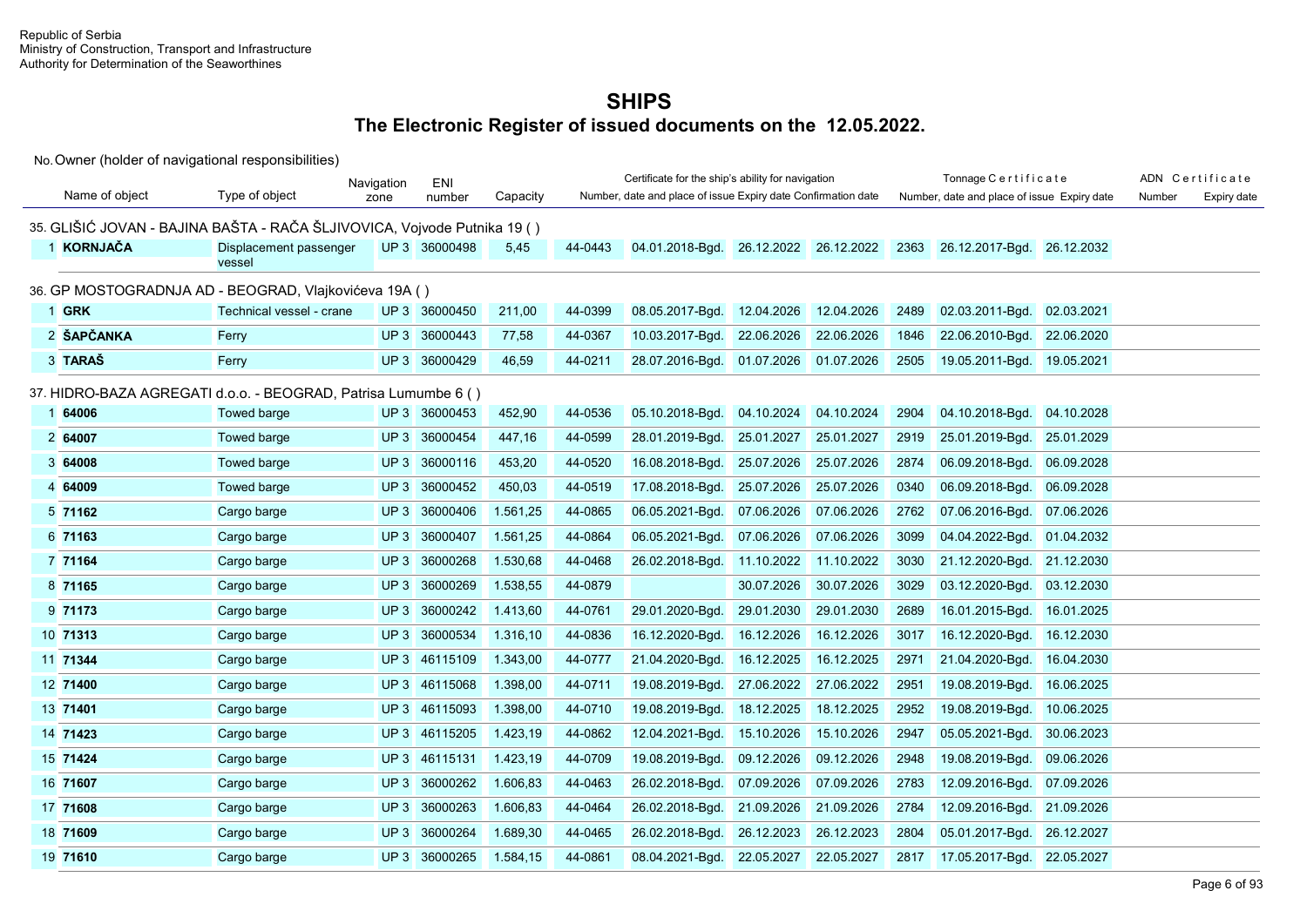|                      |                                                                | Navigation      | ENI           |          |         | Certificate for the ship's ability for navigation             |            |            |      | Tonnage Certificate                         |            |        | ADN Certificate |
|----------------------|----------------------------------------------------------------|-----------------|---------------|----------|---------|---------------------------------------------------------------|------------|------------|------|---------------------------------------------|------------|--------|-----------------|
| Name of object       | Type of object                                                 | zone            | number        | Capacity |         | Number, date and place of issue Expiry date Confirmation date |            |            |      | Number, date and place of issue Expiry date |            | Number | Expiry date     |
|                      | 37. HIDRO-BAZA AGREGATI d.o.o. - BEOGRAD, Patrisa Lumumbe 6 () |                 |               |          |         |                                                               |            |            |      |                                             |            |        |                 |
| 20 71611             | Cargo barge                                                    |                 | UP 3 36000266 | 1.606,82 | 44-0742 | 12.11.2019-Bgd.                                               | 08.11.2026 | 08.11.2026 | 2968 | 08.11.2019-Bqd.                             | 08.11.2029 |        |                 |
| 21 71800             | Cargo barge                                                    |                 | UP 3 36000250 | 1.524,70 | 44-0473 | 26.02.2018-Bgd.                                               | 06.12.2026 | 06.12.2026 | 2632 | 21.08.2013-Bgd.                             | 21.08.2023 |        |                 |
| 22 71818             | Cargo barge                                                    | UP <sub>3</sub> | 36000267      | 1.411,52 | 44-0474 | 26.02.2018-Bgd.                                               | 30.07.2024 | 30.07.2024 | 2322 | 29.07.2014-Bgd.                             | 30.07.2024 |        |                 |
| 23 77850             | Cargo barge                                                    |                 | UP 3 36000272 | 852,90   | 44-0470 | 26.02.2018-Bgd.                                               | 05.04.2026 | 05.04.2026 | 2812 | 17.05.2017-Bgd.                             | 05.04.2027 |        |                 |
| 24 77851             | Cargo barge                                                    | UP3             | 36000271      | 852,90   | 44-0471 | 26.02.2018-Bgd.                                               | 05.04.2028 | 05.04.2028 | 2813 | 25.04.2017-Bgd.                             | 25.04.2027 |        |                 |
| 25 DAMJAN            | Pusher                                                         | UP3             | 36000193      | 71,50    | 44-0775 | 31.03.2020-Bgd.                                               | 30.03.2027 | 30.03.2027 | 2587 | 07.04.2020-Bgd.                             | 01.08.2023 |        |                 |
| 26 DEOS              | Pusher                                                         |                 | UP 3 36000078 | 14,45    | 44-0453 | 26.02.2018-Bgd.                                               | 24.09.2028 | 24.09.2028 | 2828 | 14.08.2017-Bgd.                             | 24.08.2032 |        |                 |
| 27 GAJO - II         | Pusher                                                         | UP3             | 36000077      | 25,00    | 44-0934 | 11.04.2022-Bgd.                                               | 03.11.2024 | 03.11.2024 | 2910 | 21.12.2020-Bqd.                             | 21.12.2035 |        |                 |
| 28 KANJON            | Cargo motor ship                                               |                 | UP 3 36000081 | 865,54   | 44-0850 | 26.02.2021-Bgd.                                               | 26.10.2026 | 26.10.2026 | 2665 | 03.04.2014-Bgd.                             | 03.04.2024 |        |                 |
| 29 KAZAN             | Technical vessel - elevator                                    | UP <sub>3</sub> | 36000273      | 440,72   | 44-0923 | 23.03.2022-Bgd.                                               | 19.03.2023 | 19.03.2023 | 3080 | 17.01.2022-Bgd.                             | 17.01.2037 |        |                 |
| <b>30 KUPINIK</b>    | Technical vessel - crane                                       |                 | UP 3 36000402 | 10,70    | 44-0925 | 25.03.2022-Bgd.                                               | 28.10.2023 | 28.10.2023 | 2532 | 31.10.2011-Bgd.                             | 28.10.2026 |        |                 |
| 31 LJUBIČEVO         | Technical vessel - elevator                                    | UP3             | 36000270      | 121,17   | 44-0457 | 26.02.2018-Bgd.                                               | 25.11.2022 | 25.11.2022 | 2849 | 22.11.2017-Bgd.                             | 25.11.2032 |        |                 |
| 32 LUNA              | Pusher                                                         |                 | UP 3 36000076 | 12,16    | 44-0936 | 19.04.2022-Bgd.                                               | 07.02.2025 | 07.02.2025 | 2867 | 13.04.2018-Bgd.                             | 13.04.2033 |        |                 |
| 33 MILAN             | Pusher                                                         |                 | UP 3 36000197 | 30,00    | 44-0854 | 12.03.2021-Bgd.                                               | 11.03.2026 | 11.03.2026 | 0532 | 29.12.2008-Bqd.                             | 29.12.2023 |        |                 |
| 34 PANON             | Technical vessel - suction<br>dredger                          |                 | UP 3 36000256 | 630,00   | 44-0629 | 13.05.2019-Bgd.                                               | 30.05.2026 | 30.05.2026 | 2880 | 17.07.2018-Bgd. 17.07.2028                  |            |        |                 |
| 35 PE-33             | Technical vessel - elevator                                    | UP3             | 36000330      | 20,08    | 44-0926 | 25.03.2022-Bgd.                                               | 27.09.2026 | 27.09.2026 | 2397 | 20.07.2007-Bgd.                             | 20.07.2022 |        |                 |
| 36 POŽAREVAC - V     | Cargo motor ship                                               |                 | UP 3 36000144 | 832,00   | 44-0454 | 26.02.2018-Bgd.                                               | 08.04.2024 | 08.04.2024 | 3005 | 13.11.2020-Bgd.                             | 13.11.2030 |        |                 |
| 37 POŽAREVAC - VI    | Cargo motor ship                                               | UP3             | 36000143      | 832,00   | 44-0493 | 26.04.2018-Bgd.                                               | 17.03.2024 | 17.03.2024 | 2868 | 25.04.2018-Bgd.                             | 26.04.2028 |        |                 |
| 38 ROVINARI          | Pusher                                                         |                 | UP 3 36000079 | 25,00    | 44-0928 | 29.03.2022-Bgd.                                               | 07.09.2022 | 07.09.2022 | 3070 | 23.09.2021-Bgd.                             | 23.09.2036 |        |                 |
| 39 SOKO              | Technical vessel - crane                                       | UP3             | 36000196      | 162,91   | 44-0459 | 26.02.2018-Bgd.                                               | 12.08.2024 | 12.08.2024 | 3031 | 19.02.2021-Bgd.                             | 19.02.2036 |        |                 |
| <b>40 STARI GRAD</b> | Technical vessel - crane                                       |                 | UP 3 36000121 | 63,57    | 44-0933 | 08.04.2022-Bgd.                                               | 04.06.2028 | 04.06.2028 | 1176 | 24.09.2010-Bgd.                             | 25.09.2024 |        |                 |
| 41 TIMOK             | Technical vessel - suction<br>dredger                          |                 | UP 3 36000333 | 9,00     | 44-0735 | 23.10.2019-Bgd.                                               | 21.10.2024 | 21.10.2024 | 2964 | 17.10.2019-Bgd. 17.10.2034                  |            |        |                 |
| 42 TITAN             | Technical vessel - dredger                                     |                 | UP 3 36000198 | 292,52   | 44-0799 | 04.08.2020-Bad.                                               | 01.08.2022 | 01.08.2022 | 2460 | 05.07.2010-Bad.                             | 05.07.2025 |        |                 |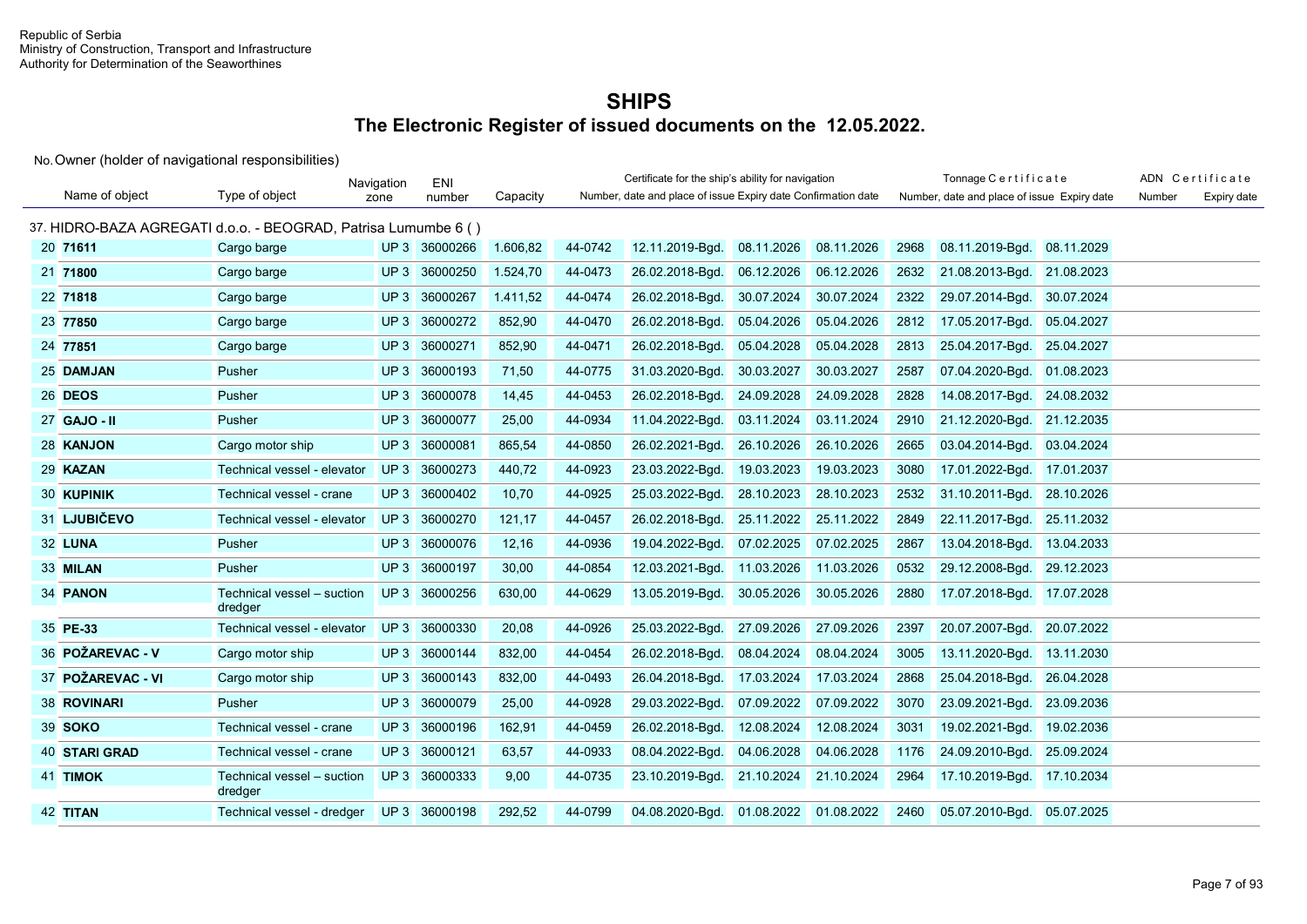|                                                                                                  |                                                     | Navigation | ENI                    |          |         | Certificate for the ship's ability for navigation             |                       |      | Tonnage Certificate                                                   |        | ADN Certificate |
|--------------------------------------------------------------------------------------------------|-----------------------------------------------------|------------|------------------------|----------|---------|---------------------------------------------------------------|-----------------------|------|-----------------------------------------------------------------------|--------|-----------------|
| Name of object                                                                                   | Type of object                                      | zone       | number                 | Capacity |         | Number, date and place of issue Expiry date Confirmation date |                       |      | Number, date and place of issue Expiry date                           | Number | Expiry date     |
| 38. HIDROISKOPI d.o.o. - PANČEVO, Svetog Save 68A/I st.3 ()                                      |                                                     |            |                        |          |         |                                                               |                       |      |                                                                       |        |                 |
| 1 PB-137 HIDROISKOPI                                                                             | Technical vessel - suction UP 3 36000426<br>dredger |            |                        | 0,51     | 44-0932 | 07.04.2022-Bgd. 24.10.2027 24.10.2027                         |                       | 3076 | 01.04.2022-Bgd. 01.04.2037                                            |        |                 |
| 39. HTP PLAŽA DOO BEOGRAD - KLADOVO, Dunavski kej 1 ()                                           |                                                     |            |                        |          |         |                                                               |                       |      |                                                                       |        |                 |
| 1 AQUASTAR MAXIM                                                                                 | Displacement passenger<br>vessel                    |            | UP 3 36000084          | 19,00    | 44-0698 | 24.07.2019-Bgd. 01.07.2024 01.07.2024                         |                       | 2547 | 03.05.2014-Bgd. 01.07.2029                                            |        |                 |
| 40. IDEA SN DOO BEOGRAD - BEOGRAD, Kosančićev venac 2 ()                                         |                                                     |            |                        |          |         |                                                               |                       |      |                                                                       |        |                 |
| 1 ZRMANJA                                                                                        | Technical vessel - suction UP 3 36000508<br>dredger |            |                        | 5,70     | 44-0540 | 18.10.2018-Bgd. 17.10.2028 17.10.2028                         |                       | 2903 | 17.10.2018-Bgd. 17.10.2033                                            |        |                 |
| 41. IMPRESA GROUP SERBIA DOO ŠABAC - ŠABAC, Prote Smiljanića 2 ()                                |                                                     |            |                        |          |         |                                                               |                       |      |                                                                       |        |                 |
| 1 ČIVIJA                                                                                         | Ferry                                               |            | UP 3 36000421          | 119.80   | 44-0687 | 18.07.2019-Bgd. 07.06.2026 07.06.2026                         |                       |      | 2720 09.06.2016-Bgd. 07.06.2026                                       |        |                 |
| 42. IST FORWARDING AND RIVER-MARITIME COMPANY DOO - NOVI BEOGRAD, Bulevar Mihaila Pupina 165A () |                                                     |            |                        |          |         |                                                               |                       |      |                                                                       |        |                 |
| 1 CUPRIJA                                                                                        | Cargo motor ship                                    |            | UP 3 36000150 1.317,50 |          | 44-0343 | 08.04.2021-Bgd. 17.06.2025 17.06.2025                         |                       |      | 2649 17.04.2014-Bgd. 17.09.2025                                       |        |                 |
| 43. IVAN MILUTINOVIĆ - PIM AD - BEOGRAD, Gavrila Principa 22a ()                                 |                                                     |            |                        |          |         |                                                               |                       |      |                                                                       |        |                 |
| 1 POCERINA                                                                                       | Cargo motor ship                                    |            | UP 3 36000096 1.629,68 |          | 44-0145 | 03.06.2016-Bgd. 22.03.2027 22.03.2027                         |                       |      | 2593 25.03.2013-Bgd. 25.03.2023                                       |        |                 |
| 44. J&L-RIVER TRANS DOO - BEOGRAD-VOŽDOVAC, Bukovička 1G ()                                      |                                                     |            |                        |          |         |                                                               |                       |      |                                                                       |        |                 |
| 1 ASCANIA                                                                                        | Inland navigation ship                              |            | UP 3 04018510          | 540.26   | 44-0849 | 22.02.2021-Bad. 18.11.2025 18.11.2025                         |                       |      | 3032 22.02.2021-Bgd. 11.10.2025                                       |        |                 |
| 45. JAVNO PREDUZEĆE "ELEKTROPRIVREDA SRBIJE" SA P.O. - BEOGRAD, Carice Milice 2 ()               |                                                     |            |                        |          |         |                                                               |                       |      |                                                                       |        |                 |
| 1 GREBEN                                                                                         | Tug                                                 |            | UP 3 36000157          | 95,50    | 44-0136 |                                                               |                       |      | 23.05.2016-Bgd. 22.11.2023 22.11.2023 2909 22.11.2018-Bgd. 22.11.2033 |        |                 |
| 46. JKP BEOGRADSKI VODOVOD I KANALIZACIJA - BEOGRAD, Kneza Miloša 27 ()                          |                                                     |            |                        |          |         |                                                               |                       |      |                                                                       |        |                 |
| 1 TOPČIDERKA                                                                                     | Cargo motor ship                                    |            | UP 3 36000314          | 206,88   | 44-0817 | 02.10.2020-Bgd. 27.03.2026 27.03.2026                         |                       |      | 2994 30.09.2020-Bgd. 30.09.2030                                       |        |                 |
| 47. JOVANOVIĆ DRAGAN - BEOGRAD-PALILULA, Višnjički Venac 41 ()                                   |                                                     |            |                        |          |         |                                                               |                       |      |                                                                       |        |                 |
| 1 NATALIJA                                                                                       | Ferry                                               |            | UP 3 36000472          | 206,80   | 44-0737 | 30.10.2019-Bgd. 30.10.2023 30.10.2023                         |                       |      | 2514 06.07.2011-Bgd. 06.07.2021                                       |        |                 |
| 48. JOVANOVIĆ JUGOSLAV - BAJINA BAŠTA, Ribarska 210 ()                                           |                                                     |            |                        |          |         |                                                               |                       |      |                                                                       |        |                 |
| 1 PERUĆAC                                                                                        | Displacement passenger<br>vessel                    |            | UP 3 36000165          | 4,50     | 44-0518 | 15.08.2018-Bgd.                                               | 14.08.2023 14.08.2023 |      | 2671 15.08.2018-Bgd. 14.08.2033                                       |        |                 |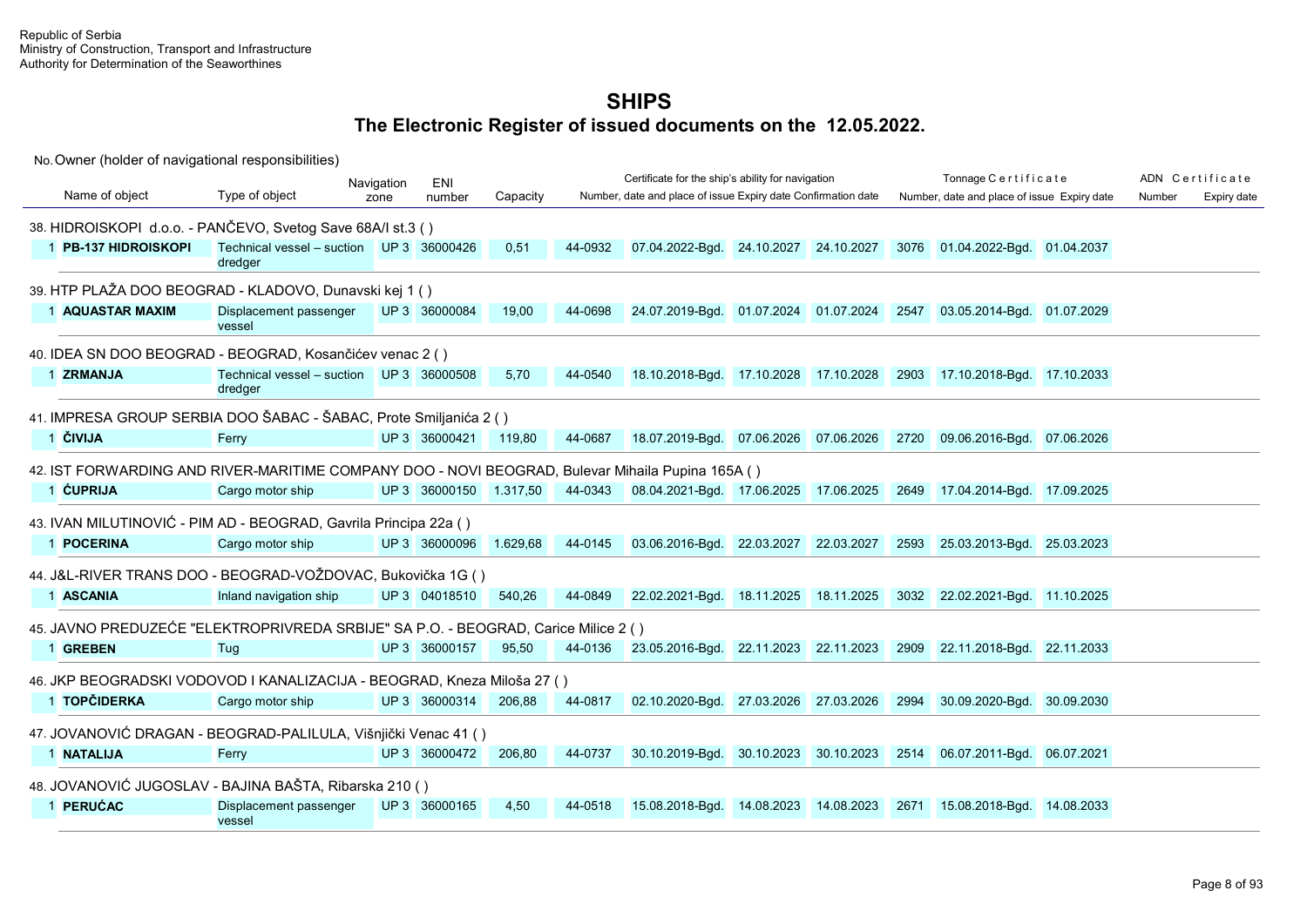|                                                                                                                        |                          | Navigation | <b>ENI</b>    |          |         | Certificate for the ship's ability for navigation             |                       |            |      | Tonnage Certificate                                                   |            |        | ADN Certificate |
|------------------------------------------------------------------------------------------------------------------------|--------------------------|------------|---------------|----------|---------|---------------------------------------------------------------|-----------------------|------------|------|-----------------------------------------------------------------------|------------|--------|-----------------|
| Name of object                                                                                                         | Type of object           | zone       | number        | Capacity |         | Number, date and place of issue Expiry date Confirmation date |                       |            |      | Number, date and place of issue Expiry date                           |            | Number | Expiry date     |
| 49. JP EPS BEOGRAD Ogranak Drinsko-Limske HE - NOVA VAROŠ, Trg Vojvode Petra Bojovića 4 ()                             |                          |            |               |          |         |                                                               |                       |            |      |                                                                       |            |        |                 |
| 1 BOSANJE                                                                                                              | Ferry                    |            | UP 3 36000483 | 18,64    | 44-0406 | 13.06.2017-Bgd. 11.07.2022 11.07.2022                         |                       |            |      | 1858 11.07.2006-Bgd. 11.07.2016                                       |            |        |                 |
|                                                                                                                        |                          |            |               |          |         |                                                               |                       |            |      |                                                                       |            |        |                 |
| 50. JP PIJACE I ZELENILO GROCKA - GROCKA, Hajduk Stankova 66 (GRADSKA OPŠTINA GROCKA - GROCKA, Bulevar oslobođenja 39) |                          |            |               |          |         |                                                               |                       |            |      |                                                                       |            |        |                 |
| 1 CRVENKA                                                                                                              | Ferry                    |            | UP 3 36000403 | 43,00    | 44-0371 |                                                               |                       |            |      | 16.03.2017-Bgd. 06.03.2023 06.03.2023 2548 12.05.2022-Bgd. 05.05.2032 |            |        |                 |
| 51. JP SRBIJAŠUME BEOGRAD ŠG BORANJA - LOZNICA, Save Kovačevića 2 ()                                                   |                          |            |               |          |         |                                                               |                       |            |      |                                                                       |            |        |                 |
| 1 BORANJA                                                                                                              | Ferry                    |            | UP 3 36000353 | 40,00    | 44-0907 | 29.10.2021-Bgd. 29.10.2025 29.10.2025                         |                       |            |      | 2522 25.11.2021-Bgd. 25.11.2031                                       |            |        |                 |
| 52. JP VOJVODINAŠUME PETROVARADIN, ŠUMSKO GAZDINSTVO NOVI SAD - NOVI SAD, Vojvode Putnika 3 ()                         |                          |            |               |          |         |                                                               |                       |            |      |                                                                       |            |        |                 |
| 1 DIJANA                                                                                                               | Tug                      |            | UP 3 36000324 | 5,50     | 44-0274 | 19.10.2016-Bgd. 03.06.2026                                    |                       | 03.06.2026 | 2752 | 19.10.2016-Bgd. 19.10.2031                                            |            |        |                 |
| 2 DUNAVSKE ADE                                                                                                         | Ferry                    |            | UP 3 36000390 | 28,78    | 44-0365 | 06.03.2017-Bqd. 30.09.2027                                    |                       | 30.09.2027 | 2788 | 28.02.2017-Bgd. 28.02.2027                                            |            |        |                 |
|                                                                                                                        |                          |            |               |          |         |                                                               |                       |            |      |                                                                       |            |        |                 |
| 53. JP VOJVODINAŠUME PETROVARADIN ŠG SOMBOR - SOMBOR, Apatinski put 11 ()                                              |                          |            |               |          |         |                                                               |                       |            |      |                                                                       |            |        |                 |
| 1 DUNAVKA                                                                                                              | Ferry                    |            | UP 3 36000396 | 14,28    | 44-0283 | 25.10.2016-Bgd.                                               | 05.09.2023            | 05.09.2023 | 2574 | 18.09.2012-Bgd. 18.09.2022                                            |            |        |                 |
| 2 KANALKA                                                                                                              | Ferry                    |            | UP 3 36000397 | 24,06    | 44-0163 | 24.06.2016-Bgd.                                               | 28.05.2024            | 28.05.2024 | 2640 | 28.05.2014-Bgd. 28.05.2024                                            |            |        |                 |
| 54. JP VOJVODINAŠUME PETROVARADIN ŠG BANAT - PANČEVO, Maksima Gorkog 24 ()                                             |                          |            |               |          |         |                                                               |                       |            |      |                                                                       |            |        |                 |
| 1 PANČEVKA                                                                                                             | Ferry                    |            | UP 3 36000168 | 15,13    | 44-0891 | 29.09.2021-Bgd. 29.09.2026 29.09.2026                         |                       |            |      | 3072 30.09.2021-Bgd. 29.09.2031                                       |            |        |                 |
| 55. JP VOJVODINAŠUME ŠUMSKO GAZDINSTVO SOMBOR - APATIN, Kružni nasip 13 ()                                             |                          |            |               |          |         |                                                               |                       |            |      |                                                                       |            |        |                 |
| 1 JASMINA                                                                                                              | Ferry                    |            | UP 3 36000395 | 19,12    | 44-0232 | 23.08.2016-Bgd.                                               | 16.06.2024            | 16.06.2024 | 2678 | 15.07.2015-Bgd. 16.06.2025                                            |            |        |                 |
|                                                                                                                        |                          |            |               |          |         |                                                               |                       |            |      |                                                                       |            |        |                 |
| 2 VIDRA-I                                                                                                              | Tug                      |            | UP 3 36000147 | 2,40     | 44-0231 | 22.08.2016-Bgd.                                               | 18.08.2024            | 18.08.2024 | 0947 | 18.09.2008-Bgd. 01.05.2023                                            |            |        |                 |
| 56. JUDRA D.O.O. - BEOGRAD - VINČA, Krušedolska 9 ()                                                                   |                          |            |               |          |         |                                                               |                       |            |      |                                                                       |            |        |                 |
| 1 81523                                                                                                                | Pushed tank barge - Type |            | UP 3 36000245 | 1.604,91 | 44-0445 | 17.01.2018-Bgd.                                               | 17.01.2023 17.01.2023 |            | 2826 | 17.01.2018-Bgd. 17.01.2028                                            |            |        |                 |
|                                                                                                                        | "N"                      |            |               |          |         |                                                               |                       |            |      |                                                                       |            |        |                 |
| 2 JUDRA                                                                                                                | Pusher                   |            | UP 3 05113070 | 17,00    | 44-0230 | 23.08.2016-Bgd.                                               | 10.09.2018            | 10.09.2026 | 2687 | 10.09.2014-Bgd.                                                       | 10.09.2029 |        |                 |
| <b>3 JUDRA VOLKER</b>                                                                                                  | Motor tanker - type "N"  |            | UP 3 33001537 | 1.703.93 | 44-0780 | 20.05.2020-Bgd.                                               | 15.08.2024            | 15.08.2024 | 3002 | 19.05.2020-Bgd. 19.05.2030                                            |            |        |                 |
| 57. JUGOSLOVENSKO REČNO BRODARSTVO AD - BEOGRAD, Kneza Miloša 82 ()                                                    |                          |            |               |          |         |                                                               |                       |            |      |                                                                       |            |        |                 |
| 1 71705                                                                                                                | Cargo barge              |            | UP 3 36000202 | 1.705,96 | 44-0757 | 28.01.2020-Bgd.                                               | 10.01.2024            | 10.01.2024 | 2774 | 18.07.2016-Bgd.                                                       | 18.07.2026 |        |                 |
| 2 71706                                                                                                                | Cargo barge              |            | UP 3 36000320 | 1.739,16 | 44-0666 | 09.07.2019-Bgd.                                               | 25.11.2025            | 25.11.2025 | 2717 | 25.11.2015-Bgd. 25.11.2025                                            |            |        |                 |
| 3 71709                                                                                                                | Cargo barge              |            | UP 3 36000218 | 1.676,02 | 44-0316 | 21.11.2016-Bgd.                                               | 14.11.2024            | 14.11.2024 | 0663 | 22.03.2013-Bgd. 08.11.2022                                            |            |        |                 |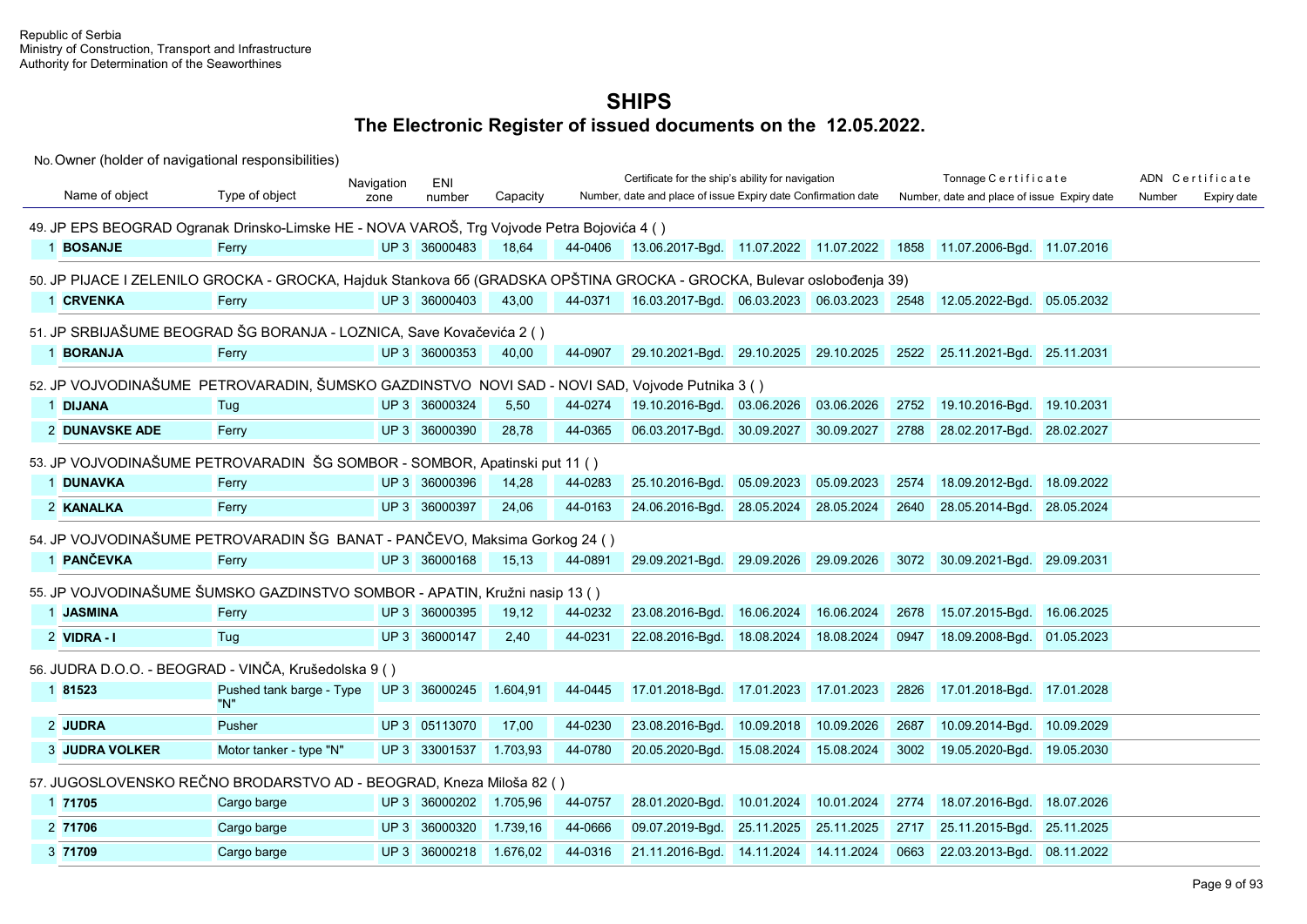|                |                                                                     | Navigation | ENI      |          |         | Certificate for the ship's ability for navigation             |            |            |      | Tonnage Certificate                         |            |        | ADN Certificate |
|----------------|---------------------------------------------------------------------|------------|----------|----------|---------|---------------------------------------------------------------|------------|------------|------|---------------------------------------------|------------|--------|-----------------|
| Name of object | Type of object                                                      | zone       | number   | Capacity |         | Number, date and place of issue Expiry date Confirmation date |            |            |      | Number, date and place of issue Expiry date |            | Number | Expiry date     |
|                | 57. JUGOSLOVENSKO REČNO BRODARSTVO AD - BEOGRAD, Kneza Miloša 82 () |            |          |          |         |                                                               |            |            |      |                                             |            |        |                 |
| 4 71711        | Cargo barge                                                         | UP3        | 36000338 | 1.705,95 | 44-0651 | 06.06.2019-Bqd.                                               | 24.04.2025 | 24.04.2025 | 2711 | 24.04.2015-Bgd.                             | 24.04.2025 |        |                 |
| 5 71713        | Cargo barge                                                         | UP3        | 36000203 | 1.706,78 | 44-0778 | 11.05.2020-Bgd.                                               | 04.05.2027 | 04.05.2027 | 2939 | 04.05.2020-Bgd.                             | 04.05.2030 |        |                 |
| 6 71717        | Cargo barge                                                         | UP3        | 36000428 | 1.691,01 | 44-0649 | 06.06.2019-Bgd.                                               | 23.06.2026 | 23.06.2026 | 2758 | 23.06.2016-Bgd.                             | 23.06.2026 |        |                 |
| 7 71718        | Cargo barge                                                         | UP3        | 36000321 | 1.727,01 | 44-0653 | 06.06.2019-Bgd.                                               | 17.08.2025 | 17.08.2025 | 2728 | 17.08.2015-Bgd.                             | 17.08.2025 |        |                 |
| 8 71720        | Cargo barge                                                         | UP3        | 36000204 | 1.713,43 | 44-0222 | 15.08.2016-Bgd.                                               | 10.08.2026 | 10.08.2026 | 2769 | 10.08.2016-Bgd.                             | 10.08.2026 |        |                 |
| 9 71722        | Cargo barge                                                         | UP3        | 36000442 | 1.705,96 | 44-0273 | 19.10.2016-Bgd.                                               | 17.10.2026 | 17.10.2026 | 2766 | 17.10.2016-Bgd.                             | 17.10.2026 |        |                 |
| 10 71723       | Cargo barge                                                         | UP3        | 36000205 | 1.698,48 | 44-0705 | 12.08.2019-Bgd.                                               | 20.07.2026 | 20.07.2026 | 2913 | 24.01.2019-Bgd.                             | 23.01.2029 |        |                 |
| 11 71724       | Cargo barge                                                         | UP3        | 36000340 | 1.691,00 | 44-0643 | 03.06.2019-Bgd.                                               | 19.11.2028 | 19.11.2028 | 2911 | 19.11.2018-Bgd.                             | 19.11.2028 |        |                 |
| 12 71726       | Cargo barge                                                         | UP3        | 36000207 | 1.705,96 | 44-0665 | 09.07.2019-Bgd.                                               | 07.05.2025 | 07.05.2025 | 2713 | 07.05.2015-Bgd.                             | 07.05.2025 |        |                 |
| 13 71727       | Cargo barge                                                         | UP3        | 36000208 | 1.698,48 | 44-0812 | 17.09.2020-Bgd.                                               | 17.09.2027 | 17.09.2027 | 2848 | 17.11.2017-Bgd.                             | 20.11.2027 |        |                 |
| 14 71728       | Cargo barge                                                         | UP3        | 36000322 | 1.705,95 | 44-0668 | 09.07.2019-Bgd.                                               | 30.06.2025 | 30.06.2025 | 2712 | 30.06.2015-Bgd.                             | 30.06.2025 |        |                 |
| 15 71729       | Cargo barge                                                         | UP3        | 36000219 | 1.676,82 | 44-0844 | 06.01.2021-Bgd.                                               | 16.01.2028 | 16.01.2028 | 2737 | 18.01.2016-Bgd.                             | 16.01.2026 |        |                 |
| 16 71732       | Cargo barge                                                         | UP3        | 36000222 | 1.659,43 | 44-0725 | 30.09.2019-Bgd.                                               | 27.09.2027 | 27.09.2027 | 2961 | 30.09.2019-Bgd.                             | 27.09.2029 |        |                 |
| 17 71733       | Cargo barge                                                         | UP3        | 36000223 | 1.668,52 | 44-0876 | 21.07.2021-Bgd.                                               | 20.07.2023 | 20.07.2023 | 2855 | 31.01.2018-Bqd.                             | 31.01.2028 |        |                 |
| 18 71735       | Cargo barge                                                         | UP3        | 36000209 | 1.705,96 | 44-0700 | 29.07.2019-Bgd.                                               | 10.01.2023 | 10.01.2023 | 2778 | 27.07.2016-Bgd.                             | 27.07.2026 |        |                 |
| 19 71736       | Cargo barge                                                         | UP3        | 36000212 | 1.698,48 | 44-0650 | 06.06.2019-Bgd.                                               | 04.03.2024 | 04.03.2024 | 2996 | 02.10.2020-Bgd.                             | 02.10.2030 |        |                 |
| 20 71739       | Cargo barge                                                         | UP3        | 36000225 | 1.684,32 | 44-0652 | 06.06.2019-Bgd.                                               | 15.11.2027 | 15.11.2027 | 2857 | 20.03.2018-Bgd.                             | 15.11.2027 |        |                 |
| 21 71740       | Cargo barge                                                         | UP3        | 36000213 | 1.691,00 | 44-0774 | 11.03.2020-Bgd.                                               | 07.09.2025 | 07.09.2025 | 3095 | 07.03.2022-Bgd.                             | 07.03.2032 |        |                 |
| 22 71743       | Cargo barge                                                         | UP3        | 36000227 | 1.676,03 | 44-0767 | 21.02.2020-Bgd.                                               | 20.08.2026 | 20.08.2026 | 2714 | 07.05.2015-Bgd.                             | 07.05.2025 |        |                 |
| 23 71745       | Cargo barge                                                         | UP3        | 36000229 | 1.653,51 | 44-0374 | 20.03.2017-Bgd.                                               | 20.08.2025 | 20.08.2025 | 3092 | 01.02.2022-Bgd.                             | 02.02.2032 |        |                 |
| 24 71747       | Cargo barge                                                         | UP3        | 36000231 | 1.668,52 | 44-0828 | 13.11.2020-Bgd.                                               | 12.06.2022 | 12.06.2022 | 3025 | 12.11.2020-Bgd.                             | 12.12.2030 |        |                 |
| 25 71748       | Cargo barge                                                         | UP3        | 36000232 | 1.661,01 | 44-0768 | 21.02.2020-Bgd.                                               | 20.08.2027 | 20.08.2027 | 2990 | 20.02.2020-Bgd.                             | 20.02.2030 |        |                 |
| 26 71749       | Cargo barge                                                         | UP3        | 36000233 | 1.653,51 | 44-0644 | 03.06.2019-Bgd.                                               | 14.06.2022 | 14.06.2022 | 2563 | 14.06.2012-Bgd.                             | 14.06.2022 |        |                 |
| 27 71750       | Cargo barge                                                         | UP3        | 36000234 | 1.653,50 | 44-0776 | 06.04.2020-Bgd.                                               | 17.09.2022 | 17.09.2022 | 2806 | 03.03.2017-Bgd.                             | 03.03.2027 |        |                 |
| 28 71751       | Cargo barge                                                         | UP3        | 36000235 | 1.661,01 | 44-0638 | 24.05.2019-Bgd.                                               | 20.02.2022 | 15.05.2022 | 2926 | 20.05.2019-Bgd.                             | 20.05.2029 |        |                 |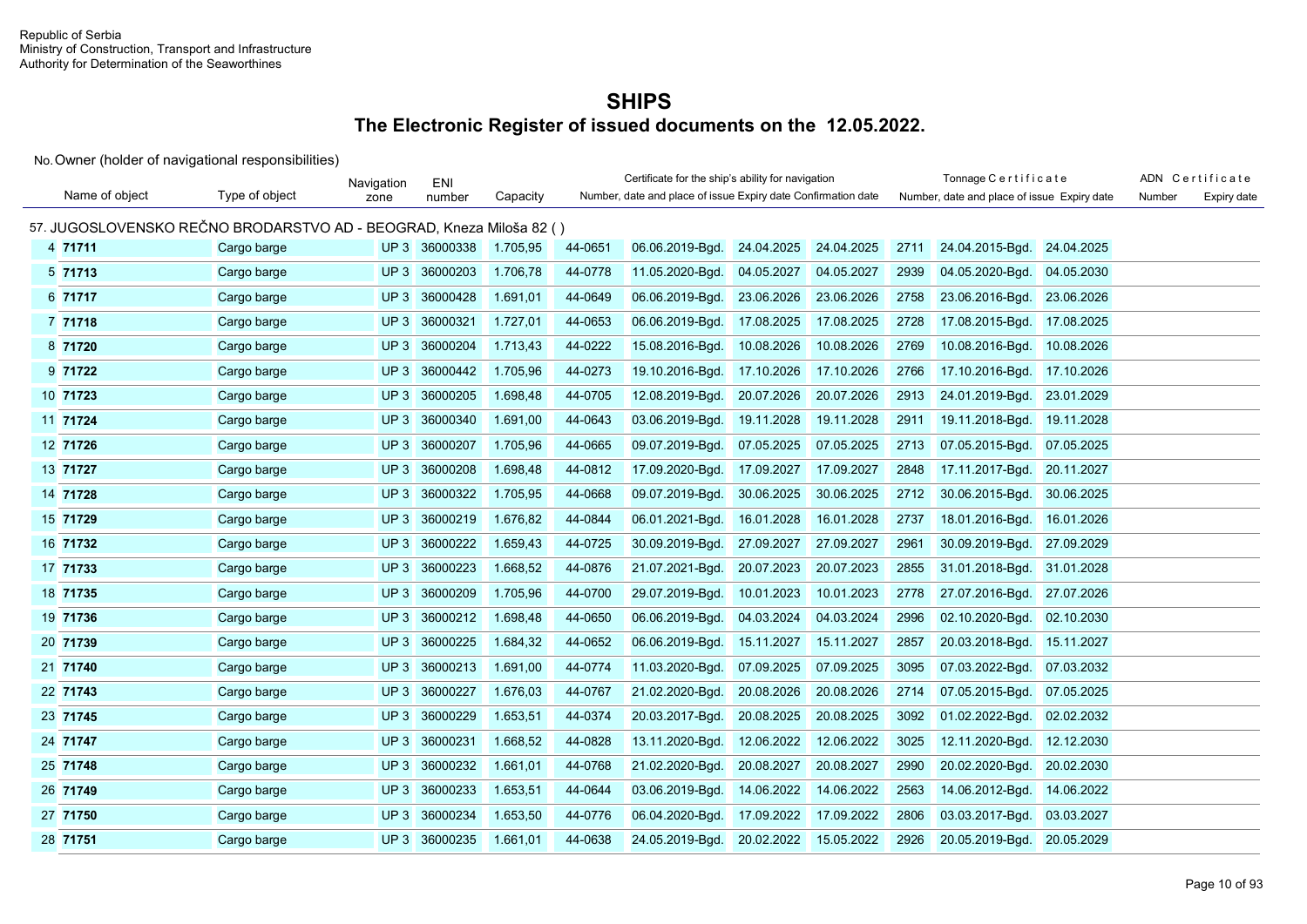|                                                                     |                                              | Navigation      | ENI           |          | Certificate for the ship's ability for navigation<br>Number, date and place of issue Expiry date Confirmation date |                 |            |            |      | Tonnage Certificate                         |            |        | ADN Certificate |
|---------------------------------------------------------------------|----------------------------------------------|-----------------|---------------|----------|--------------------------------------------------------------------------------------------------------------------|-----------------|------------|------------|------|---------------------------------------------|------------|--------|-----------------|
| Name of object                                                      | Type of object                               | zone            | number        | Capacity |                                                                                                                    |                 |            |            |      | Number, date and place of issue Expiry date |            | Number | Expiry date     |
| 57. JUGOSLOVENSKO REČNO BRODARSTVO AD - BEOGRAD, Kneza Miloša 82 () |                                              |                 |               |          |                                                                                                                    |                 |            |            |      |                                             |            |        |                 |
| 29 71752                                                            | Cargo barge                                  |                 | UP 3 36000214 | 1.668,52 | 44-0336                                                                                                            | 12.12.2016-Bgd. | 13.06.2022 | 13.06.2022 | 2914 | 20.12.2018-Bgd.                             | 20.12.2028 |        |                 |
| 30 71757                                                            | Cargo barge                                  | UP3             | 36000237      | 1.661,01 | 40-015396                                                                                                          | 05.07.2021-Bgd. | 23.06.2027 | 23.06.2027 | 2770 | 01.07.2016-Bgd.                             | 01.07.2026 |        |                 |
| 31 71758                                                            | Cargo barge                                  | UP <sub>3</sub> | 36000238      | 1.653,50 | 44-0726                                                                                                            | 02.10.2019-Bgd. | 01.10.2023 | 01.10.2023 | 2809 | 09.03.2017-Bgd.                             | 15.03.2027 |        |                 |
| 32 71816                                                            | Cargo barge                                  | UP <sub>3</sub> | 36000239      | 1.660,22 | 44-0381                                                                                                            | 29.03.2017-Bqd. | 30.03.2028 | 30.03.2028 | 2811 | 28.03.2017-Bqd.                             | 30.03.2027 |        |                 |
| 33 71817                                                            | Cargo barge                                  | UP3             | 36000215      | 1.720,73 | 44-0770                                                                                                            | 26.02.2020-Bgd. | 28.08.2025 | 28.08.2025 | 2525 | 14.09.2021-Bgd.                             | 30.08.2031 |        |                 |
| 34 77376                                                            | Cargo barge                                  | UP3             | 36000216      | 1.654,41 | 44-0631                                                                                                            | 16.05.2019-Bgd. | 17.05.2023 | 17.05.2023 | 2556 | 23.04.2012-Bgd.                             | 23.04.2022 |        |                 |
| 35 77377                                                            | Cargo barge                                  | UP3             | 36000217      | 1.669,37 | 44-0765                                                                                                            | 14.02.2020-Bgd. | 11.08.2026 | 11.08.2026 | 2552 | 16.03.2022-Bgd.                             | 15.03.2032 |        |                 |
| 36 DELIGRAD                                                         | Cargo motor ship                             | UP3             | 36000015      | 1.805,62 | 44-0637                                                                                                            | 23.05.2019-Bgd. | 05.08.2024 | 05.08.2024 | 2516 | 14.07.2011-Bgd.                             | 14.07.2021 |        |                 |
| 37 KAJMAKČALAN                                                      | Pusher                                       | UP3             | 36000008      | 90,99    | 44-0835                                                                                                            | 14.12.2020-Bgd. | 25.12.2024 | 25.12.2024 | 2896 | 20.07.2018-Bgd.                             | 20.07.2028 |        |                 |
| <b>38 KALEMEGDAN</b>                                                | Inland navigation ship                       | UP3             | 36000329      | 49.76    | 44-0346                                                                                                            | 26.12.2016-Bgd. | 13.07.2026 | 13.07.2026 | 2773 | 13.07.2016-Bgd.                             | 13.07.1931 |        |                 |
| 39 KARAĐORĐE                                                        | Pusher                                       | UP3             | 36000016      | 238,00   | 44-0313                                                                                                            | 16.11.2016-Bgd. | 24.11.2022 | 24.11.2022 | 1529 | 11.12.2007-Bgd.                             | 24.11.2022 |        |                 |
| 40 KARLOVAC                                                         | Pusher                                       | UP3             | 36000012      | 238,00   | 44-0133                                                                                                            | 20.05.2016-Bgd. | 22.10.2022 | 22.10.2022 | 1745 | 22.10.1994-Bgd.                             | 22.10.2009 |        |                 |
| 41 KOVIN                                                            | Displacement passenger<br>vessel             | UP3             | 36000149      | 28,90    | 44-0655                                                                                                            | 12.06.2019-Bgd. | 10.06.2024 | 10.06.2024 | 2760 | 24.05.2016-Bgd.                             | 25.05.2031 |        |                 |
| <b>42 KUMANOVO</b>                                                  | Pusher                                       | UP3             | 36000013      | 146,00   | 44-0847                                                                                                            | 11.02.2021-Bgd. | 11.02.2028 | 11.02.2028 | 3033 | 10.02.2021-Bgd.                             | 10.02.2036 |        |                 |
| 43 ORAŠAC                                                           | Pusher                                       | UP3             | 36000010      | 149,02   | 44-0621                                                                                                            | 08.05.2019-Bgd. | 13.05.2024 | 13.05.2024 | 2925 | 07.05.2019-Bgd.                             | 07.05.2034 |        |                 |
| 44 RAŠKA                                                            | Pusher                                       | UP3             | 36000004      | 26,40    | 44-0348                                                                                                            | 30.12.2016-Bgd. | 15.11.2026 | 15.11.2026 | 2803 | 29.12.2016-Bgd.                             | 15.11.2031 |        |                 |
| 45 STIG                                                             | Pusher                                       | UP3             | 36000009      | 26,40    | 44-0791                                                                                                            | 15.06.2020-Bgd. | 10.06.2026 | 10.06.2026 | 3055 | 15.09.2021-Bgd.                             | 15.09.2036 |        |                 |
| <b>46 VELEBIT</b>                                                   | Pusher                                       |                 | UP 3 36000007 | 90,99    | 44-0619                                                                                                            | 06.05.2019-Bqd. | 23.03.2027 | 23.03.2027 | 2776 | 14.07.2016-Bgd.                             | 14.07.2031 |        |                 |
| 47 VREDNA                                                           | Inland navigation ship                       |                 | UP 3 36000352 | 180,40   | 44-0349                                                                                                            | 30.12.2016-Bgd. | 28.12.2026 | 28.12.2026 | 2802 | 28.12.2016-Bgd.                             | 28.12.2031 |        |                 |
| 58. JVP VODE VOJVODINE - NOVI SAD, Bulevar Mihaila Pupina 25 ()     |                                              |                 |               |          |                                                                                                                    |                 |            |            |      |                                             |            |        |                 |
| 1 AMUR                                                              | Technical vessel - mower                     |                 | UP 3 36000367 | 0,24     | 44-0782                                                                                                            | 18.05.2020-Bgd. | 04.05.2027 | 04.05.2027 | 2377 | 04.05.2006-Bgd.                             | 04.05.2021 |        |                 |
| 2 BEGEJI                                                            | Technical vessel -<br>excavator with grapple |                 | UP 3 36000533 | 10,40    | 44-0811                                                                                                            | 09.09.2020-Bqd. | 09.09.2030 | 09.09.2030 | 2982 | 09.09.2020-Bgd.                             | 09.09.2035 |        |                 |
| 3 DTD                                                               | Pusher                                       | UP3             | 36000371      | 3,10     | 44-0783                                                                                                            | 20.05.2020-Bgd. | 14.11.2029 | 14.11.2029 | 2418 | 06.11.2007-Bgd.                             | 06.11.2022 |        |                 |
| 4 GATALINKA                                                         | Technical vessel - mower                     |                 | UP 3 36000369 | 1,36     | 44-0788                                                                                                            | 02.06.2020-Bgd. | 22.09.2026 | 22.09.2026 | 2462 | 22.09.2010-Bgd.                             | 22.09.2025 |        |                 |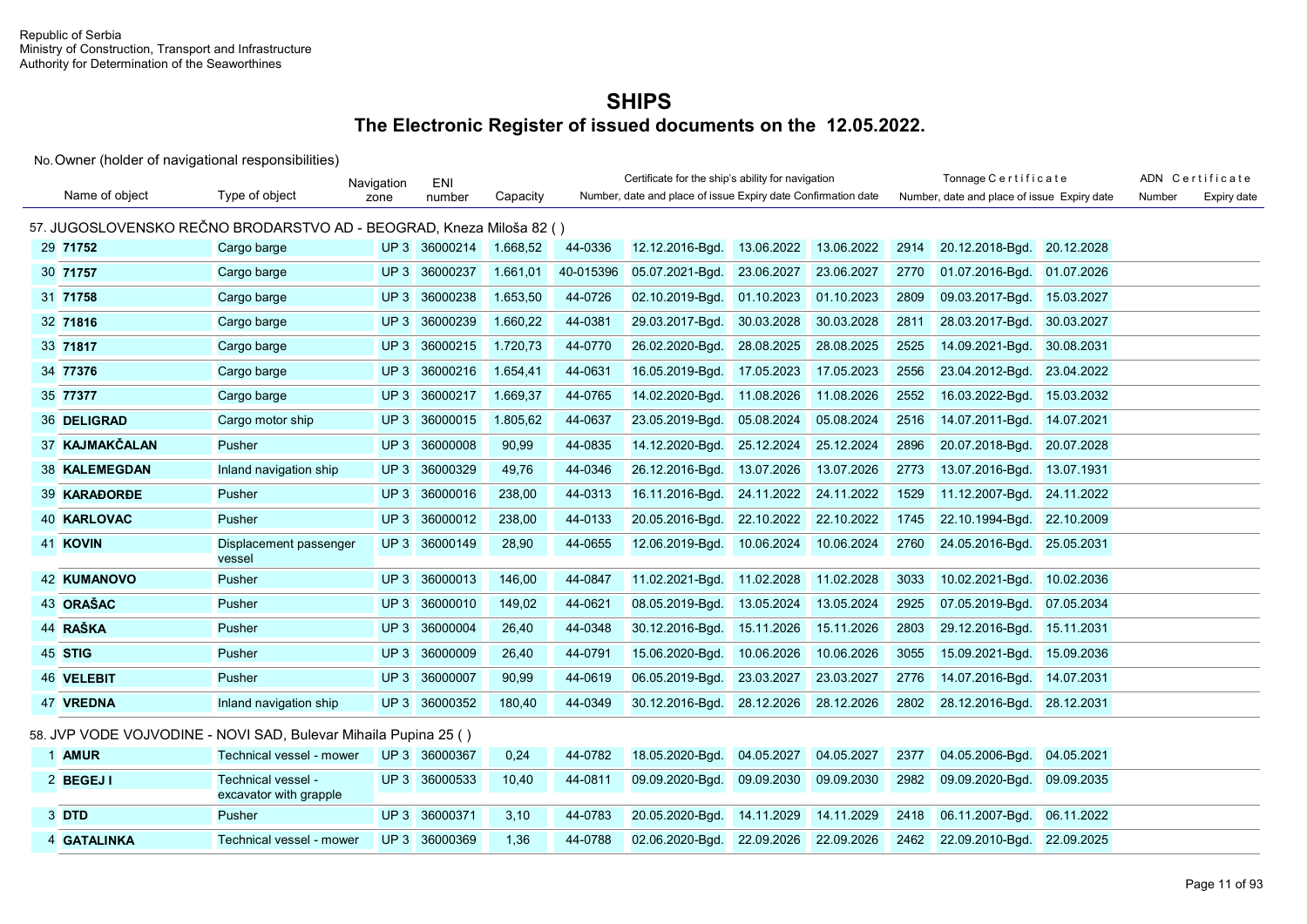|                                                                 |                                       | Navigation      | ENI           |          |         | Certificate for the ship's ability for navigation             |            |            |      | Tonnage Certificate                         |            |        | ADN Certificate |
|-----------------------------------------------------------------|---------------------------------------|-----------------|---------------|----------|---------|---------------------------------------------------------------|------------|------------|------|---------------------------------------------|------------|--------|-----------------|
| Name of object                                                  | Type of object                        | zone            | number        | Capacity |         | Number, date and place of issue Expiry date Confirmation date |            |            |      | Number, date and place of issue Expiry date |            | Number | Expiry date     |
| 58. JVP VODE VOJVODINE - NOVI SAD, Bulevar Mihaila Pupina 25 () |                                       |                 |               |          |         |                                                               |            |            |      |                                             |            |        |                 |
| 5 LALA                                                          | Technical vessel - suction<br>dredger |                 | UP 3 36000373 | 6,21     | 44-0786 | 26.05.2020-Bgd.                                               | 16.01.2025 | 16.01.2025 | 2331 | 27.05.2009-Bgd.                             | 29.05.2024 |        |                 |
| 6 LOKVANJ                                                       | Technical vessel - mower              |                 | UP 3 36000370 | 1,36     | 44-0789 | 02.06.2020-Bgd.                                               | 22.09.2026 | 22.09.2026 | 2463 | 22.09.2010-Bgd.                             | 22.09.2025 |        |                 |
| 7 PK-1 LJUTIĆ                                                   | Technical vessel - mower              |                 | UP 3 36000539 | 2,75     | 44-0868 | 27.05.2021-Bgd.                                               | 21.05.2031 | 21.05.2031 | 3051 | 21.05.2021-Bgd.                             | 21.05.2036 |        |                 |
| 8 PK-2 KARAŠ                                                    | Technical vessel - mower              |                 | UP 3 36000543 | 0.44     | 44-0855 | 29.10.2020-Bqd.                                               | 29.10.2030 | 29.10.2030 | 2997 | 02.11.2020-Bgd.                             | 02.11.2035 |        |                 |
| 9 TAMIŠ                                                         | Technical vessel - suction<br>dredger |                 | UP 3 36000374 | 7,00     | 44-0785 | 26.05.2020-Bgd.                                               | 19.06.2027 | 19.06.2027 | 2370 | 03.11.2005-Bgd.                             | 03.11.2020 |        |                 |
| <b>10 TOLSTOLOBIK</b>                                           | Technical vessel - mower              |                 | UP 3 36000366 | 0,31     | 44-0719 | 12.09.2019-Bgd.                                               | 04.05.2026 | 04.05.2026 | 2378 | 04.05.2006-Bgd.                             | 04.05.2021 |        |                 |
| 59. KARIN KOMERC MD d.o.o. - VETERNIK, Živorada Petrovića 8 ()  |                                       |                 |               |          |         |                                                               |            |            |      |                                             |            |        |                 |
| 1 71250                                                         | Cargo barge                           |                 | UP 3 36000341 | 1.469,20 | 44-0512 | 26.06.2018-Bgd.                                               | 13.11.2024 | 13.11.2024 | 2555 | 19.04.2012-Bgd.                             | 19.04.2022 |        |                 |
| 2 71251                                                         | Cargo barge                           | UP3             | 36000339      | 1.472,20 | 44-0513 | 26.06.2018-Bqd.                                               | 02.04.2025 | 02.04.2025 | 2694 | 02.04.2015-Bqd.                             | 02.04.2025 |        |                 |
| 3 71261                                                         | Cargo barge                           | UP3             | 36000522      | 1.255,60 | 44-0827 | 02.11.2020-Bqd.                                               | 02.11.2030 | 02.11.2030 | 3020 | 02.11.2020-Bgd.                             | 02.11.2030 |        |                 |
| 4 71262                                                         | Cargo barge                           | UP3             | 36000276      | 1.262,05 | 44-0717 | 26.09.2019-Bgd.                                               | 11.09.2029 | 11.09.2029 | 2934 | 26.09.2019-Bgd.                             | 11.09.2029 |        |                 |
| 5 71468                                                         | Cargo barge                           | UP3             | 35054561      | 1.466,59 | 44-0691 | 22.07.2019-Bgd.                                               | 10.10.2027 | 10.10.2027 | 2944 | 17.07.2019-Bgd.                             | 10.10.2025 |        |                 |
| 6 71469                                                         | Cargo barge                           | UP3             | 35054564      | 1.466,60 | 44-0692 | 22.07.2019-Bgd.                                               | 14.06.2027 | 14.06.2027 | 2945 | 17.07.2019-Bgd.                             | 15.06.2025 |        |                 |
| 7 71760                                                         | Cargo barge                           | UP3             | 36000358      | 1.437,80 | 44-0324 | 30.11.2016-Bgd.                                               | 28.11.2023 | 28.11.2023 | 2540 | 28.11.2013-Bgd.                             | 28.11.2023 |        |                 |
| 8 71761                                                         | Cargo barge                           | UP3             | 36000375      | 1.449,40 | 44-0074 | 30.03.2016-Bgd.                                               | 28.03.2026 | 29.03.2026 | 2748 | 29.03.2016-Bgd.                             | 29.03.2026 |        |                 |
| 9 71762                                                         | Cargo barge                           | UP3             | 36000359      | 1.437,80 | 44-0319 | 28.11.2016-Bgd.                                               | 28.11.2023 | 28.11.2023 | 2607 | 28.11.2013-Bgd.                             | 28.11.2023 |        |                 |
| 10 71765                                                        | Cargo barge                           | UP3             | 36000258      | 1.531,80 | 44-0047 | 09.03.2016-Bgd.                                               | 23.02.2025 | 23.02.2025 | 2705 | 23.02.2015-Bgd.                             | 23.02.2025 |        |                 |
| 11 71766                                                        | Cargo barge                           | UP3             | 36000361      | 1.420,40 | 44-0075 | 30.03.2016-Bgd.                                               | 28.03.2026 | 28.03.2026 | 2865 | 27.03.2018-Bgd.                             | 28.03.2028 |        |                 |
| 12 71767                                                        | Cargo barge                           | UP3             | 36000362      | 1.414,60 | 44-0101 | 26.04.2016-Bgd.                                               | 25.04.2026 | 25.04.2026 | 2703 | 08.01.2015-Bqd.                             | 08.01.2025 |        |                 |
| 13 71794                                                        | Cargo barge                           | UP3             | 36000259      | 1.526,20 | 44-0048 | 09.03.2016-Bgd.                                               | 27.02.2025 | 27.02.2025 | 2706 | 27.02.2015-Bqd.                             | 27.02.2025 |        |                 |
| 14 71795                                                        | Cargo barge                           | UP <sub>3</sub> | 36000360      | 1.515,80 | 44-0102 | 26.04.2016-Bgd.                                               | 25.04.2026 | 25.04.2026 | 2716 | 25.04.2016-Bgd.                             | 25.04.2026 |        |                 |
| 15 71797                                                        | Cargo barge                           | UP3             | 36000248      | 1.512,50 | 44-0635 | 23.05.2019-Bgd.                                               | 05.06.2026 | 05.06.2026 | 2892 | 20.05.2019-Bgd.                             | 20.05.2029 |        |                 |
| 16 71819                                                        | Cargo barge                           | UP3             | 36000363      | 1.411,52 | 44-0127 | 18.05.2016-Bgd.                                               | 18.05.2024 | 18.05.2024 | 2686 | 17.07.2015-Bgd.                             | 18.05.2025 |        |                 |
| 17 77448                                                        | Cargo barge                           |                 | UP 3 36000257 | 1.496,20 | 44-006  | 08.03.2016-Bgd.                                               | 23.02.2025 | 23.02.2025 | 2704 | 23.02.2015-Bgd.                             | 23.02.2025 |        |                 |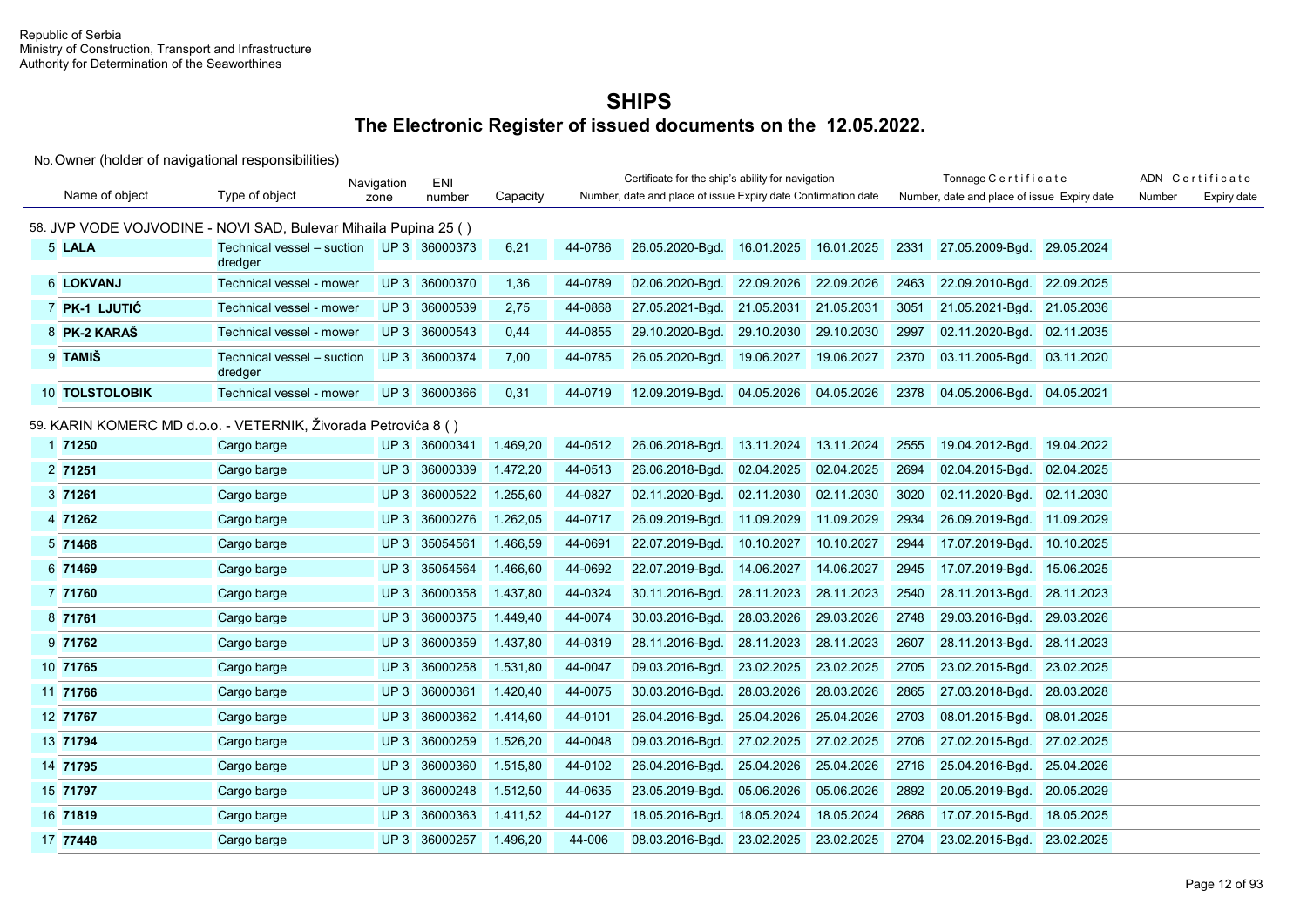|                   |                                                                       | Navigation | ENI           |          |         | Certificate for the ship's ability for navigation             |            |            |      | Tonnage Certificate                         |            |        | ADN Certificate |
|-------------------|-----------------------------------------------------------------------|------------|---------------|----------|---------|---------------------------------------------------------------|------------|------------|------|---------------------------------------------|------------|--------|-----------------|
| Name of object    | Type of object                                                        | zone       | number        | Capacity |         | Number, date and place of issue Expiry date Confirmation date |            |            |      | Number, date and place of issue Expiry date |            | Number | Expiry date     |
|                   | 59. KARIN KOMERC MD d.o.o. - VETERNIK, Živorada Petrovića 8 ()        |            |               |          |         |                                                               |            |            |      |                                             |            |        |                 |
| 18 DRINA          | Technical vessel - dredger UP 3 36000425                              |            |               | 83,05    | 44-0168 | 28.06.2016-Bgd.                                               | 24.06.2023 | 24.06.2023 | 1261 | 06.04.2010-Bgd.                             | 06.04.2025 |        |                 |
| 19 JASTREBAC - I  | Pusher                                                                |            | UP 3 36000475 | 70.00    | 44-0616 | 30.04.2019-Bqd.                                               | 09.05.2027 | 09.05.2027 | 2807 | 09.05.2017-Bgd.                             | 09.05.2032 |        |                 |
| 20 KARIN - II     | Technical vessel - suction<br>dredger                                 |            | UP 3 36000088 | 417,58   | 44-0728 | 07.10.2019-Bgd.                                               | 03.10.2029 | 03.10.2029 | 2839 | 19.07.2018-Bgd. 19.07.2028                  |            |        |                 |
| 21 KARIN - III    | Cargo motor ship                                                      |            | UP 3 04602250 | 1.152,26 | 44-0092 | 15.04.2016-Bgd.                                               | 01.04.2023 | 01.04.2023 |      | 2617 31.05.2013-Bgd. 01.04.2023             |            |        |                 |
| 22 KARIN - V      | Technical vessel - elevator                                           |            | UP 3 36000323 | 213,30   | 44-0189 | 15.07.2016-Bgd.                                               | 13.07.2025 | 13.07.2025 | 2457 | 11.08.2010-Bgd. 11.08.2025                  |            |        |                 |
| 23 KARIN - VI     | Technical vessel - suction<br>dredger                                 |            | UP 3 02313685 | 926,14   | 44-0190 | 15.07.2016-Bgd.                                               | 30.05.2025 | 30.05.2025 | 2592 | 03.06.2013-Bgd. 30.05.2023                  |            |        |                 |
| 24 KARIN - VIII   | Technical vessel - elevator                                           |            | UP 3 36000255 | 57,00    | 44-0681 | 16.07.2019-Bgd.                                               | 27.08.2025 | 27.08.2025 | 2241 | 15.08.2006-Bgd.                             | 30.08.2021 |        |                 |
| 25 KARIN I        | Pusher                                                                |            | UP 3 02322749 | 50,00    | 44-0682 | 08.07.2019-Bqd.                                               | 02.11.2027 | 02.11.2027 | 2929 | 08.07.2019-Bgd.                             | 08.07.2034 |        |                 |
| 26 KARIN VII      | Pusher                                                                |            | UP 3 06002235 | 33,27    | 44-0196 | 21.07.2016-Bgd.                                               | 18.07.2024 | 18.07.2024 | 2670 | 10.07.2014-Bgd.                             | 18.07.2029 |        |                 |
| 27 KORANA - I     | Technical vessel - suction<br>dredger                                 |            | UP 3 36000335 | 428,00   | 44-0661 | 04.07.2019-Bgd.                                               | 27.03.2024 | 27.03.2024 | 2721 | 28.06.2016-Bgd. 27.03.2026                  |            |        |                 |
| 28 LIKA           | Technical vessel – suction<br>dredger                                 |            | UP 3 36000334 | 367,50   | 44-0038 | 26.02.2016-Bgd.                                               | 23.02.2024 | 23.02.2024 | 2663 | 10.10.2019-Bgd. 23.02.2024                  |            |        |                 |
| 29 PB-4 KARIŠNICA | Technical vessel - dredger UP 3 46000267                              |            |               | 999,00   | 44-0917 | 07.02.2022-Bqd.                                               | 10.12.2022 | 10.12.2022 | 3003 | 04.02.2022-Bgd. 04.02.2037                  |            |        |                 |
|                   | 60. KAZUK D.O.O - BEOGRAD, Kneza Višeslava 126/21 ()                  |            |               |          |         |                                                               |            |            |      |                                             |            |        |                 |
| 1 DAVID           | Motor tanker - type "N"                                               |            | UP 3 06003765 | 2.468,62 | 44-0612 | 16.04.2019-Bgd.                                               | 07.05.2024 | 07.05.2024 | 2923 | 03.04.2019-Bgd.                             | 03.04.2029 |        |                 |
| 2 LINDA           | Motor tanker - type "N"                                               |            | UP 3 04501060 | 1.131,64 | 44-0842 | 05.01.2021-Bqd. 31.12.2025 31.12.2025                         |            |            | 2740 | 25.03.2016-Bgd. 25.03.2026                  |            |        |                 |
|                   | 61. KOMPANIJA STOKIĆ OD - VELIKO GRADIŠTE, Obala Kralja Petra I 66 () |            |               |          |         |                                                               |            |            |      |                                             |            |        |                 |
| 1 ANA             | Tug                                                                   |            | UP 3 36000024 | 2,82     | 44-0333 | 08.12.2016-Bgd.                                               | 18.09.2026 | 18.09.2026 | 2785 | 21.09.2016-Bgd. 18.09.2031                  |            |        |                 |
| 2 SAŠA - II       | Ferry                                                                 |            | UP 3 36000180 | 479,74   | 44-0803 | 02.09.2020-Bgd.                                               | 15.10.2022 | 15.10.2022 | 2832 | 02.10.2017-Bgd. 15.10.2027                  |            |        |                 |
| 3 SAŠA - III      | Ferry                                                                 |            | UP 3 36000181 | 416,48   | 44-0804 | 02.09.2020-Bgd.                                               | 22.10.2023 | 22.10.2023 | 2898 | 12.09.2018-Bgd. 11.09.2028                  |            |        |                 |
| 4 SAŠA - IV       | Pusher                                                                |            | UP 3 36000025 | 9,20     | 44-0747 | 02.12.2019-Bgd.                                               | 01.10.2026 | 01.10.2026 | 2977 | 03.12.2019-Bgd. 03.12.2034                  |            |        |                 |
|                   | 62. KONZORCIJUM RAST d.o.o. - RUMA, Agusta Cesarca 66 ()              |            |               |          |         |                                                               |            |            |      |                                             |            |        |                 |
| 1 71349           | Cargo barge                                                           |            | UP 3 46115078 | 1.358,00 | 44-0899 | 01.11.2021-Bgd. 29.10.2023 29.10.2023                         |            |            |      | 2976 01.11.2021-Bgd. 05.03.2024             |            |        |                 |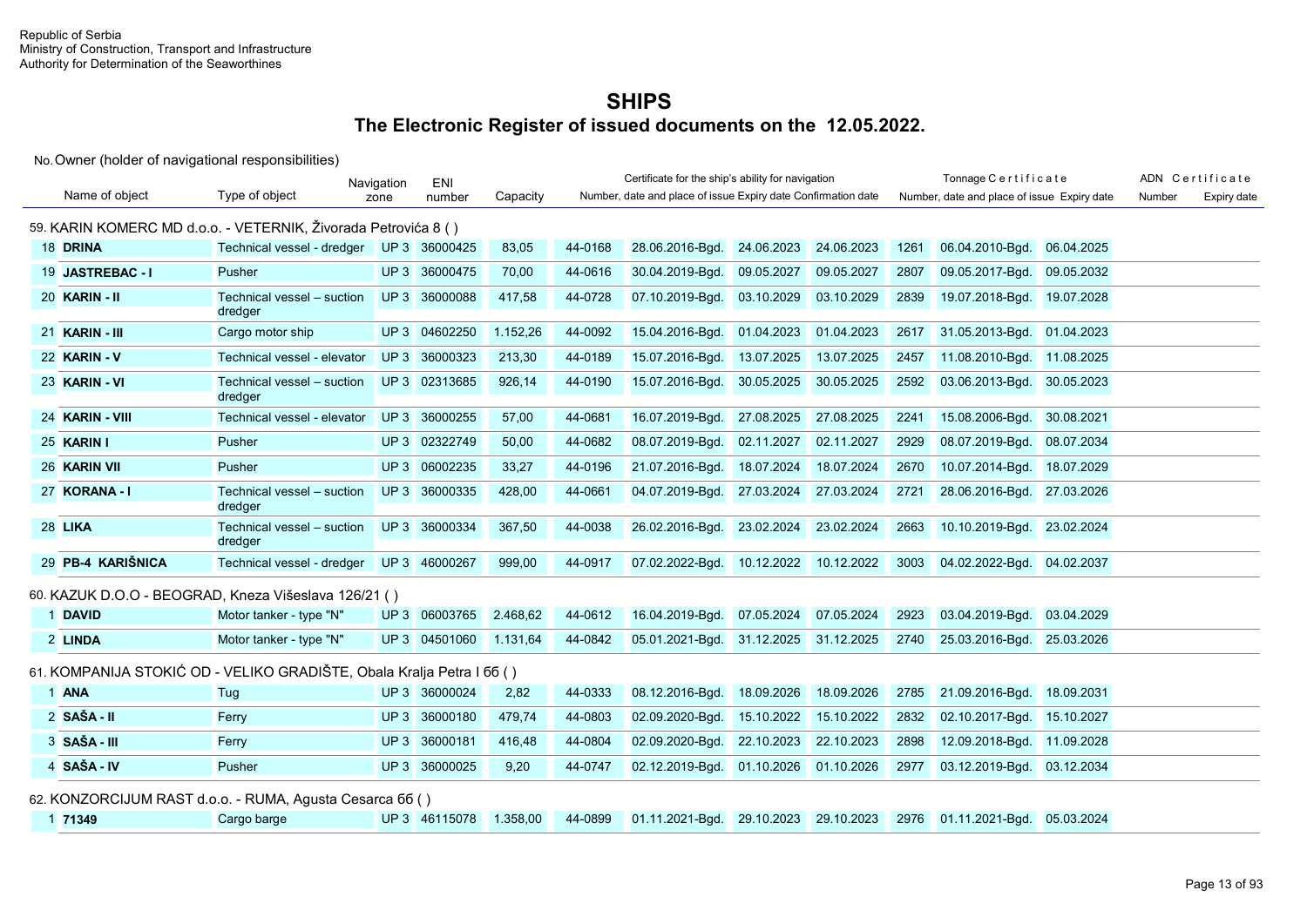|                      |                                                               | Navigation      | ENI           |          |         | Certificate for the ship's ability for navigation             |            |            |      | Tonnage Certificate                         |            |        | ADN Certificate |
|----------------------|---------------------------------------------------------------|-----------------|---------------|----------|---------|---------------------------------------------------------------|------------|------------|------|---------------------------------------------|------------|--------|-----------------|
| Name of object       | Type of object                                                | zone            | number        | Capacity |         | Number, date and place of issue Expiry date Confirmation date |            |            |      | Number, date and place of issue Expiry date |            | Number | Expiry date     |
|                      | 63. LADJAR KUPRA DOO - BEOGRAD - BORČA, Julije Delere 6/12 () |                 |               |          |         |                                                               |            |            |      |                                             |            |        |                 |
| 183241-KUPRA 56      | Pushed tank barge - Type<br>"N"                               |                 | UP 3 07001561 | 3.100,13 | 44-0858 | 25.03.2021-Bgd.                                               | 30.09.2023 | 30.09.2023 | 2797 | 26.12.2018-Bgd.                             | 26.12.2028 |        |                 |
| 2 LAĐAR              | Motor tanker - type "N"                                       |                 | UP 3 04028980 | 2.078,15 | 44-0004 | 21.01.2016-Bgd.                                               | 28.02.2023 | 28.02.2023 | 2594 | 14.02.2013-Bgd.                             | 14.02.2023 |        |                 |
| 3 LADJAR I           | Motor tanker - type "N"                                       |                 | UP 3 06003015 | 2.076,72 | 44-0794 | 29.06.2020-Bgd.                                               | 30.04.2025 | 30.04.2025 | 2986 | 16.07.2014-Bgd.                             | 16.07.2024 |        |                 |
| 4 LADJAR KUPRA       | Pusher                                                        | UP3             | 02322613      | 16,03    | 44-0748 | 06.12.2019-Bgd.                                               | 30.06.2023 | 30.06.2023 | 2978 | 18.09.2020-Bgd.                             | 18.09.2035 |        |                 |
| 5 LADJAR MIJO        | Motor tanker - type "N"                                       | UP3             | 04803400      | 2.960,29 | 44-0597 | 24.01.2019-Bgd.                                               | 16.05.2022 | 16.05.2022 | 2732 | 17.12.2009-Bgd.                             | 16.12.2024 |        |                 |
| <b>6 LADJAR RAJO</b> | Motor tanker - type "C"                                       |                 | UP 3 02310485 | 2.007,04 | 44-0800 | 04.08.2020-Bgd.                                               | 08.07.2025 | 28.07.2025 | 2864 | 19.02.2015-Bgd.                             | 29.04.2024 |        |                 |
|                      | 64. LEGET AGREGATI DOO - SREMSKA MITROVICA, Jarački put 10 () |                 |               |          |         |                                                               |            |            |      |                                             |            |        |                 |
| 1 44619              | Towed barge                                                   |                 | UP 3 36000305 | 458,10   | 44-0591 | 18.12.2018-Bgd.                                               | 13.12.2025 | 13.12.2025 | 2801 | 13.12.2018-Bgd.                             | 13.12.2028 |        |                 |
| 2 44631              | <b>Towed barge</b>                                            | UP3             | 36000297      | 440,53   | 44-0208 | 28.07.2016-Bgd.                                               | 26.06.2023 | 26.06.2023 | 2652 | 28.07.2014-Bgd.                             | 23.07.2024 |        |                 |
| 3 44635              | <b>Towed barge</b>                                            | UP <sub>3</sub> | 36000300      | 446,46   | 44-0517 | 13.08.2018-Bgd.                                               | 08.08.2025 | 03.08.2025 | 2800 | 08.08.2018-Bgd.                             | 08.08.2028 |        |                 |
| 4 44640              | Towed barge                                                   | UP3             | 36000191      | 440,53   | 44-0590 | 04.12.2018-Bgd.                                               | 23.05.2022 | 23.05.2022 | 2751 | 16.06.2016-Bgd.                             | 16.06.2026 |        |                 |
| 5 44643              | <b>Towed barge</b>                                            | UP3             | 36000190      | 471.15   | 44-0198 | 21.06.2016-Bgd.                                               | 10.06.2022 | 10.06.2022 | 2767 | 18.07.2016-Bgd.                             | 10.06.2026 |        |                 |
| 6 46211              | <b>Towed barge</b>                                            | UP3             | 36000307      | 604.47   | 44-0359 | 23.02.2017-Bqd.                                               | 20.11.2025 | 20.11.2025 | 2683 | 20.11.2015-Bgd.                             | 20.11.2025 |        |                 |
| 7 46219              | Towed barge                                                   | UP3             | 36000189      | 606,14   | 44-0898 | 26.10.2021-Bgd.                                               | 20.09.2026 | 20.09.2026 | 2835 | 13.04.2018-Bgd.                             | 13.04.2028 |        |                 |
| 8 46223              | <b>Towed barge</b>                                            | UP3             | 36000308      | 609,15   | 44-0265 | 13.10.2016-Bgd.                                               | 22.09.2025 | 22.09.2025 | 2682 | 22.09.2015-Bgd.                             | 22.09.2025 |        |                 |
| 9 <b>BOSUT-1</b>     | Technical vessel - dredger                                    | UP3             | 36000133      | 24,00    | 44-0810 | 08.09.2020-Bqd.                                               | 22.08.2022 | 22.08.2022 | 2743 | 12.04.2016-Bgd.                             | 22.02.2031 |        |                 |
| 10 BOSUT-II          | Technical vessel - dredger                                    | UP3             | 36000102      | 63,91    | 44-0011 | 29.01.2016-Bgd.                                               | 12.11.2024 | 12.11.2024 | 2625 | 12.11.2014-Bgd.                             | 12.11.2029 |        |                 |
| 11 FRUŠKA GORA       | Tug                                                           | UP3             | 36000134      | 34,20    | 44-0408 | 22.06.2017-Bgd.                                               | 19.06.2027 | 19.06.2027 | 2883 | 05.11.2018-Bqd.                             | 05.11.2033 |        |                 |
| 12 LEGET - I         | Tug                                                           | UP3             | 36000137      | 5,50     | 44-0096 | 20.04.2016-Bgd.                                               | 14.10.2022 | 14.10.2022 | 2884 | 05.11.2018-Bgd.                             | 05.11.2033 |        |                 |
| 13 LEGET - II        | Cargo motor ship                                              | UP <sub>3</sub> | 36000099      | 631.80   | 44-0297 | 01.11.2016-Bgd.                                               | 28.10.2023 | 28.10.2023 | 2585 | 28.10.2013-Bgd.                             | 28.10.2023 |        |                 |
| 14 LEGET III         | Cargo motor ship                                              | UP3             | 36000100      | 636,00   | 44-0851 | 02.03.2021-Bgd.                                               | 31.10.2024 | 31.10.2024 | 2579 | 31.10.2014-Bgd.                             | 31.10.2024 |        |                 |
| 15 LEGET IV          | Cargo motor ship                                              | UP3             | 36000101      | 636,00   | 44-0174 | 01.07.2016-Bgd.                                               | 25.06.2023 | 25.06.2023 | 2586 | 25.06.2015-Bgd.                             | 25.06.2025 |        |                 |
| 16 MREŽNICA          | Technical vessel - elevator                                   | UP3             | 36000138      | 27,65    | 44-0660 | 01.07.2019-Bgd.                                               | 23.02.2029 | 23.02.2029 | 2893 | 12.06.2019-Bgd.                             | 12.06.2034 |        |                 |
| <b>17 SIRMIUM</b>    | Technical vessel – suction<br>dredger                         |                 | UP 3 36000135 | 428,00   | 44-0186 | 11.07.2016-Bgd.                                               | 07.07.2024 | 07.07.2024 | 2681 | 27.04.2015-Bgd.                             | 07.07.2024 |        |                 |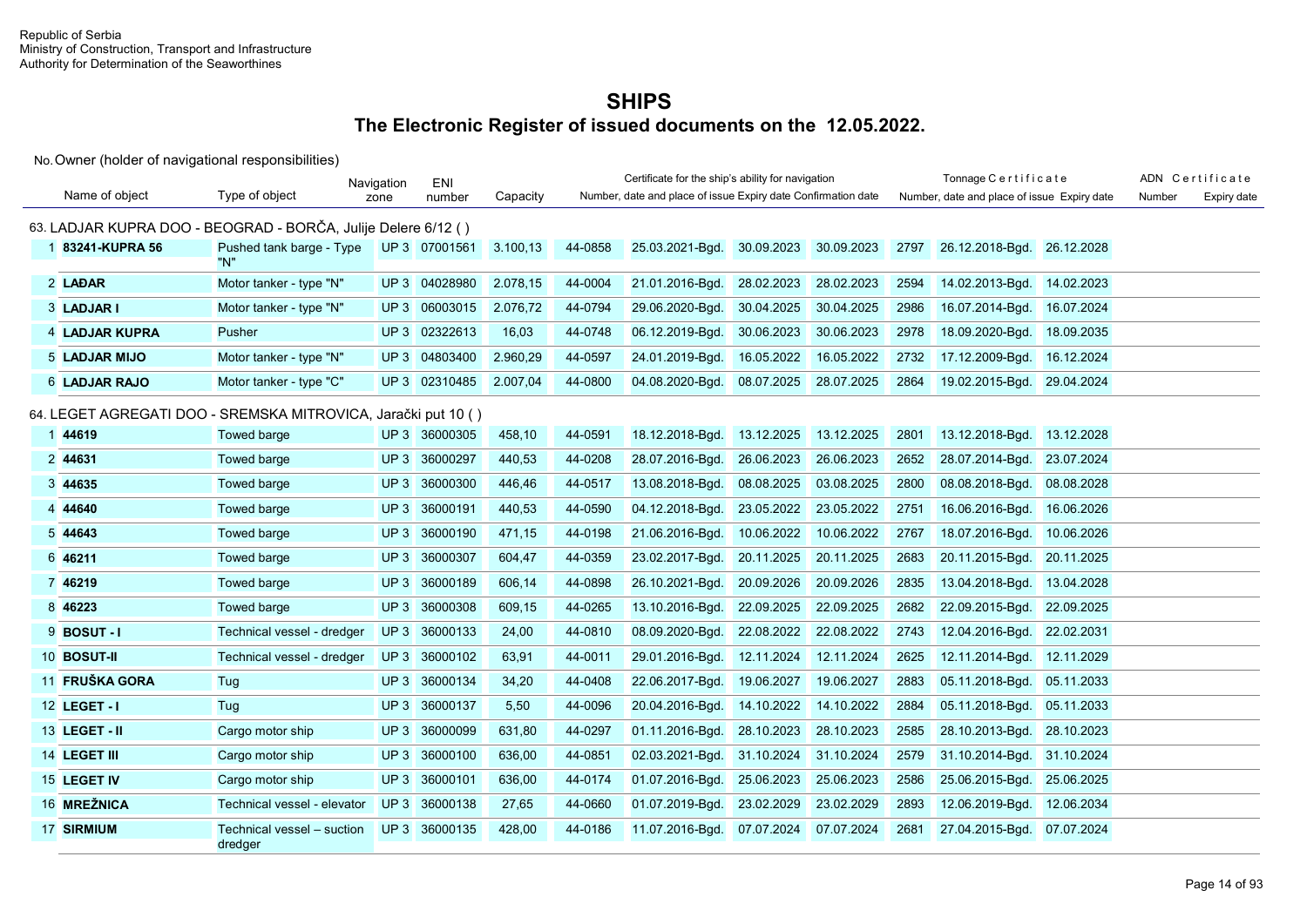|                                     |                                                                                                       | Navigation | ENI                    |          |         | Certificate for the ship's ability for navigation             |                       |                       |      | Tonnage Certificate                         |            |        | ADN Certificate |
|-------------------------------------|-------------------------------------------------------------------------------------------------------|------------|------------------------|----------|---------|---------------------------------------------------------------|-----------------------|-----------------------|------|---------------------------------------------|------------|--------|-----------------|
| Name of object                      | Type of object                                                                                        | zone       | number                 | Capacity |         | Number, date and place of issue Expiry date Confirmation date |                       |                       |      | Number, date and place of issue Expiry date |            | Number | Expiry date     |
|                                     | 65. LEKON d.o.o. - BEOGRAD, Rakovački potok 14 ()                                                     |            |                        |          |         |                                                               |                       |                       |      |                                             |            |        |                 |
| 1 MARS                              | <b>Pusher</b>                                                                                         |            | UP 3 47000148          | 10,31    | 44-0860 | 08.04.2021-Bgd.                                               | 17.07.2024            | 17.07.2024            | 3036 | 06.02.2021-Bgd. 05.02.2036                  |            |        |                 |
| 2 MIKOS                             | Cargo motor ship                                                                                      |            | UP 3 04018550          | 1.088.47 | 44-0704 | 08.08.2019-Bgd.                                               | 22.12.2026 22.12.2026 |                       | 2946 | 08.02.2022-Bgd. 08.02.2032                  |            |        |                 |
|                                     | 66. LJILJANIĆ RADE - BEOGRAD, Uralska 50/4 ()                                                         |            |                        |          |         |                                                               |                       |                       |      |                                             |            |        |                 |
| 1 SIRENA                            | Displacement passenger<br>vessel                                                                      | UP3        |                        | 32,96    | 44-0523 | 30.11.2018-Bgd.                                               | 29.11.2023 29.11.2023 |                       | 2858 | 29.11.2018-Bgd. 29.11.2033                  |            |        |                 |
| 67. LOGIST DOO - BEZDAN, Mala 17 () |                                                                                                       |            |                        |          |         |                                                               |                       |                       |      |                                             |            |        |                 |
| 1 77502                             | Cargo barge                                                                                           |            | UP 3 36000518          | 478,94   | 44-0834 | 09.12.2020-Bgd.                                               | 08.11.2022 08.11.2022 |                       | 2985 | 18.12.2020-Bgd. 18.12.2030                  |            |        |                 |
|                                     | 68. LOGOPORTO DOO - BEOGRAD, Vojvode Šupljikca 15 ()                                                  |            |                        |          |         |                                                               |                       |                       |      |                                             |            |        |                 |
| 1 71100                             | Towed barge                                                                                           |            | UP 3 36000528          | 1.114,26 | 44-0771 | 26.02.2020-Bgd. 24.02.2025 24.02.2025                         |                       |                       | 2989 | 24.02.2020-Bgd. 24.02.2030                  |            |        |                 |
|                                     | 69. LUKA - BAČKA PALANKA DOO - BAČKA PALANKA, Industrijska zona 35 ()                                 |            |                        |          |         |                                                               |                       |                       |      |                                             |            |        |                 |
| 1 KAPITAN VINAROV                   | Pusher                                                                                                |            | UP 3 36000098          | 12,16    | 44-0912 | 11.01.2022-Bgd.                                               | 28.11.2024            | 28.11.2024            | 2226 | 28.09.2018-Bgd.                             | 28.09.2033 |        |                 |
| 2 SK-300 DACA                       | Ferry                                                                                                 |            | UP 3 36000495          | 206,60   | 44-0641 | 29.05.2019-Bgd.                                               |                       | 20.03.2026 20.03.2026 | 2819 | 20.03.2018-Bgd. 20.03.2028                  |            |        |                 |
|                                     | 70. LUKA DUNAV AD PANČEVO - PANČEVO, Pristanišna zona 66 ()                                           |            |                        |          |         |                                                               |                       |                       |      |                                             |            |        |                 |
| 1 ČARDAK                            | Pusher                                                                                                |            | UP 3 36000148          | 35,00    | 44-0688 | 18.07.2019-Bgd. 15.02.2024 15.02.2024                         |                       |                       | 2659 | 13.03.2014-Bgd. 15.02.2029                  |            |        |                 |
|                                     | 71. MAKADA SHIPPING AND TRADING LLC USA - DE 19958 Country of Sussex, Coastal Highway, Lewes 16192 () |            |                        |          |         |                                                               |                       |                       |      |                                             |            |        |                 |
| 1 LJIG                              | Cargo motor ship                                                                                      |            | UP 3 36000032 1.317,50 |          | 44-0813 | 29.11.2021-Bgd. 24.09.2026 24.09.2026                         |                       |                       | 2646 | 28.01.2016-Bgd. 28.01.2026                  |            |        |                 |
|                                     | 72. MGSI-DIREKCIJA ZA VODNE PUTEVE - BEOGRAD, Francuska 9 ()                                          |            |                        |          |         |                                                               |                       |                       |      |                                             |            |        |                 |
| 1 EHO                               | Inland navigation ship                                                                                |            | UP 3 36000254          | 17,71    | 44-0226 | 16.08.2016-Bgd.                                               | 27.01.2025            | 27.01.2025            | 2690 | 27.01.2015-Bgd. 27.01.2030                  |            |        |                 |
| 2 ISTRAJNI - I                      | Cargo motor ship                                                                                      | UP3        | 36000130               | 51,50    | 44-0722 | 23.09.2019-Bgd.                                               | 20.09.2029            | 20.09.2029            | 2638 | 17.09.2013-Bgd.                             | 19.09.2028 |        |                 |
| 3 ISTRAJNI - II                     | Cargo motor ship                                                                                      |            | UP 3 36000129          | 50,95    | 44-0814 | 23.09.2020-Bgd.                                               | 23.09.2030            | 23.09.2030            | 3016 | 23.09.2020-Bgd. 23.09.2030                  |            |        |                 |
| 4 MLAVA                             | Technical vessel - suction<br>dredger                                                                 |            | UP 3 36000123          | 11,80    | 44-0264 | 06.10.2016-Bgd.                                               | 27.06.2023            | 27.06.2023            | 2623 | 05.07.2013-Bgd. 27.06.2028                  |            |        |                 |
| $5$ RB - 58                         | Towed barge                                                                                           |            | UP 3 36000387          | 70,13    | 44-0815 | 23.09.2020-Bgd.                                               | 23.09.2030            | 23.09.2030            | 2543 | 31.10.2011-Bgd. 29.10.2021                  |            |        |                 |
| $6$ SPP - V                         | Tug                                                                                                   | UP3        | 36000120               | 6,80     | 44-0510 | 13.06.2018-Bgd.                                               | 08.06.2026            | 08.06.2026            | 1295 | 09.06.2004-Bgd. 16.11.2019                  |            |        |                 |
| 7 SPP - VII                         | Tug                                                                                                   |            | UP 3 36000119          | 6,80     | 44-0882 | 05.08.2021-Bgd.                                               | 09.07.2023            | 09.07.2023            | 2501 | 13.07.2011-Bgd. 13.07.2026                  |            |        |                 |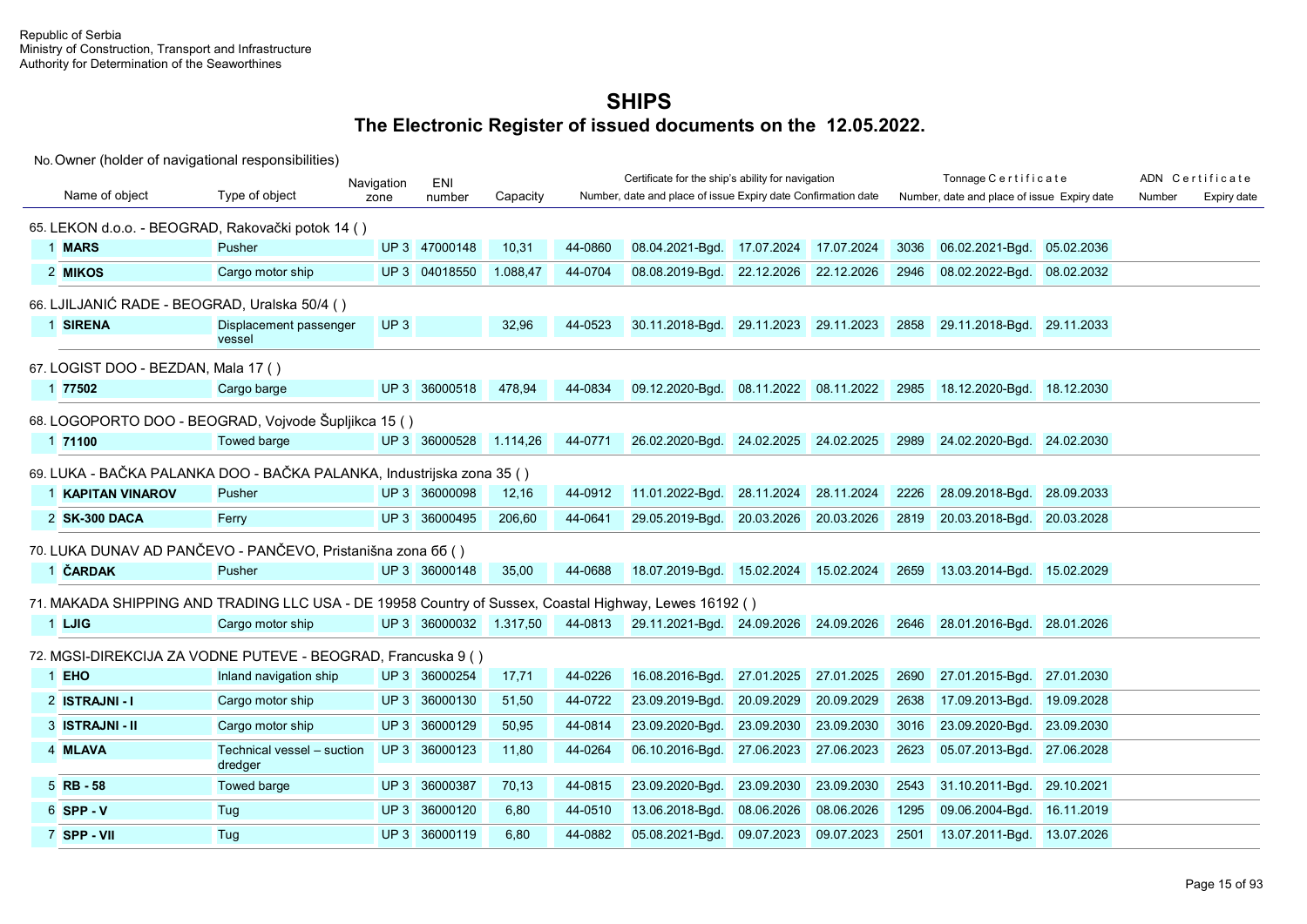|                                                                        |                                 | Navigation | <b>ENI</b>    |          |         | Certificate for the ship's ability for navigation             |            |            |      | Tonnage Certificate                         |            |        | ADN Certificate |
|------------------------------------------------------------------------|---------------------------------|------------|---------------|----------|---------|---------------------------------------------------------------|------------|------------|------|---------------------------------------------|------------|--------|-----------------|
| Name of object                                                         | Type of object                  | zone       | number        | Capacity |         | Number, date and place of issue Expiry date Confirmation date |            |            |      | Number, date and place of issue Expiry date |            | Number | Expiry date     |
| 72. MGSI-DIREKCIJA ZA VODNE PUTEVE - BEOGRAD, Francuska 9 ()           |                                 |            |               |          |         |                                                               |            |            |      |                                             |            |        |                 |
| 8 SPP - XVIII                                                          | Hydrographic ship               |            | UP 3 36000128 | 3,85     | 44-0266 | 18.10.2016-Bgd.                                               | 30.10.2022 | 30.10.2022 | 2578 | 30.10.2012-Bgd.                             | 30.10.2027 |        |                 |
| $9$ SPP - XX                                                           | Hydrographic ship               |            | UP 3 36000126 | 3,85     | 44-0134 | 19.05.2016-Bgd.                                               | 25.02.2026 | 25.02.2026 | 1013 | 25.02.2010-Bgd.                             | 18.11.2024 |        |                 |
| 10 SPP - XXI                                                           | Hydrographic ship               |            | UP 3 36000125 | 3,85     | 44-0147 | 03.06.2016-Bgd.                                               | 02.12.2023 | 02.12.2023 | 2627 | 02.12.2013-Bgd.                             | 02.12.2028 |        |                 |
| 73. MINISTARSTVO ZAŠTITE ŽIVOTNE SREDINE - BEOGRAD, Nemanjina 22-26 () |                                 |            |               |          |         |                                                               |            |            |      |                                             |            |        |                 |
| 1 ARGUS                                                                | Public vessel                   |            | UP 3 36000095 | 13,80    | 44-0594 | 04.01.2019-Bgd. 21.07.2022 21.07.2022                         |            |            | 2566 | 01.10.2012-Bgd. 21.07.2027                  |            |        |                 |
| 74. MJB LOGISTICS DOO - BEOGRAD, Dositejeva 30/3 ()                    |                                 |            |               |          |         |                                                               |            |            |      |                                             |            |        |                 |
| 1 MARCONI                                                              | Motor tanker - type "N"         |            | UP 3 02104789 | 1.779,26 | 44-0769 | 25.02.2020-Bgd.                                               | 20.09.2024 | 20.09.2024 | 2584 | 02.12.2016-Bgd.                             | 02.12.2026 |        |                 |
| 75. MM-BRODSKI PREVOZ DOO - ŽABALJ, Čuruška 101 ()                     |                                 |            |               |          |         |                                                               |            |            |      |                                             |            |        |                 |
| 1 TINA                                                                 | Cargo motor ship                |            | UP 3 02315228 | 788,94   | 44-0634 | 17.05.2019-Bgd.                                               | 04.06.2027 | 04.06.2027 | 2535 | 26.03.2021-Bqd.                             | 25.03.2031 |        |                 |
| 76. MONDOLUKA PLUS DOO - BEOGRAD, Dunavski kej 17 ()                   |                                 |            |               |          |         |                                                               |            |            |      |                                             |            |        |                 |
| 1 71405 LOLA 5                                                         | Cargo barge                     |            | UP 3 2312314  | 1.477,17 | 44-0793 | 25.06.2020-Bgd. 16.01.2028                                    |            | 16.01.2028 | 2844 | 16.01.2018-Bgd. 16.01.2028                  |            |        |                 |
| 77. MORAVA-SKELA TREŠNJEVICA - PARAĆIN-TREŠNJEVICA, Trešnjevica 66 ()  |                                 |            |               |          |         |                                                               |            |            |      |                                             |            |        |                 |
| 1 SK-3 SKELA<br><b>TREŠNJEVICA</b>                                     | Ferry                           |            | UP 3 36000568 | 8,29     | 44-0856 | 18.03.2021-Bgd. 17.03.2026                                    |            | 17.03.2026 | 3024 | 17.03.2021-Bgd. 17.03.2031                  |            |        |                 |
| 78. NAFTACHEM D.O.O. - SREMSKA KAMENICA, Nova 23 br. 6 ()              |                                 |            |               |          |         |                                                               |            |            |      |                                             |            |        |                 |
| 1 40409                                                                | Towed barge                     |            | UP 3 35055222 | 411,40   | 44-0018 | 03.02.2016-Bgd.                                               | 04.11.2024 | 04.11.2024 | 2675 | 31.07.2014-Bgd.                             | 31.07.2024 |        |                 |
| 2 81250                                                                | Pushed tank barge - Type<br>"N" |            | UP 3 08601436 | 1.836,21 | 44-0755 | 06.01.2020-Bgd.                                               | 29.12.2022 | 29.12.2022 | 2886 | 03.01.2020-Bqd.                             | 03.01.2030 |        |                 |
| 3 81700                                                                | Pushed tank barge - Type<br>"N" |            | UP 3 08548006 | 1.705,69 | 44-0869 | 01.06.2021-Bgd. 11.07.2022 11.07.2022                         |            |            | 3053 | 19.01.2022-Bgd.                             | 25.09.2031 |        |                 |
| 4 81747                                                                | Pushed tank barge - Type<br>"N" |            | UP 3 08548022 | 1.747,24 | 44-0852 | 04.02.2021-Bgd. 20.08.2022                                    |            | 20.08.2022 | 3001 | 04.03.2021-Bgd. 12.12.2021                  |            |        |                 |
| 5 81768                                                                | Pushed tank barge - Type<br>"N" |            | UP 3 08556003 | 2.053,98 | 44-0727 | 02.10.2019-Bgd. 24.12.2023                                    |            | 24.12.2023 | 2838 | 08.10.2018-Bgd.                             | 05.10.2028 |        |                 |
| 6 81769                                                                | Pushed tank barge - Type<br>"N" |            | UP 3 08556002 | 2.053,98 | 44-0595 | 26.12.2018-Bgd.                                               | 25.12.2023 | 25.12.2023 | 2882 | 24.12.2018-Bgd.                             | 24.12.2028 |        |                 |
| 7 KLISA                                                                | Motor tanker - type "N"         |            | UP 3 04015890 | 1.086,00 | 44-0596 | 23.01.2019-Bgd.                                               | 01.01.2023 | 01.01.2023 | 2918 | 23.01.2019-Bgd.                             | 23.01.2029 |        |                 |
| 8 KLISA - IV                                                           | Motor tanker - type "N"         |            | UP 3 04800550 | 1.175,20 | 44-0930 | 28.03.2022-Bgd.                                               | 28.03.2027 | 28.03.2027 | 2582 | 28.03.2022-Bgd.                             | 28.03.2032 |        |                 |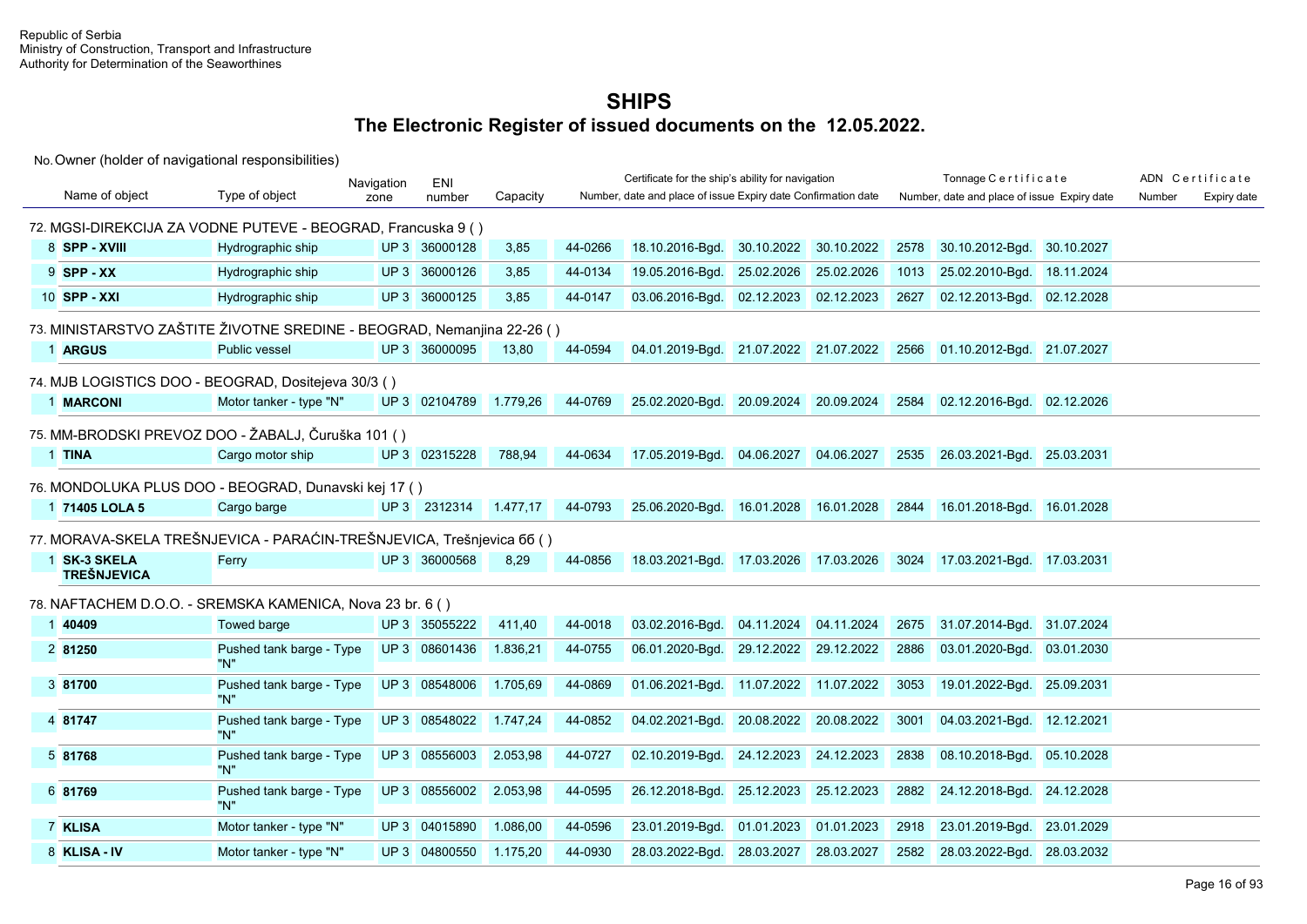|                                            |                                                                                       | Navigation      | ENI           |          |         | Certificate for the ship's ability for navigation             |                       |            |      | Tonnage Certificate                         |            |        | ADN Certificate |
|--------------------------------------------|---------------------------------------------------------------------------------------|-----------------|---------------|----------|---------|---------------------------------------------------------------|-----------------------|------------|------|---------------------------------------------|------------|--------|-----------------|
| Name of object                             | Type of object                                                                        | zone            | number        | Capacity |         | Number, date and place of issue Expiry date Confirmation date |                       |            |      | Number, date and place of issue Expiry date |            | Number | Expiry date     |
|                                            | 78. NAFTACHEM D.O.O. - SREMSKA KAMENICA, Nova 23 br. 6 ()                             |                 |               |          |         |                                                               |                       |            |      |                                             |            |        |                 |
| 9 KLISA II                                 | Technical vessel - suction<br>dredger                                                 |                 | UP 3 35054172 | 848,00   | 44-0021 | 02.02.2016-Bgd.                                               | 04.11.2024            | 04.11.2024 | 2674 | 31.07.2014-Bgd. 31.07.2024                  |            |        |                 |
| 10 LADJAR - III                            | Motor tanker - type "N"                                                               |                 | UP 3 08601666 | 1.291,92 | 44-0713 | 21.08.2020-Bgd.                                               | 28.08.2024            | 28.08.2024 | 2885 | 30.08.2019-Bgd.                             | 29.08.2029 |        |                 |
| 11 MARSHAL                                 | Pusher                                                                                |                 | UP 3 01831012 | 128,81   | 44-0845 | 28.01.2021-Bgd.                                               | 10.02.2028            | 10.02.2028 | 3000 | 29.01.2021-Bgd. 30.05.2024                  |            |        |                 |
|                                            | 79. NEIMAR PUT DOO - SALAKOVAC, MALO CRNIĆE, Prvi partizanski odred bb ()             |                 |               |          |         |                                                               |                       |            |      |                                             |            |        |                 |
| 1 71428                                    | Cargo barge                                                                           |                 | UP 3 04804260 | 1.437.77 | 44-0929 | 29.03.2022-Bgd.                                               | 24.11.2025 24.11.2025 |            | 3097 | 24.03.2022-Bgd. 24.03.2032                  |            |        |                 |
|                                            | 80. NETGROUP SISTEM DOO - NOVI SAD, Hajduk Veljkova 11 ulaz V ()                      |                 |               |          |         |                                                               |                       |            |      |                                             |            |        |                 |
| 1 71792                                    | Cargo barge                                                                           |                 | UP 3 36000412 | 1.535,20 | 44-0164 | 27.06.2016-Bgd.                                               | 24.06.2026            | 24.06.2026 | 2750 | 24.06.2016-Bqd.                             | 24.06.2026 |        |                 |
| 2 71793                                    | Cargo barge                                                                           |                 | UP 3 36000414 | 1.529,70 | 44-0809 | 08.09.2020-Bgd.                                               | 07.09.2026            | 07.09.2026 | 3004 | 08.09.2020-Bqd.                             | 07.09.2030 |        |                 |
| 3 77447                                    | Cargo barge                                                                           | UP <sub>3</sub> | 36000413      | 1.461,00 | 44-0085 | 12.04.2016-Bgd.                                               | 21.09.2018            | 21.09.2028 | 2698 | 04.12.2014-Bgd.                             | 04.12.2024 |        |                 |
| 4 77449                                    | Cargo barge                                                                           | UP <sub>3</sub> | 36000416      | 1.420,40 | 44-0082 | 07.04.2016-Bgd.                                               | 21.09.2026            | 21.09.2026 | 2702 | 25.12.2014-Bgd.                             | 10.12.2024 |        |                 |
| 5 PD-46 JELENA<br><b>ANŽUJSKA</b>          | Technical vessel - crane                                                              |                 | UP 3 46000050 | 133,80   | 44-0908 | 01.12.2021-Bgd.                                               | 27.09.2022            | 27.09.2022 | 3074 | 19.10.2021-Bgd. 19.10.2036                  |            |        |                 |
| <b>6 PODRAVLJE</b>                         | Cargo motor ship                                                                      |                 | UP 3 36000049 | 778,80   | 44-0808 | 08.09.2020-Bgd.                                               | 07.09.2026            | 07.09.2026 | 2922 | 26.06.2019-Bgd.                             | 26.06.2029 |        |                 |
| 7 POVARDARJE                               | Cargo motor ship                                                                      |                 | UP 3 36000054 | 769,34   | 44-0753 | 29.01.2020-Bgd.                                               | 27.01.2027            | 27.01.2027 | 2988 | 29.01.2020-Bgd.                             | 27.01.2030 |        |                 |
| 8 SLOGA                                    | Pusher                                                                                |                 | UP 3 35054310 | 76,00    | 44-0716 | 11.09.2019-Bgd.                                               | 25.03.2028            | 25.03.2028 | 2723 | 01.03.2016-Bgd. 01.03.2031                  |            |        |                 |
|                                            | 81. NIKOLA MIHAJLOVIĆ PR PREVOZNIČKA RADNJA NEPTUN 1 - BANOŠTOR, Vojvode Mišića 16 () |                 |               |          |         |                                                               |                       |            |      |                                             |            |        |                 |
| 1 NAPREDAK                                 | Ferry                                                                                 |                 | UP 3 36000394 | 65,33    | 44-0829 | 18.11.2020-Bgd.                                               | 10.05.2023            | 10.05.2023 | 2791 | 19.05.2017-Bgd. 10.05.2027                  |            |        |                 |
|                                            | 82. NOVA ŠKOLA PLUS DOO - BEOGRAD, Gospodar Jovanova 16 ()                            |                 |               |          |         |                                                               |                       |            |      |                                             |            |        |                 |
| 1 ZLATNO SRCE                              | Displacement passenger<br>vessel                                                      |                 | UP 3 36000315 | 25,58    | 44-0874 | 15.07.2021-Bgd.                                               | 12.05.2026            | 12.05.2026 | 2443 | 12.05.2010-Bgd. 12.05.2025                  |            |        |                 |
|                                            | 83. NOVI TRADING NS DOO - ZMAJEVO, Maršala Tita 66 ()                                 |                 |               |          |         |                                                               |                       |            |      |                                             |            |        |                 |
| 1 SK-2004                                  | Ferry                                                                                 |                 | UP 3 36000408 | 217,10   | 44-0083 | 13.04.2016-Bgd.                                               | 12.03.2024            | 12.03.2024 | 2742 | 06.04.2016-Bgd.                             | 06.04.2026 |        |                 |
| 2 SK-2006                                  | Ferry                                                                                 |                 | UP 3 36000409 | 217,00   | 44-0084 | 13.04.2016-Bgd.                                               | 15.12.2022            | 15.12.2022 | 2538 | 10.05.2013-Bgd. 15.12.2022                  |            |        |                 |
| 84. OPŠTINA SENTA - SENTA, Glavni trg 1 () |                                                                                       |                 |               |          |         |                                                               |                       |            |      |                                             |            |        |                 |
| 1 BATKA                                    | Ferry                                                                                 |                 | UP 3 36000379 | 14,14    | 44-0321 | 29.11.2016-Bgd. 20.10.2025 20.10.2025                         |                       |            | 2718 | 27.10.2015-Bgd. 20.10.2025                  |            |        |                 |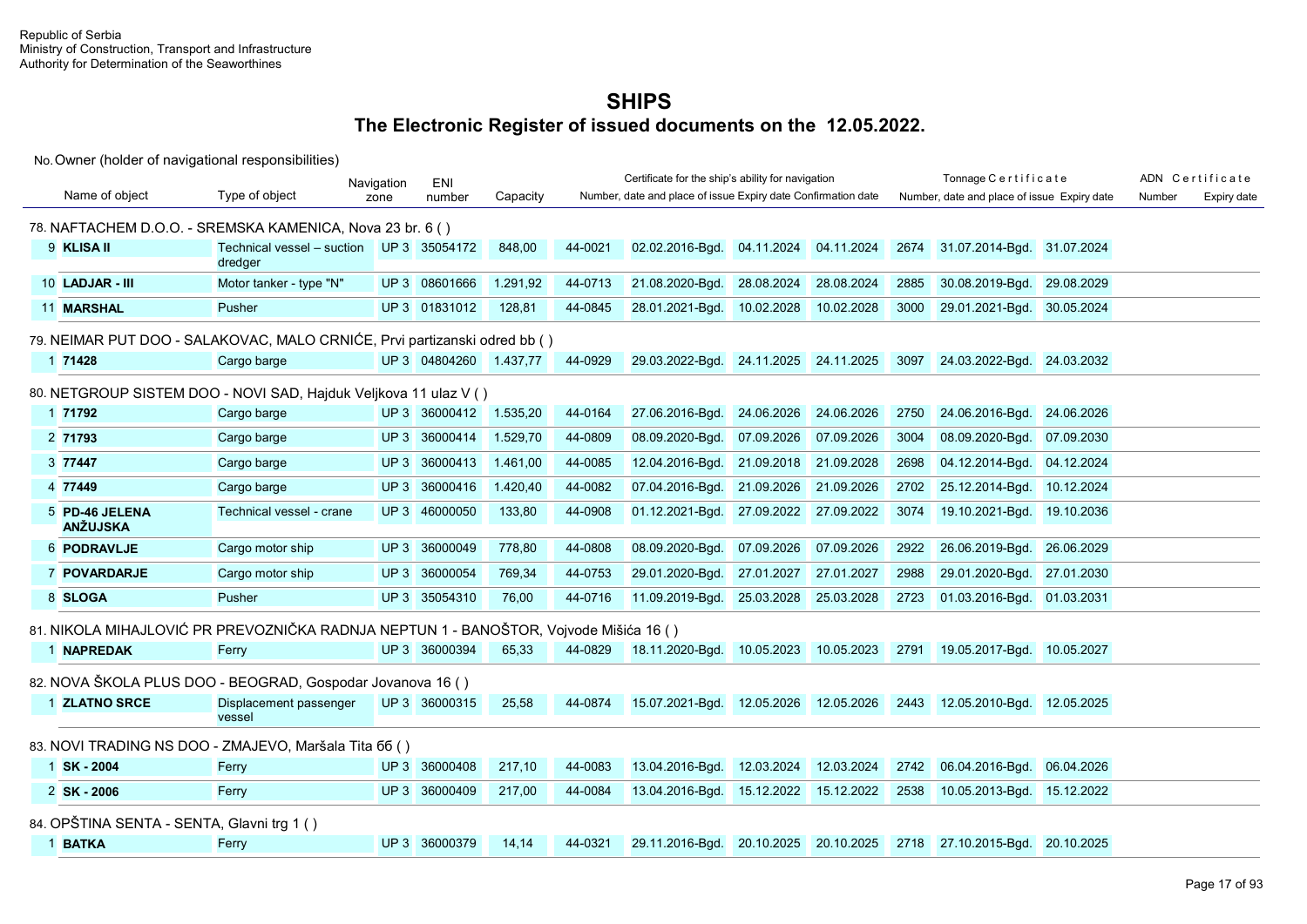No. Owner (holder of navigational responsibilities)

|                |                                                                                                  | Navigation | ENI                    |          |         | Certificate for the ship's ability for navigation             |                       |            |      | Tonnage Certificate                         |            |        | ADN Certificate |
|----------------|--------------------------------------------------------------------------------------------------|------------|------------------------|----------|---------|---------------------------------------------------------------|-----------------------|------------|------|---------------------------------------------|------------|--------|-----------------|
| Name of object | Type of object                                                                                   | zone       | number                 | Capacity |         | Number, date and place of issue Expiry date Confirmation date |                       |            |      | Number, date and place of issue Expiry date |            | Number | Expiry date     |
|                | 85. PECIKOZA MIRJANA - BEOGRAD, Internacionalnih brigada 95/1 ()                                 |            |                        |          |         |                                                               |                       |            |      |                                             |            |        |                 |
| 1 PROVO IV     | Pusher                                                                                           |            | UP 3 36000295          | 39,44    | 44-0750 | 11.12.2019-Bgd.                                               | 10.12.2029            | 10.12.2029 | 2834 | 21.11.2017-Bgd. 21.11.2032                  |            |        |                 |
|                | 86. PETROL LPG D.O.O. - NOVI BEOGRAD, Omladinskih brigada 88-90 ()                               |            |                        |          |         |                                                               |                       |            |      |                                             |            |        |                 |
| 1 80900        | Pushed tank barge - Type<br>"G"                                                                  |            | UP 3 36000131 1.107.80 |          | 44-0166 | 04.07.2016-Bgd.                                               | 29.01.2024 13.01.2024 |            | 2656 | 07.02.2019-Bgd. 29.01.2029                  |            |        |                 |
| 2 80901        | Pushed tank barge - Type<br>"G"                                                                  |            | UP 3 36000132          | 1.107,80 | 44-0167 | 04.07.2016-Bgd.                                               | 13.01.2024            | 13.01.2024 | 2657 | 01.02.2019-Bgd. 29.01.2029                  |            |        |                 |
|                | 87. PIM - HIDROGRADNJA d.o.o. - BEOGRAD, Gavrila Principa 22A ()                                 |            |                        |          |         |                                                               |                       |            |      |                                             |            |        |                 |
| 1 CRES         | Technical vessel -<br>excavator with grapple                                                     |            | UP 3 36000383          | 51,10    | 44-0430 | 12.10.2017-Bgd. 04.08.2022 04.08.2022                         |                       |            |      | 2571 11.10.2012-Bgd. 04.08.2027             |            |        |                 |
|                | 88. PIM - HIDROINŽENJERING d.o.o. - BEOGRAD, Gavrila Principa 22a ()                             |            |                        |          |         |                                                               |                       |            |      |                                             |            |        |                 |
| 1 71789        | Cargo barge                                                                                      |            | UP 3 36000252 1.515,00 |          | 44-0221 | 12.08.2016-Bgd. 08.08.2022 08.08.2022                         |                       |            |      | 3044 27.04.2021-Bgd. 27.04.2031             |            |        |                 |
|                | 89. POKRET GORANA - SREMSKA MITROVICA, Svetog Save 19 ()                                         |            |                        |          |         |                                                               |                       |            |      |                                             |            |        |                 |
| 1 UMBRA        | Displacement passenger<br>vessel                                                                 |            | UP 3 36000386          | 4,50     | 44-0405 | 07.06.2017-Bgd. 31.05.2022 31.05.2022                         |                       |            |      | 2497 31.05.2011-Bgd. 31.05.2026             |            |        |                 |
|                | 90. PORT-AGENT d.o.o. - APATIN, Miloša Obilića 31 ()                                             |            |                        |          |         |                                                               |                       |            |      |                                             |            |        |                 |
| 1 40166        | Towed barge                                                                                      |            | UP 3 35054459          | 165.81   | 44-0884 | 18.08.2021-Bgd.                                               | 11.03.2026            | 11.03.2026 | 3048 | 18.08.2021-Bgd.                             | 18.08.2031 |        |                 |
| 2 40177        | Towed barge                                                                                      |            | UP 3 35054524          | 180,49   | 44-0880 | 02.08.2021-Bqd.                                               | 06.04.2026            | 06.04.2026 | 3047 | 30.07.2021-Bgd.                             | 30.07.2031 |        |                 |
| 3 40178        | Towed barge                                                                                      |            | UP 3 35054523          | 178,34   | 44-0877 | 20.07.2021-Bgd.                                               | 22.02.2026            | 22.02.2026 | 3027 | 20.07.2021-Bgd.                             | 20.07.2031 |        |                 |
| 4 BANSTOL      | Tug                                                                                              |            | UP 3 36000055          | 9.60     | 44-0237 | 07.09.2016-Bqd.                                               | 09.07.2025            | 09.07.2025 | 2679 | 09.07.2015-Bgd.                             | 09.07.2030 |        |                 |
| 5 ĐINA         | Cargo motor ship                                                                                 |            | UP 3 36000094          | 413,68   | 44-0201 | 22.07.2016-Bgd.                                               | 29.07.2026            | 29.07.2026 | 2983 | 27.04.2020-Bgd.                             | 27.04.2030 |        |                 |
| 6 GRAB         | Technical vessel - crane                                                                         |            | UP 3 36000432          | 7,27     | 44-0200 | 22.07.2016-Bgd.                                               | 22.07.2022            | 22.07.2022 | 2771 | 08.07.2016-Bqd.                             | 22.07.2031 |        |                 |
| 7 JELENA       | Tug                                                                                              |            | UP 3 35054396          | 4,72     | 44-0913 | 28.01.2022-Bgd.                                               | 11.10.2026            | 11.10.2026 | 3050 | 25.01.2022-Bgd.                             | 23.08.2023 |        |                 |
| 8 PB-8 GARČIN  | Technical vessel - suction<br>dredger                                                            |            | UP 3 35053358          | 56,58    | 44-0886 | 27.08.2021-Bgd.                                               | 29.06.2026            | 29.06.2026 | 3049 |                                             |            |        |                 |
| 9 STEFAN       | Cargo motor ship                                                                                 |            | UP 3 36000080          | 441.59   | 44-0259 | 03.10.2016-Bgd.                                               | 03.10.2022 03.10.2022 |            | 2744 | 03.10.2016-Bgd. 03.10.2026                  |            |        |                 |
|                | 91. PREDUZEĆE ZA VODNE PUTEVE IVAN MILUTINOVIĆ-PIM AD BEOGRAD - BEOGRAD, Gavrila Principa 22a () |            |                        |          |         |                                                               |                       |            |      |                                             |            |        |                 |

1 **71385** Cargo barge UP 3 36000246 1.630,38 44-0772 04.03.2020-Bgd. 03.09.2026 03.09.2026 2869 26.04.2018-Bgd. 13.11.2028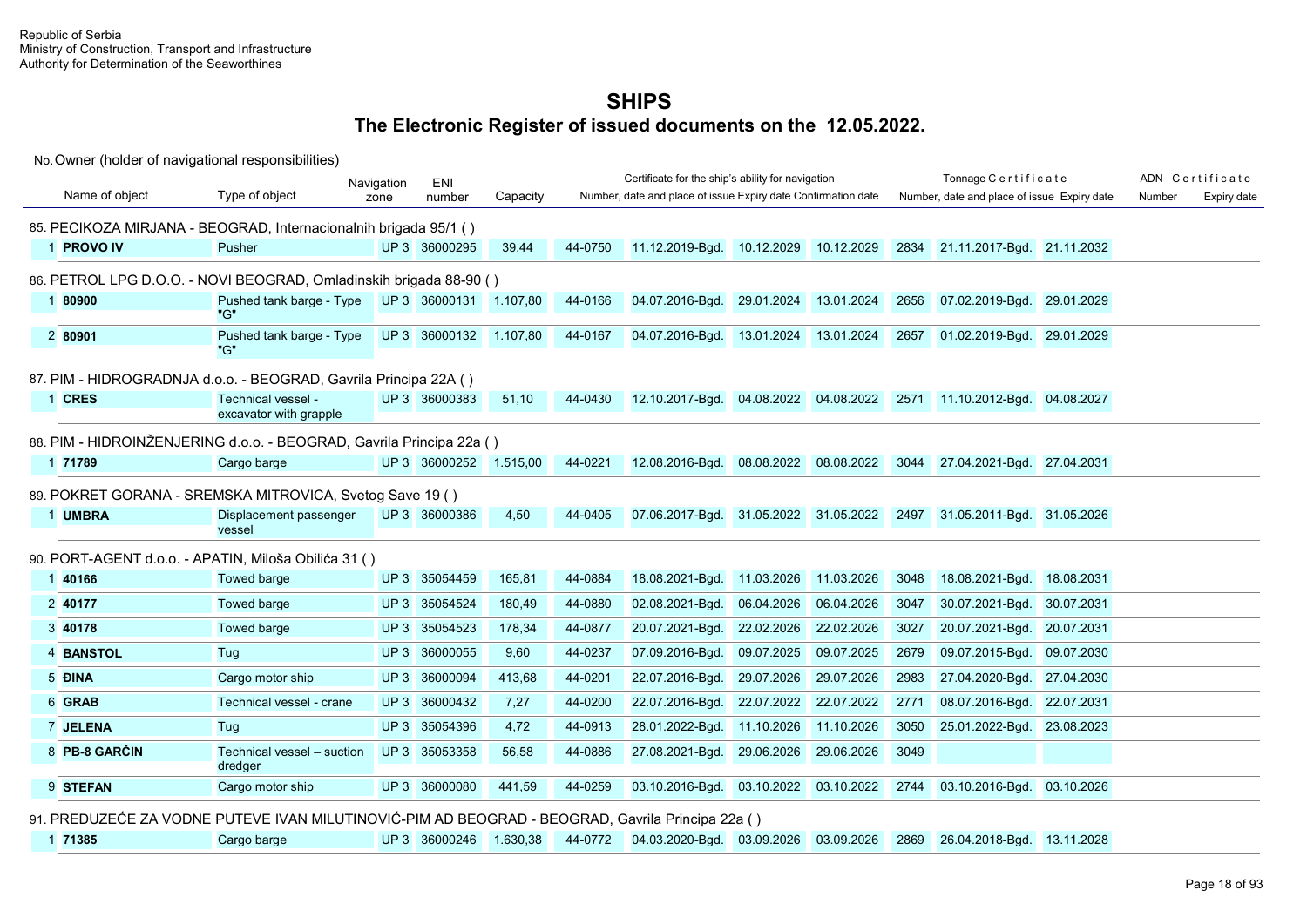|                                                                                                  |                                       | Navigation      | <b>ENI</b>    |          |         | Certificate for the ship's ability for navigation             |            |            |      | Tonnage Certificate                         |            |        | ADN Certificate |
|--------------------------------------------------------------------------------------------------|---------------------------------------|-----------------|---------------|----------|---------|---------------------------------------------------------------|------------|------------|------|---------------------------------------------|------------|--------|-----------------|
| Name of object                                                                                   | Type of object                        | zone            | number        | Capacity |         | Number, date and place of issue Expiry date Confirmation date |            |            |      | Number, date and place of issue Expiry date |            | Number | Expiry date     |
| 91. PREDUZEĆE ZA VODNE PUTEVE IVAN MILUTINOVIĆ-PIM AD BEOGRAD - BEOGRAD, Gavrila Principa 22a () |                                       |                 |               |          |         |                                                               |            |            |      |                                             |            |        |                 |
| 2 71791                                                                                          | Cargo barge                           |                 | UP 3 36000247 | 1.522,00 | 44-0042 | 02.03.2016-Bgd. 02.10.2023                                    |            | 02.10.2023 | 2636 | 02.10.2013-Bqd.                             | 02.10.2023 |        |                 |
| 3 71796                                                                                          | Cargo barge                           |                 | UP 3 36000249 | 1.518.30 | 44-0745 | 08.11.2019-Bgd. 21.05.2022                                    |            | 21.05.2022 | 2967 | 08.11.2019-Bgd.                             | 08.11.2029 |        |                 |
| 4 DIANA                                                                                          | Ferry                                 | UP3             | 36000530      | 122,47   | 44-0881 | 03.08.2021-Bgd.                                               | 30.07.2022 | 30.07.2022 | 2943 | 30.07.2021-Bgd.                             | 30.07.2031 |        |                 |
| 5 DORĆOL                                                                                         | Cargo motor ship                      | UP3             | 36000023      | 2.887,50 | 44-0723 | 26.09.2019-Bqd.                                               | 22.08.2026 | 22.08.2026 | 2829 | 11.09.2017-Bgd.                             | 22.08.2027 |        |                 |
| 6 DUNAV - II                                                                                     | Technical vessel - suction<br>dredger |                 | UP 3 36000316 | 218,00   | 40-0659 | 26.06.2019-Bgd.                                               | 25.06.2024 | 25.06.2024 | 2931 | 25.06.2019-Bgd.                             | 25.06.2029 |        |                 |
| 7 IRIG                                                                                           | Technical vessel - suction<br>dredger |                 | UP 3 36000112 | 167,00   | 44-0427 | 21.09.2017-Bgd.                                               | 24.04.2023 | 24.04.2023 | 2830 | 18.09.2017-Bgd.                             | 18.09.2032 |        |                 |
| 8 JELEN                                                                                          | Ferry                                 |                 | UP 3 36000471 | 80,40    | 44-0363 | 27.02.2017-Bqd.                                               | 24.04.2023 | 24.04.2023 | 2901 | 09.11.2018-Bgd.                             | 09.11.2028 |        |                 |
| 9 MAČVA                                                                                          | Technical vessel - suction<br>dredger |                 | UP 3 36000261 | 58,00    | 44-0679 | 15.07.2019-Bgd.                                               | 18.03.2026 | 18.03.2026 | 1837 | 21.05.2007-Bgd. 21.05.2022                  |            |        |                 |
| 10 PIVA                                                                                          | Technical vessel - suction<br>dredger |                 | UP 3 36000113 | 50,00    | 44-0509 | 11.06.2018-Bgd.                                               | 08.06.2025 | 08.06.2025 | 2644 | 05.12.2013-Bgd.                             | 05.12.2028 |        |                 |
| 11 PODGORINA                                                                                     | Cargo motor ship                      |                 | UP 3 36000022 | 1.616,50 | 44-0142 | 30.05.2016-Bgd.                                               | 28.05.2023 | 28.05.2023 | 3028 | 01.12.2020-Bqd.                             | 01.12.2030 |        |                 |
| 12 RUMIJA                                                                                        | Tug                                   | UP3             | 36000525      | 5,80     | 44-0731 | 09.10.2019-Bgd.                                               | 25.06.2023 | 25.06.2023 | 2738 | 08.10.2019-Bgd.                             | 08.10.2034 |        |                 |
| 13 SOČA                                                                                          | Technical vessel - crane              | UP3             | 36000327      | 256,84   | 44-922  | 16.03.2022-Bgd.                                               | 06.03.2023 | 16.03.2023 | 2831 | 22.09.2017-Bgd.                             | 22.09.2032 |        |                 |
| 14 TOPOLA                                                                                        | Pusher                                |                 | UP 3 36000017 | 94,00    | 44-0676 | 25.10.2019-Bgd.                                               | 25.04.2026 | 25.04.2026 | 1070 | 22.04.2013-Bgd.                             | 26.06.2024 |        |                 |
| 15 ŽIČA                                                                                          | Technical vessel - crane              |                 | UP 3 36000382 | 435,00   | 44-0362 | 27.02.2017-Bgd. 17.05.2023                                    |            | 17.05.2023 | 2127 | 08.11.2007-Bgd.                             | 09.07.2021 |        |                 |
| 92. PRIVREDNO DRUŠTVO STOKIĆ DOO VELIKO GRADIŠTE - VELIKO GRADIŠTE, Obala Kralja Petra I 66 ()   |                                       |                 |               |          |         |                                                               |            |            |      |                                             |            |        |                 |
| 1 SK-200 BREZA                                                                                   | Ferry                                 |                 | UP 3 36000350 | 93,00    | 44-0779 | 14.05.2020-Bgd. 13.11.2024 13.11.2024                         |            |            | 2597 | 04.03.2013-Bgd. 01.03.2023                  |            |        |                 |
| 93. RAKAR GRADNJA d.o.o. - BEOGRAD, Obrenovački drum 6l ()                                       |                                       |                 |               |          |         |                                                               |            |            |      |                                             |            |        |                 |
| 1 71465                                                                                          | Cargo barge                           |                 | UP 3 35054560 | 1.466,59 | 44-0939 | 29.04.2022-Bqd.                                               | 07.04.2026 | 07.04.2026 | 2932 | 15.04.2015-Bgd.                             | 15.04.2025 |        |                 |
| 2 71466                                                                                          | Cargo barge                           |                 | UP 3 35054565 | 1.466,60 | 44-0940 | 28.04.2022-Bgd.                                               | 07.04.2026 | 07.04.2026 | 2906 | 13.02.2018-Bgd.                             | 13.02.2028 |        |                 |
| 3 71830                                                                                          | Cargo barge                           |                 | UP 3 04808040 | 2.049,49 | 44-0889 | 22.09.2021-Bgd.                                               | 21.05.2028 | 21.05.2028 | 3068 | 22.09.2021-Bgd. 11.10.2024                  |            |        |                 |
| 4 71831                                                                                          | Cargo barge                           | UP <sub>3</sub> | 04808050      | 2.057,15 | 44-0890 | 06.12.2021-Bgd.                                               | 21.05.2028 | 21.05.2028 | 3069 | 22.09.2021-Bgd. 11.10.2024                  |            |        |                 |
| 5 ANASTASIJA                                                                                     | Cargo motor ship                      | UP3             | 33001722      | 796,20   | 44-0905 | 09.11.2021-Bgd.                                               | 09.11.2025 | 09.11.2025 | 3054 | 09.11.2021-Bgd.                             | 09.11.2031 |        |                 |
| 6 SANA                                                                                           | Cargo motor ship                      |                 | UP 3 04801150 | 1.356,25 | 44-0863 | 04.03.2021-Bgd.                                               | 02.03.2027 | 02.03.2027 | 3039 | 21.04.2021-Bgd.                             | 02.03.2036 |        |                 |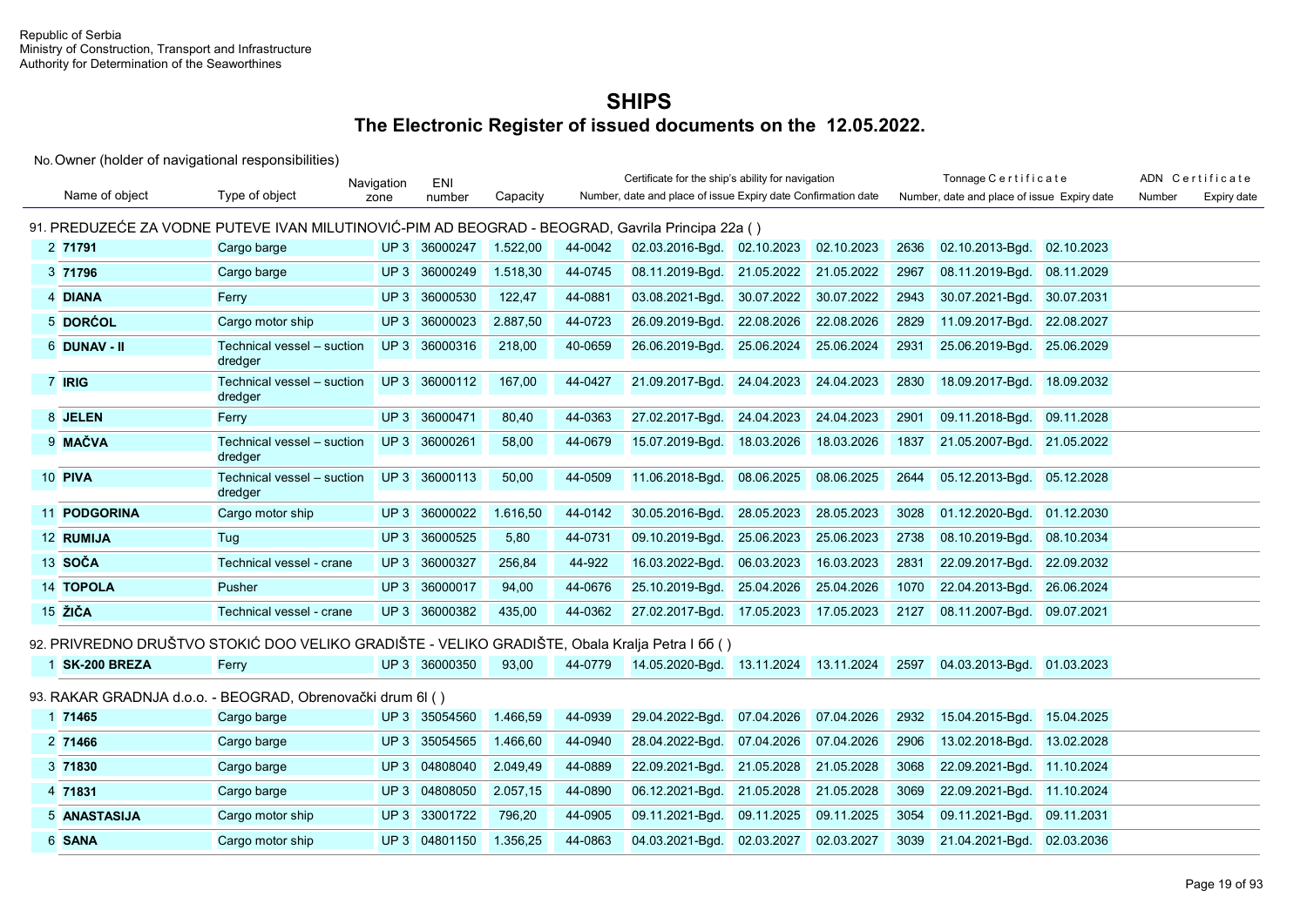No. Owner (holder of navigational responsibilities)

|                                                  |                                                                          | Navigation      | ENI           |          |         | Certificate for the ship's ability for navigation             |            |            |      | Tonnage Certificate                         |            |        | ADN Certificate |
|--------------------------------------------------|--------------------------------------------------------------------------|-----------------|---------------|----------|---------|---------------------------------------------------------------|------------|------------|------|---------------------------------------------|------------|--------|-----------------|
| Name of object                                   | Type of object                                                           | zone            | number        | Capacity |         | Number, date and place of issue Expiry date Confirmation date |            |            |      | Number, date and place of issue Expiry date |            | Number | Expiry date     |
| 94. RAPID d.o.o. - RUMA, Veljka Dugoševića 90 () |                                                                          |                 |               |          |         |                                                               |            |            |      |                                             |            |        |                 |
| 1 43901                                          | Towed barge                                                              |                 | UP 3 36000541 | 389,11   | 44-0832 | 03.12.2020-Bgd.                                               | 01.06.2022 | 01.06.2022 | 2998 | 01.12.2020-Bgd.                             | 01.12.2030 |        |                 |
| 2 71823                                          | Cargo barge                                                              |                 | UP 3 35055149 | 886,31   | 44-0798 | 21.07.2020-Bgd.                                               | 17.07.2022 | 17.07.2022 | 2899 | 11.09.2018-Bgd.                             | 01.06.2028 |        |                 |
| 3 71824                                          | Cargo barge                                                              | UP <sub>3</sub> |               | 886,31   | 44-0797 | 21.07.2020-Bgd.                                               | 17.07.2022 | 17.07.2022 | 2900 | 11.09.2018-Bgd.                             | 01.06.2028 |        |                 |
| 4 FRUŠKOGORAC                                    | Pusher                                                                   |                 | UP 3 46000104 | 89,00    | 44-0840 | 24.12.2020-Bgd.                                               | 27.11.2022 | 27.11.2022 | 3012 | 23.12.2020-Bgd.                             | 23.12.2035 |        |                 |
| 5 KUPA - PB-6                                    | Technical vessel - dredger                                               |                 | UP 3 35054887 | 9,21     | 44-0837 | 17.12.2020-Bgd.                                               | 26.03.2023 | 26.03.2023 |      |                                             |            |        |                 |
| 6 LUDOŠ                                          | Technical vessel - suction<br>dredger                                    |                 | UP 3 36000431 | 290,00   | 40-0918 | 24.01.2022-Bgd.                                               | 26.05.2022 | 26.05.2022 | 2565 | 03.07.2012-Bgd. 13.04.2022                  |            |        |                 |
| 7 PB-11 RAPID II                                 | Technical vessel - dredger                                               |                 | UP 3 06003418 | 26,19    | 44-0931 | 04.04.2022-Bqd.                                               | 01.04.2029 | 01.04.2029 | 3059 | 04.04.2022-Bgd. 01.04.2037                  |            |        |                 |
| 8 PE-3 JARAK                                     | Pushed tank barge - Type<br>"N"                                          |                 | UP 3 36000291 | 171,34   | 44-0885 | 24.08.2021-Bgd.                                               | 24.08.2024 | 24.08.2024 | 3056 | 24.08.2021-Bgd. 24.08.2036                  |            |        |                 |
| 9 SAVA - IV                                      | Technical vessel - suction<br>dredger                                    |                 | UP 3 36000141 | 603,95   | 44-0718 | 12.09.2019-Bgd.                                               | 10.09.2027 | 10.09.2027 | 2960 | 19.09.2019-Bgd.                             | 18.09.2029 |        |                 |
| 10 SAVA V                                        | Technical vessel - suction<br>dredger                                    |                 | UP 3 36000326 | 1.038,02 | 44-0915 | 02.02.2022-Bqd.                                               | 05.05.2023 | 05.05.2023 | 2729 | 07.09.2016-Bgd. 07.09.2026                  |            |        |                 |
| 11 SAVA VI                                       | Cargo motor ship                                                         |                 | UP 3 36000517 | 2.874,50 | 44-0843 | 25.12.2020-Bgd.                                               | 26.12.2022 | 26.12.2022 | 2787 | 25.12.2020-Bgd.                             | 25.12.2030 |        |                 |
| 12 SAVA X                                        | Technical vessel - elevator                                              |                 | UP 3 36000526 | 734,28   | 44-0611 | 04.04.2019-Bgd.                                               | 03.04.2027 | 03.04.2027 | 2888 | 29.03.2019-Bgd.                             | 29.03.2034 |        |                 |
| 13 TISA                                          | Technical vessel - suction<br>dredger                                    | UP <sub>3</sub> |               | 861,18   | 44-0914 | 28.01.2022-Bgd.                                               | 28.01.2023 | 28.01.2023 | 3091 | 25.01.2022-Bgd. 25.01.2032                  |            |        |                 |
|                                                  | 95. REČNO BRODARSTVO KRAJINA DOO - NOVI BEOGRAD, Dušana Vukasovića 27 () |                 |               |          |         |                                                               |            |            |      |                                             |            |        |                 |
| 1 71805                                          | Cargo barge                                                              |                 | UP 3 36000173 | 1.698,48 | 44-0327 | 05.12.2016-Bgd.                                               | 27.11.2026 | 27.11.2026 | 2763 | 02.12.2016-Bgd.                             | 27.11.2026 |        |                 |
| 2 71808                                          | Cargo barge                                                              |                 | UP 3 36000175 | 1.698,48 | 44-0702 | 02.08.2019-Bqd.                                               | 28.05.2023 | 28.05.2023 | 2846 | 31.07.2019-Bgd.                             | 31.07.2029 |        |                 |
| 3 71810                                          | Cargo barge                                                              |                 | UP 3 36000176 | 1.705,95 | 44-0402 | 19.05.2017-Bgd.                                               | 18.05.2027 | 18.05.2027 | 2798 | 18.05.2017-Bgd.                             | 18.05.2027 |        |                 |
| 4 71813                                          | Cargo barge                                                              |                 | UP 3 36000177 | 1.691,01 | 44-0919 | 14.03.2022-Bgd.                                               | 15.11.2026 | 15.11.2026 | 2970 | 15.11.2019-Bgd. 15.11.2029                  |            |        |                 |
| 5 71814                                          | Cargo barge                                                              | UP <sub>3</sub> | 36000171      | 1.688,41 | 44-0615 | 15.09.2020-Bgd.                                               | 25.03.2025 | 25.03.2025 | 3062 | 12.05.2021-Bgd.                             | 12.05.2031 |        |                 |
| 6 BOR                                            | Pusher                                                                   |                 | UP 3 36000179 | 71,50    | 44-0295 | 31.10.2016-Bgd.                                               | 28.10.2026 | 28.10.2026 | 2765 | 28.10.2016-Bgd. 28.10.2031                  |            |        |                 |
| 7 PIONIR                                         | Pusher                                                                   |                 | UP 3 36000158 | 63.67    | 44-0045 | 07.03.2016-Bgd.                                               | 12.02.2025 | 12.12.2025 | 2827 | 07.08.2017-Bgd.                             | 07.08.2032 |        |                 |

96. REGULACIJE DOO - SREMSKA MITROVICA, Promenada 13 ( )

| 141008 | Towed barge |  | UP 3 36000311 |  |  |  |  |  |  | 262,50 44-0627 13.05.2019-Bgd. 10.03.2027 10.03.2027 2539 14.03.2022-Bgd. 10.03.2032 |  |  |
|--------|-------------|--|---------------|--|--|--|--|--|--|--------------------------------------------------------------------------------------|--|--|
|--------|-------------|--|---------------|--|--|--|--|--|--|--------------------------------------------------------------------------------------|--|--|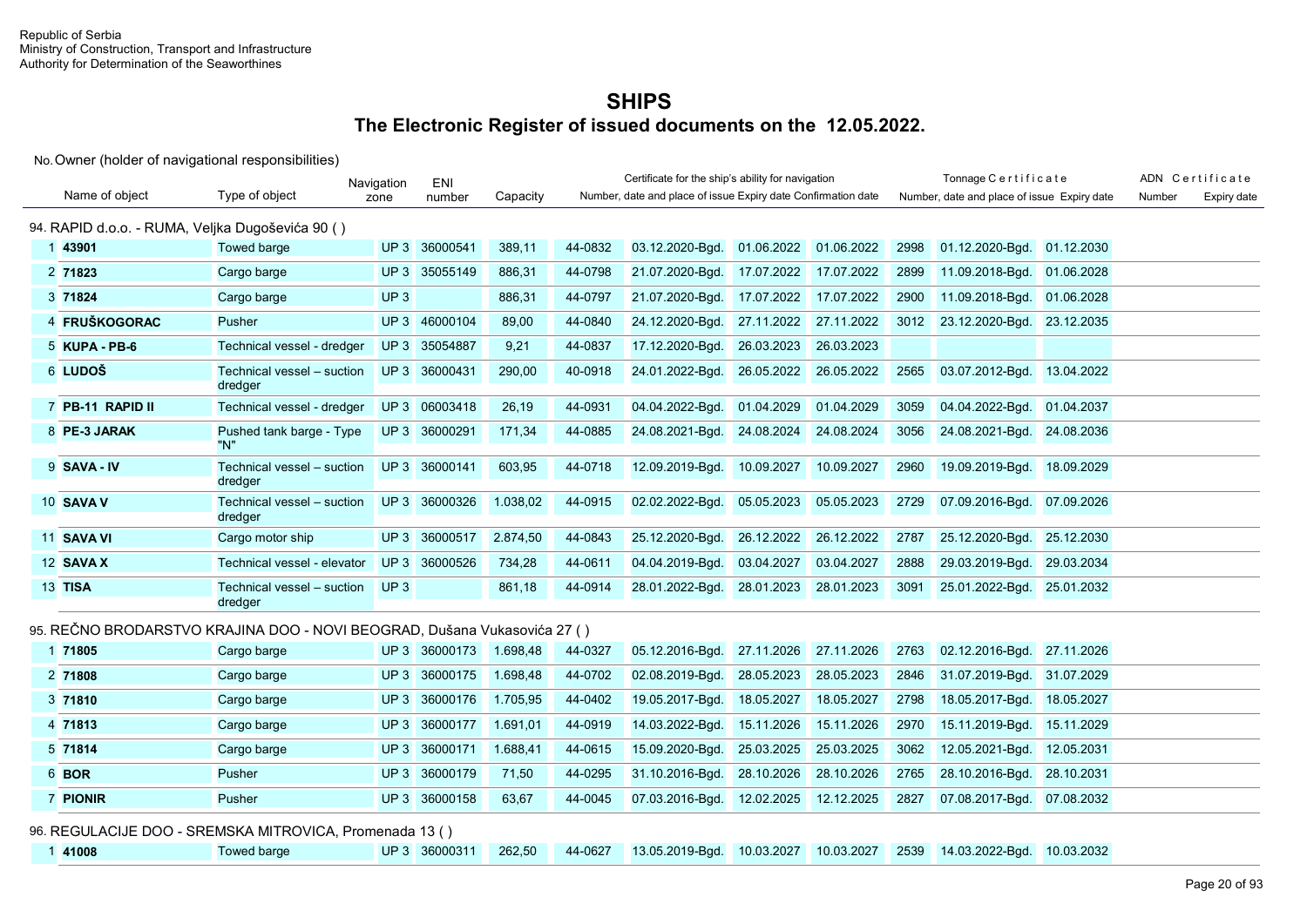No. Owner (holder of navigational responsibilities)

|                                                 |                                                                             | Navigation | ENI           |          |          | Certificate for the ship's ability for navigation             |            |            |      | Tonnage Certificate                         |            |        | ADN Certificate |
|-------------------------------------------------|-----------------------------------------------------------------------------|------------|---------------|----------|----------|---------------------------------------------------------------|------------|------------|------|---------------------------------------------|------------|--------|-----------------|
| Name of object                                  | Type of object                                                              | zone       | number        | Capacity |          | Number, date and place of issue Expiry date Confirmation date |            |            |      | Number, date and place of issue Expiry date |            | Number | Expiry date     |
|                                                 | 96. REGULACIJE DOO - SREMSKA MITROVICA, Promenada 13 ()                     |            |               |          |          |                                                               |            |            |      |                                             |            |        |                 |
| 2 41009                                         | Towed barge                                                                 |            | UP 3 36000312 | 262,50   | 044-0626 | 13.05.2019-Bgd.                                               | 06.04.2027 | 06.04.2027 | 2541 | 08.03.2013-Bgd.                             | 06.04.2021 |        |                 |
| 3 70478                                         | Cargo barge                                                                 |            | UP 3 36000346 | 478.80   | 44-0901  | 03.11.2021-Bgd.                                               | 06.07.2027 | 06.07.2027 | 2495 | 03.11.2021-Bgd.                             | 03.11.2031 |        |                 |
| 4 77407                                         | Cargo barge                                                                 |            | UP 3 36000343 | 735,30   | 44-0902  | 02.11.2021-Bgd.                                               | 30.04.2025 | 30.04.2025 | 2876 | 21.06.2018-Bgd. 21.06.2028                  |            |        |                 |
| 5 77423                                         | Cargo barge                                                                 |            | UP 3 36000337 | 742,59   | 44-0904  | 04.11.2021-Bgd.                                               | 29.04.2024 | 29.04.2024 | 2648 | 30.04.2014-Bgd.                             | 29.04.2024 |        |                 |
| 6 77427                                         | Cargo barge                                                                 |            | UP 3 36000345 | 730,83   | 44-0903  | 02.11.2021-Bgd.                                               | 15.06.2026 | 15.06.2026 | 2757 | 26.09.2016-Bgd.                             | 15.06.2026 |        |                 |
| 7 GREKO                                         | Pusher                                                                      |            | UP 3 36000115 | 15,00    | 44-0294  | 28.10.2016-Bgd.                                               | 05.10.2026 | 05.10.2026 | 2753 | 27.10.2016-Bgd.                             | 27.10.2031 |        |                 |
| 8 GROCKA                                        | Pusher                                                                      |            | UP 3 36000082 | 16.16    | 44-0322  | 29.11.2016-Bgd.                                               | 05.11.2024 | 05.11.2024 | 2417 | 05.11.2007-Bgd. 05.11.2022                  |            |        |                 |
| 9 IMANUEL                                       | Technical vessel -<br>excavator with grapple                                |            | UP 3 02311235 | 736,56   | 44-833   | 04.12.2020-Bgd.                                               | 20.03.2027 | 20.03.2027 | 3015 | 05.08.2020-Bgd. 05.08.2030                  |            |        |                 |
| 10 MODRAN                                       | Tug                                                                         |            | UP 3 36000310 | 8,30     | 44-0625  | 10.05.2019-Bgd.                                               | 04.04.2024 | 04.04.2024 | 2604 | 22.10.2013-Bgd.                             | 15.10.2028 |        |                 |
| 11 PB-14 ALTENA                                 | Technical vessel -<br>excavator with grapple                                |            | UP 3 02103987 | 892,85   | 44-0938  | 22.03.2022-Bgd.                                               | 15.03.2027 | 15.03.2027 | 3086 | 16.03.2022-Bgd.                             | 15.03.2037 |        |                 |
| 12 RB-5 GROM                                    | Technical vessel - suction<br>dredger                                       |            | UP 3 36000536 | 26,51    | 44-0805  | 26.08.2020-Bgd.                                               | 20.03.2027 | 20.03.2027 | 3014 | 26.08.2020-Bgd. 05.08.2035                  |            |        |                 |
| 13 SENTA - IV                                   | Technical vessel -<br>excavator with grapple                                |            | UP 3 36000344 | 54,34    | 44-0900  | 01.11.2021-Bgd.                                               | 16.09.2022 | 16.09.2022 | 2850 | 22.11.2017-Bgd. 22.11.2027                  |            |        |                 |
| <b>14 STARA SAVA</b>                            | Technical vessel -<br>excavator with grapple                                |            | UP 3 36000347 | 66,74    | 44-0796  | 20.09.2016-Bgd.                                               | 20.09.2023 | 20.09.2023 | 2635 | 15.10.2013-Bgd. 20.09.2028                  |            |        |                 |
| 15 ZMAJ - II                                    | Tug                                                                         |            | UP 3 36000349 | 6,80     | 44-0364  | 28.02.2017-Bgd. 07.12.2024                                    |            | 07.12.2024 | 2768 | 26.12.2016-Bgd. 07.12.2031                  |            |        |                 |
| 97. RIMSKI OIL DOO - ČENEJ, Ogledna polja 1a () |                                                                             |            |               |          |          |                                                               |            |            |      |                                             |            |        |                 |
| 1 77406                                         | Cargo barge                                                                 |            | UP 3 36000364 | 719,37   | 44-0609  | 01.04.2019-Bqd.                                               | 09.03.2025 | 09.03.2025 | 2691 | 09.03.2015-Bgd.                             | 09.03.2025 |        |                 |
| 2 77410                                         | Cargo barge                                                                 |            | UP 3 36000365 | 734,65   | 44-0608  | 01.04.2019-Bgd.                                               | 09.03.2025 | 09.03.2025 | 2692 | 09.03.2015-Bgd.                             | 09.03.2025 |        |                 |
|                                                 | 98. RIVER ROADS DOO - SREMSKA MITROVICA, Promenada 14 ()                    |            |               |          |          |                                                               |            |            |      |                                             |            |        |                 |
| 1 PN-3 ANDREA                                   | Technical vessel - platform UP 3 05600150                                   |            |               | 381,66   | 44-0894  | 05.10.2021-Bqd.                                               | 26.05.2021 | 26.05.2026 | 3075 | 27.09.2021-Bgd.                             | 27.09.2036 |        |                 |
| 2 PP-3                                          | Technical vessel - platform UP 3 05802790                                   |            |               | 588,73   | 44-0911  | 05.01.2022-Bgd.                                               | 19.09.2025 | 19.09.2025 | 3079 | 03.12.2021-Bgd.                             | 10.05.2024 |        |                 |
| 3 RIVER 1                                       | Cargo motor ship                                                            |            | UP 3 05017430 | 261,92   | 44-0892  | 05.10.2021-Bgd.                                               | 06.02.2023 | 06.02.2023 | 3067 | 28.09.2021-Bgd. 28.09.2031                  |            |        |                 |
|                                                 | 00 PDS DUNAV TRANS SEKULIĆ ŽIVORAD PREDUZETNIK PAM KLICEVAC Caralazara 1 () |            |               |          |          |                                                               |            |            |      |                                             |            |        |                 |

99. RPS DUNAV - TRANS SEKULIĆ ŽIVORAD PREDUZETNIK - RAM - KLICEVAC, Cara Lazara 1 ( ) 1 **NEPTUN** Tug UP 3 36000153 8,00 44-0522 28.08.2018-Bgd. 18.09.2024 18.09.2024 2654 18.09.2014-Bgd. 18.09.2029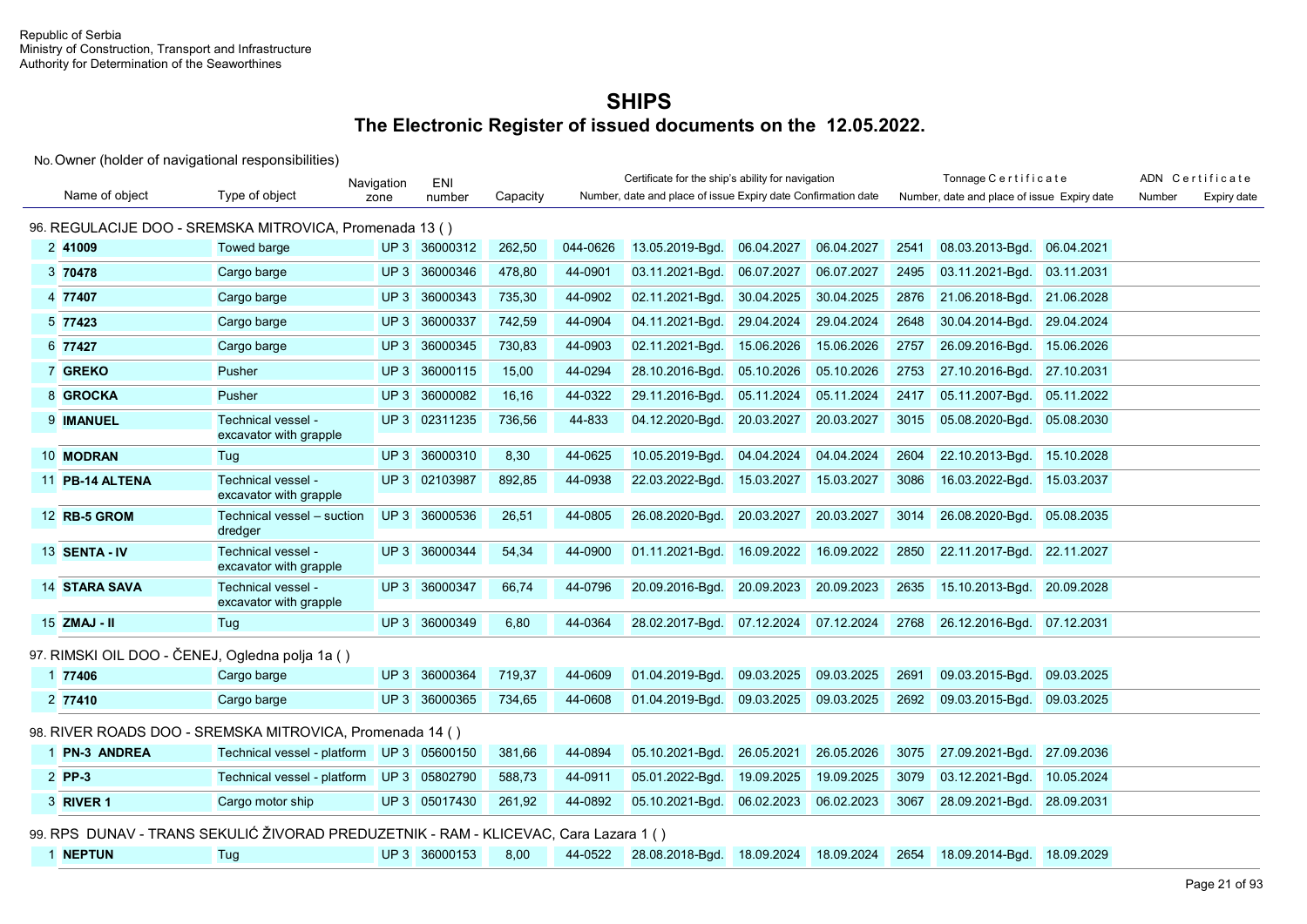|                |                                                                                                                         | Navigation | ENI           |          |         | Certificate for the ship's ability for navigation             |                       |                       |      | Tonnage Certificate                         |            |        | ADN Certificate |
|----------------|-------------------------------------------------------------------------------------------------------------------------|------------|---------------|----------|---------|---------------------------------------------------------------|-----------------------|-----------------------|------|---------------------------------------------|------------|--------|-----------------|
| Name of object | Type of object                                                                                                          | zone       | number        | Capacity |         | Number, date and place of issue Expiry date Confirmation date |                       |                       |      | Number, date and place of issue Expiry date |            | Number | Expiry date     |
|                | 99. RPS DUNAV - TRANS SEKULIĆ ŽIVORAD PREDUZETNIK - RAM - KLICEVAC, Cara Lazara 1 ()                                    |            |               |          |         |                                                               |                       |                       |      |                                             |            |        |                 |
| 2 RAM          | Ferry                                                                                                                   |            | UP 3 36000399 | 114,07   | 44-0701 | 30.07.2019-Bgd. 04.10.2022 04.10.2022                         |                       |                       |      | 2701 30.07.2019-Bgd. 24.07.2029             |            |        |                 |
|                | 100. RS -MUP - Sektor za vanredne situacije - Uprava za vanredne situacije u Beogradu - BEOGRAD, Mije Kovačevića 2-4 () |            |               |          |         |                                                               |                       |                       |      |                                             |            |        |                 |
| 1 VATROGASAC   | Fire rescue vessel                                                                                                      |            | UP 3 36000290 | 14,25    | 44-0119 | 11.05.2016-Bgd. 12.12.2022 12.12.2022                         |                       |                       |      | 2138 10.10.2008-Bgd. 01.08.2023             |            |        |                 |
|                |                                                                                                                         |            |               |          |         |                                                               |                       |                       |      |                                             |            |        |                 |
|                | 101. SABATO DOO - BEOGRAD, Zrenjaninski Put 122 f ()                                                                    |            |               |          |         |                                                               |                       |                       |      |                                             |            |        |                 |
| 1 71764        | Cargo barge                                                                                                             |            | UP 3 36000448 | 1.437,80 | 44-0067 | 24.03.2016-Bgd.                                               | 01.12.2027            | 01.12.2027            | 2854 | 01.12.2017-Bgd. 01.12.2027                  |            |        |                 |
| 2 LAZAREVAC    | Cargo motor ship                                                                                                        |            | UP 3 36000031 | 1.181,37 | 44-0853 | 09.03.2021-Bgd.                                               | 12.10.2025            | 12.10.2025            | 2905 | 12.10.2018-Bgd. 12.10.2028                  |            |        |                 |
| 3 SOPOT        | Cargo motor ship                                                                                                        |            | UP 3 36000449 | 1.188,50 | 44-0378 | 27.03.2017-Bgd.                                               | 24.03.2027            | 24.03.2027            | 2726 | 24.03.2017-Bgd. 24.03.2027                  |            |        |                 |
|                | 102. SILVER LAKE INVESTMENT DOO - NOVI BEOGRAD, Tošin bunar 272 ()                                                      |            |               |          |         |                                                               |                       |                       |      |                                             |            |        |                 |
| 1 SILVER STAR  | Displacement passenger                                                                                                  |            | UP 3 36000083 | 49,50    | 44-0647 | 06.06.2019-Bgd.                                               | 04.06.2025            | 04.06.2025            | 2506 | 02.06.2011-Bgd. 02.06.2026                  |            |        |                 |
|                | vessel                                                                                                                  |            |               |          |         |                                                               |                       |                       |      |                                             |            |        |                 |
|                | 103. SKELA LIBA ERIKA GOR PR - BAČKO PETROVO SELO, Vladimira Nazora 46 ()                                               |            |               |          |         |                                                               |                       |                       |      |                                             |            |        |                 |
| 1 LIBA         | Ferry                                                                                                                   |            | UP 3 36000393 | 36,98    | 44-0818 | 08.10.2020-Bgd.                                               |                       | 07.10.2022 07.10.2022 | 2647 | 02.04.2014-Bgd. 02.04.2024                  |            |        |                 |
|                |                                                                                                                         |            |               |          |         |                                                               |                       |                       |      |                                             |            |        |                 |
|                | 104. SP KAPITAL PLUS DOO KOVIN - KOVIN, Donji rit bb ()                                                                 |            |               |          |         |                                                               |                       |                       |      |                                             |            |        |                 |
| 1 71201        | Cargo barge                                                                                                             |            | UP 3 36000463 | 1.201,02 | 44-0763 | 13.02.2020-Bgd.                                               | 12.02.2026            | 12.02.2026            | 2642 | 21.10.2013-Bgd. 18.10.2023                  |            |        |                 |
| 2 71202        | Cargo barge                                                                                                             |            | UP 3 36000110 | 1.237,98 | 44-0245 | 20.09.2016-Bgd.                                               | 19.09.2023            | 19.09.2023            | 2618 | 19.09.2013-Bgd. 19.09.2023                  |            |        |                 |
| 3 71206        | Cargo barge                                                                                                             |            | UP 3 36000111 | 1.256,14 | 44-0246 | 20.09.2016-Bgd.                                               | 19.09.2023            | 19.09.2023            | 2610 | 19.09.2013-Bgd.                             | 19.09.2023 |        |                 |
| 4 DOBRAVA      | Technical vessel - suction                                                                                              |            | UP 3 36000424 | 210,63   | 44-0620 | 03.05.2019-Bqd.                                               | 19.05.2025            | 19.05.2025            | 2825 | 21.07.2017-Bgd. 21.07.2027                  |            |        |                 |
|                | dredger                                                                                                                 |            |               |          |         |                                                               |                       |                       |      |                                             |            |        |                 |
|                | 105. SPEED d.o.o. - NOVI BEOGRAD, Partizanske avijacije 6a ()                                                           |            |               |          |         |                                                               |                       |                       |      |                                             |            |        |                 |
| 1 SPEED        | Motor tanker - type "N"                                                                                                 |            | UP 3 36000038 | 1.433,03 | 44-0657 | 25.06.2019-Bgd.                                               | 30.12.2023 30.12.2023 |                       | 2889 | 28.03.2019-Bgd. 28.03.2029                  |            |        |                 |
|                | 106. SR TOMTEH Miroljub Beočanin PR - SMEDEREVO, Šalinacka 66 ()                                                        |            |               |          |         |                                                               |                       |                       |      |                                             |            |        |                 |
| 1 TOMI - II    | Pusher                                                                                                                  |            | UP 3 36000075 | 14,45    | 44-0883 | 09.08.2021-Bgd.                                               |                       | 06.08.2024 06.08.2024 | 2815 | 28.04.2017-Bgd. 28.04.2032                  |            |        |                 |
|                |                                                                                                                         |            |               |          |         |                                                               |                       |                       |      |                                             |            |        |                 |
|                | 107. STELUNI SHIPPING DOO - STARI BANOVCI, Pevac Milenka 67 ()                                                          |            |               |          |         |                                                               |                       |                       |      |                                             |            |        |                 |
| 1 21052        | <b>Towed barge</b>                                                                                                      |            | UP 3 36000398 | 1.120,00 | 44-0040 | 01.03.2016-Bgd.                                               | 23.06.2023            | 23.06.2023            | 3010 | 03.02.2021-Bgd. 02.02.2031                  |            |        |                 |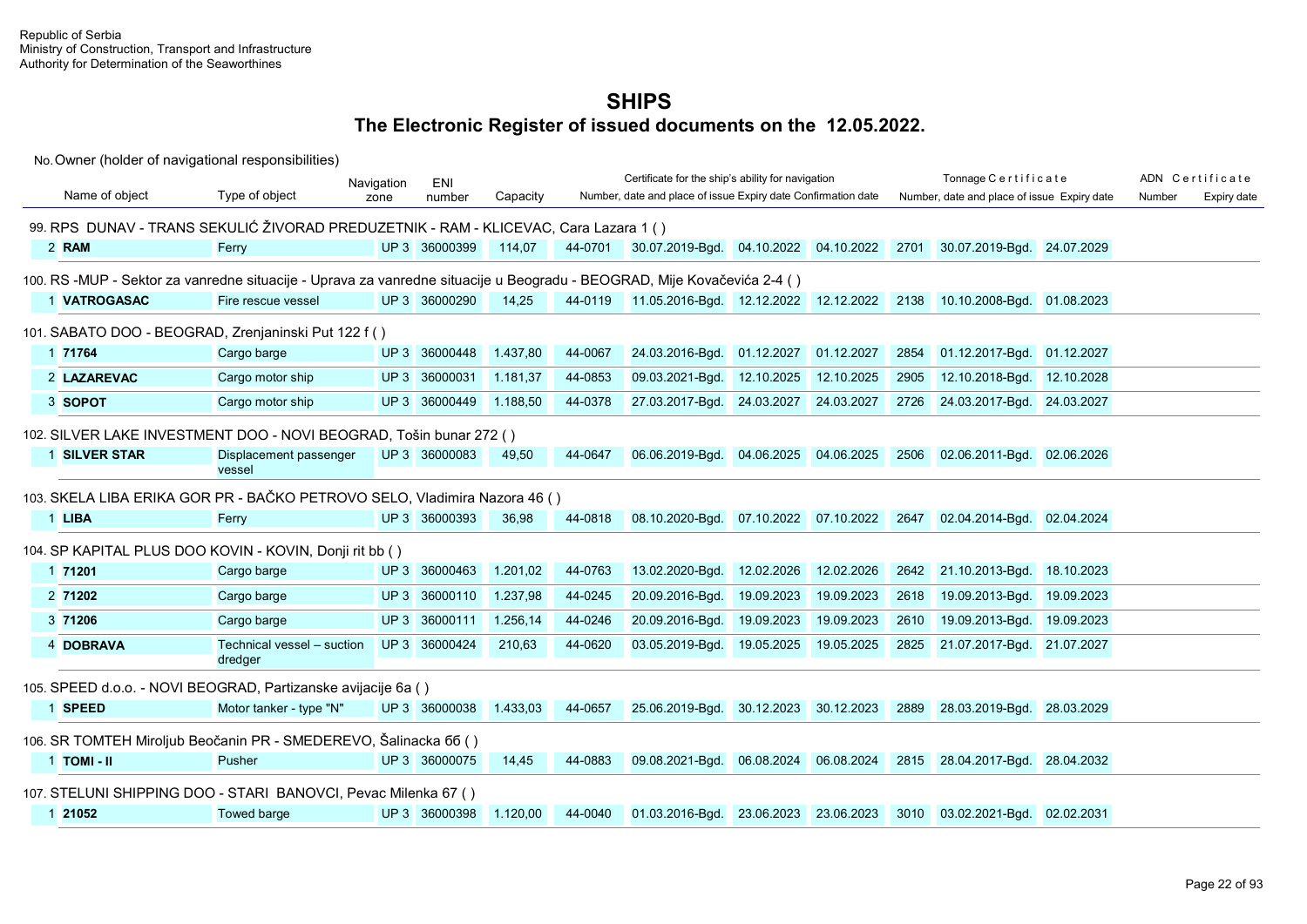No. Owner (holder of navigational responsibilities)

|                                               |                                                                                                   | Navigation      | ENI           |          |         | Certificate for the ship's ability for navigation             |            |            |      | Tonnage Certificate                         |            |        | ADN Certificate |
|-----------------------------------------------|---------------------------------------------------------------------------------------------------|-----------------|---------------|----------|---------|---------------------------------------------------------------|------------|------------|------|---------------------------------------------|------------|--------|-----------------|
| Name of object                                | Type of object                                                                                    | zone            | number        | Capacity |         | Number, date and place of issue Expiry date Confirmation date |            |            |      | Number, date and place of issue Expiry date |            | Number | Expiry date     |
|                                               | 108. STEVANOVIĆ SLAVIŠA - VELESNICA, 4. juli 5 ()                                                 |                 |               |          |         |                                                               |            |            |      |                                             |            |        |                 |
| 1 41804                                       | <b>Towed barge</b>                                                                                |                 | UP 3 36000156 | 169,00   | 44-0139 | 26.05.2016-Bgd. 25.05.2024 25.05.2024                         |            |            | 2668 | 30.05.2014-Bgd. 30.05.2024                  |            |        |                 |
|                                               | 109. SVETOROG DOO FUTOG - FUTOG, Novosadska 66 ()                                                 |                 |               |          |         |                                                               |            |            |      |                                             |            |        |                 |
| $1$ ZIG II                                    | Technical vessel - suction UP 3 36000494<br>dredger                                               |                 |               | 19,53    | 44-0867 | 18.05.2021-Bgd. 19.01.2028 19.01.2028                         |            |            | 2818 | 25.12.2017-Bgd. 19.01.2033                  |            |        |                 |
|                                               | 110. TOMI TRADE DOO SMEDEREVO - SMEDEREVO, Šalinačka 66 ()                                        |                 |               |          |         |                                                               |            |            |      |                                             |            |        |                 |
| 1 71602                                       | Cargo barge                                                                                       |                 | UP 3 36000438 | 1.546,37 | 44-0663 | 08.07.2019-Bgd.                                               | 04.02.2028 | 04.02.2028 | 2933 | 05.07.2019-Bgd.                             | 05.07.2029 |        |                 |
| 2 77438                                       | Cargo barge                                                                                       |                 | UP 3 36000491 | 856.60   | 44-0916 | 04.02.2022-Bgd.                                               | 03.05.2022 | 06.06.2022 | 3006 | 29.10.2020-Bgd.                             | 29.10.2030 |        |                 |
|                                               | 111. TRANSVER DOO - MIŠAR-ŠABAC, Karađorđeva bb ()                                                |                 |               |          |         |                                                               |            |            |      |                                             |            |        |                 |
| $1$ SABAC - $1$                               | Technical vessel - suction UP 3 36000146<br>dredger                                               |                 |               | 630,00   | 44-0338 | 15.12.2016-Bgd. 29.10.2025 29.10.2025                         |            |            |      | 2572 30.08.2012-Bgd. 30.08.2022             |            |        |                 |
| 112. VINCE JOVAN - TEMERIN, Nikole Tesle 7 () |                                                                                                   |                 |               |          |         |                                                               |            |            |      |                                             |            |        |                 |
| 1 SENKA                                       | Ferry                                                                                             |                 | UP 3 36000410 | 10,89    | 44-0685 | 17.07.2019-Bgd. 05.11.2024 05.11.2024                         |            |            | 2600 | 06.11.2014-Bgd. 06.11.2024                  |            |        |                 |
|                                               | 113. VOJVODINAPUT DOO - ZRENJANIN, Žarka Zrenjanina 75 ()                                         |                 |               |          |         |                                                               |            |            |      |                                             |            |        |                 |
| 1 SKRAPEŽ                                     | Technical vessel - suction UP 3 36000500<br>dredger                                               |                 |               | 47,11    | 44-0675 | 11.07.2019-Bgd. 24.10.2023 24.10.2023                         |            |            | 2000 | 22.12.2005-Bgd. 16.12.2020                  |            |        |                 |
|                                               | 114. VUKOVIĆ COMMERCE 2015 DOO za proizvodnju trgovinu i usluge - VETERNIK, Novosadski put 106 () |                 |               |          |         |                                                               |            |            |      |                                             |            |        |                 |
| 1 APATIN - I                                  | Cargo motor ship                                                                                  |                 | UP 3 36000185 | 876,40   | 44-0706 | 07.03.2020-Bgd.                                               | 07.03.2027 | 07.03.2027 | 2935 | 14.08.2019-Bqd.                             | 09.08.2029 |        |                 |
| 2 GRUŽANKA                                    | Technical vessel - elevator                                                                       |                 | UP 3 36000404 | 61,03    | 44-0672 | 10.07.2019-Bgd.                                               | 31.12.2023 | 31.12.2023 | 2591 | 06.03.2014-Bgd.                             | 31.12.2028 |        |                 |
| 3 SRBOBRAN                                    | Cargo motor ship                                                                                  |                 | UP 3 36000184 | 891,10   | 44-0673 | 11.07.2019-Bgd.                                               | 13.05.2022 | 13.05.2022 | 3077 | 12.11.2021-Bgd. 10.11.2031                  |            |        |                 |
|                                               | 115. YU AGENT DOO - BEZDAN, Kanalska obala 60 ()                                                  |                 |               |          |         |                                                               |            |            |      |                                             |            |        |                 |
| 1 BEZDAN - BTL                                | Cargo motor ship                                                                                  |                 | UP 3 38601724 | 1.293,48 | 44-0593 | 21.12.2018-Bgd. 10.12.2026 10.12.2026                         |            |            | 3026 | 02.12.2020-Bgd. 02.12.2030                  |            |        |                 |
|                                               | 116. YUFOS d.o.o. Beograd - NOVI BEOGRAD, Bul.Mihajla Pupina 165/a ()                             |                 |               |          |         |                                                               |            |            |      |                                             |            |        |                 |
| 1 NR 710                                      | Cargo barge                                                                                       | UP <sub>3</sub> |               | 3,00     |         |                                                               |            | 06.08.2022 |      |                                             |            |        |                 |
|                                               | Total number of vessels for group SHIPS - 424                                                     |                 |               |          |         |                                                               |            |            |      |                                             |            |        |                 |

Page 23 of 93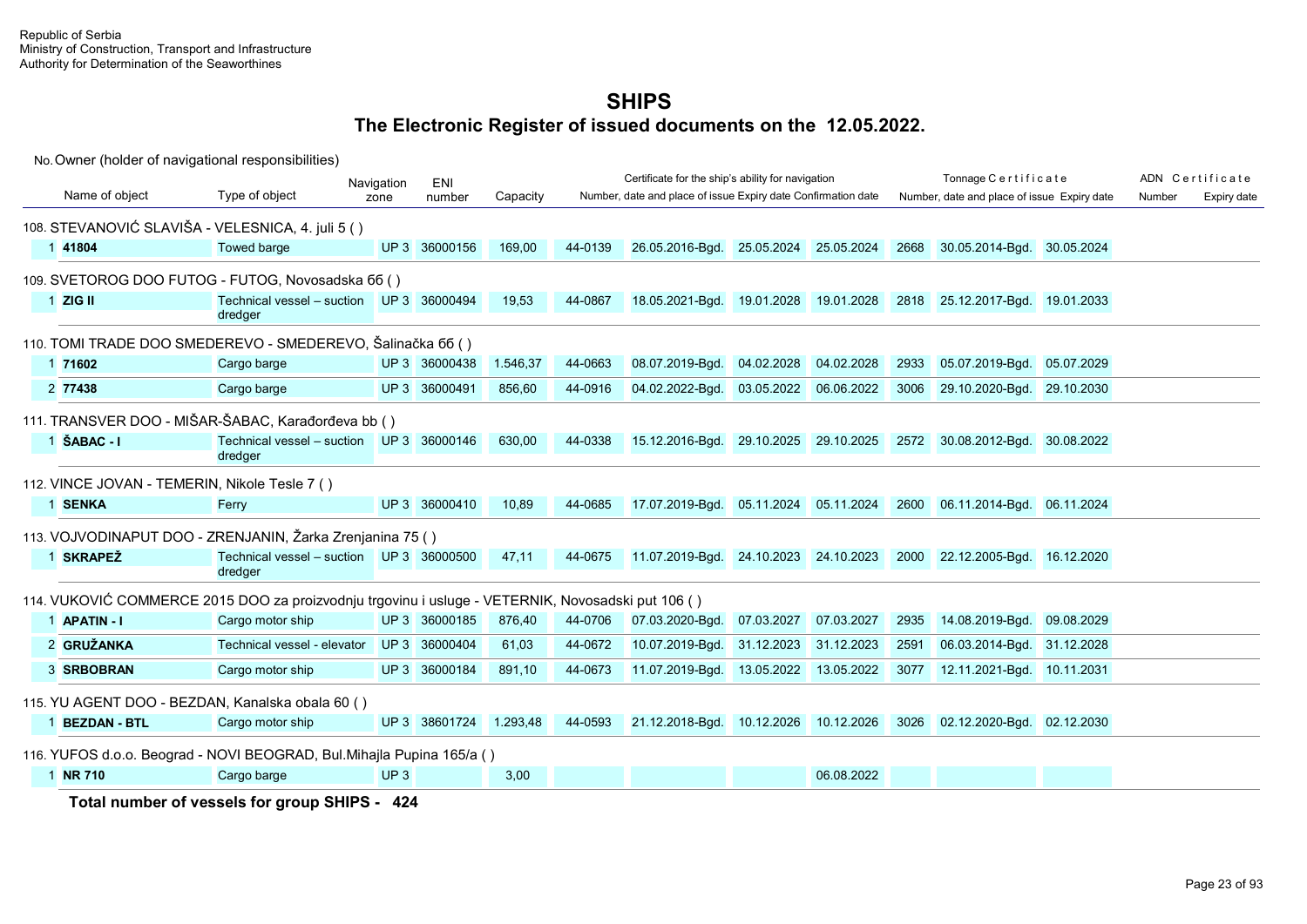|                                       |                                                                                                                 |                |          |                                                               | Survey report |            |  |  |
|---------------------------------------|-----------------------------------------------------------------------------------------------------------------|----------------|----------|---------------------------------------------------------------|---------------|------------|--|--|
| Name of object                        | Type of object                                                                                                  |                | Capacity | Number, date and place of issue Expiry date Confirmation date |               |            |  |  |
|                                       | 1.4SE DOO BEOGRAD - BEOGRAD, Svetog Save 32 ()                                                                  |                |          |                                                               |               |            |  |  |
| 1 BG-P-459B                           | Floating object used for<br>commercial purposes                                                                 | 45             | 15,00    |                                                               |               | 30.06.2022 |  |  |
| 2. ABYSS - BEOGRAD, Đušina 7 ()       |                                                                                                                 |                |          |                                                               |               |            |  |  |
| 1 BG-P-129B                           | Floating object used for<br>commercial purposes                                                                 | 100            | 22,00    |                                                               |               | 12.08.2022 |  |  |
|                                       | 3. AGENCIJA ZA UPRAVLJANJE LUKAMA - BEOGRAD, Nemanjina 4 (TVRĐAVA GOLUBAČKI GRAD DOO - GOLUBAC, Cara Lazara 15) |                |          |                                                               |               |            |  |  |
| 1 BG-P-659B                           | Floating object used for<br>commercial purposes                                                                 | 100            | 20,00    |                                                               |               | 10.02.2023 |  |  |
| 2 BG-P-810 B                          | Floating object used for<br>commercial purposes                                                                 | 6              | 1.282,65 |                                                               |               | 25.10.2022 |  |  |
| 4. AGER DOO - ĐALA, Svetog Save 66 () |                                                                                                                 |                |          |                                                               |               |            |  |  |
| 1 ST-P-909A                           | Floating object used for<br>commercial purposes                                                                 | $\overline{2}$ | 3,50     |                                                               |               | 08.08.2022 |  |  |
|                                       | 5. AKVA KOMPLEKS DOO - BEOGRAD, Karađorđeva 44 ()                                                               |                |          |                                                               |               |            |  |  |
| 1 BG-P-271B                           | Floating object used for<br>commercial purposes                                                                 | 100            | 161,05   |                                                               |               | 29.06.2022 |  |  |
| 4209()                                |                                                                                                                 |                |          |                                                               |               |            |  |  |
| 1 BGD-P-1025                          | Floating object used for<br>commercial purposes                                                                 | 40             | 16,00    |                                                               |               | 06.07.2022 |  |  |
| 3481()<br>7.                          |                                                                                                                 |                |          |                                                               |               |            |  |  |
| 1 BG-P-105B ADA                       | Floating object used for<br>commercial purposes                                                                 | 200            | 25,18    |                                                               |               | 02.08.2022 |  |  |
|                                       | 8. AQUA MONT SERVICE DOO - BEOGRAD, Obrenovački drum 27 a ()                                                    |                |          |                                                               |               |            |  |  |
| 1 BG-P-870 B                          | Floating object used for<br>commercial purposes                                                                 | 5              | 231,70   |                                                               |               | 06.07.2022 |  |  |
| 2 Putajući objekat<br>36,58x19,51m    | Floating object used for<br>commercial purposes                                                                 | 12             | 420,89   |                                                               |               | 08.03.2023 |  |  |
| 3420()<br>9.                          |                                                                                                                 |                |          |                                                               |               |            |  |  |
| 1 ST-P-910A                           | Floating object used for<br>commercial purposes                                                                 | 35             | 15,30    |                                                               |               | 12.06.2022 |  |  |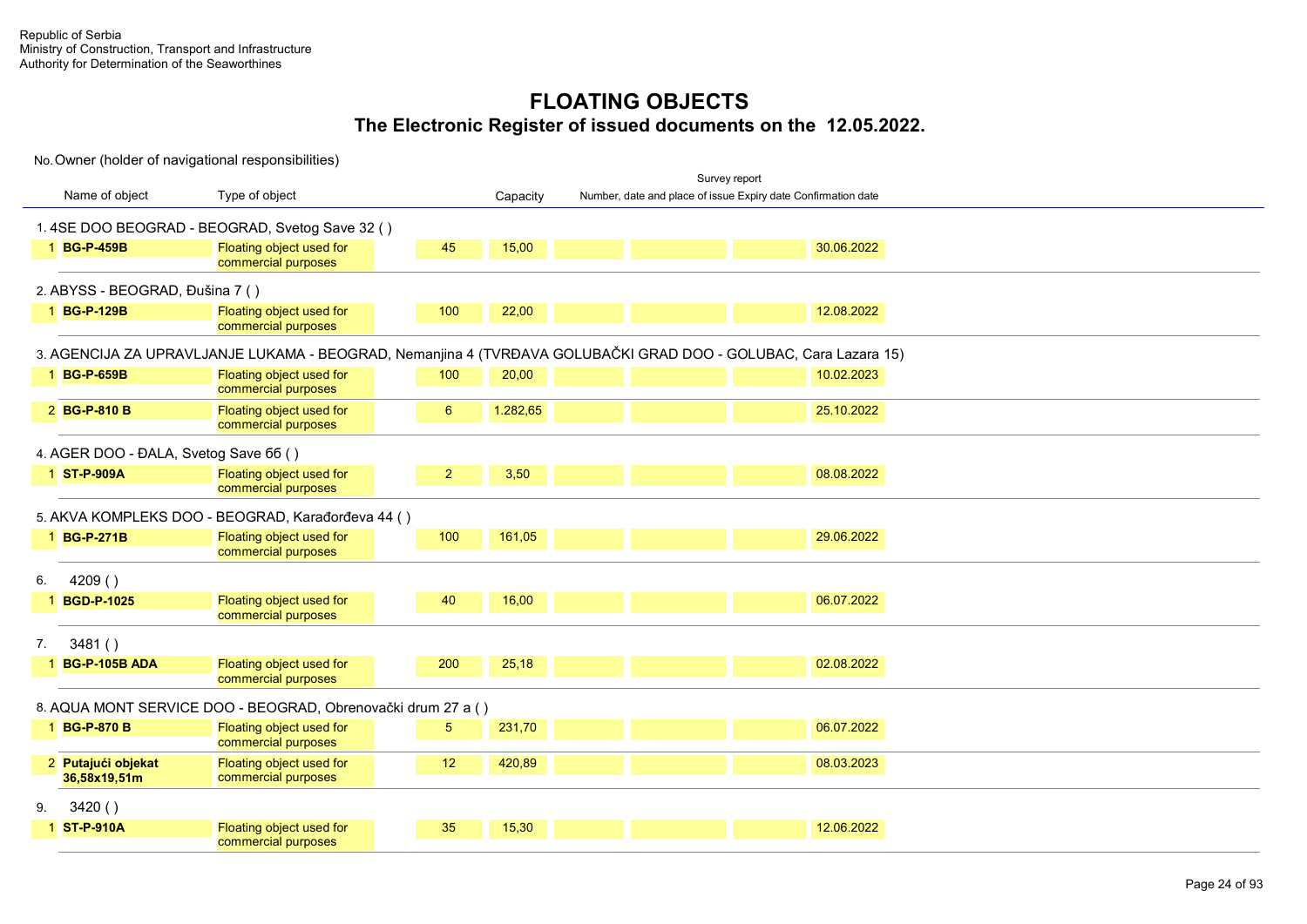|     |                                                 |                                                                            |     |          | Survey report                                                 |  |
|-----|-------------------------------------------------|----------------------------------------------------------------------------|-----|----------|---------------------------------------------------------------|--|
|     | Name of object                                  | Type of object                                                             |     | Capacity | Number, date and place of issue Expiry date Confirmation date |  |
|     |                                                 | 10. ASTRA INVEST d.o.o. - BEOGRAD-ZEMUN, Železnička 77 A ()                |     |          |                                                               |  |
|     | 1 BG-P-063B BAHUS                               | Floating object used for<br>commercial purposes                            | 130 | 29,65    | 15.09.2022                                                    |  |
| 11. | 4326()                                          |                                                                            |     |          |                                                               |  |
|     | 1 BG-P-380B                                     | Floating object used for<br>commercial purposes                            | 20  | 25,50    | 27.05.2022                                                    |  |
| 12. | 3544()                                          |                                                                            |     |          |                                                               |  |
|     | 1 BG-P-052A                                     | Floating object used for<br>commercial purposes                            | 120 | 17,86    | 18.01.2023                                                    |  |
|     |                                                 | 13. BEASE CO DOO BEOGRAD - BEOGRAD, Bulevar Despota Stefana 25 ()          |     |          |                                                               |  |
|     | 1 BG-P-061 B NOSTALGIE Floating object used for | commercial purposes                                                        | 59  | 12,00    | 20.01.2023                                                    |  |
|     | 2 BG-P-062 B NOSTALGIE Floating object used for | commercial purposes                                                        | 40  | 12,00    | 20.01.2023                                                    |  |
| 14. | 3466()                                          |                                                                            |     |          |                                                               |  |
|     | 1 BG-P-136 A                                    | Floating object used for<br>commercial purposes                            | 70  | 10,20    | 28.12.2022                                                    |  |
| 15. | 3537()                                          |                                                                            |     |          |                                                               |  |
|     | 1 BG-P-227 B CRNA MACA Floating object used for | commercial purposes                                                        | 200 | 20,30    | 03.08.2022                                                    |  |
| 16. | 3014()                                          |                                                                            |     |          |                                                               |  |
|     | 1 NS-P-229 C                                    | Floating object used for<br>commercial purposes                            | 45  | 6,70     | 22.06.2022                                                    |  |
|     | 2 NS-P-960 A                                    | Floating object used for<br>commercial purposes                            | 285 | 124,26   | 10.08.2022                                                    |  |
|     |                                                 | 17. BOATEL CHARLY DOO - BEOGRAD, Svetozara Radojčića 48 ()                 |     |          |                                                               |  |
|     | 1 BG-P-823 A                                    | Floating object used for<br>commercial purposes                            | 45  | 9,50     | 24.03.2023                                                    |  |
|     |                                                 | 18. BOJAN VULČEVIĆ PR ATRIJUM - KLADOVO, Dvadesetdrugog septembra 122 a () |     |          |                                                               |  |
|     | 1 KL-P-893A                                     | Floating object used for<br>commercial purposes                            | 8   | 1,10     | 18.07.2022                                                    |  |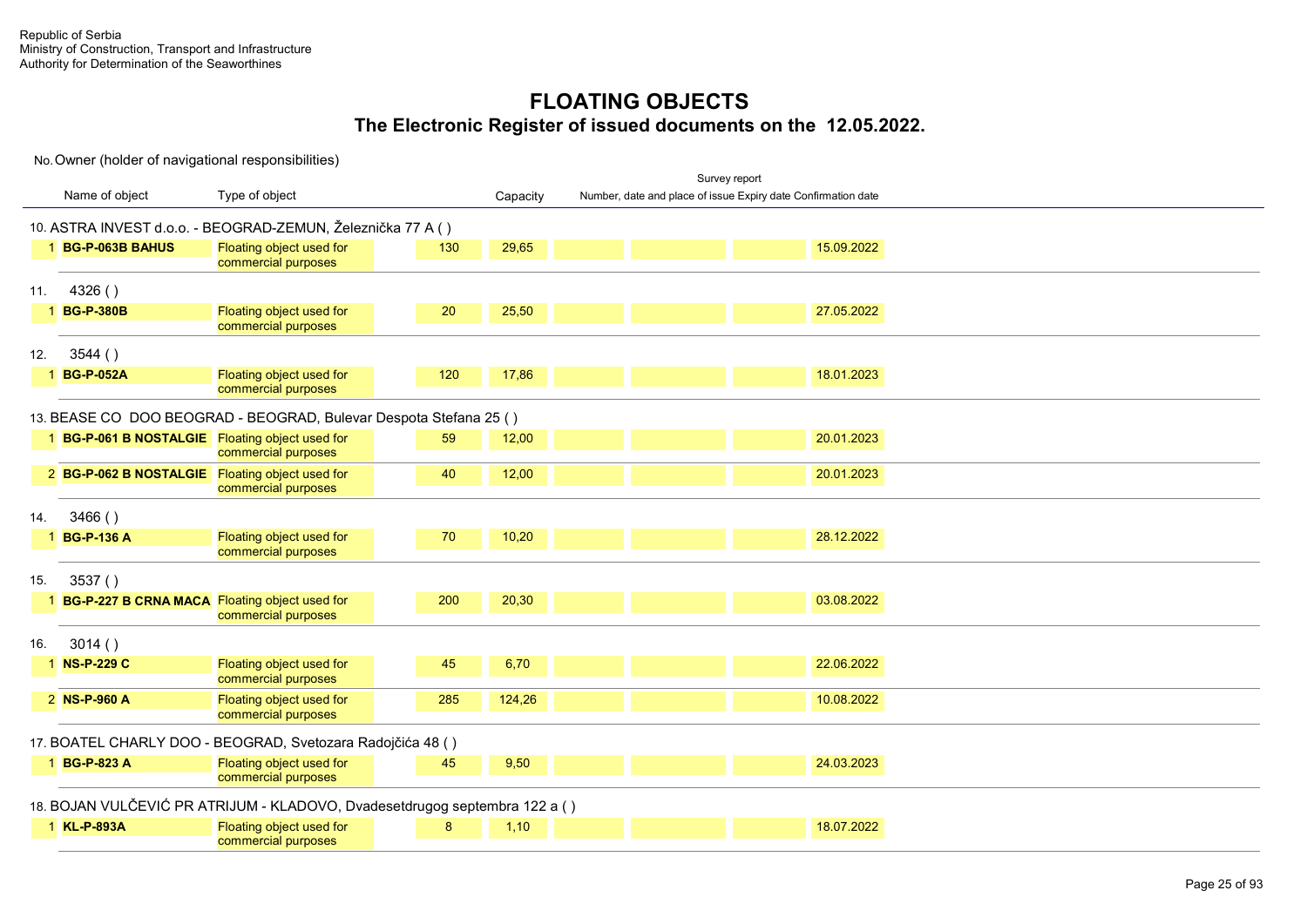No. Owner (holder of navigational responsibilities) Name of object Type of object and the Capacity Survey report Tonnage C e r t i f i c a t e r t i f i c a t e r t i f i c a t e r t i c a t e r t i c a t e r Number, date and place of issue Expiry date Confirmation date 19. 4246 ( ) 1 **VG-P-279 B** Floating object used for commercial purposes  $16$  37,89 04.06.2022 20. 3926 ( ) 1 **BG-P-511B** Floating object used for commercial purposes  $\frac{1}{13}$  50  $\frac{13,88}{13,88}$  30.12.2022 21. BRODICO D.O.O. - ŠABAC, Кралја Милутина 3 ( ) 1 **SPLAV 20x20x1,25m** Floating object used for commercial purposes UP 3 146,12 40-015515 29.05.2022 22. BT ZIPP AD PARAĆIN - PARAĆIN, kosmajski put 1 ( ) 1 **SD-P-040A FLOW** Floating object used for commercial purposes <u>الا 350 15,50 إن التي يتم التي يتم التي تتم التي تتم التي تتم التي تتم التي تتم التي تتم التي تتم التي تتم ال</u> 23. 3990 ( ) 1 **BG-P-296B** Floating object used for commercial purposes  $10$   $4,00$   $17.02.2023$ 24. ČIČA GLIŠA DOO - BAJINA BAŠTA, Svetosavska 80 ( ) 1 **SM-P-244B SIDRO I** Floating object used for commercial purposes  $\frac{1}{100}$  50  $\frac{11,27}{17.06.2022}$ 2 **SM-P-245B SIDRO** Floating object used for commercial purposes  $100$   $18,53$  17.06.2022 25. ĆIRIĆ AGRO MĐŽ DOO - TITEL, Glavna 230 ( ) 1 **TL-P-136 A** Floating object used for commercial purposes <u>2 5.20 10.06.2022</u> 26. CRUISE d.o.o. - NOVI BEOGRAD, Savski kej бб ( ) 1 **BG-P-041B CRUISE** Floating object used for commercial purposes UP 3 90 25,00 16.06.2022 27. CTC-UNIT D.O.O. - BEOGRAD, Nićifora Ninkovića 5/2 ( ) 1 **BG-P-051 B** Floating object used for commercial purposes 25 36.75 17.09.2022 2 **BG-P-728 B** Floating object used for commercial purposes  $20$   $5,30$   $5,30$   $24.06.2022$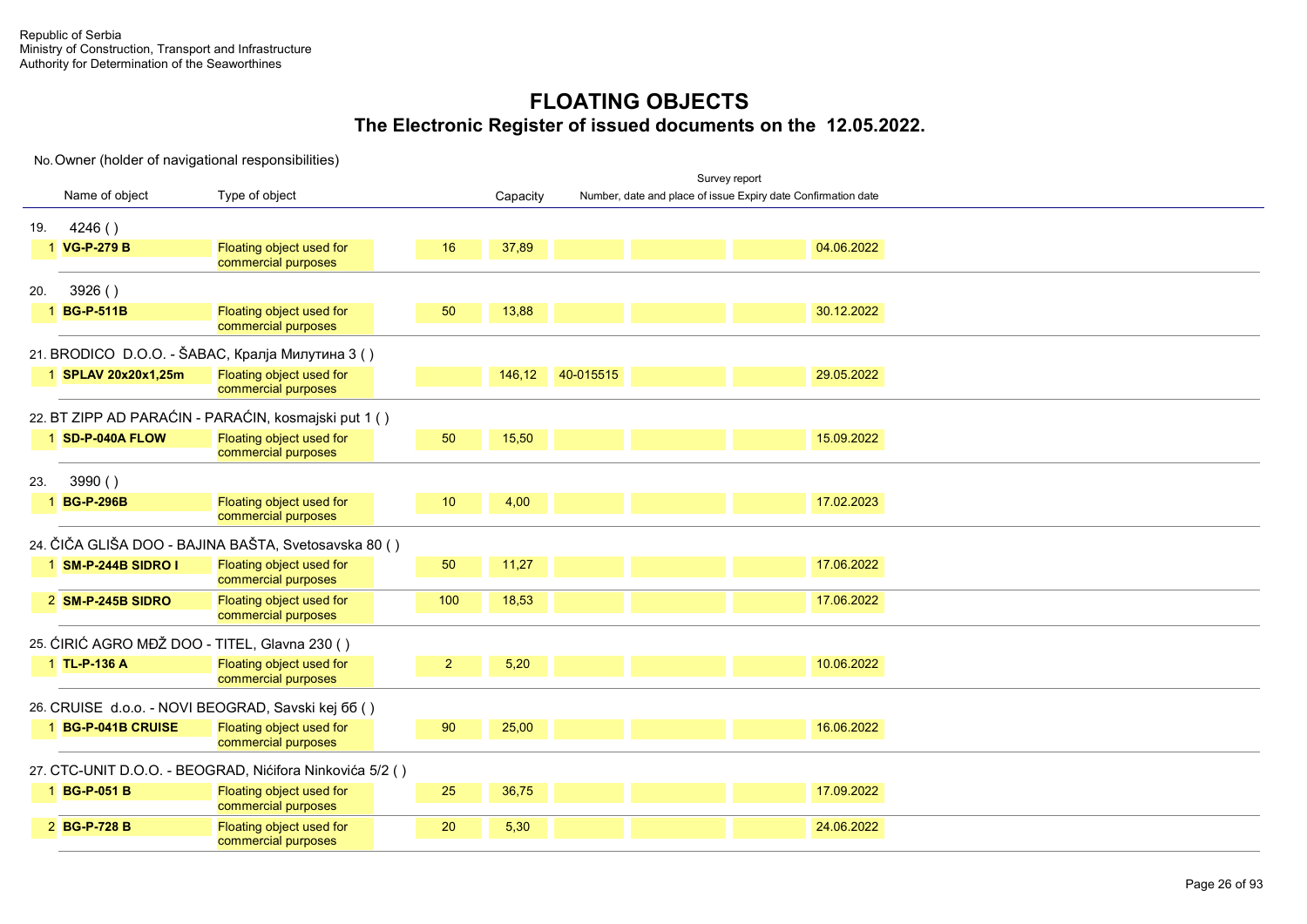|                                          |                                                                                             |                |          |                                                               | Survey report |            |  |
|------------------------------------------|---------------------------------------------------------------------------------------------|----------------|----------|---------------------------------------------------------------|---------------|------------|--|
| Name of object                           | Type of object                                                                              |                | Capacity | Number, date and place of issue Expiry date Confirmation date |               |            |  |
|                                          | 28. CUNAMI STUDIO DOO - NOVI BEOGRAD, Antifašističke borbe 15/32 ()                         |                |          |                                                               |               |            |  |
| 1 BG-P-665 B                             | Floating object used for<br>commercial purposes                                             | 60             | 21,18    |                                                               |               | 29.06.2022 |  |
|                                          | 29. D&B CORPORATION D.O.O. - NOVI BEOGRAD, Ušće 66 ()                                       |                |          |                                                               |               |            |  |
| 1 BG-P-573B                              | Floating object used for<br>commercial purposes                                             | 60             | 25,40    |                                                               |               | 03.11.2022 |  |
| 3489()<br>30.                            |                                                                                             |                |          |                                                               |               |            |  |
| <b>BG-P-140A</b>                         | Floating object used for<br>commercial purposes                                             | 100            | 10,00    |                                                               |               | 20.07.2022 |  |
|                                          | 31. DANKA TODOROVIĆ PREDUZETNIK UGOSTITELJSKA RADNJA KLUB KNJAZ - BEOGRAD, Savski kej 66 () |                |          |                                                               |               |            |  |
| 1 BG-P-598B                              | Floating object used for<br>commercial purposes                                             | 98             | 13,68    |                                                               |               | 28.04.2023 |  |
|                                          | 32. DANUBE FUEL d.o.o. - NOVI BEOGRAD, Bulevar Mihajla Pupina 10 I/6 ()                     |                |          |                                                               |               |            |  |
| <b>BG-P-730 B PRVA NA</b><br><b>VODI</b> | Floating object used for<br>commercial purposes                                             | $\overline{2}$ | 50,60    |                                                               |               | 22.10.2022 |  |
| 4335()<br>33.                            |                                                                                             |                |          |                                                               |               |            |  |
| 1 NS-P-028 E                             | Floating object used for<br>commercial purposes                                             | 100            | 300,00   |                                                               |               | 29.07.2022 |  |
| 2964()<br>34.                            |                                                                                             |                |          |                                                               |               |            |  |
| 1 NS-P-021 E                             | Floating object used for<br>public purposes                                                 | 10             | 30,52    |                                                               |               | 04.08.2022 |  |
|                                          | 35. ĐERDAP TURIST D.O.O. KLADOVO - KLADOVO, Dunavska 50 ()                                  |                |          |                                                               |               |            |  |
| 1 KL-P-046A                              | Floating object used for<br>commercial purposes                                             | 50             | 8,40     |                                                               |               | 24.09.2022 |  |
| 2 KL-P-892A                              | Floating object used for<br>commercial purposes                                             | 12             | 1,12     |                                                               |               | 04.06.2022 |  |
|                                          | 36. ĐERDAP USLUGE AD - KLADOVO, Đerdapski put 66 ()                                         |                |          |                                                               |               |            |  |
| 1 BG-P-609B                              | Floating object used for<br>commercial purposes                                             | 100            | 120,00   |                                                               |               | 14.03.2023 |  |
| 2 BG-P-627 B                             | Floating object used for<br>commercial purposes                                             | 100            | 124,00   |                                                               |               | 31.08.2022 |  |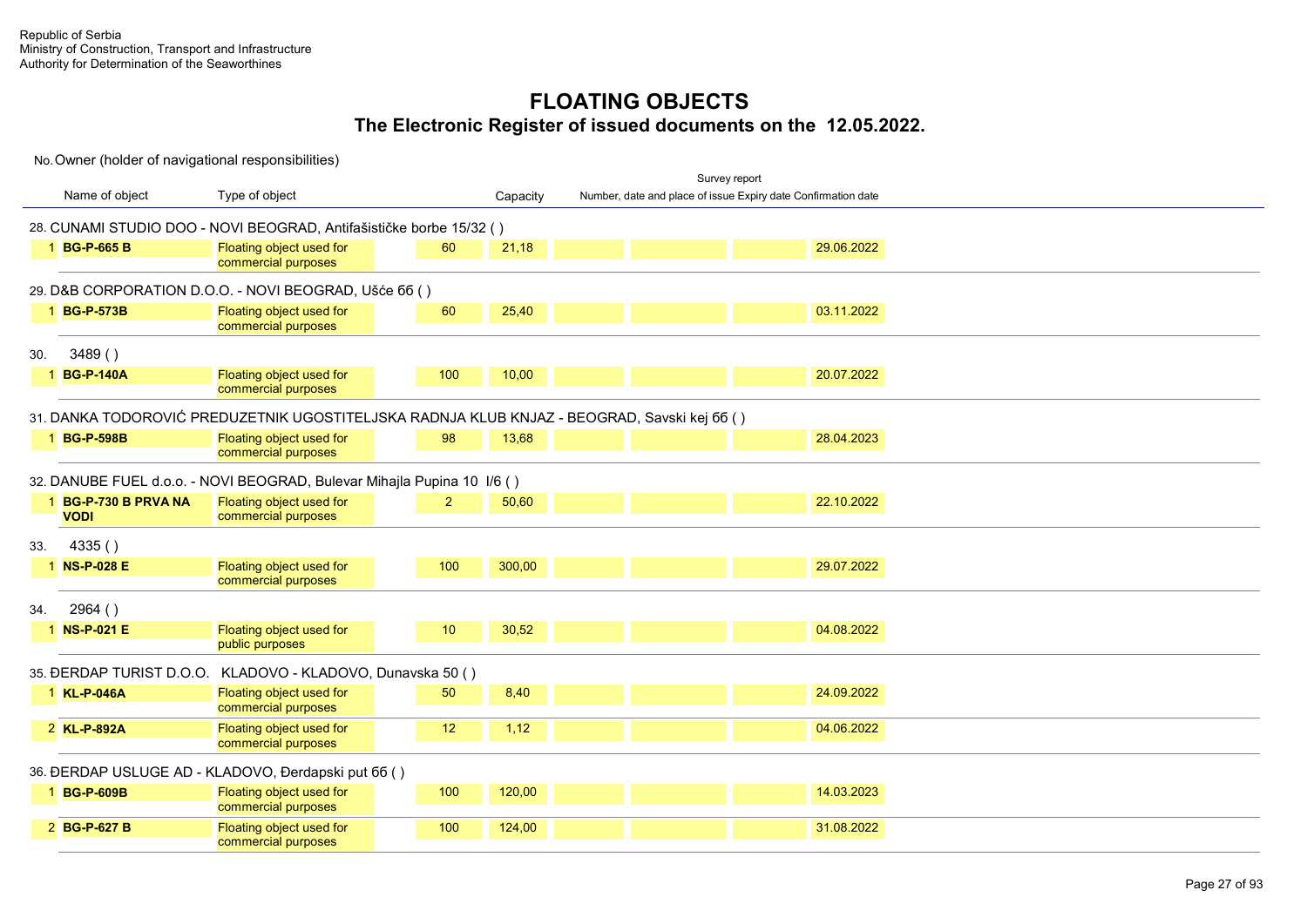|     |                                     |                                                                                           |                  |          |                                                               | Survey report |            |  |  |  |
|-----|-------------------------------------|-------------------------------------------------------------------------------------------|------------------|----------|---------------------------------------------------------------|---------------|------------|--|--|--|
|     | Name of object                      | Type of object                                                                            |                  | Capacity | Number, date and place of issue Expiry date Confirmation date |               |            |  |  |  |
| 37. | 3438()                              |                                                                                           |                  |          |                                                               |               |            |  |  |  |
|     | 1 BG-P-295B SHAKE &<br><b>SHAKE</b> | Floating object used for<br>commercial purposes                                           | 100              | 81,11    |                                                               |               | 09.12.2022 |  |  |  |
|     |                                     | 38. DOO BRODOKOMERC - NS - NOVI SAD, Beogradski kej 11 ()                                 |                  |          |                                                               |               |            |  |  |  |
|     | 1 NS-P-007 A                        | Floating object used for<br>commercial purposes                                           | 195              | 75,00    |                                                               |               | 02.08.2022 |  |  |  |
|     |                                     | 39. DOO RIBOLOVAČKI SAVEZ VOJVODINE NOVI SAD - NOVI SAD, Đoke Mijatovića 16 ()            |                  |          |                                                               |               |            |  |  |  |
|     | 1 NS-P-656 C SIRENA                 | Floating object used for<br>commercial purposes                                           | 4                | 1,00     |                                                               |               | 09.09.2022 |  |  |  |
|     | 2 NS-P-657 C TVISTER                | Floating object used for<br>commercial purposes                                           | 4                | 1,00     |                                                               |               | 09.09.2022 |  |  |  |
| 40. | 3013()                              |                                                                                           |                  |          |                                                               |               |            |  |  |  |
|     | 1 BG-P-175 B                        | Floating object used for<br>commercial purposes                                           | 30               | 29,57    |                                                               |               | 25.02.2023 |  |  |  |
|     | 2 BG-P-621B                         | Floating object used for<br>commercial purposes                                           | 12               | 4,73     |                                                               |               | 13.05.2022 |  |  |  |
|     |                                     | 41. DP WORLD AD NOVI SAD - NOVI SAD, Carinska 1 ()                                        |                  |          |                                                               |               |            |  |  |  |
|     | 1 NS-P-817 A                        | Floating object used for<br>commercial purposes                                           | 40               | 28,83    |                                                               |               | 23.06.2022 |  |  |  |
|     |                                     | 42. DRUŠTVO ZA MOTONAUTIKU I SPORTSKU REKREACIJU DORĆOL - BEOGRAD, Vojvode Bojovića 66 () |                  |          |                                                               |               |            |  |  |  |
|     | 1 BG-P-282 B DORCOL                 | Floating object used for<br>commercial purposes                                           | 30               | 11,40    |                                                               |               | 03.01.2023 |  |  |  |
|     | 2 BG-P-768 B                        | Floating object used for<br>commercial purposes                                           | 40               | 6.61     |                                                               |               | 03.01.2023 |  |  |  |
| 43. | 3583()                              |                                                                                           |                  |          |                                                               |               |            |  |  |  |
|     | 1 BG-P-180B BARKA                   | Floating object used for<br>commercial purposes                                           | 99               | 11,70    |                                                               |               | 14.09.2022 |  |  |  |
|     |                                     | 44. DUNAV I TISA DOO SOMBOR - SOMBOR, XII Vojvođanske udarne brigade 28 ()                |                  |          |                                                               |               |            |  |  |  |
|     | 1 AP-P-049A KOVAČICA                | <b>Floating object used for</b><br>commercial purposes                                    | 12               | 7,44     |                                                               |               | 14.05.2022 |  |  |  |
|     | 2 BE-P-005A CIKLON                  | Floating object used for<br>commercial purposes                                           | $\boldsymbol{8}$ | 12,04    |                                                               |               | 22.05.2022 |  |  |  |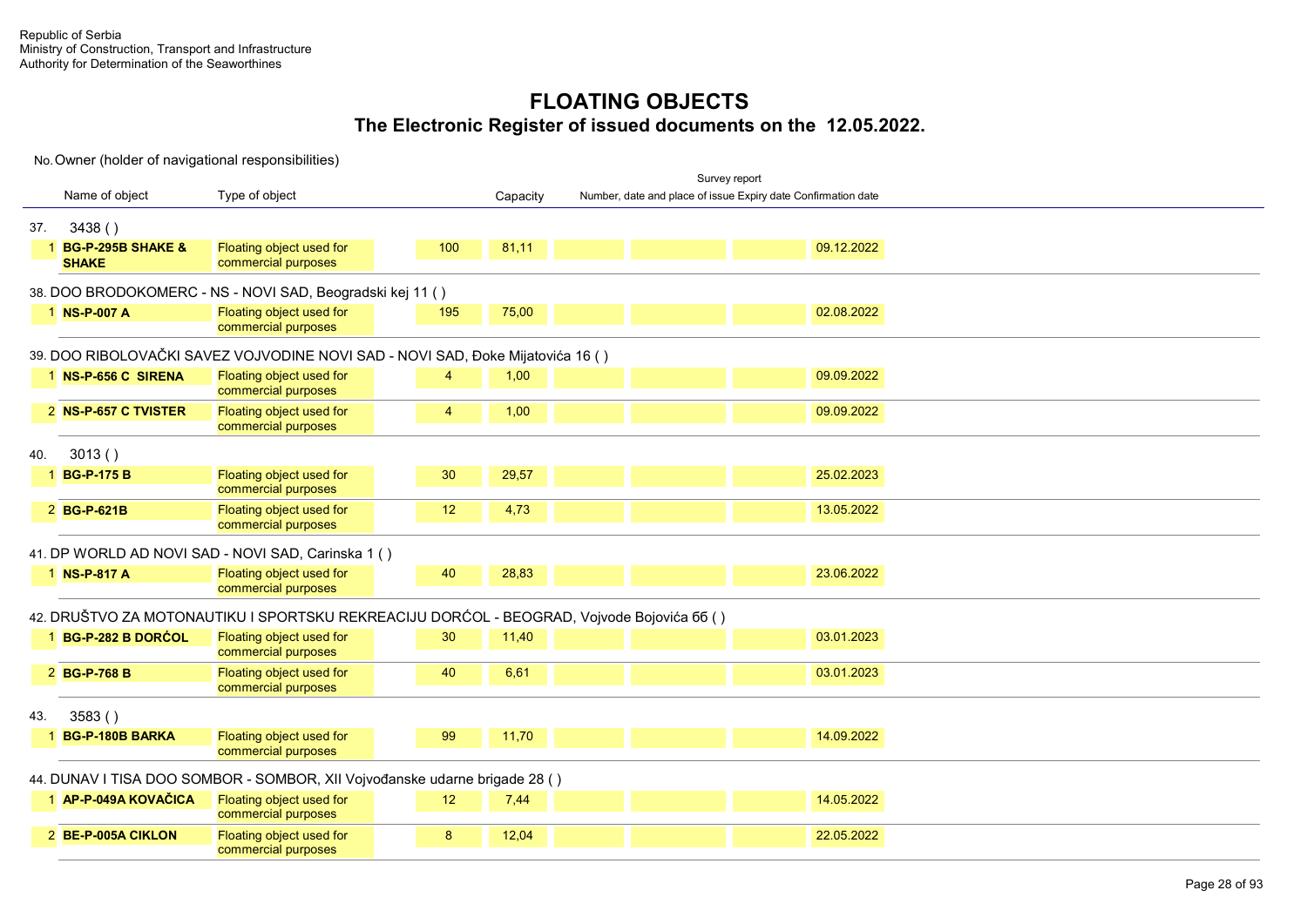|     |                                  |                                                               |     |          | Survey report                                                 |            |  |
|-----|----------------------------------|---------------------------------------------------------------|-----|----------|---------------------------------------------------------------|------------|--|
|     | Name of object                   | Type of object                                                |     | Capacity | Number, date and place of issue Expiry date Confirmation date |            |  |
| 45. | 3508()                           |                                                               |     |          |                                                               |            |  |
|     | 1 NS-P-282 C                     | Floating object used for<br>commercial purposes               | 11  | 3,50     |                                                               | 01.06.2022 |  |
|     | 2 NS-P-283 C                     | Floating object used for<br>commercial purposes               | 11  | 5,60     |                                                               | 01.06.2022 |  |
|     | 3 NS-P-284 C                     | Floating object used for<br>commercial purposes               | 11  | 5,60     |                                                               | 01.06.2022 |  |
|     | 4 NS-P-819 A                     | Floating object used for<br>commercial purposes               | 80  | 10,00    |                                                               | 01.06.2022 |  |
|     |                                  | 46. EKO SAVA 40 - OBRENOVAC, Breštanska 37 ()                 |     |          |                                                               |            |  |
|     | 1 BG-P-801B                      | Floating object used for<br>commercial purposes               | 40  | 9,90     |                                                               | 02.12.2022 |  |
|     |                                  | 47. ELIXIR PRAHOVO DOO PRAHOVO - PRAHOVO, Braće Jugovića 2 () |     |          |                                                               |            |  |
|     | 1 PR-P-059A                      | Floating object used for<br>commercial purposes               | 4   | 23,00    |                                                               | 20.08.2022 |  |
|     | 2 PR-P-242A                      | Floating object used for<br>commercial purposes               | 20  | 261,40   |                                                               | 17.11.2022 |  |
|     | 3 PR-P-243A                      | Floating object used for<br>commercial purposes               | 20  | 367,20   |                                                               | 20.08.2022 |  |
|     |                                  | 48. EMEMDE DOO - NOVI BEOGRAD, Ušće 66 ()                     |     |          |                                                               |            |  |
|     | 1 BG-P-114B                      | Floating object used for<br>commercial purposes               | 89  | 36,14    |                                                               | 05.07.2022 |  |
|     |                                  | 49. FLOATING HOSTEL ARKABARKA DOO - NOVI BEOGRAD, Ušće bb ()  |     |          |                                                               |            |  |
|     | 1 BG-P-291 A<br><b>ARKABARKA</b> | Floating object used for<br>commercial purposes               | 95  | 20,00    |                                                               | 24.03.2023 |  |
|     |                                  | 50. FWS RENT DOO - NOVI BEOGRAD, Dr Ivana Ribara 74 ()        |     |          |                                                               |            |  |
|     | 1 BG-P-292B                      | Floating object used for<br>commercial purposes               | 220 | 24,20    |                                                               | 20.01.2023 |  |
|     |                                  | 51. GEMAX d.o.o. - BEOGRAD, Batajnički drum 66 ()             |     |          |                                                               |            |  |
|     | 1 BG-P-673 B                     | Floating object used for<br>commercial purposes               | 12  | 98,95    |                                                               | 04.12.2022 |  |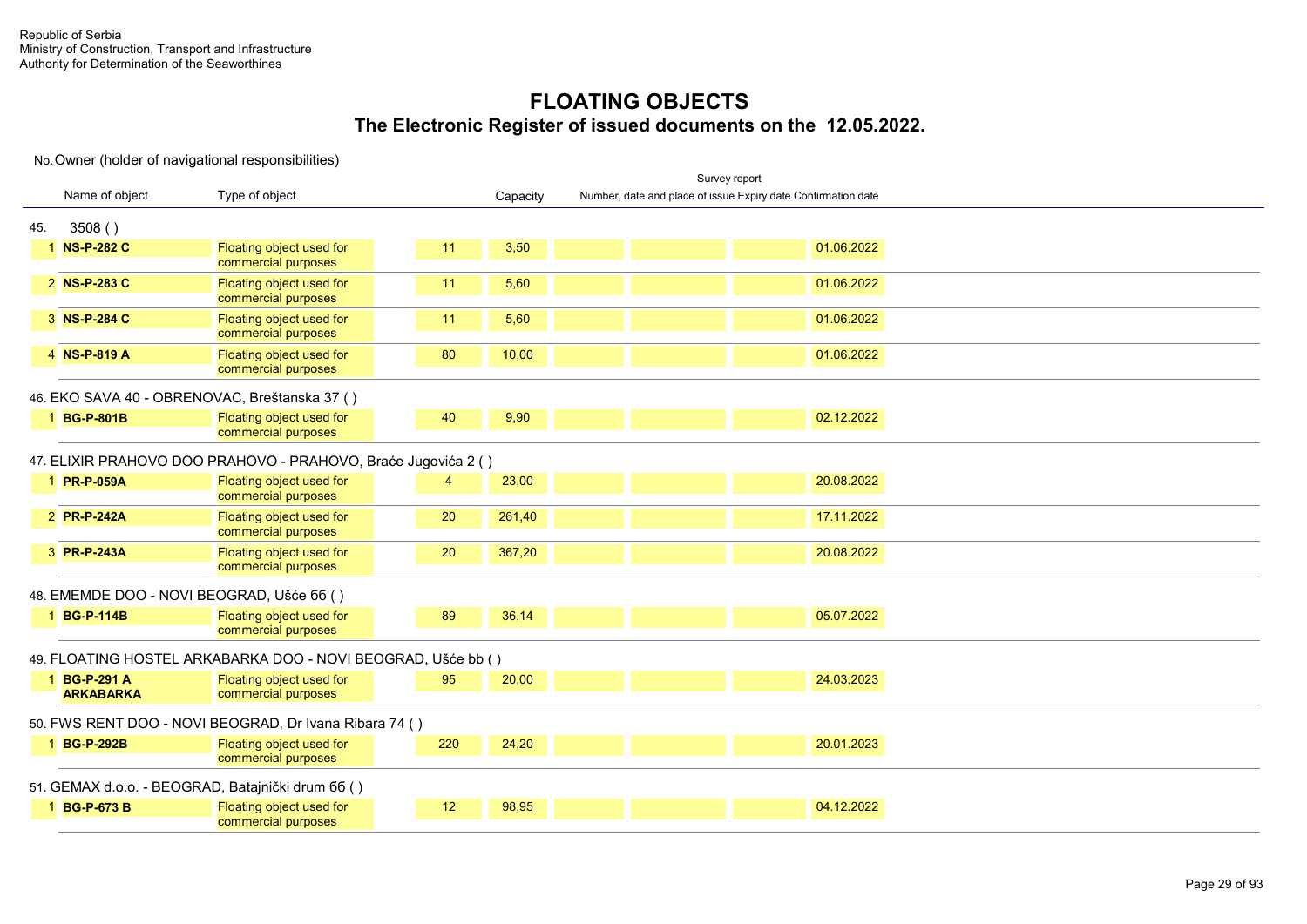|     |                     |                                                                             |                |          | Survey report                                                 |  |
|-----|---------------------|-----------------------------------------------------------------------------|----------------|----------|---------------------------------------------------------------|--|
|     | Name of object      | Type of object                                                              |                | Capacity | Number, date and place of issue Expiry date Confirmation date |  |
| 52. | 3534()              |                                                                             |                |          |                                                               |  |
|     | 1 BG-P-404B         | Floating object used for<br>commercial purposes                             | 200            | 25,00    | 24.08.2022                                                    |  |
|     |                     | 53. GEO-PROJEKT SM d.o.o. - SREMSKA MITROVICA, Promenada 14 ()              |                |          |                                                               |  |
|     | 1 SM-P-010A FORTUNA | Floating object used for<br>commercial purposes                             | 20             | 22,84    | 08.12.2022                                                    |  |
|     | 2 SM-P-305B RUSANDA | Floating object used for<br>commercial purposes                             | $\overline{7}$ | 3,59     | 12.06.2022                                                    |  |
| 54. | 3555()              |                                                                             |                |          |                                                               |  |
|     | 1 BG-P-245A ANIG    | Floating object used for<br>commercial purposes                             | 100            | 33,66    | 25.09.2022                                                    |  |
|     | 2 BG-P-679 B VIDRA  | Floating object used for<br>commercial purposes                             | 60             | 10,28    | 25.09.2022                                                    |  |
|     |                     | 55. GODO SPLAV DOO - BEOGRAD, Mirijevski bulevar 28 ()                      |                |          |                                                               |  |
|     | 1 BG-P-109B GODO    | Floating object used for<br>commercial purposes                             | 130            | 20,00    | 21.10.2022                                                    |  |
|     |                     | 56. GOGA YCI DOO - BEOGRAD-KRNJAČA, Save Kovačevića 4E/II red ()            |                |          |                                                               |  |
|     | 1 BG-P-290A         | Floating object used for<br>commercial purposes                             | 300            | 60,00    | 28.01.2023                                                    |  |
|     |                     | 57. GORSKA SLUŽBA SPASAVANJA SRBIJE - BEOGRAD, Bulevar Vojvode Mišića 12 () |                |          |                                                               |  |
|     | 1 PONTON 15x12      | Floating object used for<br>commercial purposes                             | 250            | 79,00    | 04.11.2022                                                    |  |
| 58. | 3887()              |                                                                             |                |          |                                                               |  |
|     | 1 BG-P-612B         | Floating object used for<br>commercial purposes                             | 40             | 8,75     | 12.01.2023                                                    |  |
|     |                     | 59. GRAD POŽAREVAC-GRADSKA UPRAVA GRADA POŽAREVCA - POŽAREVAC, Drinska 2 () |                |          |                                                               |  |
|     | 1 VG-P-317.B        | Floating object used for<br>public purposes                                 | 50             | 118,00   | 03.03.2023                                                    |  |
|     |                     | 60. GRADSKA OPŠTINA SURČIN - SURČIN, Vojvođanska 79 ()                      |                |          |                                                               |  |
|     | 1 BG-P-933 A        | Floating object used for<br>public purposes                                 | 120            | 28,00    | 20.04.2023                                                    |  |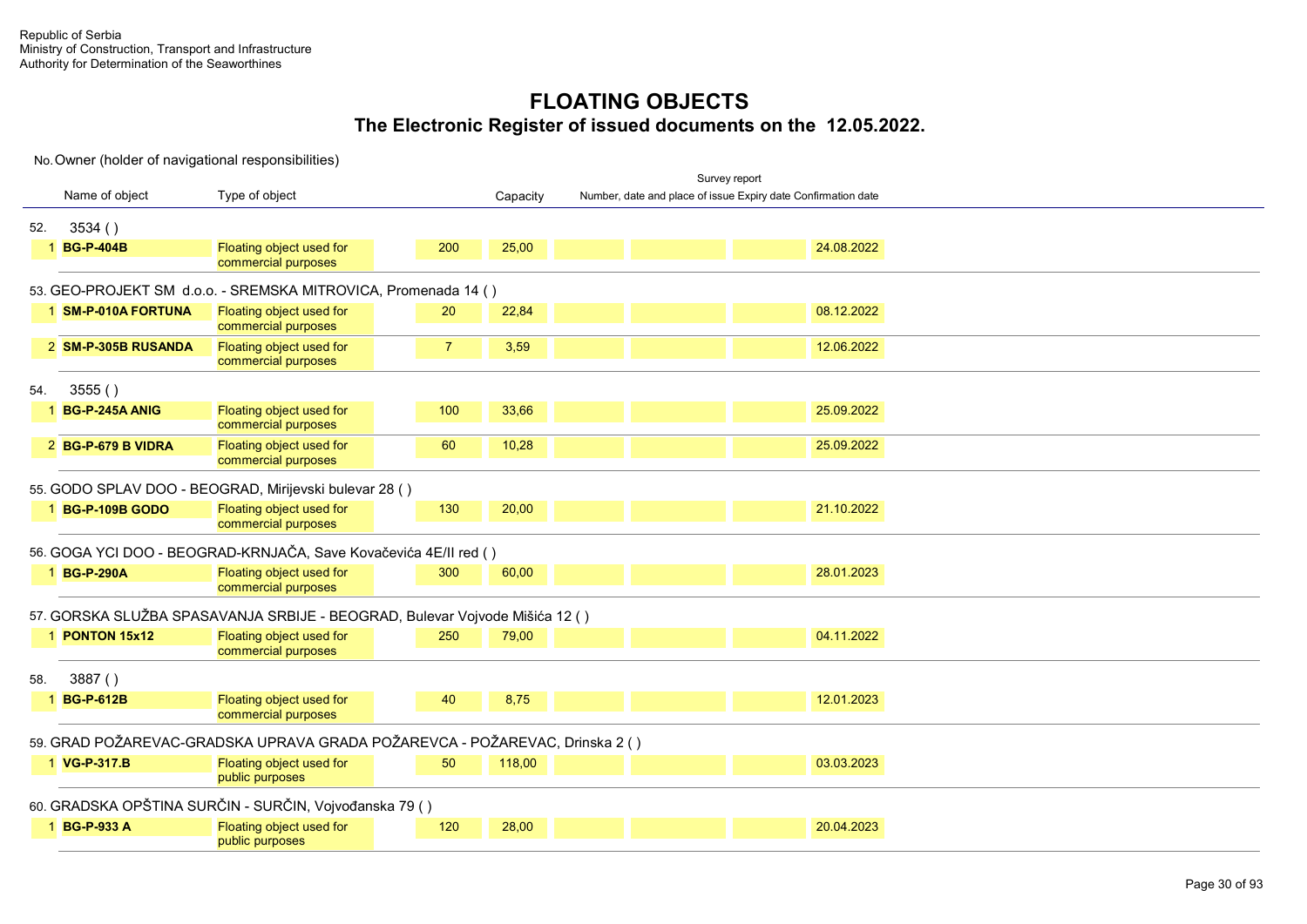|                                                   |                                                                                                    |                |          |         | Survey report                                                 |            |            |  |  |
|---------------------------------------------------|----------------------------------------------------------------------------------------------------|----------------|----------|---------|---------------------------------------------------------------|------------|------------|--|--|
| Name of object                                    | Type of object                                                                                     |                | Capacity |         | Number, date and place of issue Expiry date Confirmation date |            |            |  |  |
|                                                   | 61. GRADSKA UPRAVA GRADA BEOGRADA-Sekretarijat za opšte poslove - BEOGRAD, Kraljice Marije 1/17 () |                |          |         |                                                               |            |            |  |  |
| 1 BG-P-843B                                       | Floating object used for<br>public purposes                                                        | 100            | 56,25    |         |                                                               |            | 07.07.2022 |  |  |
| 2 BG-P-844B                                       | Floating object used for<br>public purposes                                                        | 100            | 56,25    |         |                                                               |            | 07.07.2022 |  |  |
| 3 BG-P-845B                                       | Floating object used for<br>public purposes                                                        | 100            | 56,25    |         |                                                               |            | 07.07.2022 |  |  |
| 4 BG-P-852B                                       | Floating object used for<br>commercial purposes                                                    | 100            | 56,25    |         |                                                               |            | 07.07.2022 |  |  |
| 5 BG-P-853B                                       | Floating object used for<br>commercial purposes                                                    | 100            | 56,25    |         |                                                               |            | 07.07.2022 |  |  |
| 6 BG-P-855B                                       | Floating object used for<br>commercial purposes                                                    | 100            | 56,25    |         |                                                               |            | 07.07.2022 |  |  |
| 7 PONTON 2-25x7x1,2m<br><b>VINČA BEOGRAD</b>      | Floating object used for<br>public purposes                                                        | 117            | 56,25    |         |                                                               |            | 07.07.2022 |  |  |
| 8 PONTON-I                                        | Floating object used for<br>commercial purposes                                                    | 100            | 56,25    |         |                                                               |            | 07.07.2022 |  |  |
| 9 PONTON-IV                                       | Floating object used for<br>commercial purposes                                                    | 100            | 56,25    |         |                                                               |            | 07.07.2022 |  |  |
| 10 Pristan 25x7                                   | Floating object used for<br>public purposes                                                        | 117            | 56,25    |         |                                                               |            | 01.02.2023 |  |  |
| 62. HIDRA d.o.o. - GROCKA, Smederevski put 24A () |                                                                                                    |                |          |         |                                                               |            |            |  |  |
| 1 eks 40140                                       | Floating object used for<br>commercial purposes                                                    | $6\phantom{1}$ | 15,49    |         |                                                               |            | 25.02.2023 |  |  |
|                                                   | 63. HIDRO-BAZA AGREGATI d.o.o. - BEOGRAD, Patrisa Lumumbe 6 ()                                     |                |          |         |                                                               |            |            |  |  |
| 1 BG-P-089 A LIVADICE                             | Floating object used for<br>commercial purposes                                                    | 10             | 74,80    |         |                                                               |            | 19.02.2023 |  |  |
| 2 BG-P-708B                                       | Floating object used for<br>commercial purposes                                                    | $\overline{4}$ | 60,00    |         |                                                               |            | 23.07.2022 |  |  |
| 3 BG-P-724 B                                      | Floating object used for<br>commercial purposes                                                    | $\overline{2}$ | 299,00   |         |                                                               |            | 01.08.2022 |  |  |
| 4 DOK - 11                                        | Floating object used for<br>commercial purposes                                                    |                | 888,00   | 44-0645 | 03.06.2019-Bgd.                                               | 28.12.2028 | 28.12.2028 |  |  |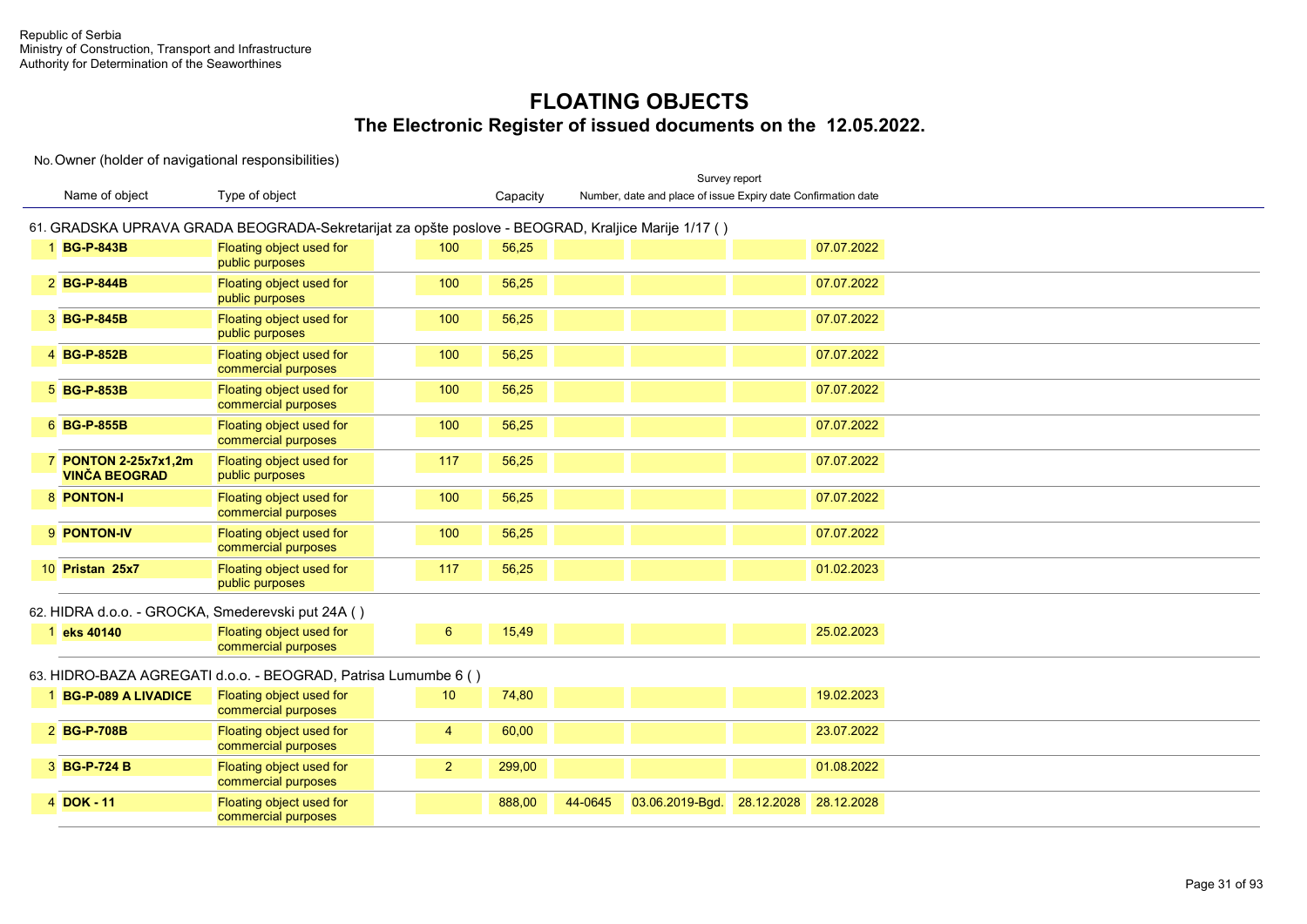|     |                                                   |                                                                                           |     |          |                                                               | Survey report |            |  |  |  |
|-----|---------------------------------------------------|-------------------------------------------------------------------------------------------|-----|----------|---------------------------------------------------------------|---------------|------------|--|--|--|
|     | Name of object                                    | Type of object                                                                            |     | Capacity | Number, date and place of issue Expiry date Confirmation date |               |            |  |  |  |
| 64. | 3512()                                            |                                                                                           |     |          |                                                               |               |            |  |  |  |
|     | 1 SM-P-114B ANTARES                               | Floating object used for<br>commercial purposes                                           | 250 | 64,00    |                                                               |               | 25.11.2022 |  |  |  |
|     |                                                   | 65. IMP TRANSPORT 2018 DOO - BEOGRAD, Steve Vargaša 21 ()                                 |     |          |                                                               |               |            |  |  |  |
|     | <b>1 HOTEL NA VODI</b>                            | Floating object used for<br>commercial purposes                                           | 60  | 14,40    |                                                               |               | 25.11.2022 |  |  |  |
|     | 66. INTERBROD DOO - BAJMOK, Moše Pijade 2 ()      |                                                                                           |     |          |                                                               |               |            |  |  |  |
|     | 1 ST-P-005 C                                      | Floating object used for<br>commercial purposes                                           | 60  | 20,80    |                                                               |               | 31.03.2023 |  |  |  |
|     |                                                   | 67. IVAN MIŠIĆ PR U. R. NOĆNI BAR DVA GALEBA - NOVI SAD, Ribarsko ostrvo 66 ()            |     |          |                                                               |               |            |  |  |  |
|     | 1 NS-P-731 B DVA<br><b>GALEBA</b>                 | Floating object used for<br>commercial purposes                                           | 300 | 68,09    |                                                               |               | 19.04.2023 |  |  |  |
|     |                                                   | 68. J. P. ZA ZAŠTITU I UNAPREĐENJE ŽIVOTNE SREDINE - Obrenovac, Kralja Aleksandra I 63 () |     |          |                                                               |               |            |  |  |  |
|     | 1 BG-P-527B                                       | Floating object used for<br>commercial purposes                                           | 50  | 16,00    |                                                               |               | 13.09.2022 |  |  |  |
|     | 69. JACOM DOO - BEOGRAD, Karađorđeva 44 ()        |                                                                                           |     |          |                                                               |               |            |  |  |  |
|     | 1 BG-P-660 B                                      | Floating object used for<br>commercial purposes                                           | 100 | 80,00    |                                                               |               | 30.03.2023 |  |  |  |
| 70. | 3674()                                            |                                                                                           |     |          |                                                               |               |            |  |  |  |
|     | 1 BG-P-316B                                       | Floating object used for<br>commercial purposes                                           | 83  | 12,40    |                                                               |               | 30.12.2022 |  |  |  |
|     |                                                   | 71. JEDRILIČARSKI KLUB "SIRMIUM" - SREMSKA MITROVICA, Arsenija Čarnojevića 19 ()          |     |          |                                                               |               |            |  |  |  |
|     | 1 SM-P-993A                                       | Floating object used for<br>commercial purposes                                           | 37  | 3,34     |                                                               |               | 13.08.2022 |  |  |  |
|     |                                                   | 72. Jedriličarski klub VOJVODINA - NOVI SAD, Sunčani kej 2 ()                             |     |          |                                                               |               |            |  |  |  |
|     | 1 NS-P-945 A                                      | Floating object used for<br>commercial purposes                                           | 40  | 13,82    |                                                               |               | 13.01.2023 |  |  |  |
|     |                                                   | 73. JKP GRADSKO ZELENILO NOVI SAD - NOVI SAD, Mladena Leskovca 1 ()                       |     |          |                                                               |               |            |  |  |  |
|     | 1 NS P-909 A NOVI SAD II Floating object used for | commercial purposes                                                                       | 100 | 16,31    |                                                               |               | 30.09.2022 |  |  |  |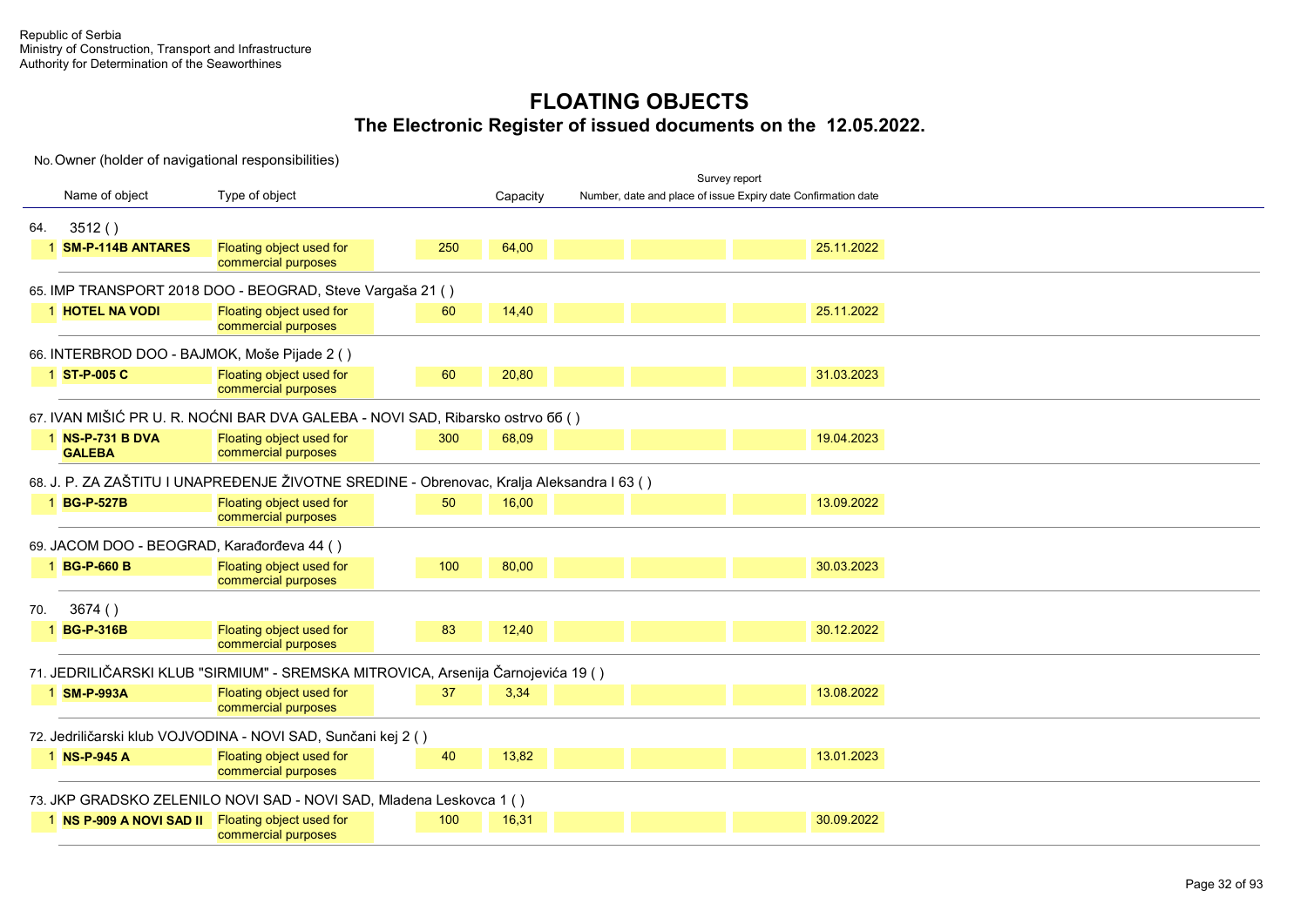|                   |                                                                          |    |          |           |                                                               | Survey report |            |  |  |
|-------------------|--------------------------------------------------------------------------|----|----------|-----------|---------------------------------------------------------------|---------------|------------|--|--|
| Name of object    | Type of object                                                           |    | Capacity |           | Number, date and place of issue Expiry date Confirmation date |               |            |  |  |
|                   | 73. JKP GRADSKO ZELENILO NOVI SAD - NOVI SAD, Mladena Leskovca 1 ()      |    |          |           |                                                               |               |            |  |  |
| 2 NS-P-962 A      | Floating object used for<br>commercial purposes                          |    | 0,34     |           |                                                               |               | 24.06.2022 |  |  |
|                   | 74. JKP ZELENILO-BEOGRAD - BEOGRAD, Mali Kalemegdan 8 ()                 |    |          |           |                                                               |               |            |  |  |
| 1 BG-P-574B       | Floating object used for<br>commercial purposes                          | 10 | 1,00     |           |                                                               |               | 28.09.2022 |  |  |
| 2 BG-P-575B       | Floating object used for<br>commercial purposes                          | 10 | 1,00     |           |                                                               |               | 03.09.2022 |  |  |
| 3 BG-P-576B       | Floating object used for<br>commercial purposes                          | 10 | 1,00     |           |                                                               |               | 03.09.2022 |  |  |
| 4 BG-P-577B       | Floating object used for<br>commercial purposes                          | 10 | 5,41     |           |                                                               |               | 06.10.2022 |  |  |
|                   | 75. JP GRADSKA STAMBENA AGENCIJA ZRENJANIN - ZRENJANIN, Gimnazijska 7 () |    |          |           |                                                               |               |            |  |  |
| 1 TL-P-323 A      | Floating object used for<br>commercial purposes                          | 50 | 26,60    |           |                                                               |               | 01.07.2022 |  |  |
|                   | 76. JU TURISTIČKA ORGANIZACIJA ČAČKA - ČAČAK, Gradsko šetalište 66 ()    |    |          |           |                                                               |               |            |  |  |
| 1 BG-P-818 B      | Floating object used for<br>public purposes                              | 20 | 9,10     |           |                                                               |               | 21.12.2022 |  |  |
|                   | 77. JUGOSLOVENSKO REČNO BRODARSTVO AD - BEOGRAD, Kneza Miloša 82 ()      |    |          |           |                                                               |               |            |  |  |
| 1 BG-P-394A       | Floating object used for<br>commercial purposes                          | 6  | 26,00    |           |                                                               |               | 20.04.2023 |  |  |
| 2 BG-P-546A       | Floating object used for<br>commercial purposes                          | 52 | 72,72    | 40-015370 |                                                               |               | 04.08.2022 |  |  |
| 3 BG-P-649 B      | Floating object used for<br>commercial purposes                          | 10 | 11,00    |           |                                                               |               | 29.09.2022 |  |  |
| 4 BG-P-702A       | Floating object used for<br>commercial purposes                          | 50 | 340,00   |           |                                                               |               | 21.08.2022 |  |  |
|                   | 78. JVP SRBIJAVODE - NOVI BEOGRAD, Bulevar umetnosti 2A ()               |    |          |           |                                                               |               |            |  |  |
| 1 BG-P-863A       | Floating object used for<br>commercial purposes                          | 84 | 14,90    |           |                                                               |               | 03.10.2022 |  |  |
|                   | 79. JVP VODE VOJVODINE - NOVI SAD, Bulevar Mihaila Pupina 25 ()          |    |          |           |                                                               |               |            |  |  |
| 1 NS-P-060 C SOSA | Floating object used for<br>public purposes                              | 8  | 50,25    |           |                                                               |               | 02.11.2022 |  |  |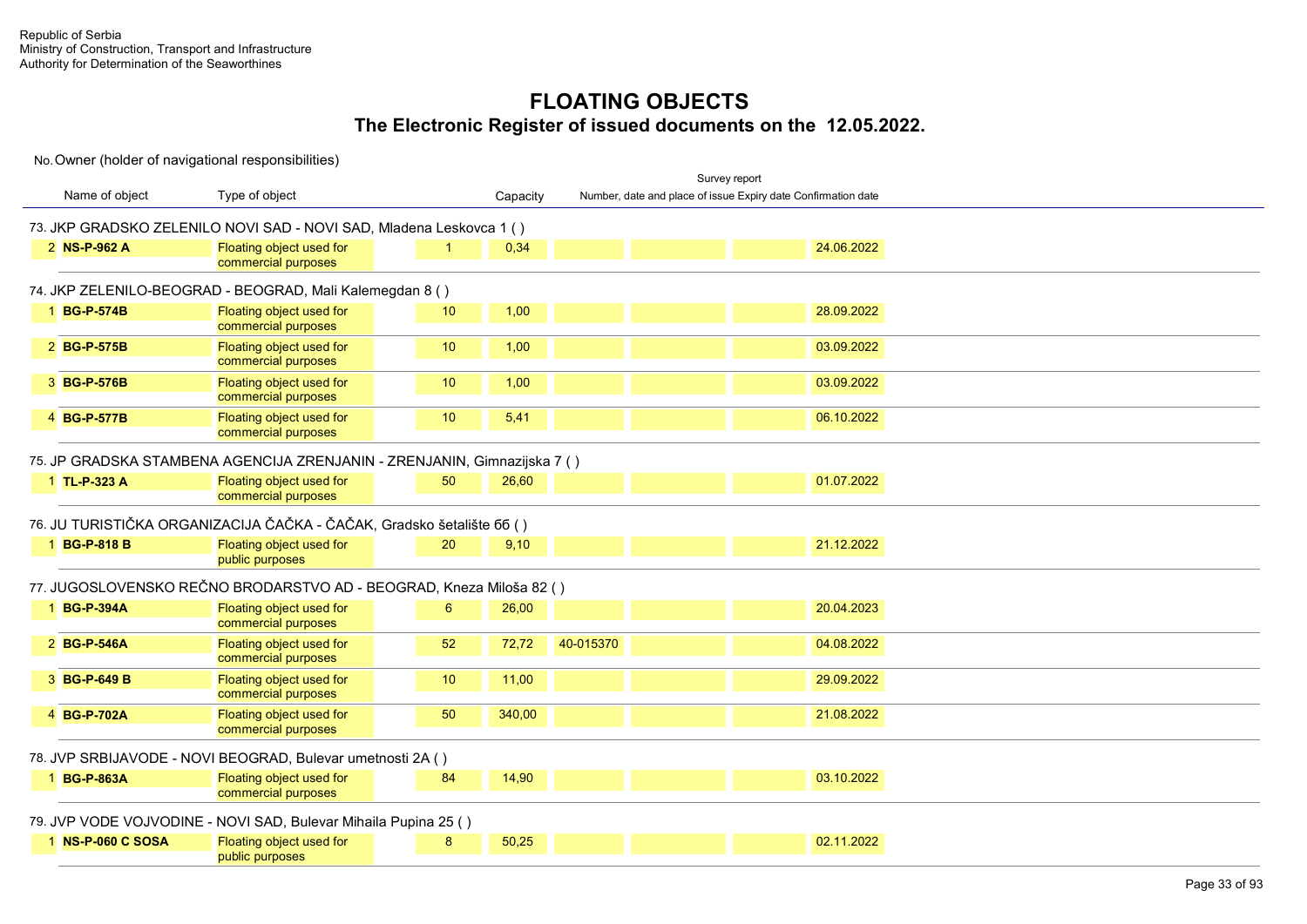|     |                                       |                                                                                       |                 |          |                                                               | Survey report |            |
|-----|---------------------------------------|---------------------------------------------------------------------------------------|-----------------|----------|---------------------------------------------------------------|---------------|------------|
|     | Name of object                        | Type of object                                                                        |                 | Capacity | Number, date and place of issue Expiry date Confirmation date |               |            |
|     |                                       | 79. JVP VODE VOJVODINE - NOVI SAD, Bulevar Mihaila Pupina 25 ()                       |                 |          |                                                               |               |            |
|     | 2 NS-P-454 C                          | Floating object used for<br>commercial purposes                                       | $6^{\circ}$     | 0,96     |                                                               |               | 10.06.2022 |
|     | 3 NS-P-455 C                          | Floating object used for<br>public purposes                                           | 6               | 0,96     |                                                               |               | 02.11.2022 |
|     | 4 NS-P-949 A TALAS                    | Floating object used for<br>public purposes                                           | 8               | 42,40    |                                                               |               | 22.07.2022 |
|     | $5$ NS-P-955A KOŠAVA                  | Floating object used for<br>public purposes                                           | 8               | 50,25    |                                                               |               | 22.07.2022 |
|     |                                       | 80. KARIN KOMERC MD d.o.o. - VETERNIK, Živorada Petrovića 8 ()                        |                 |          |                                                               |               |            |
|     | 1 NS-P-766 B                          | Floating object used for<br>commercial purposes                                       | 10 <sup>°</sup> | 61,26    |                                                               |               | 11.05.2023 |
|     |                                       | 81. Klub za rekreaciju, sport i nautiku SAVSKA OAZA - BEOGRAD, Vojvode Mišića 14 ()   |                 |          |                                                               |               |            |
|     | 1 BG-P-293A SAVSKA<br><b>OAZA</b>     | Floating object used for<br>commercial purposes                                       | 12 <sup>2</sup> | 6,58     |                                                               |               | 22.09.2022 |
|     |                                       | 82. KLUB ZA SKIJANJE NA VODI "DANUBIUS" - NOVI SAD, Ribarsko ostrvo 66 ()             |                 |          |                                                               |               |            |
|     | 1 NS-P-022 E                          | Floating object used for<br>commercial purposes                                       | 15              | 3,00     |                                                               |               | 18.08.2022 |
| 83. | 3569()                                |                                                                                       |                 |          |                                                               |               |            |
|     | 1 BG-P-100 A                          | Floating object used for<br>commercial purposes                                       | 16              | 11,88    |                                                               |               | 08.09.2022 |
| 84. | 3539()                                |                                                                                       |                 |          |                                                               |               |            |
|     | 1 BG-P-989 A VESO                     | Floating object used for<br>commercial purposes                                       | 60              | 14,00    |                                                               |               | 13.01.2023 |
|     |                                       | 85. KOMPANIJA STOKIĆ OD - VELIKO GRADIŠTE, Obala Kralja Petra I 66 ()                 |                 |          |                                                               |               |            |
|     | 1 VG-P-004A                           | Floating object used for<br>commercial purposes                                       | $\overline{2}$  | 225,80   |                                                               |               | 24.05.2022 |
|     |                                       | 86. KOPERNIKUS HOTELS AND RESTAURANTS DOO - NOVI BEOGRAD, Arsenija Čarnojevića 69g () |                 |          |                                                               |               |            |
|     | 1 BG-P-706 B<br><b>KOPERNIKUS 610</b> | Floating object used for<br>commercial purposes                                       | 500             | 57,00    |                                                               |               | 20.10.2022 |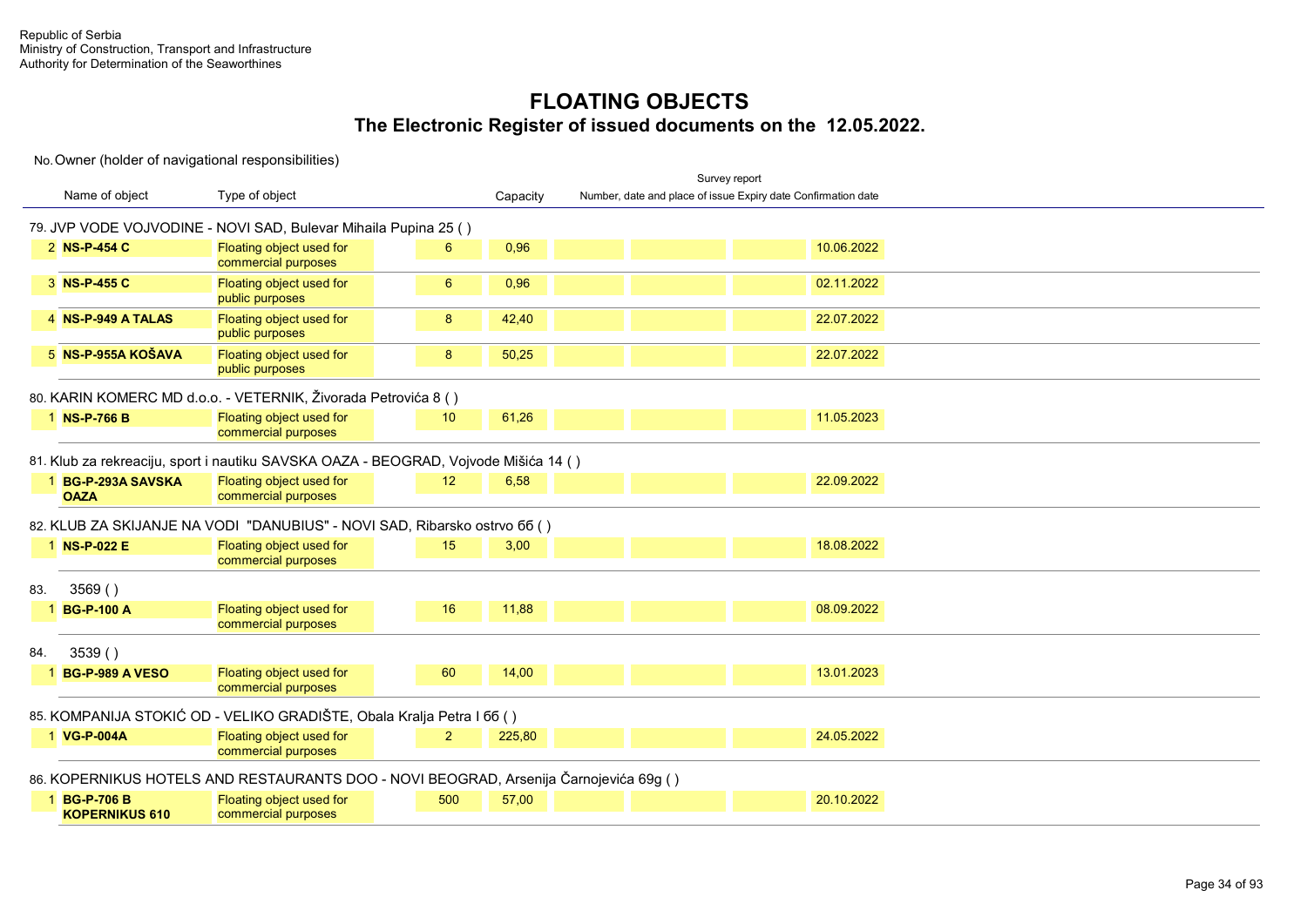|     |                                     |                                                               |     |          |                                                               | Survey report |            |  |  |  |
|-----|-------------------------------------|---------------------------------------------------------------|-----|----------|---------------------------------------------------------------|---------------|------------|--|--|--|
|     | Name of object                      | Type of object                                                |     | Capacity | Number, date and place of issue Expiry date Confirmation date |               |            |  |  |  |
| 87. | 3172()                              |                                                               |     |          |                                                               |               |            |  |  |  |
|     | 1 BG-P-078B OTARD                   | Floating object used for<br>commercial purposes               | 60  | 35,80    |                                                               |               | 23.03.2023 |  |  |  |
|     | 2 BG-P-079 B-TERASA<br><b>OTARD</b> | Floating object used for<br>public purposes                   | 100 | 10,50    |                                                               |               | 23.03.2023 |  |  |  |
| 88. | 3559()                              |                                                               |     |          |                                                               |               |            |  |  |  |
|     | 1 BG-P-856B STARI<br><b>PINGVIN</b> | Floating object used for<br>commercial purposes               | 95  | 15,00    |                                                               |               | 20.07.2022 |  |  |  |
| 89. | 3724()                              |                                                               |     |          |                                                               |               |            |  |  |  |
|     | 1 BG-P-377 B KOTA 70                | Floating object used for<br>commercial purposes               | 90  | 26,22    |                                                               |               | 16.09.2022 |  |  |  |
|     | 2 BG-P-763 B                        | Floating object used for<br>commercial purposes               | 90  | 102,66   |                                                               |               | 16.09.2022 |  |  |  |
| 90. | 3629()                              |                                                               |     |          |                                                               |               |            |  |  |  |
|     | 1 NS-P-748 A                        | Floating object used for<br>commercial purposes               | 50  | 4,20     |                                                               |               | 26.01.2023 |  |  |  |
|     | 2 NS-P-820 A                        | Floating object used for<br>commercial purposes               | 50  | 13,04    |                                                               |               | 26.01.2023 |  |  |  |
|     |                                     | 91. KREATIVA UNLIMITED DOO BEOGRAD - NOVI BEOGRAD, Ušće 66 () |     |          |                                                               |               |            |  |  |  |
|     | 1 BG-P-281 A                        | Floating object used for<br>commercial purposes               | 50  | 56,56    |                                                               |               | 01.10.2022 |  |  |  |
| 92. | 4339()                              |                                                               |     |          |                                                               |               |            |  |  |  |
|     | 1 BG-P-245B RELAX ME                | Floating object used for<br>commercial purposes               | 60  | 14,00    |                                                               |               | 26.08.2022 |  |  |  |
|     |                                     | 93. KUĆICA NA VODI DOO - BEOGRAD, Karađorđeva 44 ()           |     |          |                                                               |               |            |  |  |  |
|     | 1 BG-P-664 B                        | Floating object used for<br>commercial purposes               | 100 | 20,95    |                                                               |               | 21.03.2023 |  |  |  |
| 94. | 3701()                              |                                                               |     |          |                                                               |               |            |  |  |  |
|     | 1 SM - 326 A KRUG                   | Floating object used for<br>commercial purposes               | 150 | 17,20    |                                                               |               | 04.06.2022 |  |  |  |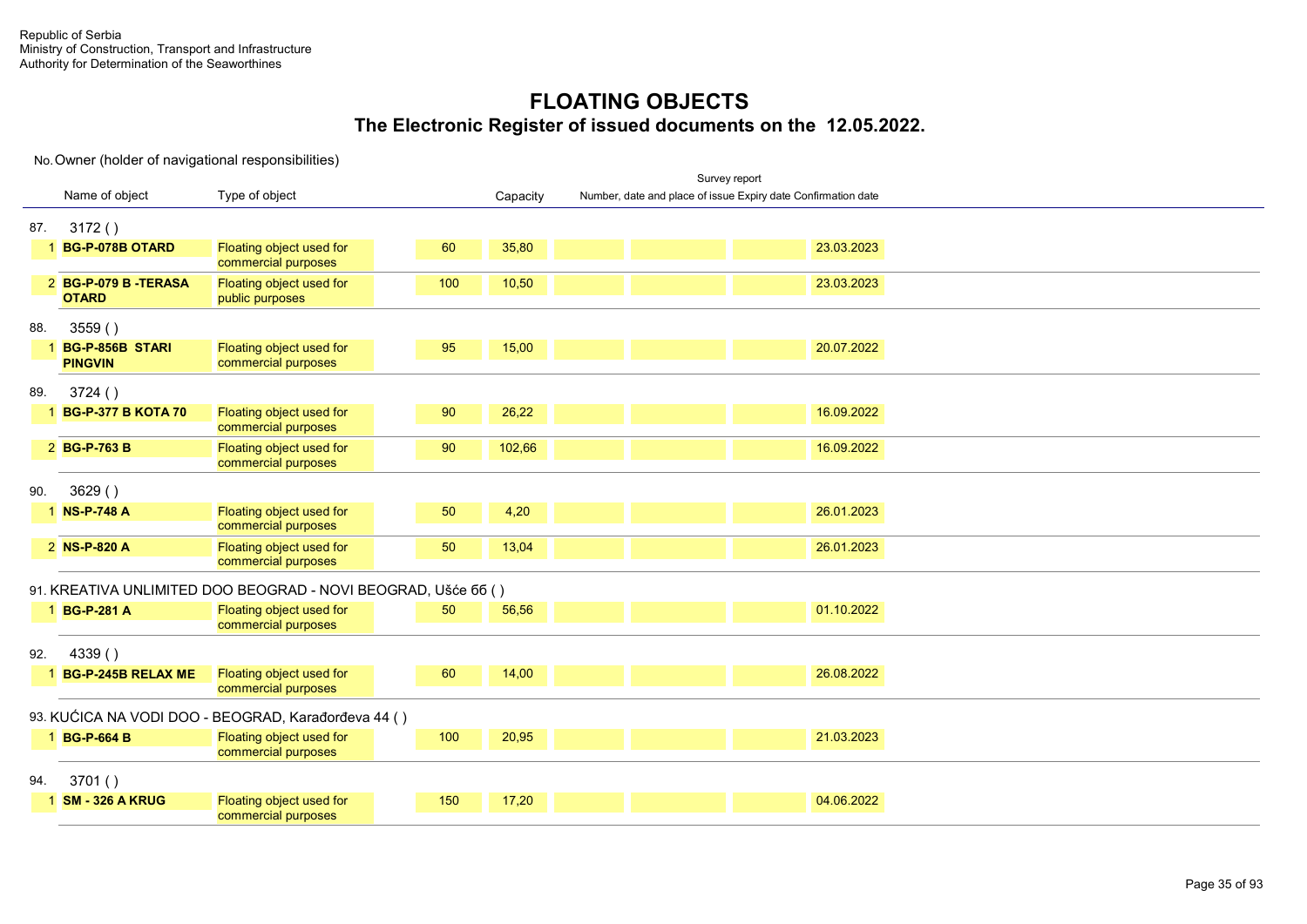|     |                                         |                                                                           |                |          | Survey report                                                 |  |
|-----|-----------------------------------------|---------------------------------------------------------------------------|----------------|----------|---------------------------------------------------------------|--|
|     | Name of object                          | Type of object                                                            |                | Capacity | Number, date and place of issue Expiry date Confirmation date |  |
| 95. | 4120()                                  |                                                                           |                |          |                                                               |  |
|     | <b>PONTON-TERASA</b><br>splava ČELIK    | Floating object used for<br>commercial purposes                           | 96             | 15,50    | 22.09.2022                                                    |  |
|     | 2 SM-P-727 B                            | Floating object used for<br>commercial purposes                           | 95             | 25,76    | 22.09.2022                                                    |  |
|     |                                         | 96. LEFER STYLE DESIGN DOO - BEOGRAD-ČUKARICA, Požeška 20 ()              |                |          |                                                               |  |
|     | 1 BG-P-308B                             | Floating object used for<br>commercial purposes                           | 100            | 40,30    | 12.03.2023                                                    |  |
|     | 2 BG-P-825 B LEFFER                     | Floating object used for<br>public purposes                               | 60             | 6,30     | 25.02.2023                                                    |  |
|     |                                         | 97. LEGET AGREGATI DOO - SREMSKA MITROVICA, Jarački put 10 ()             |                |          |                                                               |  |
|     | 1 SM-P-310 A                            | Floating object used for<br>commercial purposes                           | $\overline{2}$ | 21,65    | 23.10.2022                                                    |  |
|     | 2 SM-P-621A SREMSKA<br><b>MITROVICA</b> | Floating object used for<br>commercial purposes                           | 14             | 43,26    | 02.12.2022                                                    |  |
|     |                                         | 98. LEPETIT DOO - NOVI BEOGRAD, Klare Cetkin 12, lok. 6 ()                |                |          |                                                               |  |
|     | 1 BG-P-787 B                            | Floating object used for<br>commercial purposes                           | 12             | 5,00     | 23.07.2022                                                    |  |
|     |                                         | 99. LJUBITELJI SAVE I DUNAVA-ADA MEĐICA - NOVI BEOGRAD, Nehruova 78/28 () |                |          |                                                               |  |
|     | 1 BG-P-979A                             | Floating object used for<br>commercial purposes                           | 12             | 1,00     | 10.10.2022                                                    |  |
|     | 2 BG-P-980A                             | Floating object used for<br>commercial purposes                           | 12             | 1,50     | 10.10.2022                                                    |  |
|     |                                         | 100. LUKA BEOGRAD AD - BEOGRAD, Žorža Klemansoa 37 ()                     |                |          |                                                               |  |
|     | 1 BG-P-220 B                            | Floating object used for<br>commercial purposes                           | 30             | 78,00    | 29.08.2022                                                    |  |
|     | 2 BG-P-319A                             | Floating object used for<br>commercial purposes                           | 400            | 45,00    | 23.06.2022                                                    |  |
|     | 3 BG-P-320A                             | Floating object used for<br>commercial purposes                           | 50             | 22,50    | 23.06.2022                                                    |  |
|     | 4 BG-P-321A                             | Floating object used for<br>commercial purposes                           | 50             | 22,50    | 23.06.2022                                                    |  |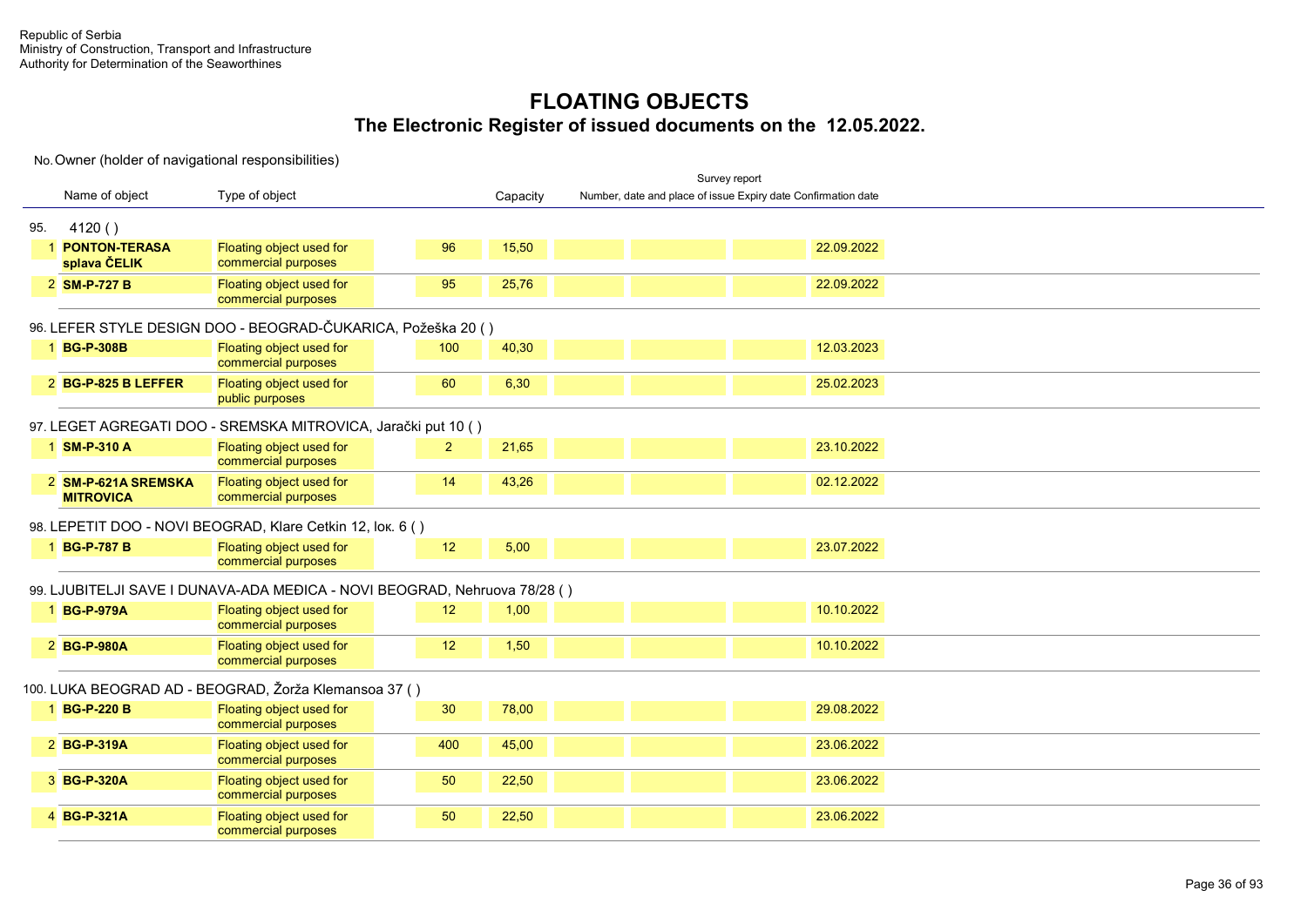|      |                                      |                                                                 |     |          |                                                               | Survey report |            |  |  |
|------|--------------------------------------|-----------------------------------------------------------------|-----|----------|---------------------------------------------------------------|---------------|------------|--|--|
|      | Name of object                       | Type of object                                                  |     | Capacity | Number, date and place of issue Expiry date Confirmation date |               |            |  |  |
|      |                                      | 100. LUKA BEOGRAD AD - BEOGRAD, Žorža Klemansoa 37 ()           |     |          |                                                               |               |            |  |  |
|      | 5 BG-P-652B                          | Floating object used for<br>commercial purposes                 | 20  | 15,00    |                                                               |               | 03.01.2023 |  |  |
| 101. | 4273()                               |                                                                 |     |          |                                                               |               |            |  |  |
|      | 1 BG-P-396B                          | Floating object used for<br>commercial purposes                 | 80  | 45,00    |                                                               |               | 06.09.2022 |  |  |
|      |                                      | 102. LUKOIL SRBIJA AD - NOVI BEOGRAD, Bulevar M. Pupina 165D () |     |          |                                                               |               |            |  |  |
|      | 1 BG-P-637 A                         | Floating object used for<br>commercial purposes                 | 20  | 65,00    |                                                               |               | 09.01.2023 |  |  |
| 103. | 3480()                               |                                                                 |     |          |                                                               |               |            |  |  |
|      | 1 BG-P-040B PINGVIN                  | Floating object used for<br>commercial purposes                 | 100 | 21,36    |                                                               |               | 25.06.2022 |  |  |
|      |                                      | 104. MALA KOLUBARA DOO - NOVI BEOGRAD, Brodarska bb ()          |     |          |                                                               |               |            |  |  |
|      | 1 BG-P-453 B MALA<br><b>KOLUBARA</b> | Floating object used for<br>commercial purposes                 | 100 | 20,70    |                                                               |               | 28.04.2023 |  |  |
| 105. | 3801()                               |                                                                 |     |          |                                                               |               |            |  |  |
|      | 1 BG-P-403B                          | Floating object used for<br>commercial purposes                 | 60  | 8,10     |                                                               |               | 13.10.2022 |  |  |
| 106. | 3305()                               |                                                                 |     |          |                                                               |               |            |  |  |
|      | 1 BG-P-048B                          | Floating object used for<br>commercial purposes                 | 10  | 3,75     |                                                               |               | 29.06.2022 |  |  |
| 107. | 4140()                               |                                                                 |     |          |                                                               |               |            |  |  |
|      | <b>BG-P-771B</b>                     | Floating object used for<br>commercial purposes                 | 30  | 9,00     |                                                               |               | 03.06.2022 |  |  |
|      | 2 SPLAV TERASA<br>12x6x1,2m          | Floating object used for<br>commercial purposes                 | 30  | 5,35     |                                                               |               | 02.06.2022 |  |  |
|      |                                      | 108. METAL-HEMIKO DOO ADA - ADA, Vinogradska 9 ()               |     |          |                                                               |               |            |  |  |
|      | 1 ST-P-430A KALOČA                   | Floating object used for<br>commercial purposes                 |     | 55,80    |                                                               |               | 02.07.2022 |  |  |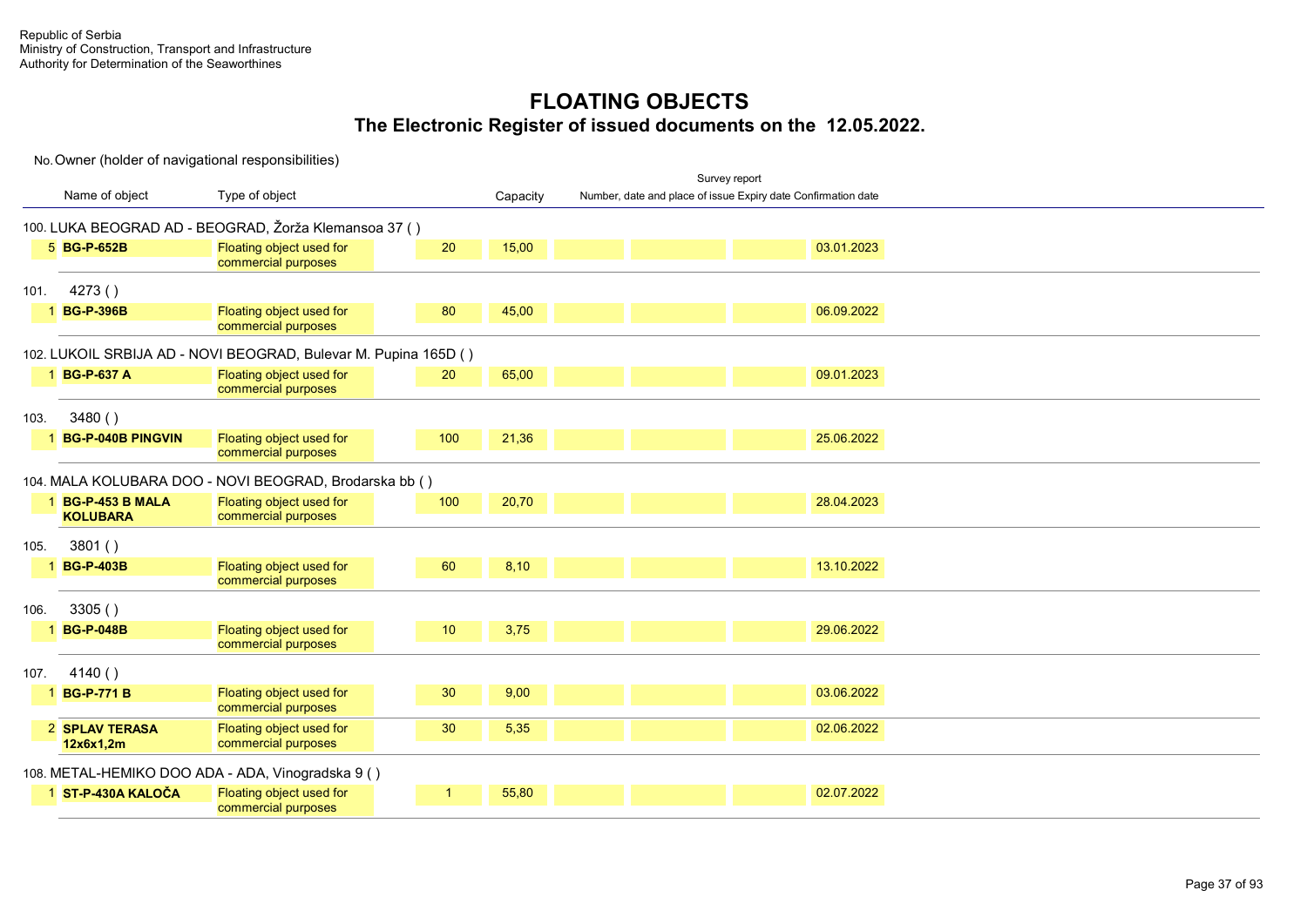|      |                                                 |                                                                                                                             |     |          |                                                               | Survey report |            |  |  |  |
|------|-------------------------------------------------|-----------------------------------------------------------------------------------------------------------------------------|-----|----------|---------------------------------------------------------------|---------------|------------|--|--|--|
|      | Name of object                                  | Type of object                                                                                                              |     | Capacity | Number, date and place of issue Expiry date Confirmation date |               |            |  |  |  |
|      |                                                 | 109. MGSI-DIREKCIJA ZA VODNE PUTEVE - BEOGRAD, Francuska 9 ()                                                               |     |          |                                                               |               |            |  |  |  |
|      | 1 BG-P-221B                                     | Floating object used for<br>public purposes                                                                                 | 36  | 57,23    |                                                               |               | 23.08.2022 |  |  |  |
|      | 2 BG-P-869A                                     | Floating object used for<br>public purposes                                                                                 | 20  | 43,34    |                                                               |               | 08.03.2023 |  |  |  |
|      | 3 BG-P-926A                                     | Floating object used for<br>public purposes                                                                                 | 12  | 36,28    |                                                               |               | 25.08.2022 |  |  |  |
| 110. | 3609()                                          |                                                                                                                             |     |          |                                                               |               |            |  |  |  |
|      | 1 BG-P-294 B SOUND                              | Floating object used for<br>commercial purposes                                                                             | 200 | 87,00    |                                                               |               | 25.06.2022 |  |  |  |
|      | 111. MIKS KEOPS DOO - ZEMUN, Glavna 6 ()        |                                                                                                                             |     |          |                                                               |               |            |  |  |  |
|      | 1 BG-P-008B KEOPS                               | Floating object used for<br>commercial purposes                                                                             | 99  | 14,10    |                                                               |               | 12.11.2022 |  |  |  |
|      |                                                 | 112. MILAN DUNĐER PR UGOSTITELJSKA RADNJA SIROTI RIBAR - BEOGRAD, Ilije Čalića 13 ()                                        |     |          |                                                               |               |            |  |  |  |
|      | 1 BG-P-551B SIROTI<br><b>RIBAR</b>              | Floating object used for<br>commercial purposes                                                                             | 50  | 7,44     |                                                               |               | 05.01.2023 |  |  |  |
| 113. | 3962()                                          |                                                                                                                             |     |          |                                                               |               |            |  |  |  |
|      | 1 BG-P-502A                                     | Floating object used for<br>commercial purposes                                                                             | 80  | 10,40    |                                                               |               | 11.10.2022 |  |  |  |
| 114. | 3723()                                          |                                                                                                                             |     |          |                                                               |               |            |  |  |  |
|      | 1 BG-P-017B ANDREA MIA Floating object used for | commercial purposes                                                                                                         | 100 | 6,70     |                                                               |               | 20.09.2022 |  |  |  |
|      | 2 BG-P-997A ANDREA MIA Floating object used for | commercial purposes                                                                                                         | 45  | 7,20     |                                                               |               | 06.02.2023 |  |  |  |
|      |                                                 | 115. MILOJEVIĆ MILAN PR PORODIČNA VINARIJA MILOJEVIĆ OSTRIKOVAC - ĆUPRIJA, Živke Damnjanović 66 ()                          |     |          |                                                               |               |            |  |  |  |
|      | 1 SD-P-032A                                     | Floating object used for<br>commercial purposes                                                                             | 80  | 35,32    |                                                               |               | 04.10.2022 |  |  |  |
|      |                                                 | 116. MINISTARSTVO ODBRANE - Sektor za ljudske resurse - uprava za tradiciju, standard i veterane - BEOGRAD, Nemanjina 15 () |     |          |                                                               |               |            |  |  |  |
|      | 1 NS-P-952A                                     | Floating object used for<br>commercial purposes                                                                             | 20  | 20,00    |                                                               |               | 28.10.2022 |  |  |  |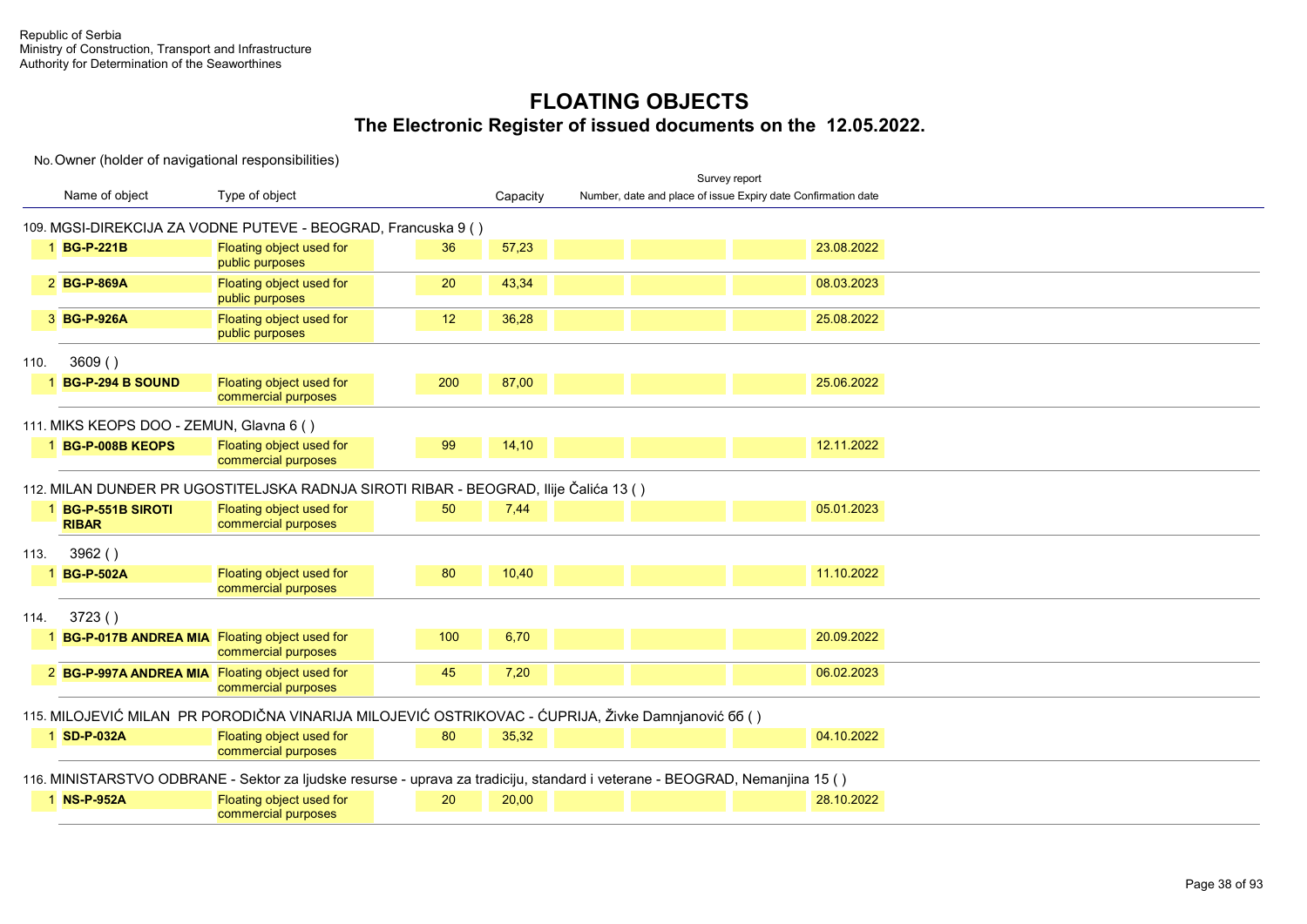No. Owner (holder of navigational responsibilities) Name of object Type of object and the Capacity Survey report Tonnage C e r t i f i c a t e r t i f i c a t e r t i f i c a t e r t i c a t e r t i c a t e r Number, date and place of issue Expiry date Confirmation date 117. MITAN OIL DOO - BEOGRAD, Baklanska 2/2/3201 ( ) 1 **BG-P-071 B** Floating object used for public purposes  $10$   $201,60$   $201,60$   $201,60$   $2022$ 118. 4168 ( ) 1 **BANJALUČKI SPLAV** Floating object used for commercial purposes  $100$   $85,24$   $22.06.2022$ 119. MOADON DOO - BEOGRAD, Kraljevića Marka 1 ( ) 1 **BG-P-125B Floating object used for** public purposes UP 3 250 34,38 19.10.2022 120. MUP RS PU POŽAREVAC - POŽAREVAC, Drinska 2 ( ) **VG-P-308 A VIMINACIJUM Floating object used for** public purposes  $\frac{20}{10,00}$  10,00 18.06.2022 121. MUP-PI za bezbednost na rekama - BEOGRAD, Despota Stefana 107 ( ) 1 **BG-P-565A** Floating object used for public purposes  $100$   $125.39$   $25.12.2022$ 122. MUP-PU SMEDEREVO - SMEDEREVO, Despota Grgura 2 ( ) 1 **SD-P-037A** Floating object used for public purposes **1** 6 **0,63 25.05.2023** 123. N.K. GARDOŠ - ZEMUN, Kej Oslobođenja 8 d ( ) 1 **BG-P-138B** Floating object used for commercial purposes  $\frac{40}{10.08.2022}$ 124. NAFTACHEM D.O.O. - SREMSKA KAMENICA, Nova 23 br. 6 ( ) 1 **NS-P-024 E** Floating object used for commercial purposes 8 261.80 2004.2023 125. 4114 ( ) **BG-P-809 B SAVSKI RAJ Floating object used for** commercial purposes 00 25,00 19.05.2022 126. 3542 ( ) 1 **BG-P-417B GROŠ** Floating object used for commercial purposes 00 7.29 24.12.2022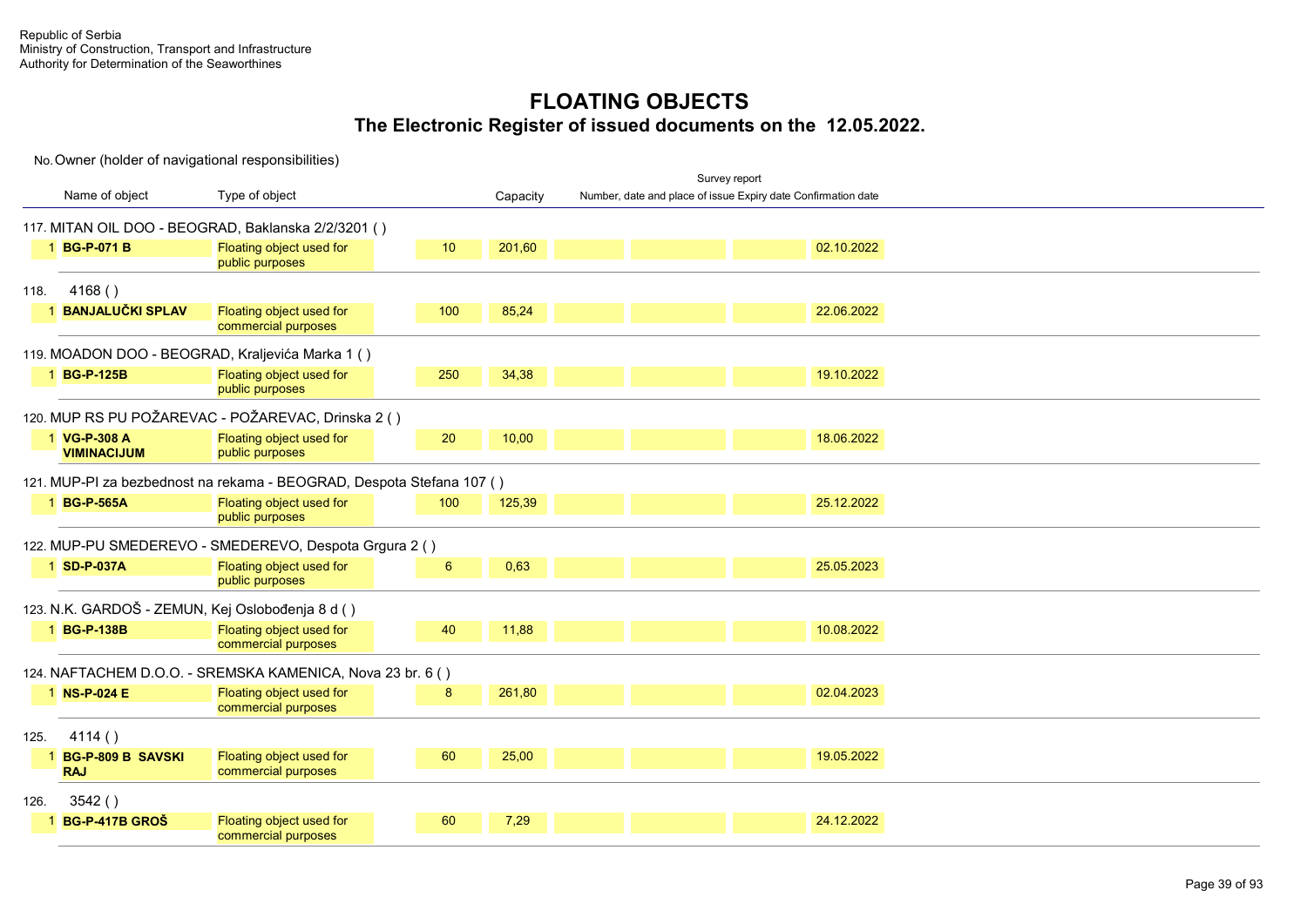|                     |                                                                                                     |                |          |  | Survey report                                                 |
|---------------------|-----------------------------------------------------------------------------------------------------|----------------|----------|--|---------------------------------------------------------------|
| Name of object      | Type of object                                                                                      |                | Capacity |  | Number, date and place of issue Expiry date Confirmation date |
|                     | 127. NIKOLINA STEVANOVIĆ PR UGOSTITELJSKA RADNJA SPLAV AQUA ROYAL - NOVI SAD, Ribarsko Ostrvo 10 () |                |          |  |                                                               |
| 1 NS-P-683 B        | Floating object used for<br>commercial purposes                                                     | 200            | 41,40    |  | 04.08.2022                                                    |
| 2 NS-P-705 A        | Floating object used for<br>commercial purposes                                                     | 260            | 109,60   |  | 04.08.2022                                                    |
|                     | 128. NIS A.D. NOVI SAD - NOVI SAD, Narodnog Fronta 12 ()                                            |                |          |  |                                                               |
| 1 NS-P-801 A        | Floating object used for<br>commercial purposes                                                     | 5 <sub>5</sub> | 12,00    |  | 04.03.2023                                                    |
| 2 NS-P-802 A        | Floating object used for<br>commercial purposes                                                     | 5 <sub>5</sub> | 25,00    |  | 19.02.2023                                                    |
| 3 NS-P-803 A        | Floating object used for<br>commercial purposes                                                     | 5              | 54,30    |  | 04.03.2023                                                    |
| 4 PR-P-058A         | Floating object used for<br>commercial purposes                                                     | $\overline{4}$ | 203,88   |  | 28.08.2022                                                    |
|                     | 129. NOARUS DOO - NOVI BEOGRAD, Savski kej 66 ()                                                    |                |          |  |                                                               |
| 1 BG-P-622B         | Floating object used for<br>commercial purposes                                                     | 90             | 9,45     |  | 07.07.2022                                                    |
|                     | 130. OPŠTINA APATIN - APATIN, Srpskih vladara 29 ()                                                 |                |          |  |                                                               |
| 1 AP-P-410A         | Floating object used for<br>commercial purposes                                                     | 100            | 28,00    |  | 31.05.2022                                                    |
|                     | 131. OPŠTINA GOLUBAC - GOLUBAC, Cara Lazara 15 ()                                                   |                |          |  |                                                               |
| 1 VG-P-001 A        | Floating object used for<br>commercial purposes                                                     | 10             | 12,60    |  | 17.03.2023                                                    |
|                     | 132. OPŠTINA KLADOVO - KLADOVO, Kralja Aleksandra 35 ()                                             |                |          |  |                                                               |
| 1 KL-P-051A         | Floating object used for<br>commercial purposes                                                     | $\mathbf{3}$   | 149,99   |  | 11.08.2022                                                    |
| 3472()<br>133.      |                                                                                                     |                |          |  |                                                               |
| 1 BG-P-392 A TALIJA | Floating object used for<br>commercial purposes                                                     | 200            | 22,17    |  | 26.08.2022                                                    |
| 4084()<br>134.      |                                                                                                     |                |          |  |                                                               |
| 1 BG-P-974A         | Floating object used for<br>commercial purposes                                                     | 50             | 6,20     |  | 08.08.2022                                                    |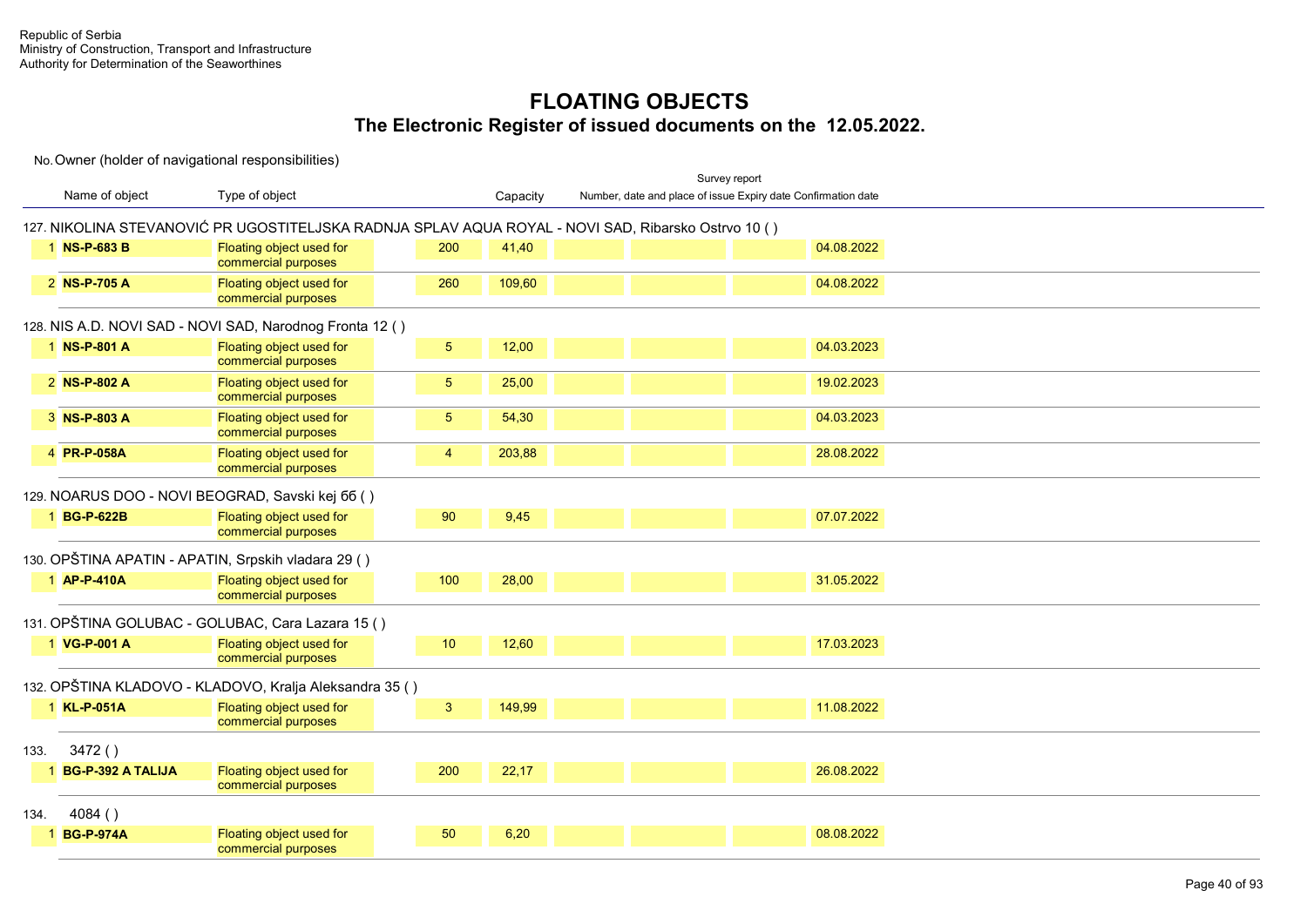|      |                                  |                                                                                                                                           |                |          |                                                               | Survey report |            |  |
|------|----------------------------------|-------------------------------------------------------------------------------------------------------------------------------------------|----------------|----------|---------------------------------------------------------------|---------------|------------|--|
|      | Name of object                   | Type of object                                                                                                                            |                | Capacity | Number, date and place of issue Expiry date Confirmation date |               |            |  |
|      |                                  | 135. PIM - HIDROINŽENJERING d.o.o. - BEOGRAD, Gavrila Principa 22a ()                                                                     |                |          |                                                               |               |            |  |
|      | 1 PLUTAJUĆI OBJEKAT<br>50x4x1,5m | Floating object used for<br>commercial purposes                                                                                           | 300            | 106,00   |                                                               |               | 26.07.2022 |  |
| 136. | 3891()                           |                                                                                                                                           |                |          |                                                               |               |            |  |
|      | 1 BG-P-388 B COCO                | Floating object used for<br>commercial purposes                                                                                           | 100            | 14,14    |                                                               |               | 26.08.2022 |  |
|      |                                  | 137. PORT SPV doo - SREMSKI KARLOVCI, Belilo 37 ()                                                                                        |                |          |                                                               |               |            |  |
|      | 1 BG-P-798B                      | Floating object used for<br>commercial purposes                                                                                           | $\overline{2}$ | 125,40   |                                                               |               | 30.06.2022 |  |
|      |                                  | 138. PORT-AGENT d.o.o. - APATIN, Miloša Obilića 31 ()                                                                                     |                |          |                                                               |               |            |  |
|      | 1 AP-P-800A                      | Floating object used for<br>commercial purposes                                                                                           | 5 <sup>5</sup> | 44,00    |                                                               |               | 08.07.2022 |  |
|      | 2 AP-P-810A                      | Floating object used for<br>public purposes                                                                                               | 2 <sup>2</sup> | 11,44    |                                                               |               | 05.11.2022 |  |
| 139. | 3518()                           |                                                                                                                                           |                |          |                                                               |               |            |  |
|      | <b>BG-P-023B</b>                 | Floating object used for<br>commercial purposes                                                                                           | 70             | 18,50    |                                                               |               | 21.07.2022 |  |
|      |                                  | 140. Privredno društvo SIBIR INVEST doo - POŽAREVAC, Sinđelićeva 23/lok5 (KOMPANIJA STOKIĆ OD - VELIKO GRADIŠTE, Obala Kralja Petra I 66) |                |          |                                                               |               |            |  |
|      | 1 BG-P-748B                      | Floating object used for<br>commercial purposes                                                                                           | 6              | 1.165,00 |                                                               |               | 09.04.2023 |  |
|      |                                  | 141. PRVA ISKRA NAMENSKA AD - BARIČ, Barička reka bb ()                                                                                   |                |          |                                                               |               |            |  |
|      | 1 BG-P-748A                      | Floating object used for<br>commercial purposes                                                                                           | 3              | 41,60    |                                                               |               | 21.10.2022 |  |
| 142. | 3511()                           |                                                                                                                                           |                |          |                                                               |               |            |  |
|      | KL-064B GENERAL 2                | Floating object used for<br>commercial purposes                                                                                           | 12             | 1,32     |                                                               |               | 17.08.2022 |  |
| 143. | 3551()                           |                                                                                                                                           |                |          |                                                               |               |            |  |
|      | <b>BG-P-625 A JEZERO</b>         | Floating object used for<br>commercial purposes                                                                                           | 95             | 10,20    |                                                               |               | 19.08.2022 |  |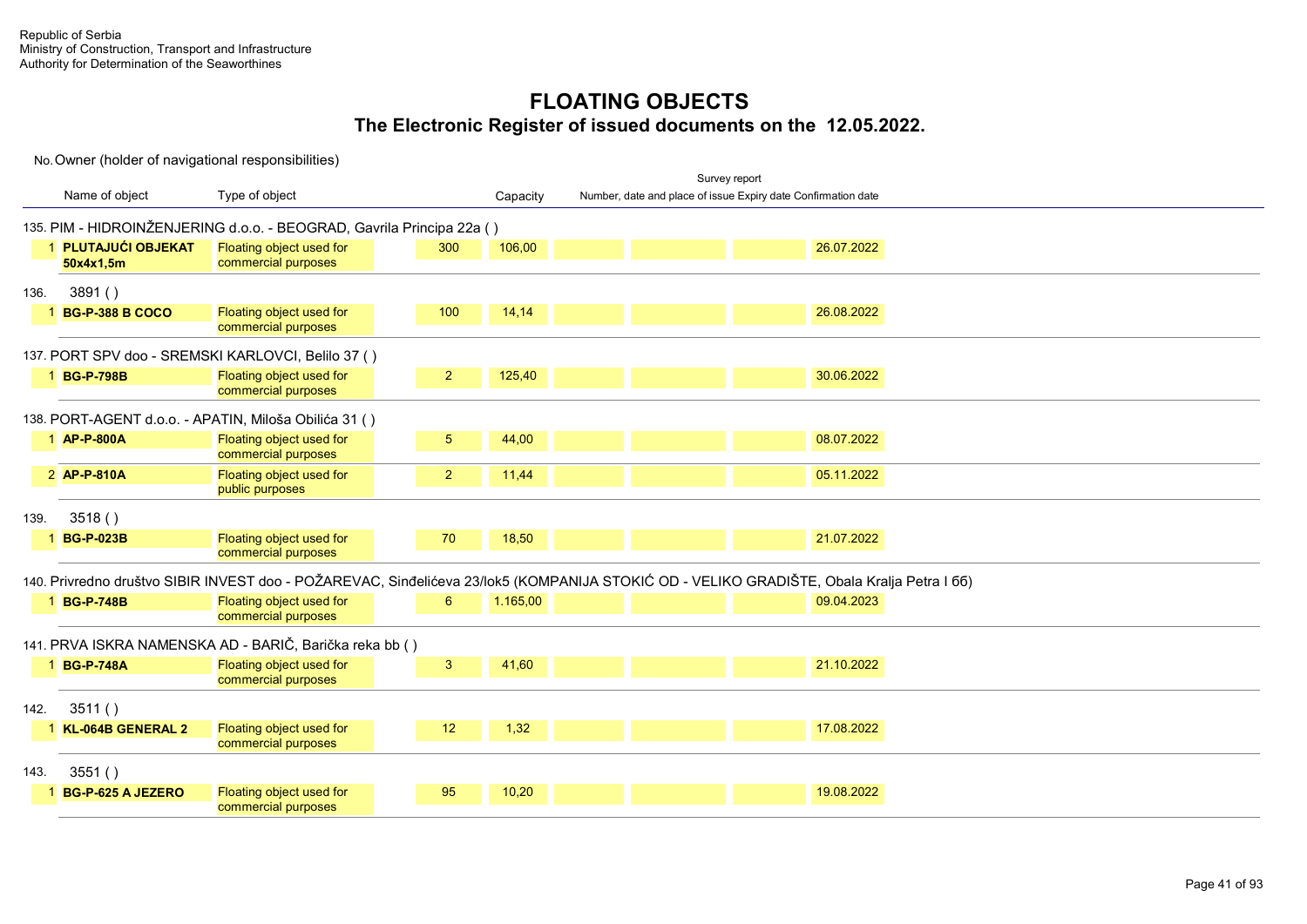|      | No. Owner (holder of navigational responsibilities) |                                                                                                                                                 |     |          |                                                               |               |            |  |  |
|------|-----------------------------------------------------|-------------------------------------------------------------------------------------------------------------------------------------------------|-----|----------|---------------------------------------------------------------|---------------|------------|--|--|
|      |                                                     |                                                                                                                                                 |     |          |                                                               | Survey report |            |  |  |
|      | Name of object                                      | Type of object                                                                                                                                  |     | Capacity | Number, date and place of issue Expiry date Confirmation date |               |            |  |  |
| 144. | 3163()                                              |                                                                                                                                                 |     |          |                                                               |               |            |  |  |
|      | 1 BG-P-074 A                                        | Floating object used for<br>commercial purposes                                                                                                 | 90  | 185,60   |                                                               |               | 13.12.2022 |  |  |
| 145. | 4257()                                              |                                                                                                                                                 |     |          |                                                               |               |            |  |  |
|      | 1 BG-P-526B<br><b>KALEMEGDAN</b>                    | Floating object used for<br>commercial purposes                                                                                                 | 20  | 4,00     |                                                               |               | 12.07.2022 |  |  |
|      |                                                     | 146. REZERVAT UVAC DOO - NOVA VAROŠ, Trg Vojvode Petra Bojovića 3 ()                                                                            |     |          |                                                               |               |            |  |  |
|      | 1 SM-P-647 B                                        | Floating object used for<br>commercial purposes                                                                                                 | 10  | 0,87     |                                                               |               | 06.07.2022 |  |  |
|      |                                                     | 147. RIVER FUERTE DOO - NOVI BEOGRAD, Bulevar Mihaila Pupina 165 6 ()                                                                           |     |          |                                                               |               |            |  |  |
|      | 1 BG-P-301B RIVER                                   | Floating object used for<br>commercial purposes                                                                                                 | 195 | 45,60    |                                                               |               | 13.08.2022 |  |  |
| 148. | 3707()                                              |                                                                                                                                                 |     |          |                                                               |               |            |  |  |
|      | 1 BG-P-153B                                         | Floating object used for<br>public purposes                                                                                                     | 50  | 78,00    |                                                               |               | 25.10.2022 |  |  |
| 149. | 4215()                                              |                                                                                                                                                 |     |          |                                                               |               |            |  |  |
|      | $1$ PO - 05                                         | Floating object used for<br>commercial purposes                                                                                                 | 290 | 15,00    |                                                               |               | 20.08.2022 |  |  |
|      |                                                     | 150. RTC LUKA LEGET AD - SREMSKA MITROVICA, Jarački put 10 ()                                                                                   |     |          |                                                               |               |            |  |  |
|      | 1 SM-373A                                           | Floating object used for<br>commercial purposes                                                                                                 | 2   | 15,47    |                                                               |               | 13.07.2022 |  |  |
|      |                                                     | 151. RUSH CAFFE & APARTMENTS DOO - BEOGRAD, Belička 17/11 ()                                                                                    |     |          |                                                               |               |            |  |  |
|      | 1 BG-P-636 B                                        | Floating object used for<br>commercial purposes                                                                                                 | 80  | 9,20     |                                                               |               | 18.08.2022 |  |  |
|      |                                                     | 152. S.U.R. SAVSKI MIR - KUPINOVO, Cvete Jovanović 17 ()                                                                                        |     |          |                                                               |               |            |  |  |
|      | 1 SM-P-242B SAVSKI MIR Floating object used for     | commercial purposes                                                                                                                             | 60  | 6,40     |                                                               |               | 10.09.2022 |  |  |
|      |                                                     | 153. Samostalna radnja za ugostiteljstvo i prevoz putnika čamcem DOROTEA LJUBICA VASIĆ PR - BEOGRAD-ČUKARICA, Ada Ciganlija-kamp Partizan 34 () |     |          |                                                               |               |            |  |  |
|      | 1 BG-P-440B                                         | Floating object used for<br>commercial purposes                                                                                                 | 50  | 10,40    |                                                               |               | 25.10.2022 |  |  |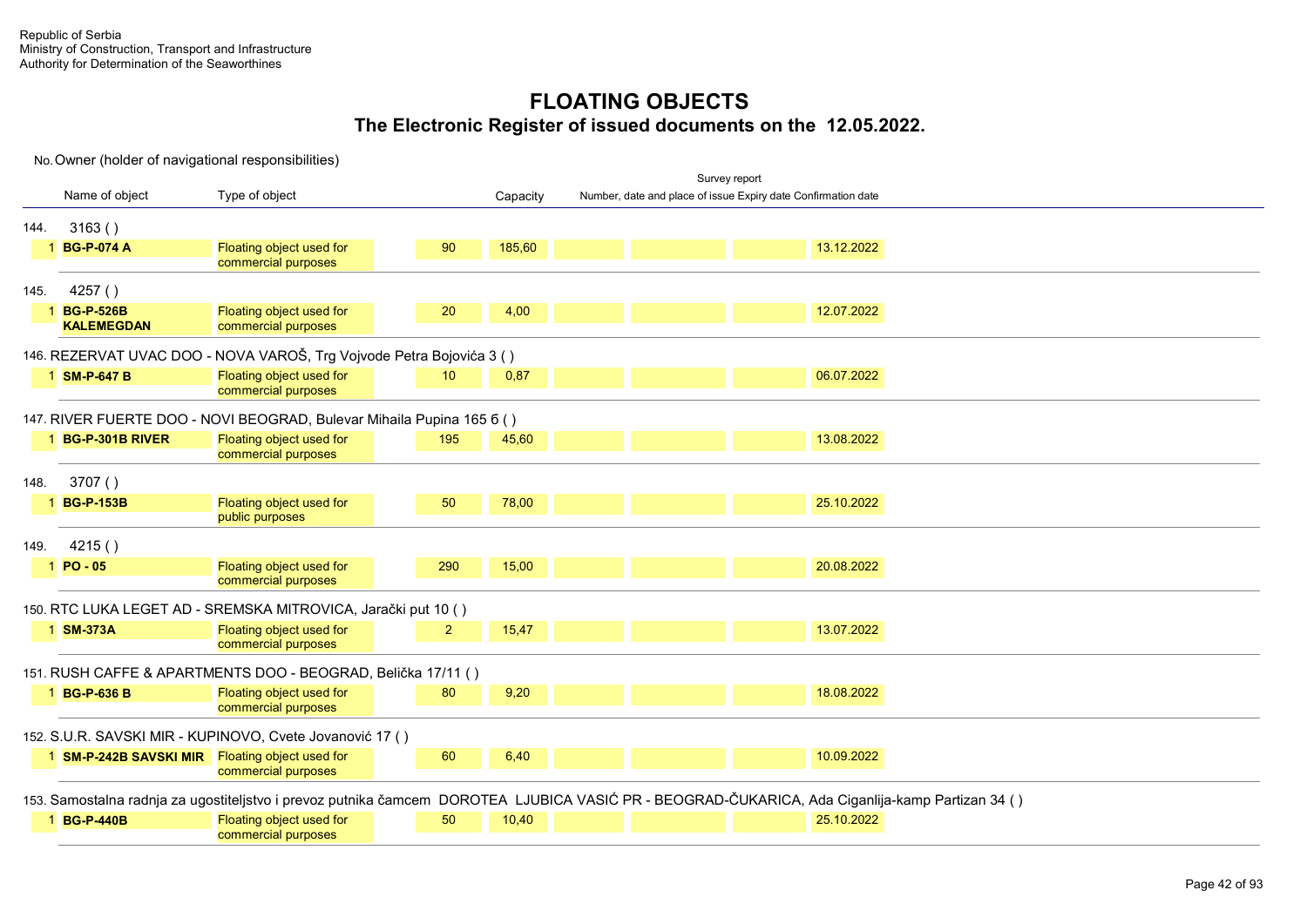|                                                                         |                                                 |                |          | Survey report                                                 |            |  |
|-------------------------------------------------------------------------|-------------------------------------------------|----------------|----------|---------------------------------------------------------------|------------|--|
| Name of object                                                          | Type of object                                  |                | Capacity | Number, date and place of issue Expiry date Confirmation date |            |  |
| 154. SAN ART DOO - BEOGRAD, Cerova 4 ()                                 |                                                 |                |          |                                                               |            |  |
| 1 BG-P-123B                                                             | Floating object used for<br>commercial purposes | 39             | 6,34     |                                                               | 22.12.2022 |  |
| 155. SAVSKI SVETIONIK DOO - NOVI BEOGRAD, Savski nasip 66 ()            |                                                 |                |          |                                                               |            |  |
| 1 BG-P-750B                                                             | Floating object used for<br>commercial purposes | 250            | 43,20    |                                                               | 13.10.2022 |  |
| 156. SILVER LAKE INVESTMENT DOO - NOVI BEOGRAD, Tošin bunar 272 ()      |                                                 |                |          |                                                               |            |  |
| 1 VG-P-003A                                                             | Floating object used for<br>commercial purposes | 50             | 5,00     |                                                               | 04.06.2022 |  |
| 3494()<br>157.                                                          |                                                 |                |          |                                                               |            |  |
| 1 SD-P-005A MAXIMUS                                                     | Floating object used for<br>commercial purposes | 190            | 16,20    |                                                               | 02.06.2022 |  |
| 158. SOKO GROUP DOO - NOVI BEOGRAD, Bulevar Mihajla Pupina 10 D ()      |                                                 |                |          |                                                               |            |  |
| 1 BG-P-388A                                                             | Floating object used for<br>commercial purposes | 100            | 40,00    |                                                               | 16.08.2022 |  |
| 2 BG-P-389A                                                             | Floating object used for<br>commercial purposes | 8              | 8,00     |                                                               | 15.07.2022 |  |
| 3 BG-P-390A                                                             | Floating object used for<br>commercial purposes | 50             | 12,83    |                                                               | 16.08.2022 |  |
| 3728()<br>159.                                                          |                                                 |                |          |                                                               |            |  |
| 1 BG-P-379B                                                             | Floating object used for<br>commercial purposes | 100            | 100,00   |                                                               | 29.07.2022 |  |
| 160. SPEED d.o.o. - NOVI BEOGRAD, Partizanske avijacije 6a ()           |                                                 |                |          |                                                               |            |  |
| 1 BG-P-256B                                                             | Floating object used for<br>commercial purposes | 2 <sup>1</sup> | 360,65   |                                                               | 21.02.2023 |  |
| 161. SPORTSKO RIBOLOVNO DRUŠTVO DUNAV - ZEMUN, Kej oslobođenja 4 6 ()   |                                                 |                |          |                                                               |            |  |
| 1 BG-P-049 B                                                            | Floating object used for<br>commercial purposes | 100            | 59,75    |                                                               | 18.04.2023 |  |
| 162. SPORTSKO-REKREATIVNI KLUB "4. JULI" - ZEMUN, Kej oslobođenja 66 () |                                                 |                |          |                                                               |            |  |
| 1 BG-P-480A                                                             | Floating object used for<br>commercial purposes | 10             | 4,50     |                                                               | 28.09.2022 |  |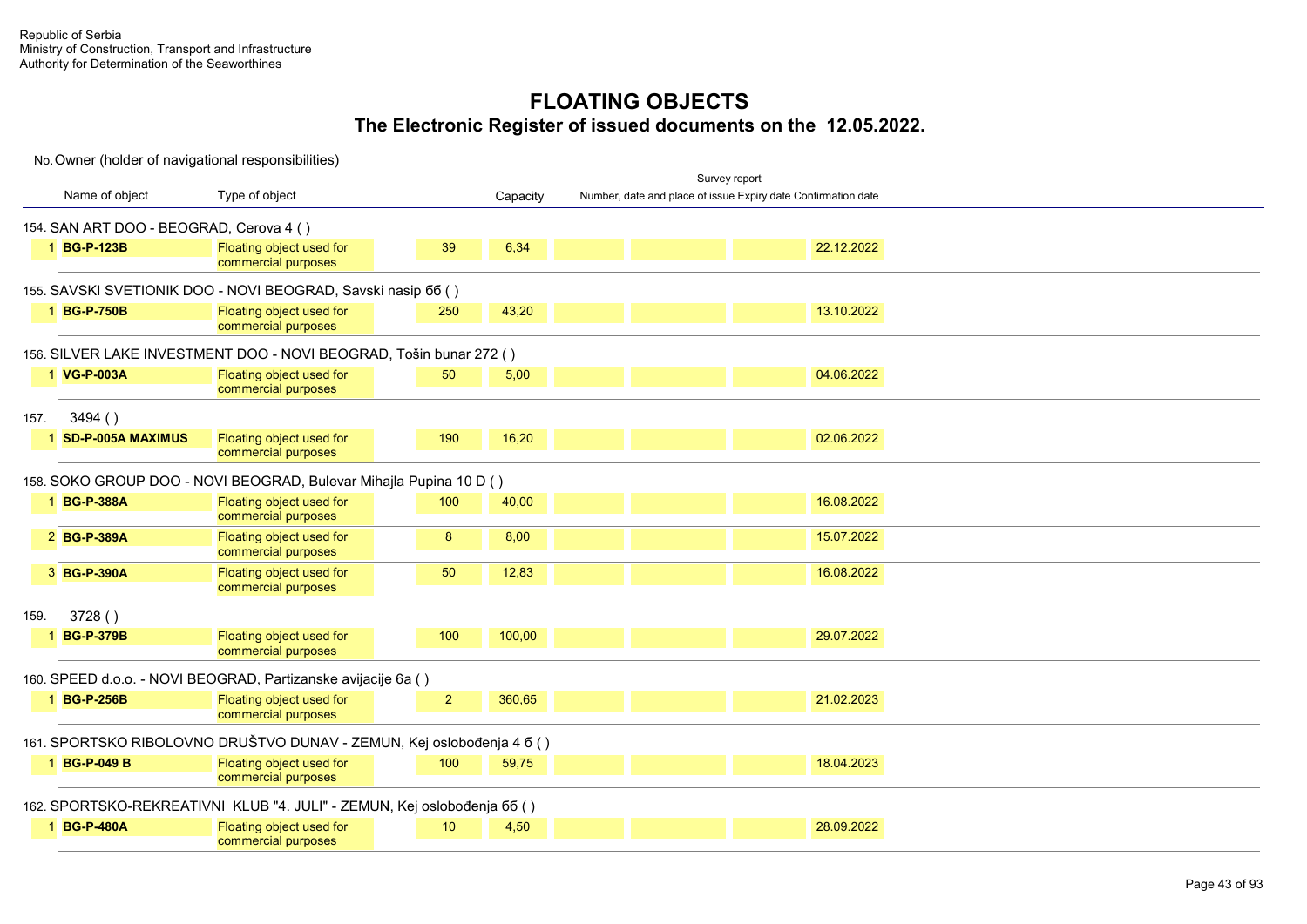|      |                       |                                                                           |                |          |                                                               | Survey report |            |  |  |  |
|------|-----------------------|---------------------------------------------------------------------------|----------------|----------|---------------------------------------------------------------|---------------|------------|--|--|--|
|      | Name of object        | Type of object                                                            |                | Capacity | Number, date and place of issue Expiry date Confirmation date |               |            |  |  |  |
|      |                       | 162. SPORTSKO-REKREATIVNI KLUB "4. JULI" - ZEMUN, Kej oslobođenja 66 ()   |                |          |                                                               |               |            |  |  |  |
|      | 2 BG-P-481A           | Floating object used for<br>commercial purposes                           | 10             | 8,00     |                                                               |               | 28.09.2022 |  |  |  |
|      | 3 BG-P-482A           | Floating object used for<br>commercial purposes                           | 20             | 6,00     |                                                               |               | 28.09.2022 |  |  |  |
|      | 4 BG-P-624B           | Floating object used for<br>commercial purposes                           | 10             | 0,84     |                                                               |               | 28.09.2022 |  |  |  |
|      | 5 BG-P-625B           | Floating object used for<br>commercial purposes                           | 10             | 0,86     |                                                               |               | 28.09.2022 |  |  |  |
|      | 6 BG-P-626B           | Floating object used for<br>commercial purposes                           | 20             | 2,13     |                                                               |               | 28.09.2022 |  |  |  |
|      | 7 BG-P-627A           | Floating object used for<br>commercial purposes                           | 199            | 150,00   |                                                               |               | 28.09.2022 |  |  |  |
|      |                       | 163. SRNRD STENKA - BEOGRAD, Sajamski kej 66 ()                           |                |          |                                                               |               |            |  |  |  |
|      | 1 BG-P-069B           | Floating object used for<br>commercial purposes                           | 40             | 26,21    |                                                               |               | 10.11.2022 |  |  |  |
| 164. | 3496()                |                                                                           |                |          |                                                               |               |            |  |  |  |
|      | 1 BG-P-192B           | Floating object used for<br>commercial purposes                           | 100            | 176,27   |                                                               |               | 13.08.2022 |  |  |  |
| 165. | 4147()                |                                                                           |                |          |                                                               |               |            |  |  |  |
|      | 1 BG-P-186B OLIMPIK   | Floating object used for<br>commercial purposes                           | 100            | 20,00    |                                                               |               | 13.08.2022 |  |  |  |
|      |                       | 166. STANISLAV JOVIĆ PR VINARIJA JOVIĆ FANTASTIKA - KLADOVO, Rečica 66 () |                |          |                                                               |               |            |  |  |  |
|      | 1 KL-P-891A           | Floating object used for<br>commercial purposes                           | 12             | 1,10     |                                                               |               | 02.06.2022 |  |  |  |
| 167. | 3192()                |                                                                           |                |          |                                                               |               |            |  |  |  |
|      | 1 BG-P-089B VIZANTIJA | Floating object used for<br>commercial purposes                           | 100            | 40,00    |                                                               |               | 25.08.2022 |  |  |  |
|      | 2 BG-P-289 B          | Floating object used for<br>commercial purposes                           | 100            | 16,00    |                                                               |               | 08.09.2022 |  |  |  |
|      |                       | 168. SZR PRIM-KOSTIĆ TOMISLAV - GOLUBAC, Cara Dušana 25 ()                |                |          |                                                               |               |            |  |  |  |
|      | 1 VG-P-114.B LINEA    | Floating object used for<br>commercial purposes                           | $\overline{2}$ | 15,00    |                                                               |               | 15.12.2022 |  |  |  |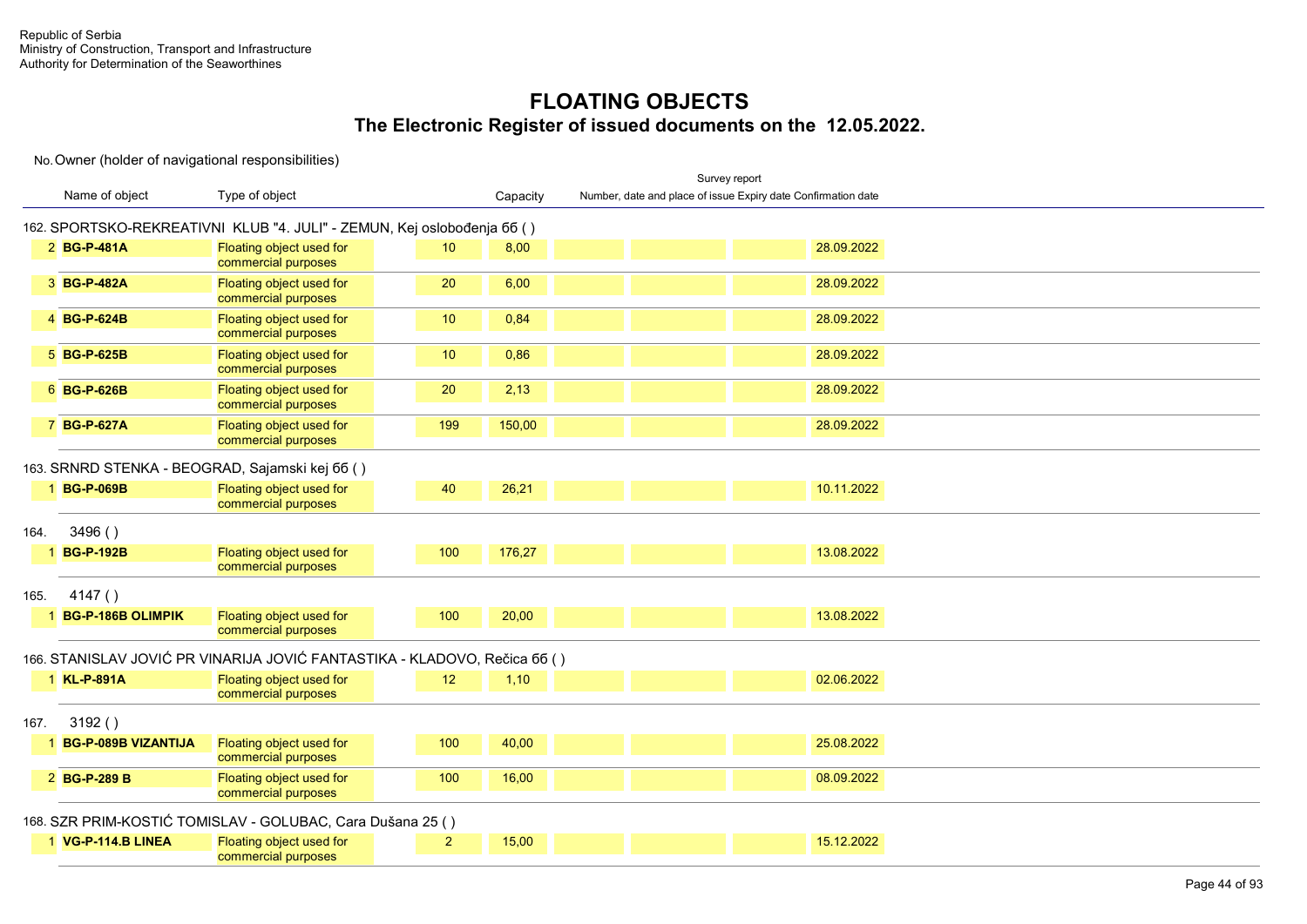| Name of object<br>Type of object<br>Number, date and place of issue Expiry date Confirmation date<br>Capacity<br>3703()<br>169.<br>Floating object used for<br>50<br>3,26<br>24.06.2022<br><b>BG-P-246B GALIJA</b><br>commercial purposes<br>3277()<br>170.<br>1 BG-P-217B<br>Floating object used for<br>150<br>28,90<br>23.09.2022<br>commercial purposes<br>Floating object used for<br>10,50<br>2 BG-P-786B<br>20<br>05.07.2022<br>commercial purposes<br>171. TAUR MC TONA TRKLJA NEĐO PR - BEOGRAD, Miročka 2 ()<br>Floating object used for<br>32,50<br>22.06.2022<br>1 BG-P-590A<br>98<br>commercial purposes<br>172. THE DOCK DOO - BEOGRAD-ZEMUN, Bulevar Nikole Tesle 10 ()<br>1 BG-P-744 B<br>19.04.2023<br>Floating object used for<br>70<br>10,65<br>commercial purposes<br>3754()<br>173.<br>Floating object used for<br>95<br>18,00<br>18.02.2023<br><b>BG-P-070B LEMON</b><br>commercial purposes<br><b>CHILI</b><br>174. TRI LEPE DOO - BEOGRAD, Savski nasip 9 a ()<br>Floating object used for<br>200<br>45,00<br>16.03.2023<br>1 BG-P-777B<br>commercial purposes<br>175. TRIL-SAVA DOO - NOVI BEOGRAD, Ušće 66 ()<br>Floating object used for<br>30,00<br>20.01.2023<br>1 BG-P-650 B<br>200<br>commercial purposes<br>176. TURISTIČKA ORGANIZACIJA ZLATAR - Nova Varoš, Karađorđeva 36 ()<br>07.07.2022<br>1 SM-P-161B<br>Floating object used for<br>50<br>9,80<br>commercial purposes<br>Floating object used for<br>50<br>4,90<br>06.07.2022<br>2 SM-P-678 B<br>commercial purposes<br>177. Udruženje DUNAVAC - NOVI SAD, Sunčani kej 66 ()<br>Floating object used for<br>60<br>17,20<br>30.12.2022<br>1 NS-P-008 E DUNAVAC |  |                     |  |  | Survey report |  |
|-------------------------------------------------------------------------------------------------------------------------------------------------------------------------------------------------------------------------------------------------------------------------------------------------------------------------------------------------------------------------------------------------------------------------------------------------------------------------------------------------------------------------------------------------------------------------------------------------------------------------------------------------------------------------------------------------------------------------------------------------------------------------------------------------------------------------------------------------------------------------------------------------------------------------------------------------------------------------------------------------------------------------------------------------------------------------------------------------------------------------------------------------------------------------------------------------------------------------------------------------------------------------------------------------------------------------------------------------------------------------------------------------------------------------------------------------------------------------------------------------------------------------------------------------------------------------------------------------------------------------------------------------------|--|---------------------|--|--|---------------|--|
|                                                                                                                                                                                                                                                                                                                                                                                                                                                                                                                                                                                                                                                                                                                                                                                                                                                                                                                                                                                                                                                                                                                                                                                                                                                                                                                                                                                                                                                                                                                                                                                                                                                       |  |                     |  |  |               |  |
|                                                                                                                                                                                                                                                                                                                                                                                                                                                                                                                                                                                                                                                                                                                                                                                                                                                                                                                                                                                                                                                                                                                                                                                                                                                                                                                                                                                                                                                                                                                                                                                                                                                       |  |                     |  |  |               |  |
|                                                                                                                                                                                                                                                                                                                                                                                                                                                                                                                                                                                                                                                                                                                                                                                                                                                                                                                                                                                                                                                                                                                                                                                                                                                                                                                                                                                                                                                                                                                                                                                                                                                       |  |                     |  |  |               |  |
|                                                                                                                                                                                                                                                                                                                                                                                                                                                                                                                                                                                                                                                                                                                                                                                                                                                                                                                                                                                                                                                                                                                                                                                                                                                                                                                                                                                                                                                                                                                                                                                                                                                       |  |                     |  |  |               |  |
|                                                                                                                                                                                                                                                                                                                                                                                                                                                                                                                                                                                                                                                                                                                                                                                                                                                                                                                                                                                                                                                                                                                                                                                                                                                                                                                                                                                                                                                                                                                                                                                                                                                       |  |                     |  |  |               |  |
|                                                                                                                                                                                                                                                                                                                                                                                                                                                                                                                                                                                                                                                                                                                                                                                                                                                                                                                                                                                                                                                                                                                                                                                                                                                                                                                                                                                                                                                                                                                                                                                                                                                       |  |                     |  |  |               |  |
|                                                                                                                                                                                                                                                                                                                                                                                                                                                                                                                                                                                                                                                                                                                                                                                                                                                                                                                                                                                                                                                                                                                                                                                                                                                                                                                                                                                                                                                                                                                                                                                                                                                       |  |                     |  |  |               |  |
|                                                                                                                                                                                                                                                                                                                                                                                                                                                                                                                                                                                                                                                                                                                                                                                                                                                                                                                                                                                                                                                                                                                                                                                                                                                                                                                                                                                                                                                                                                                                                                                                                                                       |  |                     |  |  |               |  |
|                                                                                                                                                                                                                                                                                                                                                                                                                                                                                                                                                                                                                                                                                                                                                                                                                                                                                                                                                                                                                                                                                                                                                                                                                                                                                                                                                                                                                                                                                                                                                                                                                                                       |  |                     |  |  |               |  |
|                                                                                                                                                                                                                                                                                                                                                                                                                                                                                                                                                                                                                                                                                                                                                                                                                                                                                                                                                                                                                                                                                                                                                                                                                                                                                                                                                                                                                                                                                                                                                                                                                                                       |  |                     |  |  |               |  |
|                                                                                                                                                                                                                                                                                                                                                                                                                                                                                                                                                                                                                                                                                                                                                                                                                                                                                                                                                                                                                                                                                                                                                                                                                                                                                                                                                                                                                                                                                                                                                                                                                                                       |  |                     |  |  |               |  |
|                                                                                                                                                                                                                                                                                                                                                                                                                                                                                                                                                                                                                                                                                                                                                                                                                                                                                                                                                                                                                                                                                                                                                                                                                                                                                                                                                                                                                                                                                                                                                                                                                                                       |  |                     |  |  |               |  |
|                                                                                                                                                                                                                                                                                                                                                                                                                                                                                                                                                                                                                                                                                                                                                                                                                                                                                                                                                                                                                                                                                                                                                                                                                                                                                                                                                                                                                                                                                                                                                                                                                                                       |  |                     |  |  |               |  |
|                                                                                                                                                                                                                                                                                                                                                                                                                                                                                                                                                                                                                                                                                                                                                                                                                                                                                                                                                                                                                                                                                                                                                                                                                                                                                                                                                                                                                                                                                                                                                                                                                                                       |  |                     |  |  |               |  |
|                                                                                                                                                                                                                                                                                                                                                                                                                                                                                                                                                                                                                                                                                                                                                                                                                                                                                                                                                                                                                                                                                                                                                                                                                                                                                                                                                                                                                                                                                                                                                                                                                                                       |  |                     |  |  |               |  |
|                                                                                                                                                                                                                                                                                                                                                                                                                                                                                                                                                                                                                                                                                                                                                                                                                                                                                                                                                                                                                                                                                                                                                                                                                                                                                                                                                                                                                                                                                                                                                                                                                                                       |  |                     |  |  |               |  |
|                                                                                                                                                                                                                                                                                                                                                                                                                                                                                                                                                                                                                                                                                                                                                                                                                                                                                                                                                                                                                                                                                                                                                                                                                                                                                                                                                                                                                                                                                                                                                                                                                                                       |  |                     |  |  |               |  |
|                                                                                                                                                                                                                                                                                                                                                                                                                                                                                                                                                                                                                                                                                                                                                                                                                                                                                                                                                                                                                                                                                                                                                                                                                                                                                                                                                                                                                                                                                                                                                                                                                                                       |  |                     |  |  |               |  |
|                                                                                                                                                                                                                                                                                                                                                                                                                                                                                                                                                                                                                                                                                                                                                                                                                                                                                                                                                                                                                                                                                                                                                                                                                                                                                                                                                                                                                                                                                                                                                                                                                                                       |  |                     |  |  |               |  |
|                                                                                                                                                                                                                                                                                                                                                                                                                                                                                                                                                                                                                                                                                                                                                                                                                                                                                                                                                                                                                                                                                                                                                                                                                                                                                                                                                                                                                                                                                                                                                                                                                                                       |  |                     |  |  |               |  |
|                                                                                                                                                                                                                                                                                                                                                                                                                                                                                                                                                                                                                                                                                                                                                                                                                                                                                                                                                                                                                                                                                                                                                                                                                                                                                                                                                                                                                                                                                                                                                                                                                                                       |  |                     |  |  |               |  |
|                                                                                                                                                                                                                                                                                                                                                                                                                                                                                                                                                                                                                                                                                                                                                                                                                                                                                                                                                                                                                                                                                                                                                                                                                                                                                                                                                                                                                                                                                                                                                                                                                                                       |  |                     |  |  |               |  |
|                                                                                                                                                                                                                                                                                                                                                                                                                                                                                                                                                                                                                                                                                                                                                                                                                                                                                                                                                                                                                                                                                                                                                                                                                                                                                                                                                                                                                                                                                                                                                                                                                                                       |  |                     |  |  |               |  |
|                                                                                                                                                                                                                                                                                                                                                                                                                                                                                                                                                                                                                                                                                                                                                                                                                                                                                                                                                                                                                                                                                                                                                                                                                                                                                                                                                                                                                                                                                                                                                                                                                                                       |  |                     |  |  |               |  |
|                                                                                                                                                                                                                                                                                                                                                                                                                                                                                                                                                                                                                                                                                                                                                                                                                                                                                                                                                                                                                                                                                                                                                                                                                                                                                                                                                                                                                                                                                                                                                                                                                                                       |  |                     |  |  |               |  |
|                                                                                                                                                                                                                                                                                                                                                                                                                                                                                                                                                                                                                                                                                                                                                                                                                                                                                                                                                                                                                                                                                                                                                                                                                                                                                                                                                                                                                                                                                                                                                                                                                                                       |  |                     |  |  |               |  |
|                                                                                                                                                                                                                                                                                                                                                                                                                                                                                                                                                                                                                                                                                                                                                                                                                                                                                                                                                                                                                                                                                                                                                                                                                                                                                                                                                                                                                                                                                                                                                                                                                                                       |  |                     |  |  |               |  |
|                                                                                                                                                                                                                                                                                                                                                                                                                                                                                                                                                                                                                                                                                                                                                                                                                                                                                                                                                                                                                                                                                                                                                                                                                                                                                                                                                                                                                                                                                                                                                                                                                                                       |  |                     |  |  |               |  |
|                                                                                                                                                                                                                                                                                                                                                                                                                                                                                                                                                                                                                                                                                                                                                                                                                                                                                                                                                                                                                                                                                                                                                                                                                                                                                                                                                                                                                                                                                                                                                                                                                                                       |  | commercial purposes |  |  |               |  |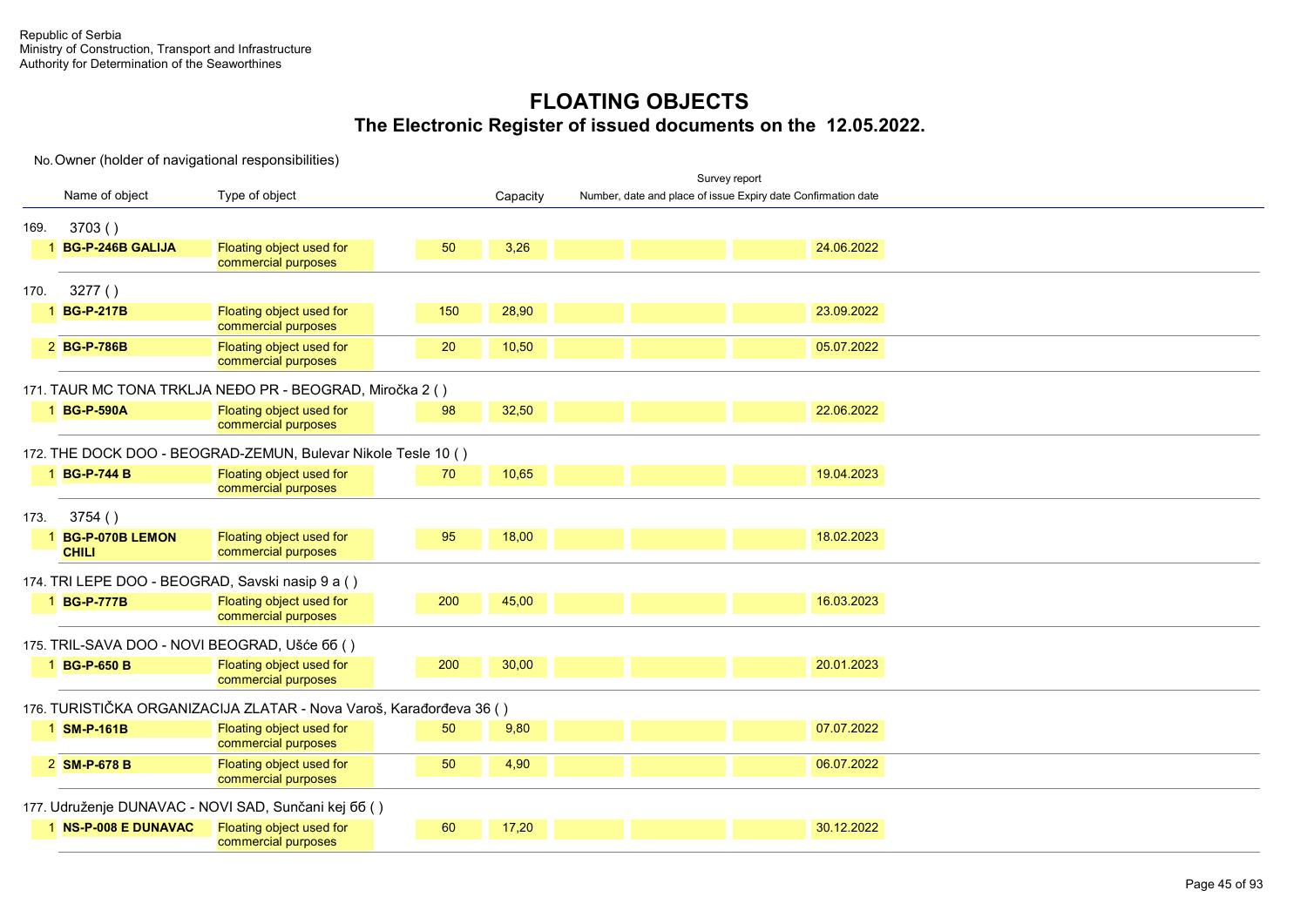|      |                                                 |                                                                                          |     |          |  | Survey report                                                 |            |
|------|-------------------------------------------------|------------------------------------------------------------------------------------------|-----|----------|--|---------------------------------------------------------------|------------|
|      | Name of object                                  | Type of object                                                                           |     | Capacity |  | Number, date and place of issue Expiry date Confirmation date |            |
|      |                                                 | 178. UDRUŽENJE LJUBITELJA DUNAVA MIKA ALAS - STARI SLANKAMEN, Dr. Borivoja Gnjatića 6 () |     |          |  |                                                               |            |
|      | 1 NS-P-026 E                                    | Floating object used for<br>commercial purposes                                          | 30  | 2,50     |  |                                                               | 02.09.2022 |
|      |                                                 | 179. Udruženje ljubitelja nautike SAVA - SREMSKA MITROVICA, Stari most 66 ()             |     |          |  |                                                               |            |
|      | 1 SM-P-717 B                                    | Floating object used for<br>commercial purposes                                          | 30  | 2,70     |  |                                                               | 19.11.2022 |
|      |                                                 | 180. Udruženje Nautički klub DUNAVSKI KAPETANI NOVI SAD - NOVI SAD, Balzakova 11/12 ()   |     |          |  |                                                               |            |
|      | 1 NS-P-954 A DUNAVSKI<br><b>KAPETANI</b>        | Floating object used for<br>commercial purposes                                          | 20  | 8,00     |  |                                                               | 16.11.2022 |
|      |                                                 | 181. URBAN UNO doo - BEOGRAD, Autoput za Novi Sad 47 ()                                  |     |          |  |                                                               |            |
|      | 1 BG-P-698 B URBAN UNO Floating object used for | commercial purposes                                                                      | 50  | 5,20     |  |                                                               | 16.09.2022 |
| 182. | 3516()                                          |                                                                                          |     |          |  |                                                               |            |
|      | <b>BG-P-294A MALLE</b><br><b>VILLA</b>          | Floating object used for<br>commercial purposes                                          | 150 | 62,87    |  |                                                               | 28.07.2022 |
| 183. | 4060()                                          |                                                                                          |     |          |  |                                                               |            |
|      | 1 BG-P-285B                                     | Floating object used for<br>commercial purposes                                          | 100 | 18,55    |  |                                                               | 15.04.2023 |
|      |                                                 | 184. VESELA DRUŽINA DOO - BEOGRAD, Sokolska 10 lokal 1 ()                                |     |          |  |                                                               |            |
|      | 1 BG-P-739B                                     | Floating object used for<br>commercial purposes                                          | 100 | 18,48    |  |                                                               | 08.07.2022 |
|      |                                                 | 185. VIVA SPORT CLUB DOO - BEOGRAD, Tadeuša Košćuška 66 ()                               |     |          |  |                                                               |            |
|      | 1 BG-P-212 B VIVA                               | Floating object used for<br>commercial purposes                                          | 95  | 33,56    |  |                                                               | 22.10.2022 |
|      | 2 BG-P-767 B VIVA<br><b>TERASA</b>              | Floating object used for<br>commercial purposes                                          | 50  | 3,80     |  |                                                               | 14.11.2022 |
| 186. | 3720()                                          |                                                                                          |     |          |  |                                                               |            |
|      | 1 NS-P-821 A                                    | Floating object used for<br>commercial purposes                                          | 100 | 33,77    |  |                                                               | 16.11.2022 |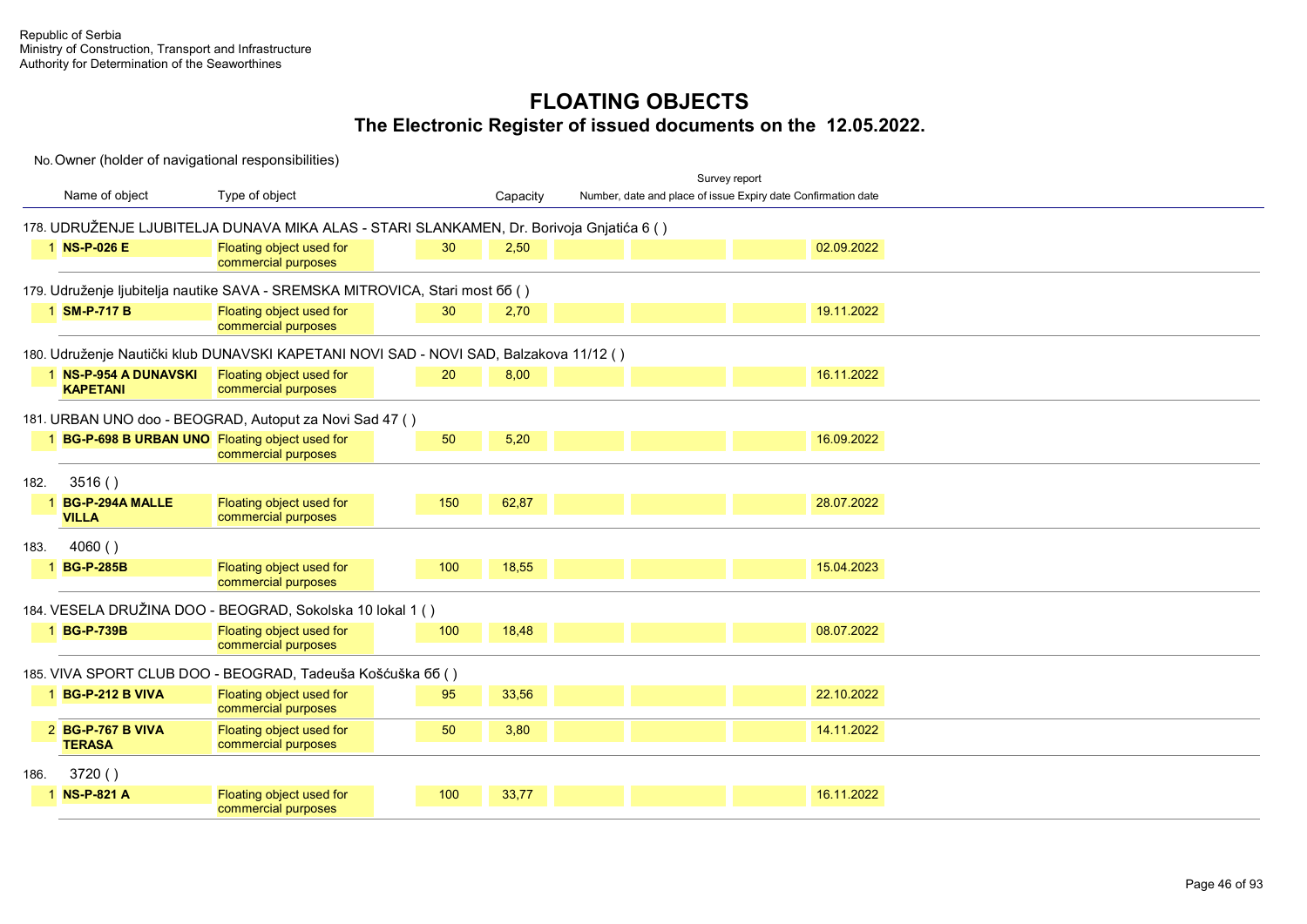No. Owner (holder of navigational responsibilities)

| 187.<br>188. | Name of object<br>4392()<br>1 Plutaju objekat | Type of object                                                         |                 | Capacity |           | Number, date and place of issue Expiry date Confirmation date |
|--------------|-----------------------------------------------|------------------------------------------------------------------------|-----------------|----------|-----------|---------------------------------------------------------------|
|              |                                               |                                                                        |                 |          |           |                                                               |
|              |                                               |                                                                        |                 |          |           |                                                               |
|              | 11x12x1.05/7,15                               | Floating object used for<br>public purposes                            |                 |          | 40-015518 | 06.06.2022                                                    |
|              | 4196()                                        |                                                                        |                 |          |           |                                                               |
|              | 1 BG-P-794 B KOLIBRI                          | Floating object used for<br>commercial purposes                        | 50              | 6,10     |           | 05.11.2022                                                    |
| 189.         | 3486()                                        |                                                                        |                 |          |           |                                                               |
|              | 1 BG-P-283B                                   | Floating object used for<br>commercial purposes                        | 80              | 10,80    |           | 07.06.2022                                                    |
|              |                                               | 190. YU AGENT DOO - BEZDAN, Kanalska obala 60 ()                       |                 |          |           |                                                               |
|              | 1 BE-P-006A                                   | Floating object used for<br>commercial purposes                        | 5 <sup>5</sup>  | 27,80    |           | 06.12.2022                                                    |
|              |                                               | 191. YUCEL DOO - BEOGRAD, Bulevar kneza Aleksandra Karađorđevića 36 () |                 |          |           |                                                               |
|              | 1 BG-P-288B                                   | Floating object used for<br>commercial purposes                        | 2 <sup>2</sup>  | 76,00    |           | 28.06.2022                                                    |
|              |                                               | 192. ZIPPO-EXPORT DOO - ZEMUN, Klare Cetkin 19/5 ()                    |                 |          |           |                                                               |
|              | 1 BG-P-807 B                                  | Floating object used for<br>public purposes                            | 50              | 15,37    |           | 27.07.2022                                                    |
| 193.         | 3562()                                        |                                                                        |                 |          |           |                                                               |
|              | 1 BG-P-208A                                   | Floating object used for<br>commercial purposes                        | 12 <sup>°</sup> | 16,64    |           | 26.01.2023                                                    |
| 194.         | 4316()                                        |                                                                        |                 |          |           |                                                               |
|              | 1 SM-P-095B ČIČINO<br><b>BURENCE</b>          | Floating object used for<br>commercial purposes                        | 100             | 17,76    |           | 20.05.2022                                                    |
| 195.         | 3499()                                        |                                                                        |                 |          |           |                                                               |
|              | 1 BG-P-275B                                   | Floating object used for<br>commercial purposes                        | 60              | 6,00     |           | 11.04.2023                                                    |
|              |                                               | 196. JKP DONJI MILANOVAC - DONJI MILANOVAC, Kapetana Miše bb ()        |                 |          |           |                                                               |
|              | 1 KL-P-050A                                   | Floating object used for<br>commercial purposes                        | 100             | 224,96   |           | 11.08.2022                                                    |

**Total number of vessels for group FLOATING OBJECTS - 270**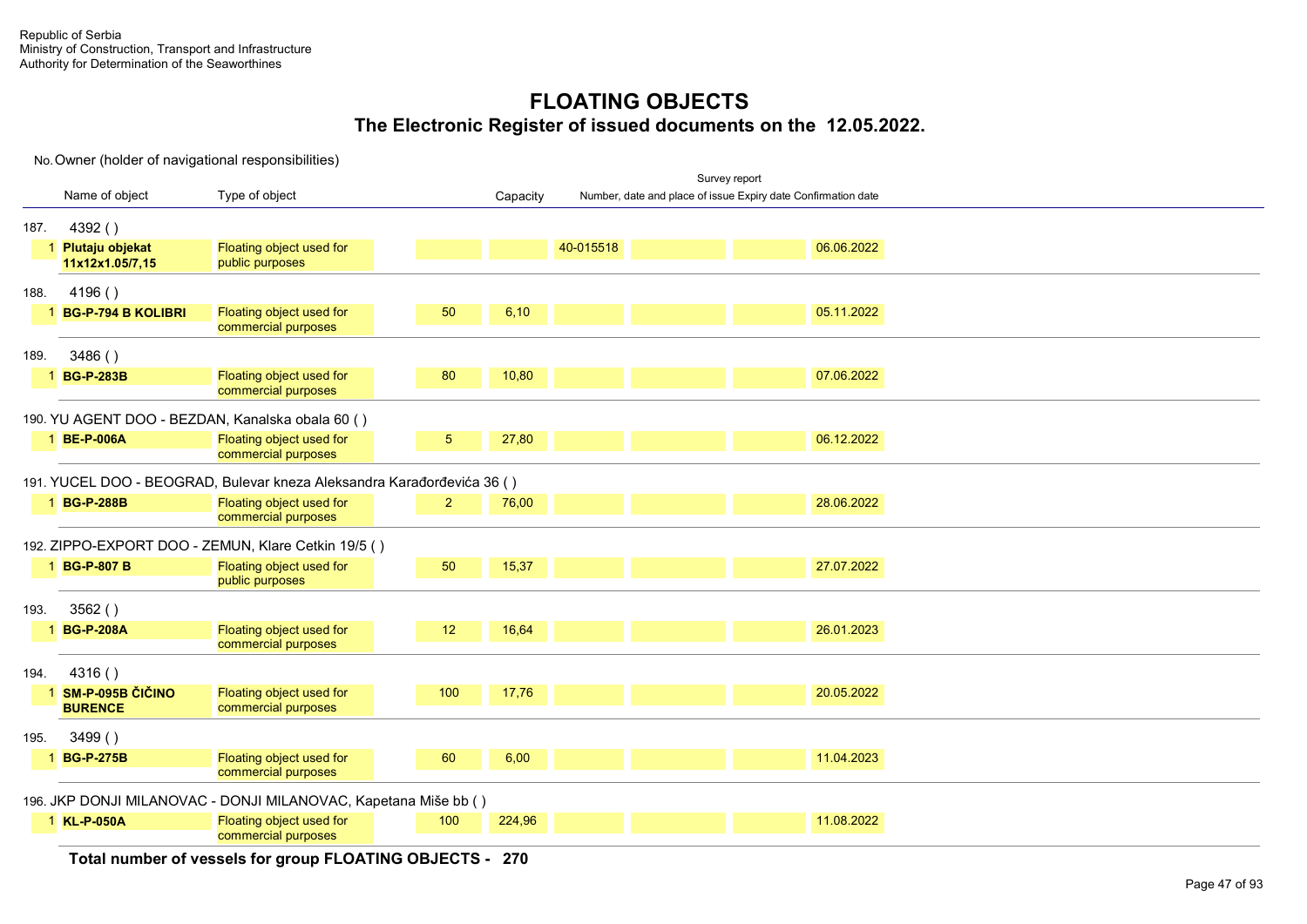Survey report Tonnage C e r t i f i c a t e

| Name of object                                               | Type of object                                                 | <b>TYUTHYULIUI</b><br>zone         | Capacity | Number, date and place of issue Expiry date Confirmation date | Number, date and place of issue Expiry date |
|--------------------------------------------------------------|----------------------------------------------------------------|------------------------------------|----------|---------------------------------------------------------------|---------------------------------------------|
| 1. AB & CO GEOSYSTEMS DOO - NOVI SAD, Vase Stajića 30/12 ()  |                                                                |                                    |          |                                                               |                                             |
| 1 NS-785 B                                                   | Boat used for commercial<br>purposes                           | UP3<br>4                           | 0,43     | 02.09.2022                                                    |                                             |
| 2. AD CIKLONIZACIJA - NOVI SAD, Primorska 76 ()              |                                                                |                                    |          |                                                               |                                             |
| 1 NS-322 C                                                   | Boat used for commercial<br>purposes                           | UP <sub>3</sub><br>$6\phantom{1}$  | 0,69     | 29.01.2023                                                    |                                             |
| 2 NS-989 A                                                   | Boat used for commercial<br>purposes                           | UP <sub>3</sub><br>$\overline{4}$  | 0,69     | 29.01.2023                                                    |                                             |
| 3. AGRODINAMIKA DOO - SIRIG, Kosovska 84 ()                  |                                                                |                                    |          |                                                               |                                             |
| 1 NS-300 F                                                   | Boat used for public<br>purposes                               | UP <sub>3</sub><br>8               | 0,86     | 18.08.2022                                                    |                                             |
| 4391()                                                       |                                                                |                                    |          |                                                               |                                             |
| <b>SM-968 B</b>                                              | Boat used for commercial<br>purposes                           | UP <sub>3</sub><br>12              | 2,30     | 07.05.2023                                                    |                                             |
| 2 SM-969 B                                                   | Boat used for commercial<br>purposes                           | UP <sub>3</sub><br>12              | 2,30     | 07.05.2023                                                    |                                             |
| 5. AQUA MONT SERVICE DOO - BEOGRAD, Obrenovački drum 27 a () |                                                                |                                    |          |                                                               |                                             |
| 1 AQUA 1                                                     | Boat used for commercial<br>purposes                           | UP <sub>3</sub><br>$\overline{7}$  | 1,10     | 30.08.2022                                                    |                                             |
| 2 BG-070 K                                                   | Boat used for commercial<br>purposes                           | UP <sub>3</sub><br>3               | 0,56     | 11.02.2023                                                    |                                             |
| 3 BG-080K                                                    | Boat used for commercial<br>purposes                           | UP <sub>3</sub><br>$5\phantom{.0}$ | 1,60     | 23.02.2023                                                    |                                             |
| 4 BG-135 I                                                   | Boat used for commercial<br>purposes                           | UP <sub>3</sub><br>$6\phantom{1}$  | 0,72     | 18.11.2022                                                    |                                             |
| 6. AS GRADNJA 2016 DOO - STARA PAZOVA, Partizanska 67A ()    |                                                                |                                    |          |                                                               |                                             |
| <b>OB</b>                                                    | <b>BENETEAU ANTARES 8</b> Boat used for commercial<br>purposes | UP3<br>9                           | 1,18     | 27.09.2022                                                    |                                             |
| 7. AUTOPROMET DOO - BEOGRAD, Autoput 5 ()                    |                                                                |                                    |          |                                                               |                                             |
| 1 BG-791 I                                                   | Boat used for commercial<br>purposes                           | UP <sub>3</sub><br>8               | 0,70     | 02.11.2022                                                    |                                             |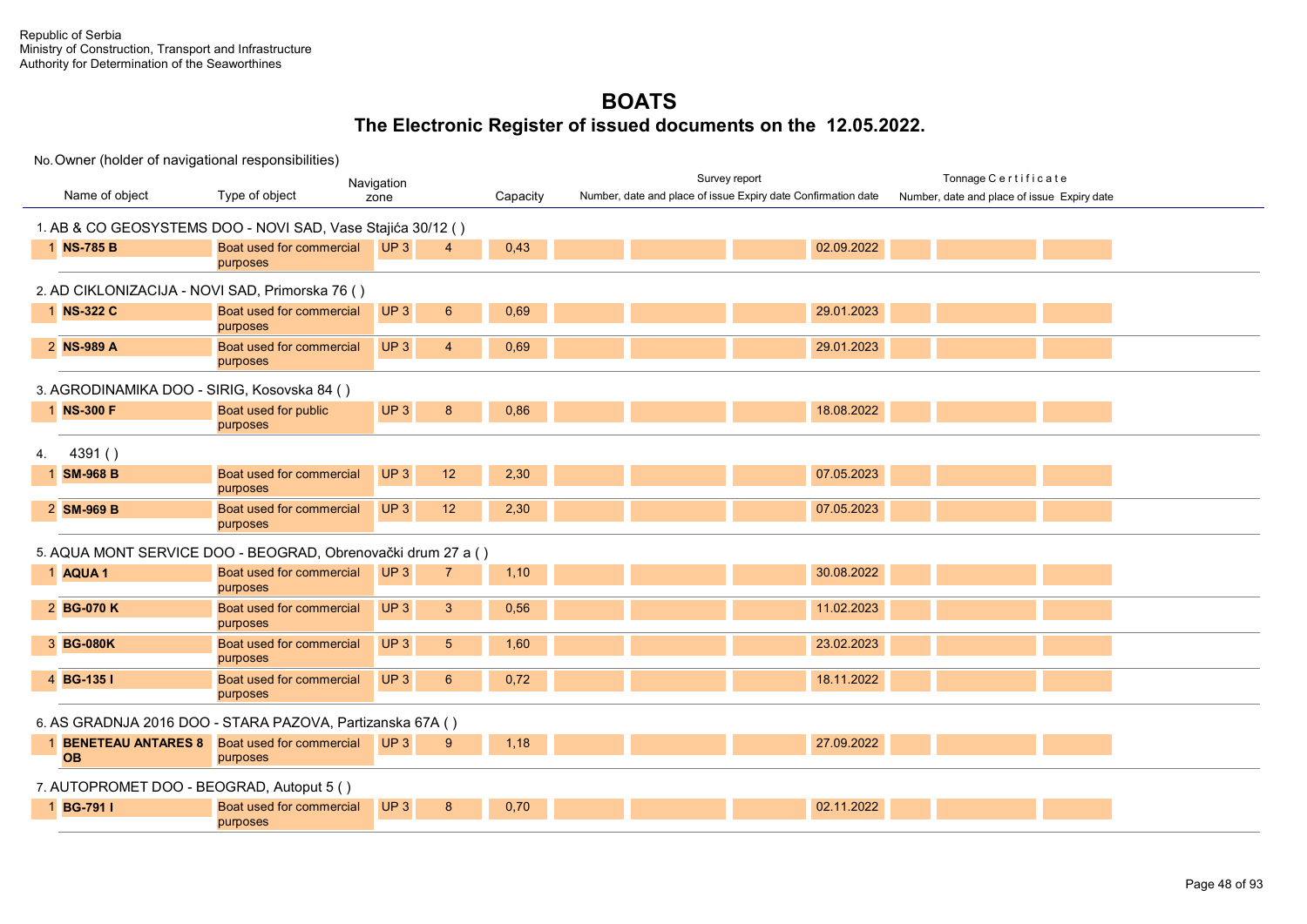|     |                                         |                                                                            | Navigation            |          | Survey report                                                 | Tonnage Certificate                         |
|-----|-----------------------------------------|----------------------------------------------------------------------------|-----------------------|----------|---------------------------------------------------------------|---------------------------------------------|
|     | Name of object                          | Type of object                                                             | zone                  | Capacity | Number, date and place of issue Expiry date Confirmation date | Number, date and place of issue Expiry date |
|     |                                         |                                                                            |                       |          |                                                               |                                             |
|     |                                         | 8. BEOLINE GROUP D.O.O. - BEOGRAD, Gospodara Vučića 235/15 ()              |                       |          |                                                               |                                             |
|     | 1 REMORKER                              | Boat used for commercial                                                   | UP3<br>2 <sup>2</sup> | 0,61     | 24.06.2022                                                    |                                             |
|     |                                         | purposes                                                                   |                       |          |                                                               |                                             |
|     | 9. BINI-AUTO DOO - KLADOVO, Cerska 6 () |                                                                            |                       |          |                                                               |                                             |
|     | 1 KL-141B RED QUEEN                     | Boat used for commercial                                                   | UP3<br>12             | 0,95     | 17.05.2022                                                    |                                             |
|     |                                         | purposes                                                                   |                       |          |                                                               |                                             |
| 10. | 4216()                                  |                                                                            |                       |          |                                                               |                                             |
|     | 1 BG-052 K                              | Boat used for commercial                                                   | UP3<br>12             | 2,00     | 24.12.2022                                                    |                                             |
|     |                                         | purposes                                                                   |                       |          |                                                               |                                             |
|     | 2 BG-524 F                              | Boat used for commercial                                                   | UP3<br>12             | 4,39     | 24.12.2022                                                    |                                             |
|     |                                         | purposes                                                                   |                       |          |                                                               |                                             |
| 11. | 3812()                                  |                                                                            |                       |          |                                                               |                                             |
|     | 1 BG-623H                               | Boat used for commercial                                                   | UP3<br>12             | 1,20     | 28.07.2022                                                    |                                             |
|     |                                         | purposes                                                                   |                       |          |                                                               |                                             |
| 12. | 3611()                                  |                                                                            |                       |          |                                                               |                                             |
|     | 1 VG-461.A                              | Boat used for commercial                                                   | UP3<br>2 <sup>2</sup> | 0,60     | 07.09.2022                                                    |                                             |
|     |                                         | purposes                                                                   |                       |          |                                                               |                                             |
|     |                                         | 13. BOJAN VULČEVIĆ PR ATRIJUM - KLADOVO, Dvadesetdrugog septembra 122 a () |                       |          |                                                               |                                             |
|     |                                         | 1 KL-008B BARBAROSSA Boat used for commercial                              | UP3<br>12             | 2,00     | 01.07.2022                                                    |                                             |
|     |                                         | purposes                                                                   |                       |          |                                                               |                                             |
| 14. | 4292()                                  |                                                                            |                       |          |                                                               |                                             |
|     | 1 BG-963 K                              | Boat used for commercial                                                   | UP <sub>3</sub><br>12 | 1,10     | 31.03.2023                                                    |                                             |
|     |                                         | purposes                                                                   |                       |          |                                                               |                                             |
|     |                                         |                                                                            |                       |          |                                                               |                                             |
| 15. | 3786()                                  |                                                                            |                       |          |                                                               |                                             |
|     | 1 SM-185B                               | Boat used for commercial                                                   | UP3<br>12             | 0,85     | 03.06.2022                                                    |                                             |
|     |                                         | purposes                                                                   |                       |          |                                                               |                                             |
| 16. | 3606()                                  |                                                                            |                       |          |                                                               |                                             |
|     | 1 SD-248B                               | Boat used for commercial                                                   | UP3<br>2 <sup>2</sup> | 0,80     | 11.08.2022                                                    |                                             |
|     |                                         | purposes                                                                   |                       |          |                                                               |                                             |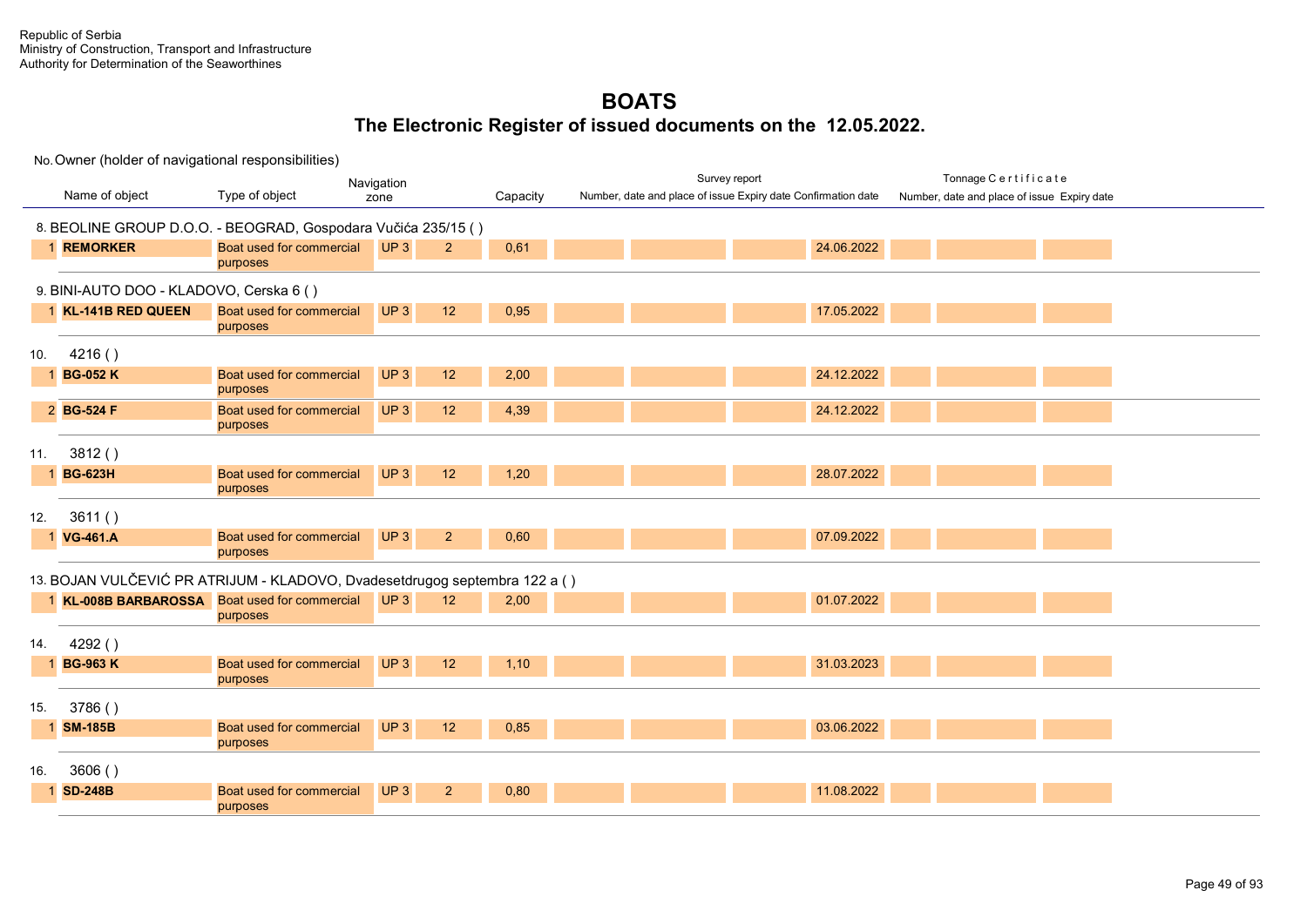| No. Owner (holder of navigational responsibilities)                            |                                      |                 |                |          |                                                               |            |                                             |  |
|--------------------------------------------------------------------------------|--------------------------------------|-----------------|----------------|----------|---------------------------------------------------------------|------------|---------------------------------------------|--|
| Navigation                                                                     |                                      |                 |                |          | Survey report                                                 |            | Tonnage Certificate                         |  |
| Name of object                                                                 | Type of object                       | zone            |                | Capacity | Number, date and place of issue Expiry date Confirmation date |            | Number, date and place of issue Expiry date |  |
| 17. BT ZIPP AD PARAĆIN - PARAĆIN, kosmajski put 1 ()                           |                                      |                 |                |          |                                                               |            |                                             |  |
|                                                                                | Boat used for commercial             | UP3             |                |          |                                                               | 16.07.2022 |                                             |  |
| 1 SD-818B                                                                      | purposes                             |                 | 8              | 0,91     |                                                               |            |                                             |  |
|                                                                                |                                      |                 |                |          |                                                               |            |                                             |  |
| 18. CENTAR ZA ISTRAŽIVANJE NESREĆA U SAOBRAĆAJU - BEOGRAD, Nemanjina 11 ( )    |                                      |                 |                |          |                                                               |            |                                             |  |
| 1 BG-254 J                                                                     | Boat used for commercial             | UP3             | $\overline{7}$ | 0,93     |                                                               | 10.07.2022 |                                             |  |
|                                                                                | purposes                             |                 |                |          |                                                               |            |                                             |  |
| 19. CLOCKWORK FILMS D.O.O. - BEOGRAD, Svetogorska 17 ()                        |                                      |                 |                |          |                                                               |            |                                             |  |
| 1 BG-457 I                                                                     | Boat used for commercial UP 3        |                 | 6              | 0,70     |                                                               | 13.06.2022 |                                             |  |
|                                                                                | purposes                             |                 |                |          |                                                               |            |                                             |  |
| 20. CRVENI KRST NOVOG SADA GRADSKA ORGANIZACIJA - NOVI SAD, Poinirska 12 ()    |                                      |                 |                |          |                                                               |            |                                             |  |
| 1 NS-632 F                                                                     | Boat used for public                 | UP3             | 6              | 0,68     |                                                               | 19.08.2022 |                                             |  |
|                                                                                | purposes                             |                 |                |          |                                                               |            |                                             |  |
|                                                                                |                                      |                 |                |          |                                                               |            |                                             |  |
| 21. DANUBE ECO DOO - SMEDEREVO, Vojvode Glavaša 2 ()                           |                                      |                 |                |          |                                                               |            |                                             |  |
| 1 SD-205B                                                                      | Boat used for commercial             | UP3             | 10             | 5,00     |                                                               | 10.08.2022 |                                             |  |
|                                                                                | purposes                             |                 |                |          |                                                               |            |                                             |  |
| 2 SD-793 B ex VRELO                                                            | Boat used for commercial<br>purposes | UP <sub>3</sub> | 12             | 3,20     |                                                               | 19.10.2022 |                                             |  |
|                                                                                |                                      |                 |                |          |                                                               |            |                                             |  |
| 22. ĐERDAP TURIST D.O.O. KLADOVO - KLADOVO, Dunavska 50 ()                     |                                      |                 |                |          |                                                               |            |                                             |  |
| 1 KL-011B                                                                      | Boat used for commercial             | UP3             | 12             | 1,11     |                                                               | 06.06.2022 |                                             |  |
|                                                                                | purposes                             |                 |                |          |                                                               |            |                                             |  |
| 2 KL-033B                                                                      | Boat used for commercial             | UP3             | 12             | 1,20     |                                                               | 03.06.2022 |                                             |  |
|                                                                                | purposes                             |                 |                |          |                                                               |            |                                             |  |
| 23. DOO RIBOLOVAČKI SAVEZ VOJVODINE NOVI SAD - NOVI SAD, Đoke Mijatovića 16 () |                                      |                 |                |          |                                                               |            |                                             |  |
| 1 NS-475 A                                                                     | Boat used for commercial             | UP3             | $\overline{4}$ | 0,65     |                                                               | 29.10.2022 |                                             |  |
|                                                                                | purposes                             |                 |                |          |                                                               |            |                                             |  |
| 2 NS-476 A                                                                     | Boat used for commercial             | UP3             | $\overline{4}$ | 0,65     |                                                               | 29.10.2022 |                                             |  |
|                                                                                | purposes                             |                 |                |          |                                                               |            |                                             |  |
| 3 NS-715 C                                                                     | Boat used for commercial             | UP3             | $\overline{4}$ | 0,65     |                                                               | 29.10.2022 |                                             |  |
|                                                                                | purposes                             |                 |                |          |                                                               |            |                                             |  |
| 4 NS-717 C                                                                     | Boat used for commercial<br>purposes | UP <sub>3</sub> | $\overline{2}$ | 0,50     |                                                               | 01.11.2022 |                                             |  |
| 5 NS-726 F                                                                     | Boat used for commercial             | UP3             | $\overline{4}$ | 0,44     |                                                               | 20.10.2022 |                                             |  |
|                                                                                | purposes                             |                 |                |          |                                                               |            |                                             |  |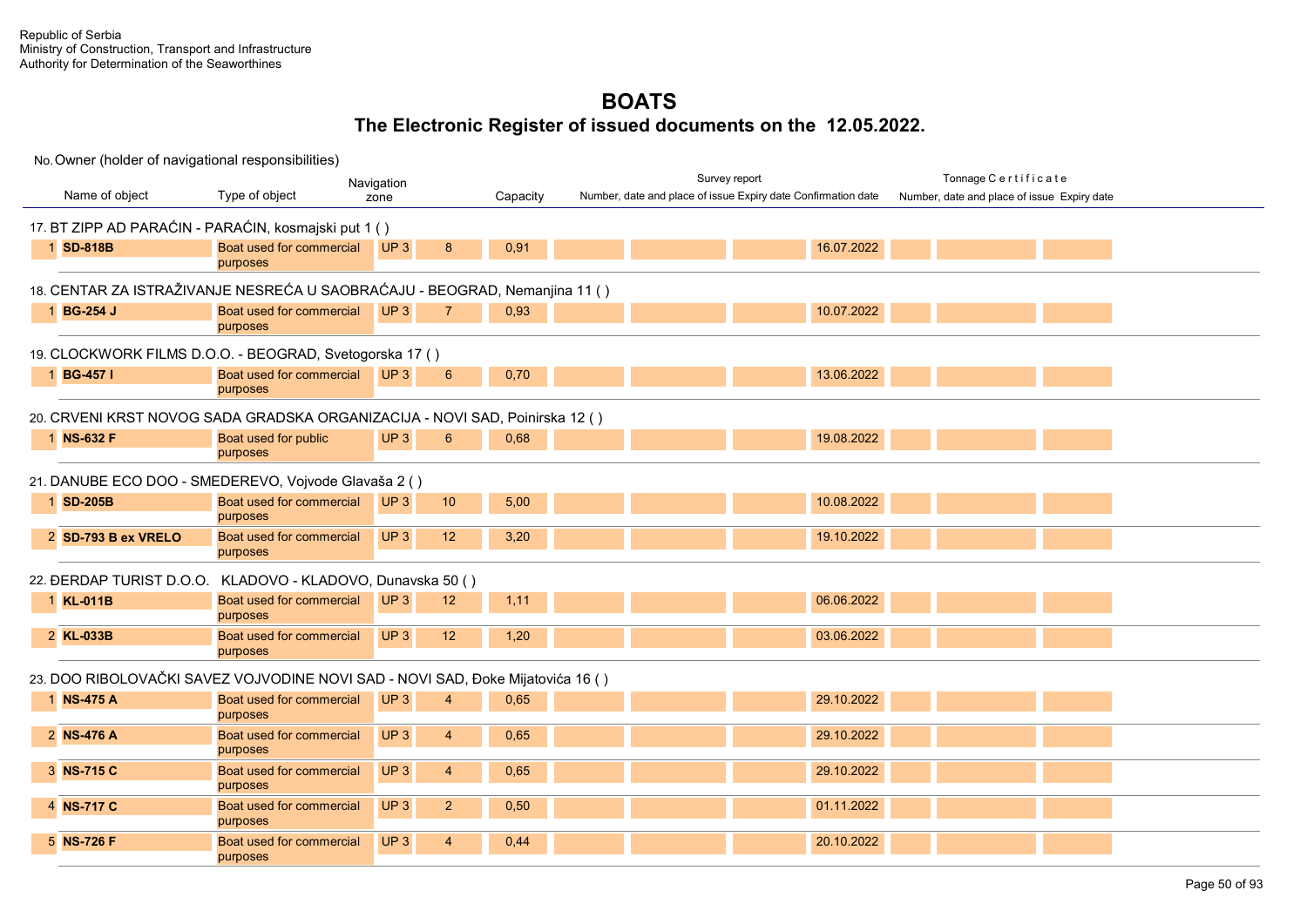|     |                                                                                |                                                                                     | Navigation                         |          | Survey report                                                 |            | Tonnage Certificate                         |  |  |  |  |  |  |
|-----|--------------------------------------------------------------------------------|-------------------------------------------------------------------------------------|------------------------------------|----------|---------------------------------------------------------------|------------|---------------------------------------------|--|--|--|--|--|--|
|     | Name of object                                                                 | Type of object                                                                      | zone                               | Capacity | Number, date and place of issue Expiry date Confirmation date |            | Number, date and place of issue Expiry date |  |  |  |  |  |  |
|     | 23. DOO RIBOLOVAČKI SAVEZ VOJVODINE NOVI SAD - NOVI SAD, Đoke Mijatovića 16 () |                                                                                     |                                    |          |                                                               |            |                                             |  |  |  |  |  |  |
|     | 6 NS-854 E                                                                     | Boat used for commercial<br>purposes                                                | UP <sub>3</sub><br>$\overline{4}$  | 0,65     |                                                               | 29.10.2022 |                                             |  |  |  |  |  |  |
|     | 7 NS-904 A                                                                     | Boat used for commercial<br>purposes                                                | UP3<br>$\overline{4}$              | 0,65     |                                                               | 29.10.2022 |                                             |  |  |  |  |  |  |
|     | 8 NS-905 A                                                                     | Boat used for commercial<br>purposes                                                | UP <sub>3</sub><br>$\overline{4}$  | 0,65     |                                                               | 01.11.2022 |                                             |  |  |  |  |  |  |
| 24. | 3671()                                                                         |                                                                                     |                                    |          |                                                               |            |                                             |  |  |  |  |  |  |
|     | 1 VG-263A                                                                      | Boat used for commercial<br>purposes                                                | UP3<br>2 <sup>2</sup>              | 0,60     |                                                               | 16.12.2022 |                                             |  |  |  |  |  |  |
| 25. | 3013()                                                                         |                                                                                     |                                    |          |                                                               |            |                                             |  |  |  |  |  |  |
|     | 1 BG-958C                                                                      | Boat used for commercial<br>purposes                                                | UP <sub>3</sub><br>12              | 10,00    |                                                               | 07.07.2022 |                                             |  |  |  |  |  |  |
|     |                                                                                | 26. Društvo za trgovinu posredovanje usluge SCP DOO - BEOGRAD, 27. marta 39/II ()   |                                    |          |                                                               |            |                                             |  |  |  |  |  |  |
|     | 1 BG-502A                                                                      | Boat used for commercial<br>purposes                                                | UP3<br>8                           | 0,68     |                                                               | 23.05.2022 |                                             |  |  |  |  |  |  |
|     |                                                                                | 27. DST HIDROSISTEM DOO - SMEDEREVO, Mome Ardelića 66 ()                            |                                    |          |                                                               |            |                                             |  |  |  |  |  |  |
|     | 1 SD-274B                                                                      | Boat used for commercial<br>purposes                                                | UP <sub>3</sub><br>$5\overline{)}$ | 1,04     |                                                               | 28.10.2022 |                                             |  |  |  |  |  |  |
| 28. | 4381()                                                                         |                                                                                     |                                    |          |                                                               |            |                                             |  |  |  |  |  |  |
|     | <b>1 VENUS 22</b>                                                              | Boat used for commercial<br>purposes                                                | UP3<br>$6\phantom{1}6$             | 0,45     |                                                               | 17.03.2023 |                                             |  |  |  |  |  |  |
|     |                                                                                | 29. ĐURAĐ MLADENOVIĆ PR ULOV RIBE ĐURAĐ-DUNAV TEKIJA - TEKIJA, Miloša Obilića 35 () |                                    |          |                                                               |            |                                             |  |  |  |  |  |  |
|     |                                                                                | 1 <b>PATRIOT BOAT TOURS</b> Boat used for commercial<br>purposes                    | UP3<br>12                          | 1,11     |                                                               | 06.06.2022 |                                             |  |  |  |  |  |  |
|     |                                                                                | 30. DUŠKO LAZAREVIĆ PR ULOV RIBE MUVA 016 - TEKIJA, Avrama Petronijevića 51 ()      |                                    |          |                                                               |            |                                             |  |  |  |  |  |  |
|     | 1 KL-046B                                                                      | Boat used for commercial<br>purposes                                                | UP3<br>$6\phantom{1}6$             | 0,62     |                                                               | 21.09.2022 |                                             |  |  |  |  |  |  |
|     |                                                                                | 31. ECO SIGNAL DOO - BEOGRAD, 16. Aprila 106 ()                                     |                                    |          |                                                               |            |                                             |  |  |  |  |  |  |
|     | 1 SEA RAY 210 OB                                                               | Boat used for commercial<br>purposes                                                | UP <sub>3</sub><br>10              | 1.16     |                                                               | 26.04.2023 |                                             |  |  |  |  |  |  |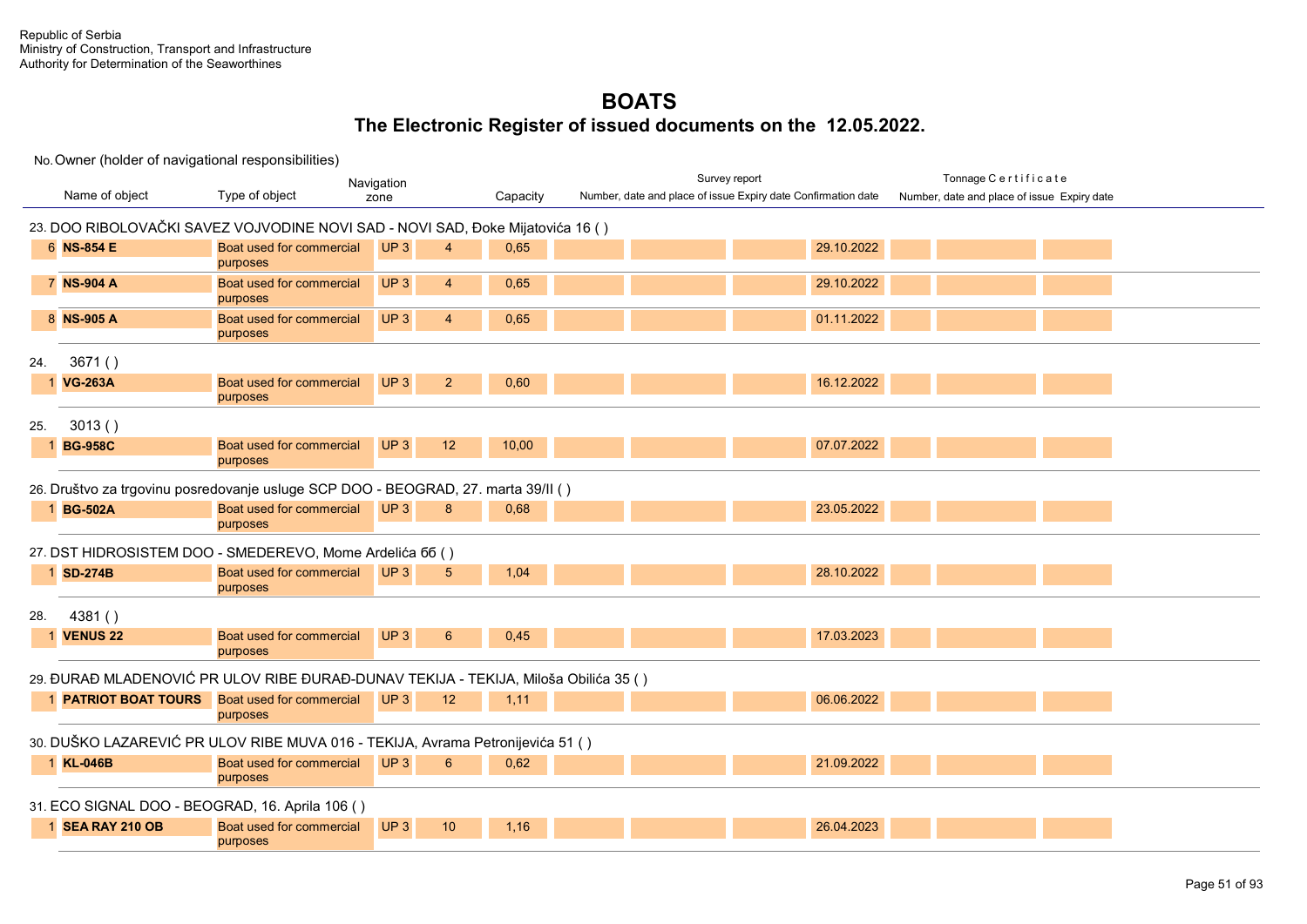|     |                        |                                                                                                                        | Navigation                        |          |  | Survey report                                                 | Tonnage Certificate                         |  |
|-----|------------------------|------------------------------------------------------------------------------------------------------------------------|-----------------------------------|----------|--|---------------------------------------------------------------|---------------------------------------------|--|
|     | Name of object         | Type of object                                                                                                         | zone                              | Capacity |  | Number, date and place of issue Expiry date Confirmation date | Number, date and place of issue Expiry date |  |
|     |                        |                                                                                                                        |                                   |          |  |                                                               |                                             |  |
|     |                        | 32. EKO PETROL d.o.o. - SREMSKA MITROVICA, Kralja Aleksandra Karađorđevića 66 ()                                       |                                   |          |  |                                                               |                                             |  |
|     | 1 SM-618 B             | Boat used for commercial                                                                                               | UP <sub>3</sub><br>8              | 1,04     |  | 03.07.2022                                                    |                                             |  |
|     |                        | purposes                                                                                                               |                                   |          |  |                                                               |                                             |  |
|     |                        | 33. ENERGOGLOBAL DOO - NOVI SAD - FUTOG, Fruškogorska 57 ()                                                            |                                   |          |  |                                                               |                                             |  |
|     | 1 NS-190 F             | Boat used for commercial                                                                                               | UP3<br>$\overline{7}$             | 0,80     |  | 07.06.2022                                                    |                                             |  |
|     |                        | purposes                                                                                                               |                                   |          |  |                                                               |                                             |  |
|     |                        | 34. ENERGOMONTAŽA DOO - NOVI SAD, Svetojovanska 3 ()                                                                   |                                   |          |  |                                                               |                                             |  |
|     | 1 NS-978 E             | Boat used for commercial                                                                                               | UP3<br>$\overline{7}$             | 0,78     |  | 09.06.2022                                                    |                                             |  |
|     |                        | purposes                                                                                                               |                                   |          |  |                                                               |                                             |  |
| 35. | 4172()                 |                                                                                                                        |                                   |          |  |                                                               |                                             |  |
|     | 1 BG-318 A             | Boat used for commercial                                                                                               | UP3<br>12                         | 6,05     |  | 01.07.2022                                                    |                                             |  |
|     |                        | purposes                                                                                                               |                                   |          |  |                                                               |                                             |  |
|     |                        | 36. GAMAN d.o.o - KLADOVO, Slobodana Penezića 3 ()                                                                     |                                   |          |  |                                                               |                                             |  |
|     | 1 KL-001 B             | Boat used for commercial                                                                                               | UP <sub>3</sub><br>$\overline{2}$ | 1,00     |  | 11.08.2022                                                    |                                             |  |
|     |                        | purposes                                                                                                               |                                   |          |  |                                                               |                                             |  |
|     |                        |                                                                                                                        |                                   |          |  |                                                               |                                             |  |
|     |                        | 37. GEO-PROJEKT SM d.o.o. - SREMSKA MITROVICA, Promenada 14 ()                                                         |                                   |          |  |                                                               |                                             |  |
|     | 1 SM-811 A             | Boat used for commercial                                                                                               | UP <sub>3</sub><br>5              | 1,00     |  | 03.12.2022                                                    |                                             |  |
|     |                        | purposes                                                                                                               |                                   |          |  |                                                               |                                             |  |
|     | 2 SM-987B FORTUNA IV   | Boat used for commercial                                                                                               | UP <sub>3</sub><br>$\overline{4}$ | 2,50     |  | 18.05.2022                                                    |                                             |  |
|     |                        | purposes                                                                                                               |                                   |          |  |                                                               |                                             |  |
| 38. | 4245()                 |                                                                                                                        |                                   |          |  |                                                               |                                             |  |
|     | <b>SM-768A GRIZZLY</b> | Boat used for commercial                                                                                               | UP <sub>3</sub><br>12             | 2,00     |  | 20.05.2022                                                    |                                             |  |
|     |                        | purposes                                                                                                               |                                   |          |  |                                                               |                                             |  |
|     |                        | 39. GRAĐEVINSKI FAKULTET UNIVERZITETA U BEOGRADU - BEOGRAD, Bulevar karalja Aleksandra 73 ()                           |                                   |          |  |                                                               |                                             |  |
|     | 1 BG-7971              | Boat used for public                                                                                                   | UP <sub>3</sub><br>$\overline{4}$ | 0,70     |  | 12.08.2022                                                    |                                             |  |
|     |                        | purposes                                                                                                               |                                   |          |  |                                                               |                                             |  |
|     |                        | 40. GRADSKA OPŠTINA GROCKA - GROCKA, Bulevar oslobođenja 39 (JP PIJACE I ZELENILO GROCKA - GROCKA, Hajduk Stankova 66) |                                   |          |  |                                                               |                                             |  |
|     | 1 BG-218F MECAVA       |                                                                                                                        |                                   |          |  |                                                               |                                             |  |
|     |                        | Boat used for public<br>purposes                                                                                       | UP <sub>3</sub><br>$\overline{2}$ | 3,60     |  | 26.09.2022                                                    |                                             |  |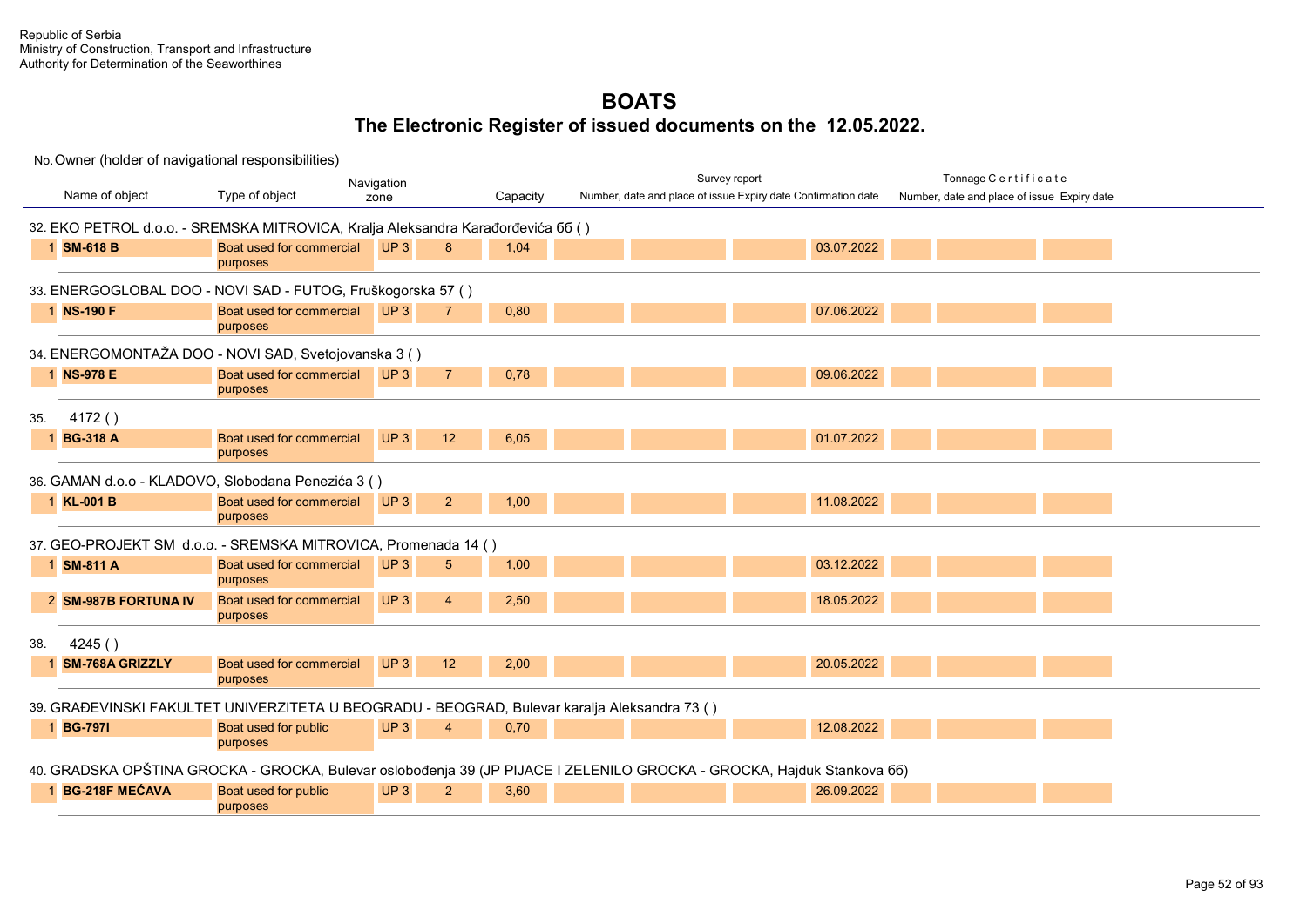|     |                                                                                                                                                |                                                                                        | Navigation      |                 |          |  |                                                               | Survey report |            |      | Tonnage Certificate                         |  |  |
|-----|------------------------------------------------------------------------------------------------------------------------------------------------|----------------------------------------------------------------------------------------|-----------------|-----------------|----------|--|---------------------------------------------------------------|---------------|------------|------|---------------------------------------------|--|--|
|     | Name of object                                                                                                                                 | Type of object                                                                         | zone            |                 | Capacity |  | Number, date and place of issue Expiry date Confirmation date |               |            |      | Number, date and place of issue Expiry date |  |  |
|     |                                                                                                                                                | 41. GRADSKA OPŠTINA SURČIN - SURČIN, Vojvođanska 79 ()                                 |                 |                 |          |  |                                                               |               |            |      |                                             |  |  |
|     | 1 BG-853B                                                                                                                                      | Boat used for commercial<br>purposes                                                   | UP3             | 12              | 2,99     |  |                                                               |               | 20.04.2023 |      |                                             |  |  |
|     | 2 BG-855B                                                                                                                                      | Boat used for public<br>purposes                                                       | UP <sub>3</sub> | 12 <sup>2</sup> | 2,99     |  |                                                               |               | 20.04.2023 |      |                                             |  |  |
|     | 3 BG-856B                                                                                                                                      | Boat used for public<br>purposes                                                       | UP3             | 12              | 2,99     |  |                                                               |               | 20.04.2023 |      |                                             |  |  |
|     | 42. GRADSKA UPRAVA GRADA PANČEVA - PANČEVO, Trg kralja Petra I 2-4 (TURISTIČKA ORGANIZACIJA GRADA PANČEVA - PANČEVO, Vojvode Petra Bojovića 2) |                                                                                        |                 |                 |          |  |                                                               |               |            |      |                                             |  |  |
|     | 1 PA-210F                                                                                                                                      | Boat used for commercial<br>purposes                                                   | UP3             | 12 <sup>2</sup> | 1,50     |  |                                                               |               | 04.06.2022 |      |                                             |  |  |
|     |                                                                                                                                                | 43. GRADSKI ZAVOD ZA JAVNO ZDRAVLJE BEOGRAD - BEOGRAD, Bulevar Despota Stefana 54 A () |                 |                 |          |  |                                                               |               |            |      |                                             |  |  |
|     | 1 BG-930 E                                                                                                                                     | Boat used for public<br>purposes                                                       | UP3             | 5               | 0,15     |  |                                                               |               | 26.09.2022 |      |                                             |  |  |
|     |                                                                                                                                                | 44. GRAFIKUM DOO BEOGRAD-BARAJEVO - BEOGRAD-BARAJEVO, 29. novembra 1/n ()              |                 |                 |          |  |                                                               |               |            |      |                                             |  |  |
|     | 1 BG-9971                                                                                                                                      | Boat used for public<br>purposes                                                       | UP3             | 12              | 1,11     |  |                                                               |               | 25.05.2022 |      |                                             |  |  |
| 45. | 4021()                                                                                                                                         |                                                                                        |                 |                 |          |  |                                                               |               |            |      |                                             |  |  |
|     | 1 SM-412 B                                                                                                                                     | Boat used for commercial<br>purposes                                                   | UP <sub>3</sub> | 12              | 2,00     |  |                                                               |               | 25.05.2022 |      |                                             |  |  |
| 46. | 4333()                                                                                                                                         |                                                                                        |                 |                 |          |  |                                                               |               |            |      |                                             |  |  |
|     | <b>1 SEA RAY 280</b>                                                                                                                           | Boat used for commercial<br>purposes                                                   | UP3             | 10 <sup>°</sup> | 0,95     |  |                                                               |               | 01.07.2022 |      |                                             |  |  |
|     |                                                                                                                                                | 47. HERMES-PHARMA doo Beograd - BEOGRAD, Uzun Mirkova 5 ()                             |                 |                 |          |  |                                                               |               |            |      |                                             |  |  |
|     | 1 BG-645D                                                                                                                                      | Boat used for commercial<br>purposes                                                   | UP3             | 10 <sup>°</sup> | 1,00     |  |                                                               |               | 30.06.2022 |      |                                             |  |  |
|     |                                                                                                                                                | 48. HIDRO-BAZA AGREGATI d.o.o. - BEOGRAD, Patrisa Lumumbe 6 ()                         |                 |                 |          |  |                                                               |               |            |      |                                             |  |  |
|     | 1 BG-978H GOLES                                                                                                                                | Boat used for commercial<br>purposes                                                   | UP3             | 5               | 3,95     |  |                                                               |               | 06.05.2023 | 2469 |                                             |  |  |
|     |                                                                                                                                                | 49. HIDROISKOPI d.o.o. - PANČEVO, Svetog Save 68A/I st.3 ()                            |                 |                 |          |  |                                                               |               |            |      |                                             |  |  |
|     | 1 PA-025E CARIĆ                                                                                                                                | Boat used for commercial<br>purposes                                                   | UP3             | $\mathbf{3}$    | 1,36     |  |                                                               |               | 18.06.2022 |      |                                             |  |  |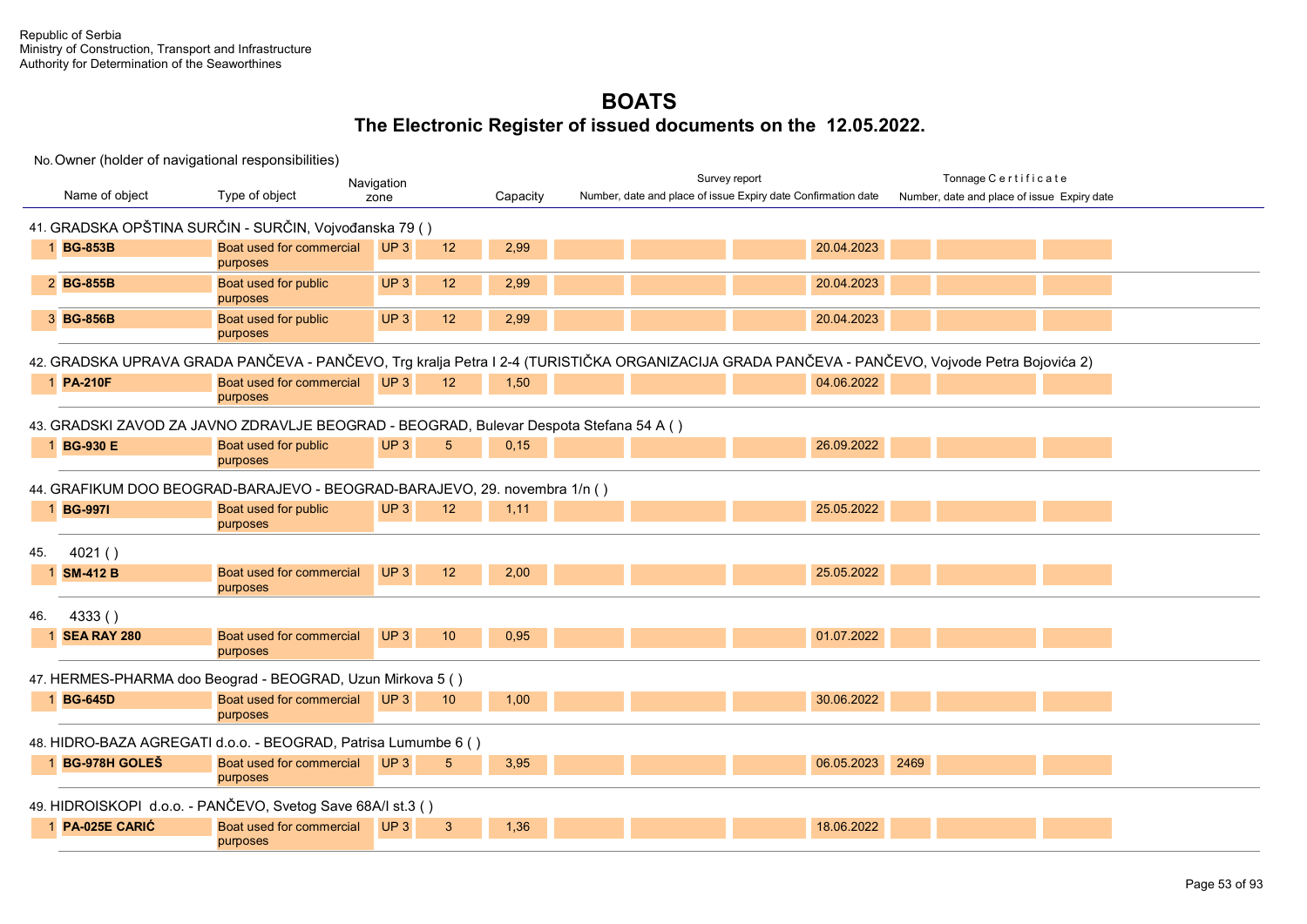No. Owner (holder of navigational responsibilities) Name of object Type of object **Capacity Capacity** Survey report Tonnage C e r t i f i c a t e Number, date and place of issue Expiry date Navigation Number, date and place of issue Expiry date Confirmation date 49. HIDROISKOPI d.o.o. - PANČEVO, Svetog Save 68A/I st.3 ( ) 2 **PA-275C** Boat used for commercial purposes UP 3 4 0,60 18.02.2023 18.02.2023 50. I.C.P.S. DOO - BEOGRAD, Francuska 16 ( ) **1 BG-468I** Boat used for commercial purposes UP 3 10 0,82 24.06.2022 51. IC CONSULENTEN DOO - BEOGRAD, Kneza Miloša 19/III ( ) 1 **BG-067J** Boat used for commercial purposes UP 3 5 0,77 17.05.2022 17.05.2022 2 **BG-948E ZOPEDA** Boat used for commercial purposes UP 3 8 1,50 17.05.2022 52. 4165 ( ) 1 **SM-636 B** Boat used for commercial purposes UP 3 4 0,21 23.06.2022 2 **SM-637 B** Boat used for commercial purposes UP 3 4 0,30 23.06.2022 23.06.2022 **3 SM-638 B** Boat used for commercial purposes UP 3 4 0,30 23.06.2022 23.06.2022 4 **SM-639 B** Boat used for commercial purposes UP 3 4 0,30 23.06.2022 5 **SM-640 B** Boat used for commercial purposes UP 3 4 0,30 23.06.2022 23.06.2022 53. INSTITUT ZA BIOLOŠKA ISTRAŽIVANJA SINIŠA STANKOVIĆ - BEOGRAD, Bulevar Despota Stefana 142 ( ) **1 BG-460F** Boat used for public purposes UP 3 5 0.50 2002 25.06.2022 54. INSTITUT ZA VODOPRIVREDU JAROSLAV ČERNI AD - BEOGRAD, Jaroslava Černog 80 ( ) 1 **BG-910 I** Boat used for public purposes UP 3 6 0,75 05.11.2022 2 **BG-977 H** Boat used for public purposes UP 3 4 0,75 22.10.2022 55. IVAN NASTIĆ PR TURISTIČKA AGENCIJA WS ADVENTURES VALJEVO - VALJEVO, Birčaninova 120/I ( ) 1 **BG-450 J** Boat used for commercial purposes UP 3 18.10.2022 **19.10.2022**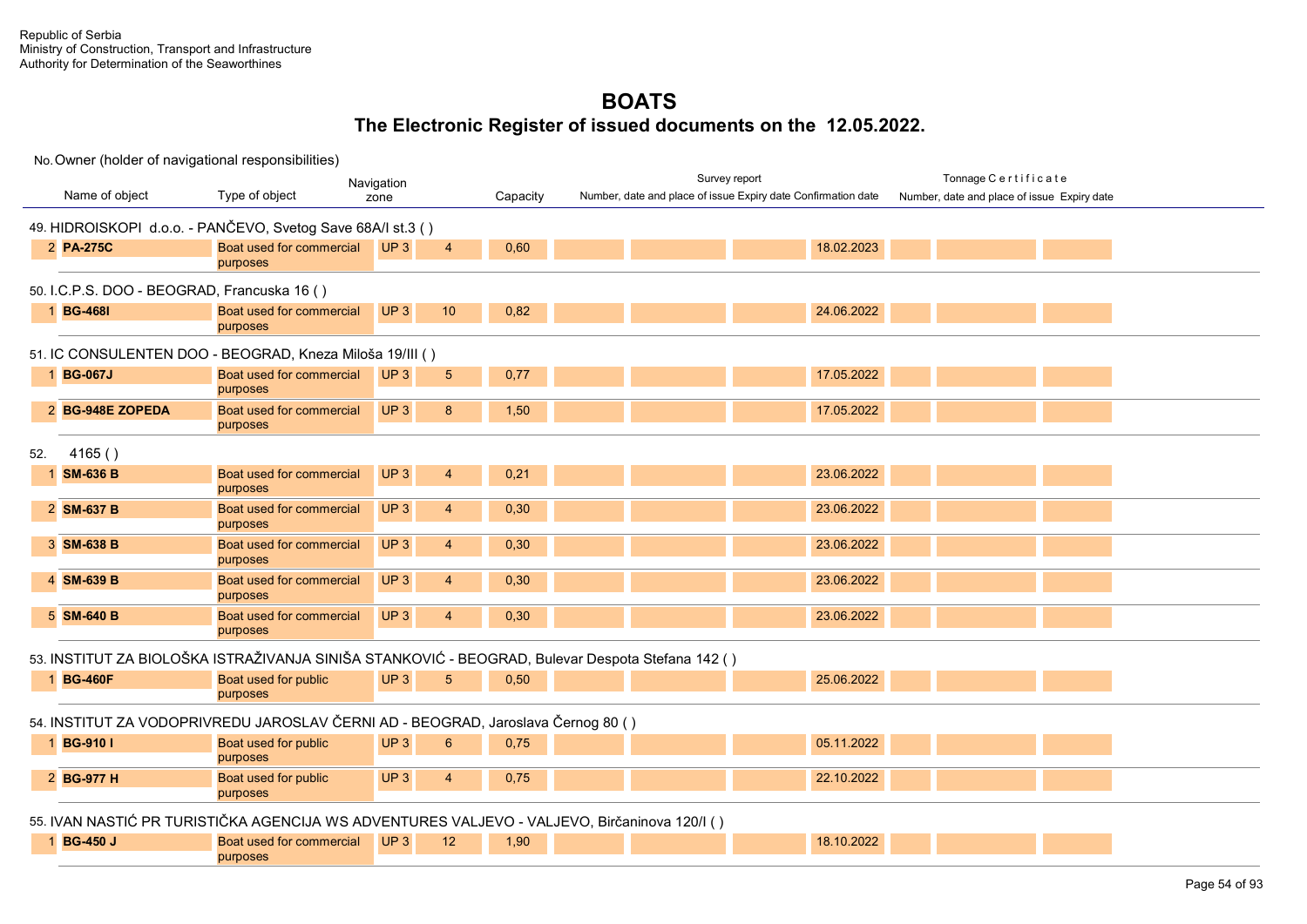|     |                       |                                                                                                 | Navigation |                 | Survey report |  | Tonnage Certificate                                           |  |                                             |  |
|-----|-----------------------|-------------------------------------------------------------------------------------------------|------------|-----------------|---------------|--|---------------------------------------------------------------|--|---------------------------------------------|--|
|     | Name of object        | Type of object                                                                                  | zone       |                 | Capacity      |  | Number, date and place of issue Expiry date Confirmation date |  | Number, date and place of issue Expiry date |  |
|     |                       | 56. J.P. SRBIJAŠUME SA PO BEOGRAD (NOVI BEOGRAD) - NOVI BEOGRAD, Bulevar Mihaila Pupina 113 ()  |            |                 |               |  |                                                               |  |                                             |  |
|     | 1 BG-046 K            | Boat used for commercial<br>purposes                                                            | UP3        | 6               | 0,54          |  | 26.08.2022                                                    |  |                                             |  |
|     | 2 BG-047 K            | Boat used for commercial<br>purposes                                                            | UP3        | $6\phantom{1}6$ | 0,54          |  | 26.08.2022                                                    |  |                                             |  |
|     | 3 PRIMUS 17           | Boat used for commercial<br>purposes                                                            | UP3        | $\overline{2}$  | 0,40          |  | 26.08.2022                                                    |  |                                             |  |
| 57. | 4319()                |                                                                                                 |            |                 |               |  |                                                               |  |                                             |  |
|     | <b>SM-958 B</b>       | Boat used for commercial<br>purposes                                                            | UP3        | 12              | 1,70          |  | 15.04.2023                                                    |  |                                             |  |
| 58. | 3799()                |                                                                                                 |            |                 |               |  |                                                               |  |                                             |  |
|     | 1 VG-523.A            | Boat used for commercial<br>purposes                                                            | UP3        | $\overline{2}$  | 0,70          |  | 23.06.2022                                                    |  |                                             |  |
|     |                       | 59. JKP BEOGRADSKI VODOVOD I KANALIZACIJA - BEOGRAD, Kneza Miloša 27 ()                         |            |                 |               |  |                                                               |  |                                             |  |
|     | <b>BG-155H JEZERO</b> | Boat used for commercial<br>purposes                                                            | UP3        | 12              | 7,00          |  | 31.08.2022                                                    |  |                                             |  |
|     |                       | 60. JKP GRADSKO ZELENILO NOVI SAD - NOVI SAD, Mladena Leskovca 1 ()                             |            |                 |               |  |                                                               |  |                                             |  |
|     | 1 NS-963 A            | Boat used for commercial<br>purposes                                                            | UP3        | 5               | 0,64          |  | 24.06.2022                                                    |  |                                             |  |
|     |                       | 61. JKP VODOVOD I KANALIZACIJA KRAGUJEVAC - KRAGUJEVAC, Kralja Aleksandra I Karađorđevića 48 () |            |                 |               |  |                                                               |  |                                             |  |
|     | 1 SD-156A             | Boat used for commercial<br>purposes                                                            | UP3        | 3               | 1,00          |  | 13.07.2022                                                    |  |                                             |  |
|     | 2 SD-157A             | Boat used for commercial<br>purposes                                                            | UP3        | 3               | 0,62          |  | 13.07.2022                                                    |  |                                             |  |
|     |                       | 62. JKP ZELENILO-BEOGRAD - BEOGRAD, Mali Kalemegdan 8 ()                                        |            |                 |               |  |                                                               |  |                                             |  |
|     | 1 BG-847H             | Boat used for commercial<br>purposes                                                            | UP3        | 10              | 0,80          |  | 28.09.2022                                                    |  |                                             |  |
| 63. | 3639()                |                                                                                                 |            |                 |               |  |                                                               |  |                                             |  |
|     | <b>VG-596A</b>        | Boat used for commercial<br>purposes                                                            | UP3        | $\overline{2}$  | 0,60          |  | 10.07.2022                                                    |  |                                             |  |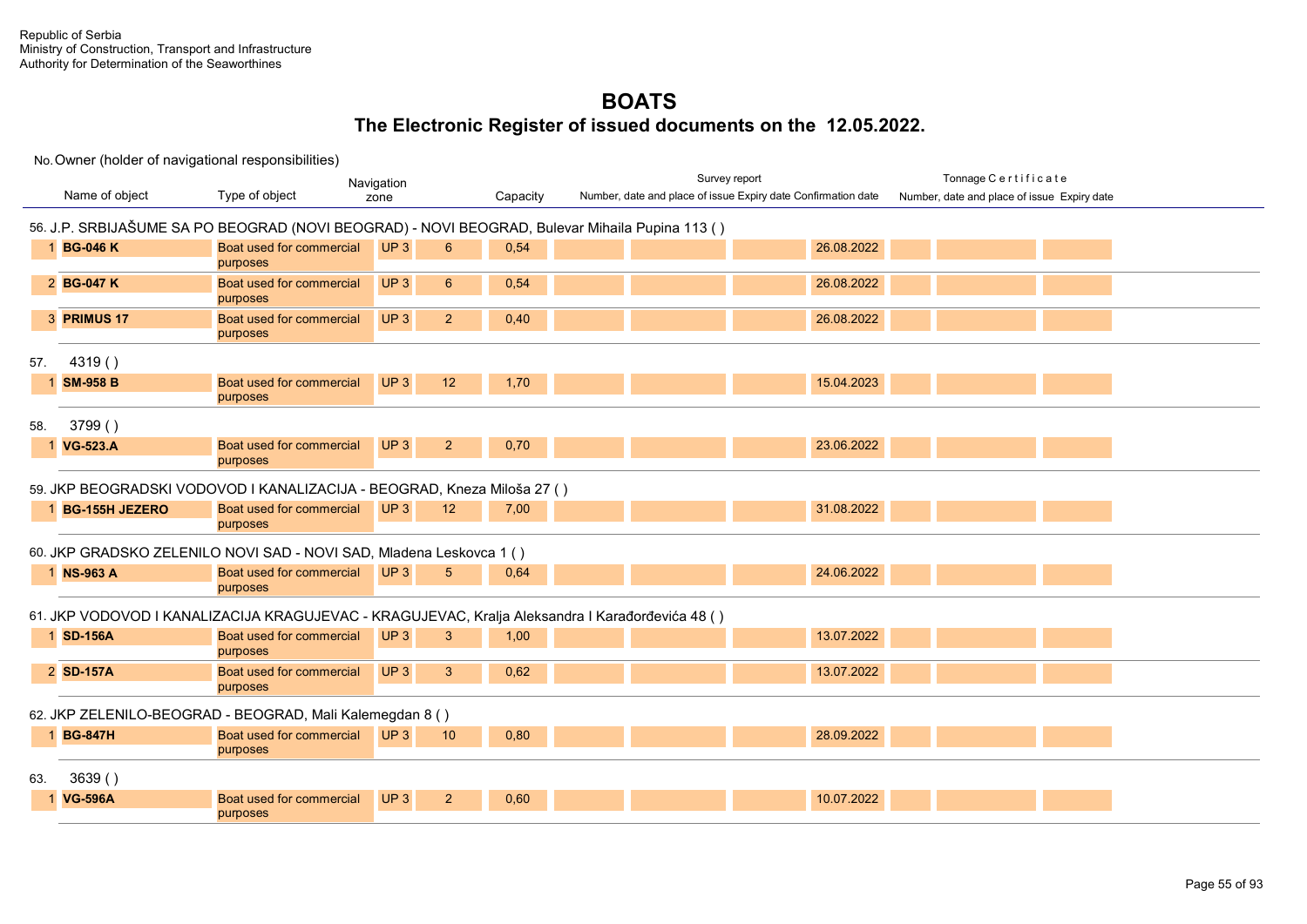|                                                                                                                           |                     | Navigation                                                                                 |                                          |          |                                                                                                     | Survey report                                                 | Tonnage Certificate                         |  |  |  |
|---------------------------------------------------------------------------------------------------------------------------|---------------------|--------------------------------------------------------------------------------------------|------------------------------------------|----------|-----------------------------------------------------------------------------------------------------|---------------------------------------------------------------|---------------------------------------------|--|--|--|
|                                                                                                                           | Name of object      | Type of object                                                                             | zone                                     | Capacity |                                                                                                     | Number, date and place of issue Expiry date Confirmation date | Number, date and place of issue Expiry date |  |  |  |
| 64.                                                                                                                       | 3008()              |                                                                                            |                                          |          |                                                                                                     |                                                               |                                             |  |  |  |
|                                                                                                                           | <b>BG-249H</b>      | Boat used for commercial<br>purposes                                                       | UP <sub>3</sub><br>$6\phantom{1}$        | 0.63     |                                                                                                     | 15.04.2023                                                    |                                             |  |  |  |
|                                                                                                                           | 2 BG-964E VOJKAN    | Boat used for commercial<br>purposes                                                       | UP <sub>3</sub><br>$\overline{2}$        | 1,40     |                                                                                                     | 15.04.2023                                                    |                                             |  |  |  |
|                                                                                                                           |                     | 65. JOŽEF VEBER PR RADNJA ZA ULOV RIBE ALAS VEBER MOL - MOL, Grobljanska 63 ()             |                                          |          |                                                                                                     |                                                               |                                             |  |  |  |
|                                                                                                                           | 1 ST-363 C          | Boat used for commercial<br>purposes                                                       | UP <sub>3</sub><br>$\boldsymbol{\Delta}$ | 0,46     |                                                                                                     | 26.07.2022                                                    |                                             |  |  |  |
| 66. JP EPS BEOGRAD OGRANAK "DRINSKO-LIMSKE HIDROELEKTRANE" BAJINA BAŠTA HE "ZVORNIK" - MALI ZVORNIK, Kralja Petra I 40 () |                     |                                                                                            |                                          |          |                                                                                                     |                                                               |                                             |  |  |  |
|                                                                                                                           | 1 SM-162 B          | Boat used for commercial<br>purposes                                                       | UP <sub>3</sub><br>12                    | 6,50     |                                                                                                     | 20.05.2022                                                    |                                             |  |  |  |
|                                                                                                                           | 2 SM-591 A          | <b>Boat used for commercial</b><br>purposes                                                | UP <sub>3</sub><br>3                     | 0,32     |                                                                                                     | 20.05.2022                                                    |                                             |  |  |  |
|                                                                                                                           | 3 SM-592 A          | <b>Boat used for commercial</b><br>purposes                                                | UP <sub>3</sub><br>3                     | 0,42     |                                                                                                     | 20.05.2022                                                    |                                             |  |  |  |
|                                                                                                                           | 4 SM-593A           | <b>Boat used for commercial</b><br>purposes                                                | UP <sub>3</sub><br>3                     | 0,40     |                                                                                                     | 20.05.2022                                                    |                                             |  |  |  |
|                                                                                                                           | 5 SM-662 A MLAĐEVAC | <b>Boat used for commercial</b><br>purposes                                                | UP <sub>3</sub><br>3                     | 0,80     |                                                                                                     | 20.05.2022                                                    |                                             |  |  |  |
|                                                                                                                           |                     | 67. JP EPS BEOGRAD Ogranak Drinsko-Limske HE - NOVA VAROŠ, Trg Vojvode Petra Bojovića 4 () |                                          |          |                                                                                                     |                                                               |                                             |  |  |  |
|                                                                                                                           | 1 SM-278 B UVAC     | Boat used for commercial<br>purposes                                                       | UP <sub>3</sub><br>12                    | 4,79     |                                                                                                     | 07.10.2022                                                    | 2382                                        |  |  |  |
|                                                                                                                           |                     |                                                                                            |                                          |          | 68. JP EPS BEOGRAD OGRANAK DRINSKO-LIMSKE HE BAJINA BAŠTA - BAJINA BAŠTA, Trg Dušana Jerkovića 1 () |                                                               |                                             |  |  |  |
|                                                                                                                           | 1 <b>NELT 506</b>   | Boat used for commercial<br>purposes                                                       | UP <sub>3</sub><br>6                     | 0,65     |                                                                                                     | 25.05.2022                                                    |                                             |  |  |  |
|                                                                                                                           | 2 SM-895 B          | Boat used for commercial<br>purposes                                                       | UP <sub>3</sub><br>8                     | 0,99     |                                                                                                     | 04.11.2022                                                    |                                             |  |  |  |
|                                                                                                                           | 3 SM-896 B          | Boat used for commercial<br>purposes                                                       | UP3<br>8                                 | 0,99     |                                                                                                     | 04.11.2022                                                    |                                             |  |  |  |
|                                                                                                                           |                     | 69. JP NACIONALNI PARK ĐERDAP - DONJI MILANOVAC, Kralja Petra I 14 ()                      |                                          |          |                                                                                                     |                                                               |                                             |  |  |  |
|                                                                                                                           | 1 DTS 0565          | Boat used for commercial<br>purposes                                                       | UP3<br>5                                 | 0,45     |                                                                                                     | 24.09.2022                                                    |                                             |  |  |  |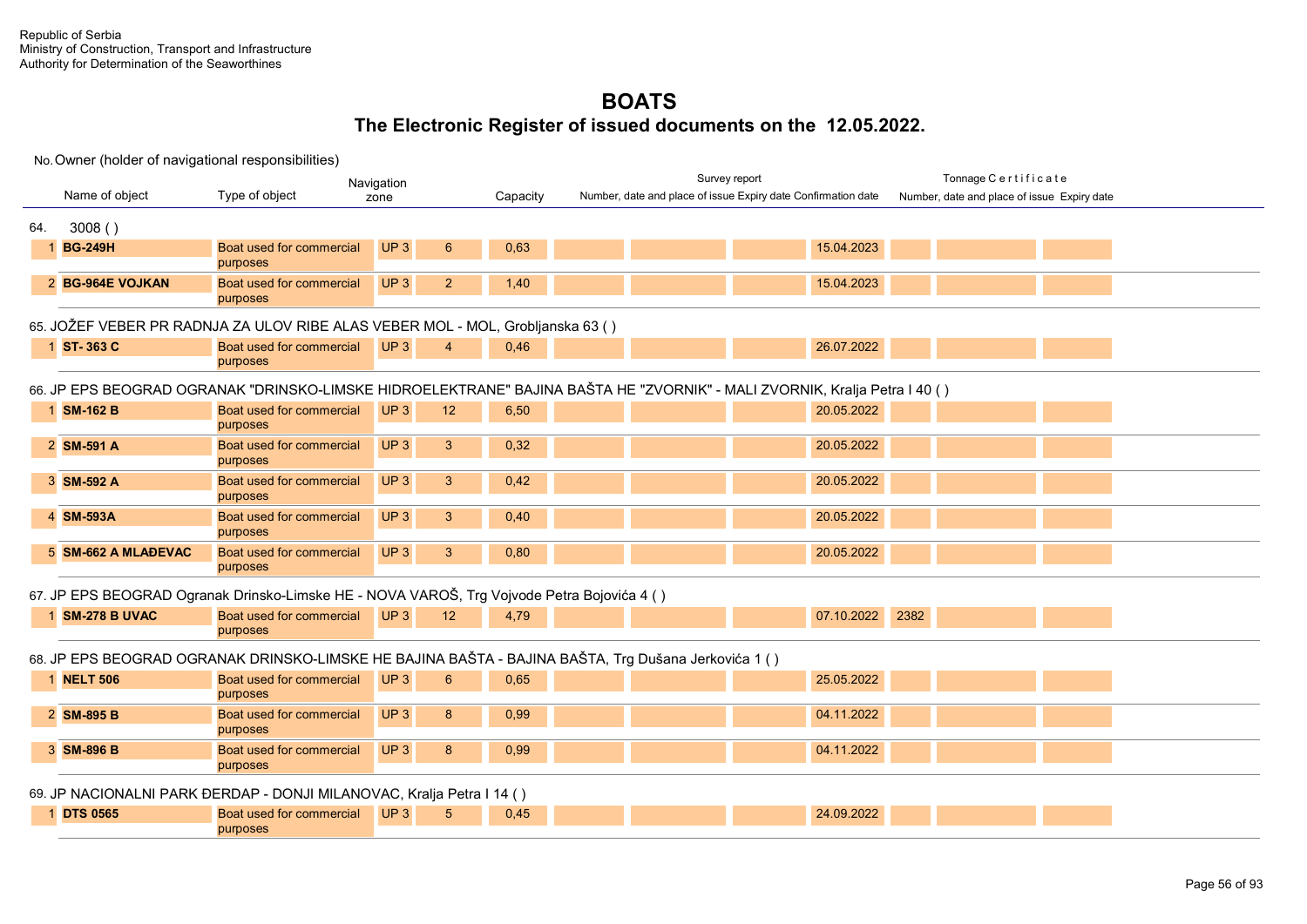|                                                  |                                                                       | Navigation                        |          | Survey report                                                                                                           | Tonnage Certificate                         |
|--------------------------------------------------|-----------------------------------------------------------------------|-----------------------------------|----------|-------------------------------------------------------------------------------------------------------------------------|---------------------------------------------|
| Name of object                                   | Type of object                                                        | zone                              | Capacity | Number, date and place of issue Expiry date Confirmation date                                                           | Number, date and place of issue Expiry date |
|                                                  | 69. JP NACIONALNI PARK ĐERDAP - DONJI MILANOVAC, Kralja Petra I 14 () |                                   |          |                                                                                                                         |                                             |
| 2 KL-691A                                        | Boat used for commercial<br>purposes                                  | UP3<br>3                          | 0,60     | 17.09.2022                                                                                                              |                                             |
| 70. JP PALIĆ-LUDAŠ - PALIĆ, Kanjiški put 17 a () |                                                                       |                                   |          |                                                                                                                         |                                             |
| 1 ST-040C MARLIN                                 | Boat used for commercial<br>purposes                                  | UP <sub>3</sub><br>12             | 1,40     | 01.07.2022                                                                                                              |                                             |
| 2 ST-282C VIDRA                                  | Boat used for commercial<br>purposes                                  | UP <sub>3</sub><br>8              | 1,00     | 22.10.2022                                                                                                              |                                             |
|                                                  |                                                                       |                                   |          | 71. JP PIJACE I ZELENILO GROCKA - GROCKA, Hajduk Stankova 66 (JP PIJACE I ZELENILO GROCKA - GROCKA, Hajduk Stankova 66) |                                             |
| 1 BG-219F                                        | Boat used for public<br>purposes                                      | UP3<br>$\overline{2}$             | 5.63     | 06.10.2022                                                                                                              |                                             |
|                                                  | 72. JP SRBIJAŠUME BEOGRAD ŠG BORANJA - LOZNICA, Save Kovačevića 2 ()  |                                   |          |                                                                                                                         |                                             |
| 1 SM-762A                                        | Boat used for commercial<br>purposes                                  | UP3<br>2 <sup>2</sup>             | 1,64     | 24.07.2022                                                                                                              |                                             |
|                                                  | 73. JP SRBIJAŠUME ŠG BEOGRAD - BEOGRAD, Njegoševa 44 ()               |                                   |          |                                                                                                                         |                                             |
| 1 BG - 254 D                                     | Boat used for public<br>purposes                                      | UP3<br>3                          | 0,60     | 01.11.2022                                                                                                              |                                             |
| 2 BG-143 D                                       | Boat used for commercial<br>purposes                                  | UP3<br>2 <sup>2</sup>             | 1,50     | 01.11.2022                                                                                                              |                                             |
| 3 BG-144 D                                       | Boat used for public<br>purposes                                      | $\overline{2}$<br>UP <sub>3</sub> | 2,99     | 01.11.2022                                                                                                              |                                             |
| 4 BG-253 D                                       | Boat used for public<br>purposes                                      | UP <sub>3</sub><br>2 <sup>2</sup> | 0,60     | 01.11.2022                                                                                                              |                                             |
| 5 BG-442 J                                       | Boat used for public<br>purposes                                      | UP3<br>2 <sup>2</sup>             | 0,65     | 01.11.2022                                                                                                              |                                             |
| 6 BG-895 I                                       | Boat used for commercial<br>purposes                                  | UP3<br>$\overline{2}$             | 0.60     | 01.11.2022                                                                                                              |                                             |
|                                                  | 74. JP SRBIJAŠUME ŠG TIMOČKE ŠUME - BOLJEVAC, Dragiše Petrovića 5 ()  |                                   |          |                                                                                                                         |                                             |
| 1 KL-262A                                        | Boat used for commercial<br>purposes                                  | UP3<br>2 <sup>2</sup>             | 0,60     | 01.07.2022                                                                                                              |                                             |
| 2 KL-404A                                        | Boat used for commercial<br>purposes                                  | UP3<br>$\overline{2}$             | 0,61     | 01.07.2022                                                                                                              |                                             |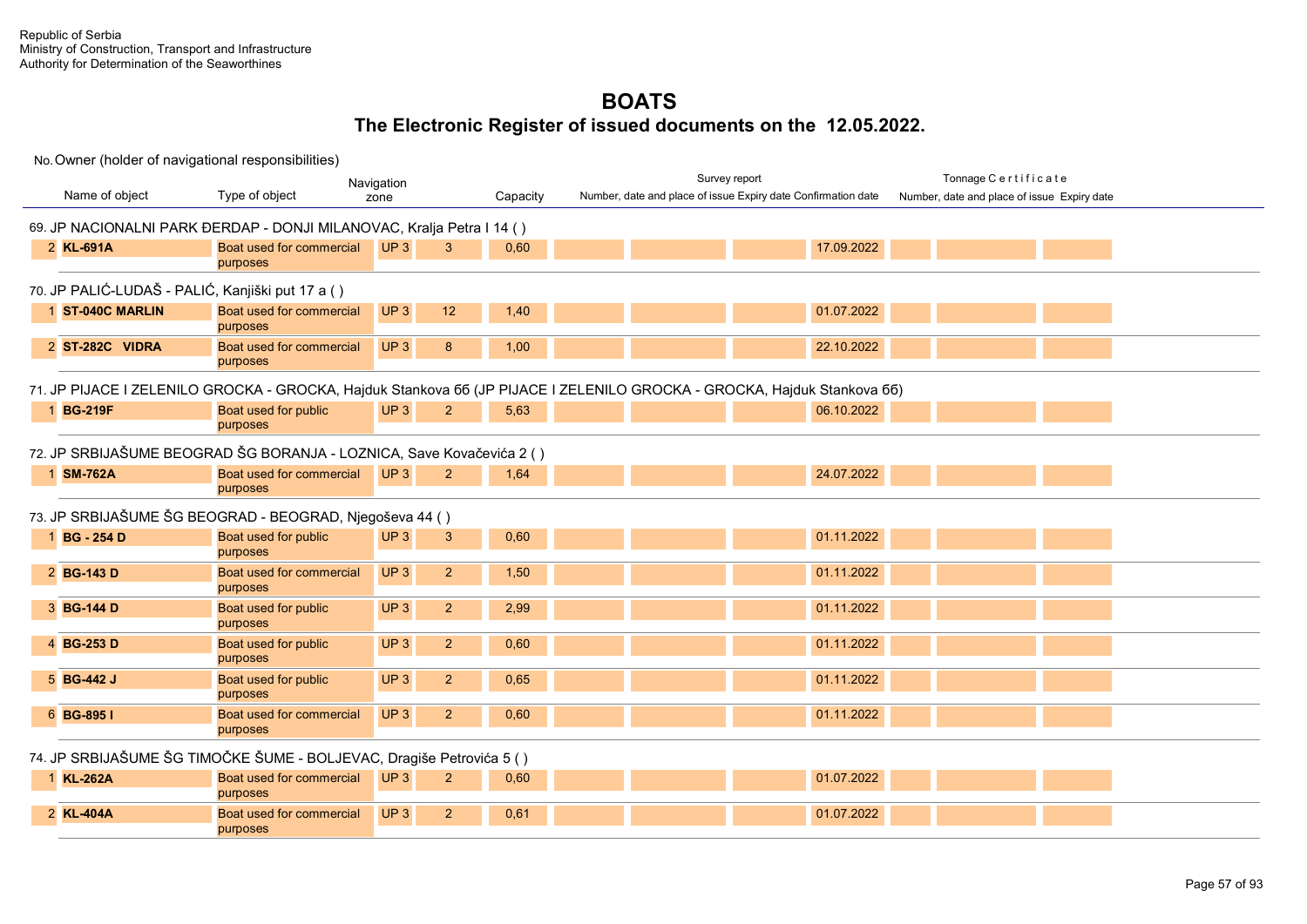|                |                                                                      | Navigation                        |          | Survey report                                                                                  | Tonnage Certificate                         |
|----------------|----------------------------------------------------------------------|-----------------------------------|----------|------------------------------------------------------------------------------------------------|---------------------------------------------|
| Name of object | Type of object                                                       | zone                              | Capacity | Number, date and place of issue Expiry date Confirmation date                                  | Number, date and place of issue Expiry date |
|                | 74. JP SRBIJAŠUME ŠG TIMOČKE ŠUME - BOLJEVAC, Dragiše Petrovića 5 () |                                   |          |                                                                                                |                                             |
| 3 KL-496A      | Boat used for commercial<br>purposes                                 | UP3<br>2 <sup>2</sup>             | 0,60     | 01.07.2022                                                                                     |                                             |
| 4 PR-127A      | Boat used for commercial<br>purposes                                 | UP <sub>3</sub><br>$\overline{2}$ | 0,84     | 17.06.2022                                                                                     |                                             |
| 5 PR-262A      | Boat used for commercial<br>purposes                                 | UP <sub>3</sub><br>$\overline{2}$ | 0,58     | 17.06.2022                                                                                     |                                             |
|                |                                                                      |                                   |          | 75. JP VOJVODINAŠUME PETROVARADIN, ŠUMSKO GAZDINSTVO NOVI SAD - NOVI SAD, Vojvode Putnika 3 () |                                             |
| 1 NS-016D      | Boat used for commercial<br>purposes                                 | UP <sub>3</sub><br>4              | 0,43     | 28.07.2022                                                                                     |                                             |
| 2 NS-054 C     | Boat used for commercial<br>purposes                                 | UP <sub>3</sub><br>$\overline{4}$ | 0,61     | 05.01.2023                                                                                     |                                             |
| 3 NS-276 C     | Boat used for commercial<br>purposes                                 | UP <sub>3</sub><br>4              | 0,61     | 06.01.2023                                                                                     |                                             |
| 4 NS-278 C     | Boat used for commercial<br>purposes                                 | UP <sub>3</sub><br>$\overline{4}$ | 0,61     | 06.01.2023                                                                                     |                                             |
| 5 NS-279 C     | Boat used for commercial<br>purposes                                 | UP <sub>3</sub><br>$\overline{4}$ | 0,61     | 05.01.2023                                                                                     |                                             |
| 6 NS-280 C     | Boat used for commercial<br>purposes                                 | UP <sub>3</sub><br>$\overline{4}$ | 0,61     | 05.01.2023                                                                                     |                                             |
| 7 NS-413 B     | Boat used for commercial<br>purposes                                 | UP <sub>3</sub><br>$\overline{4}$ | 0,42     | 06.01.2023                                                                                     |                                             |
| 8 NS-415 B     | Boat used for commercial<br>purposes                                 | UP <sub>3</sub><br>4              | 0,42     | 06.01.2023                                                                                     |                                             |
| 9 NS-417 B     | Boat used for commercial<br>purposes                                 | UP <sub>3</sub><br>4              | 0,42     | 15.06.2022                                                                                     |                                             |
| 10 NS-418 B    | Boat used for commercial<br>purposes                                 | UP <sub>3</sub><br>4              | 0,42     | 06.01.2023                                                                                     |                                             |
| 11 NS-419 B    | Boat used for commercial<br>purposes                                 | UP <sub>3</sub><br>$\overline{4}$ | 0,42     | 06.01.2023                                                                                     |                                             |
| 12 NS-421 B    | Boat used for commercial<br>purposes                                 | UP <sub>3</sub><br>4              | 0,42     | 05.01.2023                                                                                     |                                             |
| 13 NS-422 B    | Boat used for commercial<br>purposes                                 | UP <sub>3</sub><br>$\overline{4}$ | 0,42     | 05.01.2023                                                                                     |                                             |
| 14 NS-424 B    | Boat used for commercial<br>purposes                                 | UP <sub>3</sub><br>4              | 0,53     | 05.01.2023                                                                                     |                                             |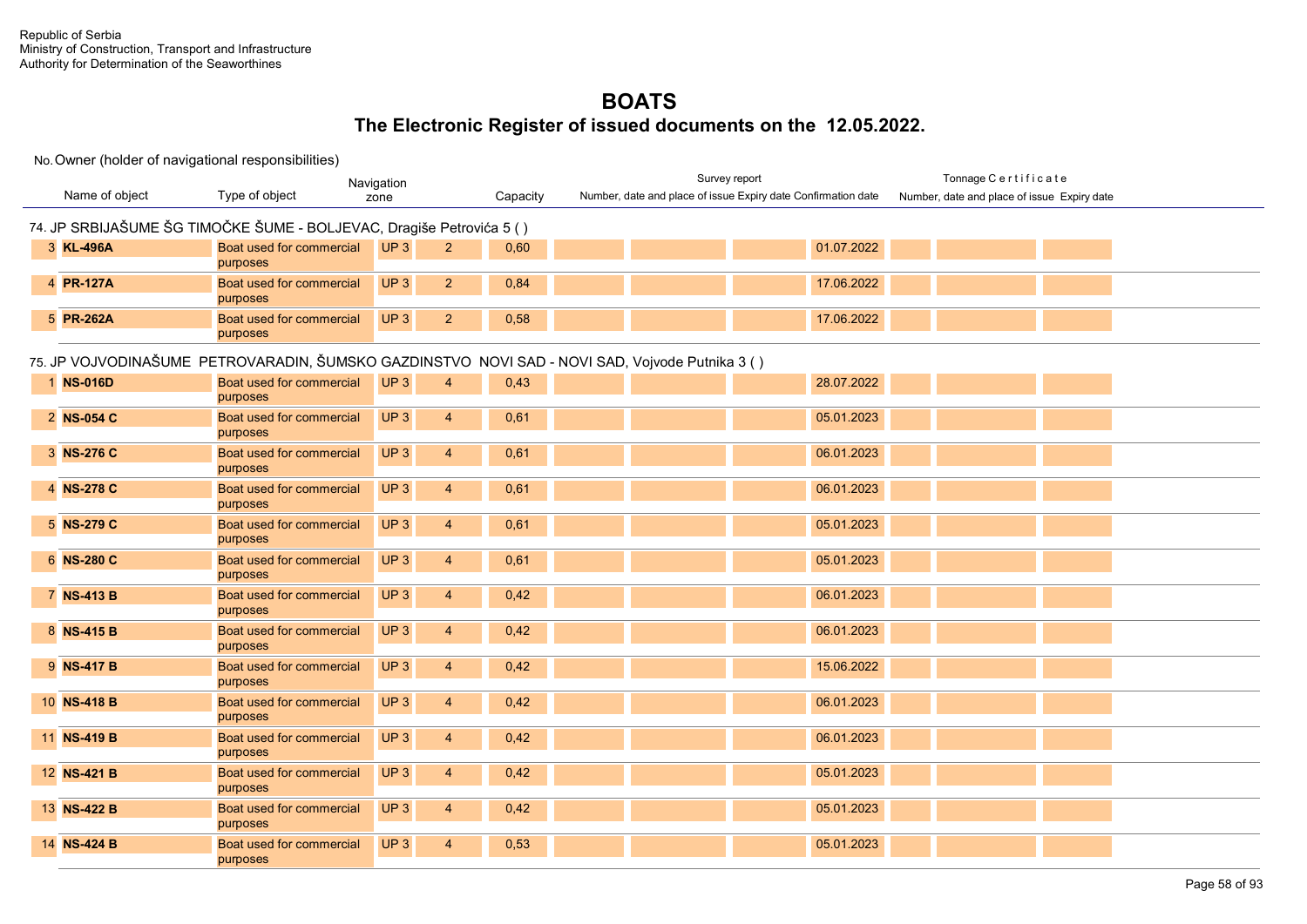### No. Owner (holder of navigational responsibilities)

purposes

| Name of object                    | Type of object                                                                                 | Navigation<br>zone                       | Capacity | Survey report<br>Number, date and place of issue Expiry date Confirmation date | Tonnage Certificate<br>Number, date and place of issue Expiry date |  |
|-----------------------------------|------------------------------------------------------------------------------------------------|------------------------------------------|----------|--------------------------------------------------------------------------------|--------------------------------------------------------------------|--|
|                                   |                                                                                                |                                          |          |                                                                                |                                                                    |  |
|                                   | 75. JP VOJVODINAŠUME PETROVARADIN, ŠUMSKO GAZDINSTVO NOVI SAD - NOVI SAD, Vojvode Putnika 3 () |                                          |          |                                                                                |                                                                    |  |
| 15 NS-430 B                       | Boat used for commercial<br>purposes                                                           | UP <sub>3</sub><br>$\boldsymbol{\Delta}$ | 0,42     | 05.01.2023                                                                     |                                                                    |  |
| 16 NS-431 B                       | Boat used for commercial<br>purposes                                                           | UP3<br>$\overline{4}$                    | 0,42     | 05.01.2023                                                                     |                                                                    |  |
| 17 NS-675 B                       | Boat used for commercial<br>purposes                                                           | UP3<br>$\overline{4}$                    | 0,42     | 06.01.2023                                                                     |                                                                    |  |
| 18 NS-676 B                       | Boat used for commercial<br>purposes                                                           | UP3<br>$\overline{4}$                    | 0,53     | 05.01.2023                                                                     |                                                                    |  |
| 19 NS-749F                        | Boat used for commercial<br>purposes                                                           | UP3<br>$\overline{4}$                    | 0,44     | 05.01.2023                                                                     |                                                                    |  |
| 20 OHOTNIK 650 KI                 | Boat used for commercial<br>purposes                                                           | UP3<br>5 <sup>5</sup>                    | 1,00     | 08.02.2023                                                                     |                                                                    |  |
|                                   | 76. JP VOJVODINAŠUME PETROVARADIN ŠG SOMBOR - SOMBOR, Apatinski put 11 ()                      |                                          |          |                                                                                |                                                                    |  |
| 1 AP-198A                         | Boat used for commercial<br>purposes                                                           | UP <sub>3</sub><br>4                     | 0,58     | 27.01.2023                                                                     |                                                                    |  |
| 2 AP-199A                         | Boat used for commercial<br>purposes                                                           | UP <sub>3</sub><br>$\overline{4}$        | 0,58     | 28.01.2023                                                                     |                                                                    |  |
| 3 AP-698A CICONIA<br><b>NIGRA</b> | Boat used for commercial<br>purposes                                                           | UP <sub>3</sub><br>12                    | 1,02     | 28.09.2022                                                                     |                                                                    |  |
| 4 AP-826A                         | Boat used for commercial<br>purposes                                                           | UP3<br>$\overline{4}$                    | 0,75     | 31.12.2022                                                                     |                                                                    |  |
| 5 AP-861A                         | Boat used for commercial<br>purposes                                                           | UP3<br>$\overline{4}$                    | 0,58     | 27.01.2023                                                                     |                                                                    |  |
| 6 AP-862A                         | Boat used for commercial<br>purposes                                                           | UP3<br>$\overline{4}$                    | 0,58     | 31.12.2022                                                                     |                                                                    |  |
| 7 AP-905A                         | Boat used for commercial<br>purposes                                                           | UP3<br>$\overline{4}$                    | 0,72     | 31.12.2022                                                                     |                                                                    |  |
| 8 BE-012 A                        | Boat used for commercial<br>purposes                                                           | UP3<br>$\overline{4}$                    | 0,46     | 01.10.2022                                                                     |                                                                    |  |
| 9 BE-019A                         | Boat used for commercial<br>purposes                                                           | UP3<br>$\overline{4}$                    | 0,59     | 29.09.2022                                                                     |                                                                    |  |
|                                   | 77. JP VOJVODINAŠUME PETROVARADIN ŠG BANAT - PANČEVO, Maksima Gorkog 24 ()                     |                                          |          |                                                                                |                                                                    |  |
| 1 Čamac bez kabine 2              | Boat used for commercial                                                                       | UP3<br>5                                 | 0,40     | 26.11.2022                                                                     |                                                                    |  |
|                                   |                                                                                                |                                          |          |                                                                                |                                                                    |  |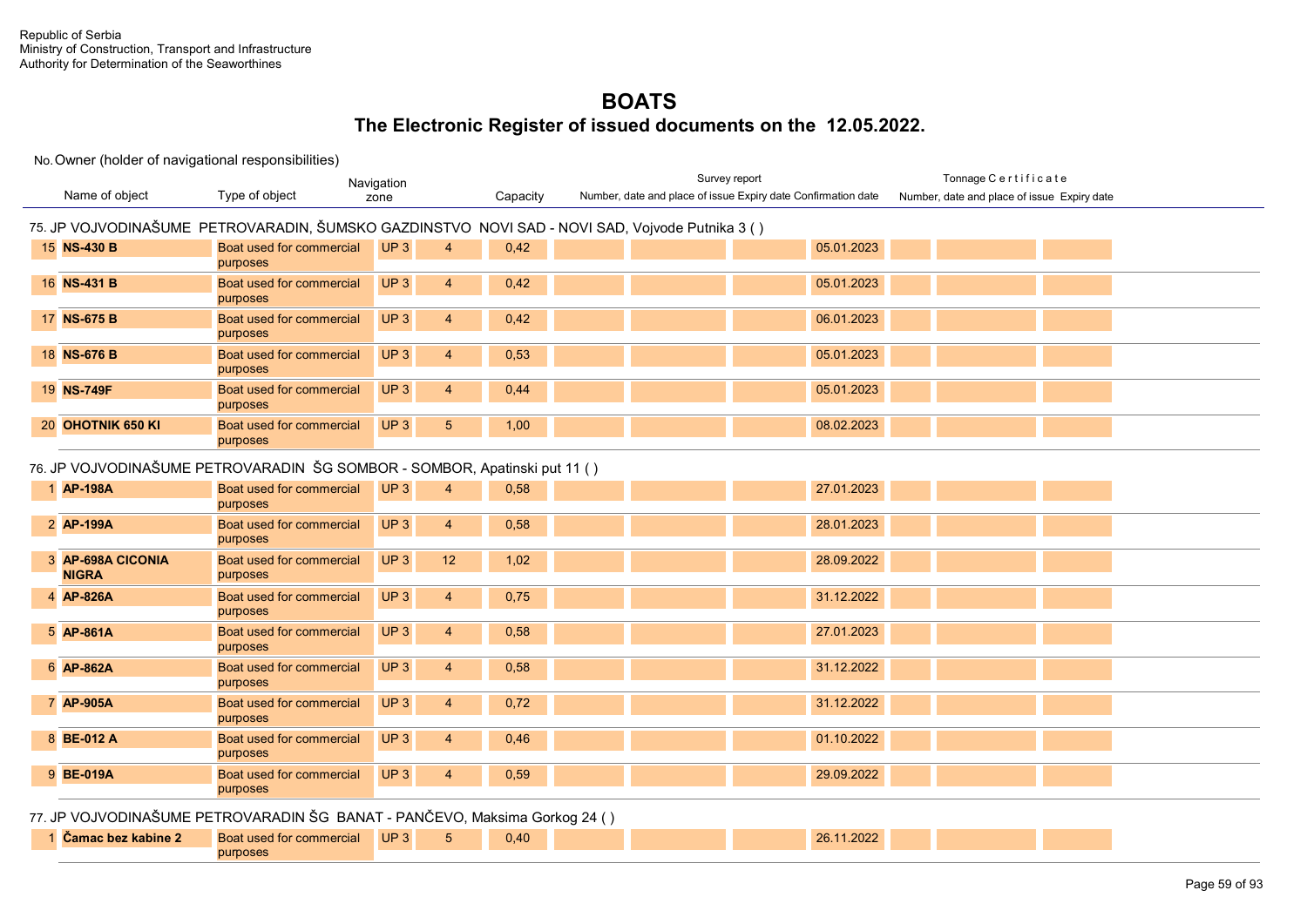|                    |                                                                                 | Navigation      |                 |          | Survey report                                                 |            | Tonnage Certificate                         |  |
|--------------------|---------------------------------------------------------------------------------|-----------------|-----------------|----------|---------------------------------------------------------------|------------|---------------------------------------------|--|
| Name of object     | Type of object                                                                  | zone            |                 | Capacity | Number, date and place of issue Expiry date Confirmation date |            | Number, date and place of issue Expiry date |  |
|                    | 77. JP VOJVODINAŠUME PETROVARADIN ŠG BANAT - PANČEVO, Maksima Gorkog 24 ()      |                 |                 |          |                                                               |            |                                             |  |
| 2 ex TOPOLIK       | Boat used for commercial<br>purposes                                            | UP3             | 10              | 6,60     |                                                               | 29.09.2022 |                                             |  |
| 3 PA-209F          | Boat used for commercial<br>purposes                                            | UP3             | 12              | 2,11     |                                                               | 16.07.2022 |                                             |  |
| 4 PA-724C          | Boat used for commercial<br>purposes                                            | UP3             | $6\overline{6}$ | 1,80     |                                                               | 26.11.2022 |                                             |  |
| 5 PA-801E          | Boat used for commercial<br>purposes                                            | UP <sub>3</sub> | $6^{\circ}$     | 0,80     |                                                               | 22.11.2022 |                                             |  |
| 6 PA-802 E         | Boat used for commercial<br>purposes                                            | UP <sub>3</sub> | $6^{\circ}$     | 0.63     |                                                               | 23.12.2022 |                                             |  |
| 7 PA-989E          | Boat used for commercial<br>purposes                                            | UP3             | $6^{\circ}$     | 0,58     |                                                               | 19.04.2023 |                                             |  |
| 8 PA-990E          | Boat used for commercial<br>purposes                                            | UP3             | $6^{\circ}$     | 0,58     |                                                               | 19.04.2023 |                                             |  |
| 9 PA-991E          | Boat used for commercial<br>purposes                                            | UP <sub>3</sub> | 5 <sup>5</sup>  | 0,70     |                                                               | 23.12.2022 |                                             |  |
| 10 PA-993E         | Boat used for commercial<br>purposes                                            | UP <sub>3</sub> | 5 <sup>5</sup>  | 0,70     |                                                               | 23.12.2022 |                                             |  |
| 11 TL 290-A TOPOLA | Boat used for commercial<br>purposes                                            | UP <sub>3</sub> | 12              | 2,92     |                                                               | 07.07.2022 |                                             |  |
| 12 TL-034A         | Boat used for commercial<br>purposes                                            | UP <sub>3</sub> | $\overline{4}$  | 1,05     |                                                               | 28.09.2022 |                                             |  |
| 13 TL-301A         | Boat used for commercial<br>purposes                                            | UP <sub>3</sub> | $\overline{4}$  | 1,15     |                                                               | 28.09.2022 |                                             |  |
| 14 TL-332A         | Boat used for commercial<br>purposes                                            | UP <sub>3</sub> | $\overline{4}$  | 0,98     |                                                               | 28.09.2022 |                                             |  |
|                    | 78. JP VOJVODINAŠUME ŠG SREMSKA MITROVICA - SREMSKA MITROVICA, Parobrodska 2 () |                 |                 |          |                                                               |            |                                             |  |

| <b>APATINAC BR. 1</b> | <b>Boat used for commercial UP3</b> |     | 0,30 |  | 26.06.2022 |  |  |
|-----------------------|-------------------------------------|-----|------|--|------------|--|--|
|                       | purposes                            |     |      |  |            |  |  |
| 2 APATINAC BR. 2      | <b>Boat used for commercial</b>     | UP3 | 0,30 |  | 26.06.2022 |  |  |
|                       | purposes                            |     |      |  |            |  |  |
| 3 APATINAC BR. 3      | Boat used for commercial            | UP3 | 0,30 |  | 26.06.2022 |  |  |
|                       | purposes                            |     |      |  |            |  |  |
| 4 APATINAC BR. 4      | <b>Boat used for commercial</b>     | UP3 | 0,30 |  | 26.06.2022 |  |  |
|                       | purposes                            |     |      |  |            |  |  |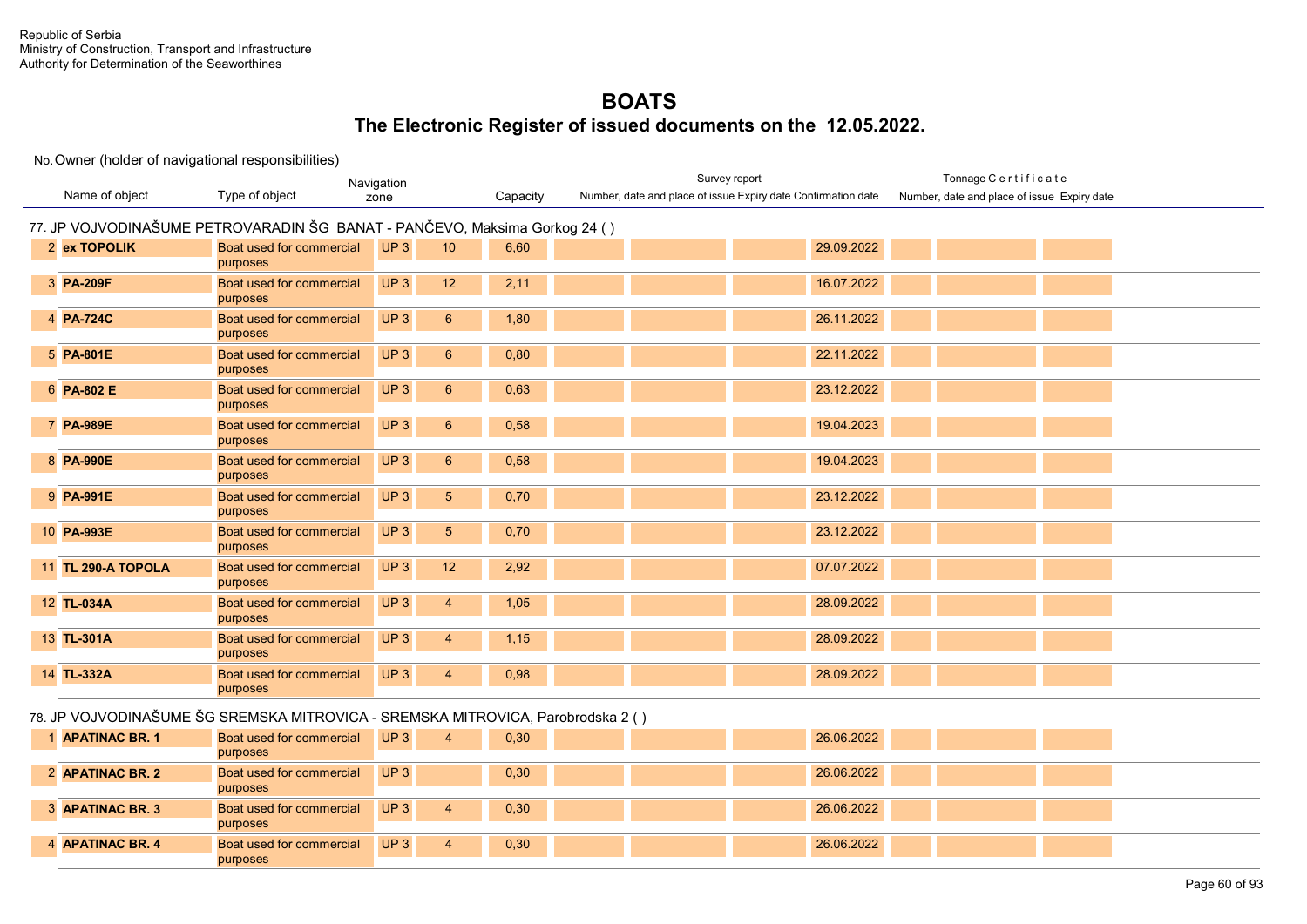#### No. Owner (holder of navigational responsibilities)

| Navigation<br>Name of object<br>Type of object<br>zone |                                                                                 |                        | Capacity | Survey report<br>Number, date and place of issue Expiry date Confirmation date | Tonnage Certificate                         |
|--------------------------------------------------------|---------------------------------------------------------------------------------|------------------------|----------|--------------------------------------------------------------------------------|---------------------------------------------|
|                                                        |                                                                                 |                        |          |                                                                                | Number, date and place of issue Expiry date |
|                                                        | 78. JP VOJVODINAŠUME ŠG SREMSKA MITROVICA - SREMSKA MITROVICA, Parobrodska 2 () |                        |          |                                                                                |                                             |
| 5 APATINAC BR. 5                                       | Boat used for commercial<br>purposes                                            | UP3<br>$\overline{4}$  | 0,30     | 26.06.2022                                                                     |                                             |
| 6 APATINAC BR. 6                                       | Boat used for commercial<br>purposes                                            | UP3<br>$\overline{4}$  | 0,30     | 26.06.2022                                                                     |                                             |
| 7 APATINAC BR. 7                                       | Boat used for commercial<br>purposes                                            | UP3<br>$\overline{4}$  | 0,30     | 26.06.2022                                                                     |                                             |
| 8 APATINAC BR. 8                                       | Boat used for commercial<br>purposes                                            | UP3<br>$\overline{4}$  | 0,30     | 26.06.2022                                                                     |                                             |
| 9 SM-279 B                                             | Boat used for commercial<br>purposes                                            | UP3<br>$5\phantom{.0}$ | 0,70     | 01.11.2022                                                                     |                                             |
| 10 SM-280 B                                            | Boat used for commercial<br>purposes                                            | UP3<br>$\sqrt{5}$      | 0,70     | 12.04.2023                                                                     |                                             |
| 11 SM-552B                                             | Boat used for commercial<br>purposes                                            | UP3<br>$\overline{2}$  | 0,24     | 18.04.2023                                                                     |                                             |
| 12 SM-553B                                             | Boat used for commercial<br>purposes                                            | UP3<br>$\overline{2}$  | 0,24     | 18.04.2023                                                                     |                                             |
| 13 SM-643A                                             | Boat used for commercial<br>purposes                                            | UP3<br>$6\phantom{1}$  | 1,28     | 01.11.2022                                                                     |                                             |
| 14 SM-844A                                             | Boat used for commercial<br>purposes                                            | UP3<br>$6\phantom{1}$  | 0,80     | 18.04.2023                                                                     |                                             |
| 15 SM-845A                                             | Boat used for commercial<br>purposes                                            | UP3<br>$\overline{4}$  | 0,50     | 18.04.2023                                                                     |                                             |
| 16 SM-847A                                             | Boat used for commercial<br>purposes                                            | UP3<br>$\overline{2}$  | 1,28     | 26.06.2022                                                                     |                                             |
| 17 SM-848A                                             | Boat used for commercial<br>purposes                                            | UP3<br>$\overline{2}$  | 1,28     | 26.06.2022                                                                     |                                             |
| 18 SM-883A OBEDSKA<br><b>BARA</b>                      | Boat used for commercial<br>purposes                                            | UP3<br>12              | 1,00     | 26.06.2022                                                                     |                                             |
|                                                        | zo III TUDICTIČKA ODCANIZACIJA ČAČKA ČAČAK Cradeka šetelišta 55 ()              |                        |          |                                                                                |                                             |

#### 79. JU TURISTIČKA ORGANIZACIJA ČAČKA - ČAČAK, Gradsko šetalište бб ( )

| <b>BG-165H OVČAR</b> | <b>Boat used for public</b> | UP <sub>3</sub> | 12 <sup>2</sup> | 1,00 |  | 08.07.2022 |  |  |
|----------------------|-----------------------------|-----------------|-----------------|------|--|------------|--|--|
|                      | purposes                    |                 |                 |      |  |            |  |  |
| 2 BG-166H KABLAR     | <b>Boat used for public</b> | UP <sub>3</sub> | 12 <sup>2</sup> | 1,00 |  | 08.07.2022 |  |  |
|                      | purposes                    |                 |                 |      |  |            |  |  |
| 3 BG-879J            | Boat used for public        | UP <sub>3</sub> | 12              | 1.46 |  | 03.08.2022 |  |  |
|                      | purposes                    |                 |                 |      |  |            |  |  |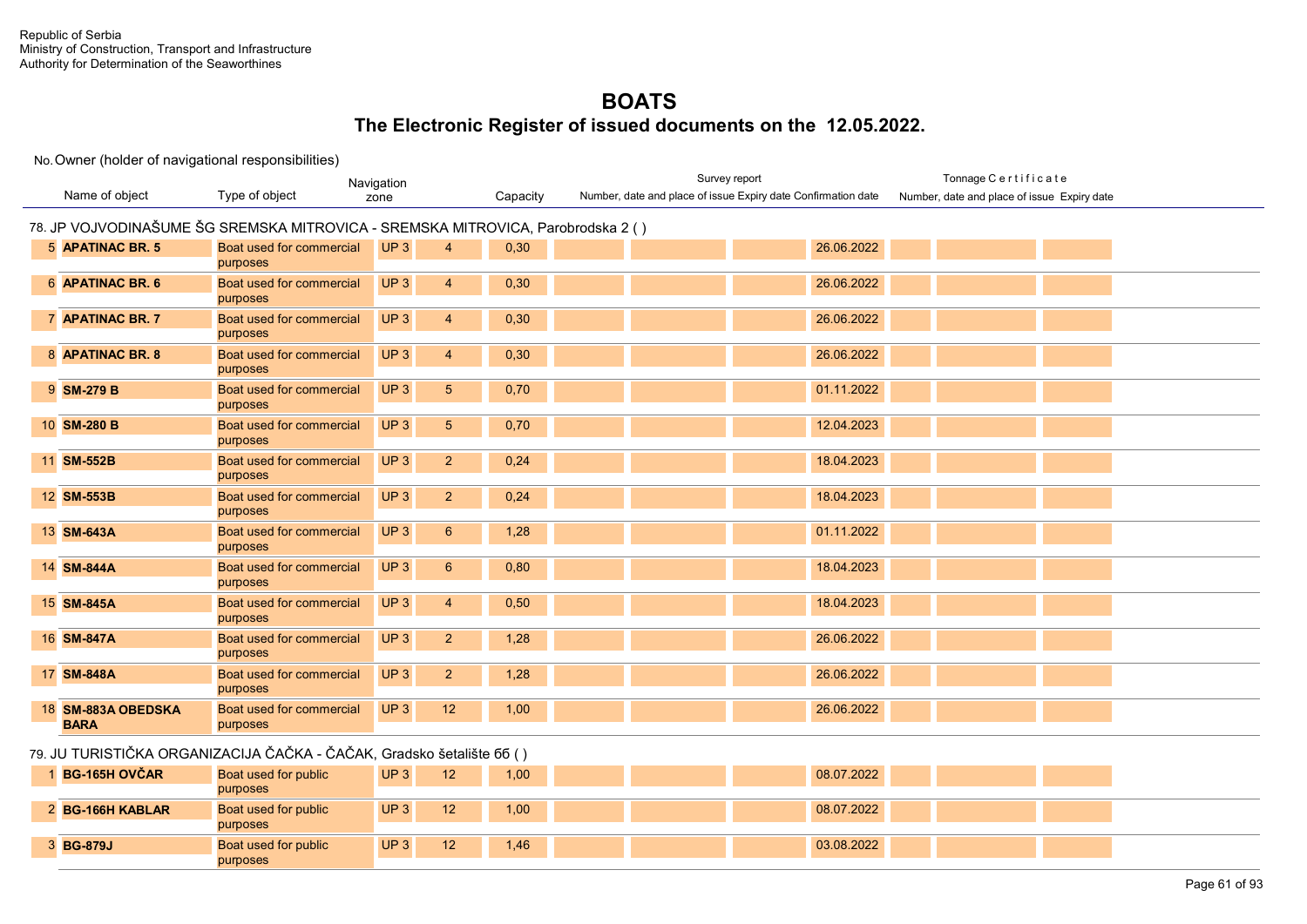|                                         |                                                                     | Navigation                        |          | Survey report                                                 | Tonnage Certificate                         |
|-----------------------------------------|---------------------------------------------------------------------|-----------------------------------|----------|---------------------------------------------------------------|---------------------------------------------|
| Name of object                          | Type of object                                                      | zone                              | Capacity | Number, date and place of issue Expiry date Confirmation date | Number, date and place of issue Expiry date |
|                                         | 80. JUGOSLOVENSKO REČNO BRODARSTVO AD - BEOGRAD, Kneza Miloša 82 () |                                   |          |                                                               |                                             |
| <b>BG-184H RADAN</b>                    | Boat used for commercial<br>purposes                                | UP3<br>10                         | 2,85     | 07.04.2023                                                    |                                             |
|                                         | 81. JVP SRBIJAVODE - NOVI BEOGRAD, Bulevar umetnosti 2A ()          |                                   |          |                                                               |                                             |
| <b>ADVANCE RESCUE</b><br><b>SKIFF 2</b> | Boat used for commercial<br>purposes                                | UP <sub>3</sub><br>10             | 0,53     | 27.09.2022                                                    |                                             |
| <b>2 ADVANCE RESUE</b><br><b>SKIFF1</b> | Boat used for commercial<br>purposes                                | UP <sub>3</sub><br>10             | 0,53     | 27.09.2022                                                    |                                             |
| 3 BG-781E                               | Boat used for commercial<br>purposes                                | UP <sub>3</sub><br>12             | 0,90     | 23.08.2022                                                    |                                             |
|                                         | 82. JVP SRBIJAVODE VPC Sava-Dunav - NEGOTIN, Stanka Paunovića 16 () |                                   |          |                                                               |                                             |
| 1 PR-273A                               | Boat used for commercial<br>purposes                                | UP3<br>8                          | 1,57     | 26.08.2022                                                    |                                             |
|                                         | 83. JVP VODE VOJVODINE - NOVI SAD, Bulevar Mihaila Pupina 25 ()     |                                   |          |                                                               |                                             |
| 1 NS-009 E                              | Boat used for commercial<br>purposes                                | UP <sub>3</sub><br>4              | 0,60     | 14.06.2022                                                    |                                             |
| 2 NS-010 E                              | Boat used for commercial<br>purposes                                | UP3<br>$\overline{4}$             | 0,42     | 10.06.2022                                                    |                                             |
| 3 NS-011 E                              | Boat used for commercial<br>purposes                                | UP <sub>3</sub><br>$\overline{4}$ | 0,42     | 29.05.2022                                                    |                                             |
| 4 NS-012 E                              | Boat used for commercial<br>purposes                                | UP <sub>3</sub><br>$\overline{4}$ | 0.42     | 18.05.2022                                                    |                                             |
| 5 NS-013 E                              | Boat used for commercial<br>purposes                                | UP3<br>6 <sup>1</sup>             | 0,65     | 14.06.2022                                                    |                                             |
| 6 NS-014 E                              | Boat used for commercial<br>purposes                                | UP <sub>3</sub><br>6 <sup>1</sup> | 0,65     | 14.06.2022                                                    |                                             |
| 7 NS-029 A                              | Boat used for commercial<br>purposes                                | UP3<br>3 <sup>5</sup>             | 8,80     | 14.06.2022                                                    |                                             |
| 8 NS-030 A                              | Boat used for commercial<br>purposes                                | UP3<br>3 <sup>5</sup>             | 8,80     | 22.06.2022                                                    |                                             |
| 9 NS-031 A                              | Boat used for commercial<br>purposes                                | UP <sub>3</sub><br>$\overline{4}$ | 0,53     | 14.06.2022                                                    |                                             |
| 10 NS-032 A                             | Boat used for commercial<br>purposes                                | UP <sub>3</sub><br>$\overline{4}$ | 0,53     | 22.06.2022                                                    |                                             |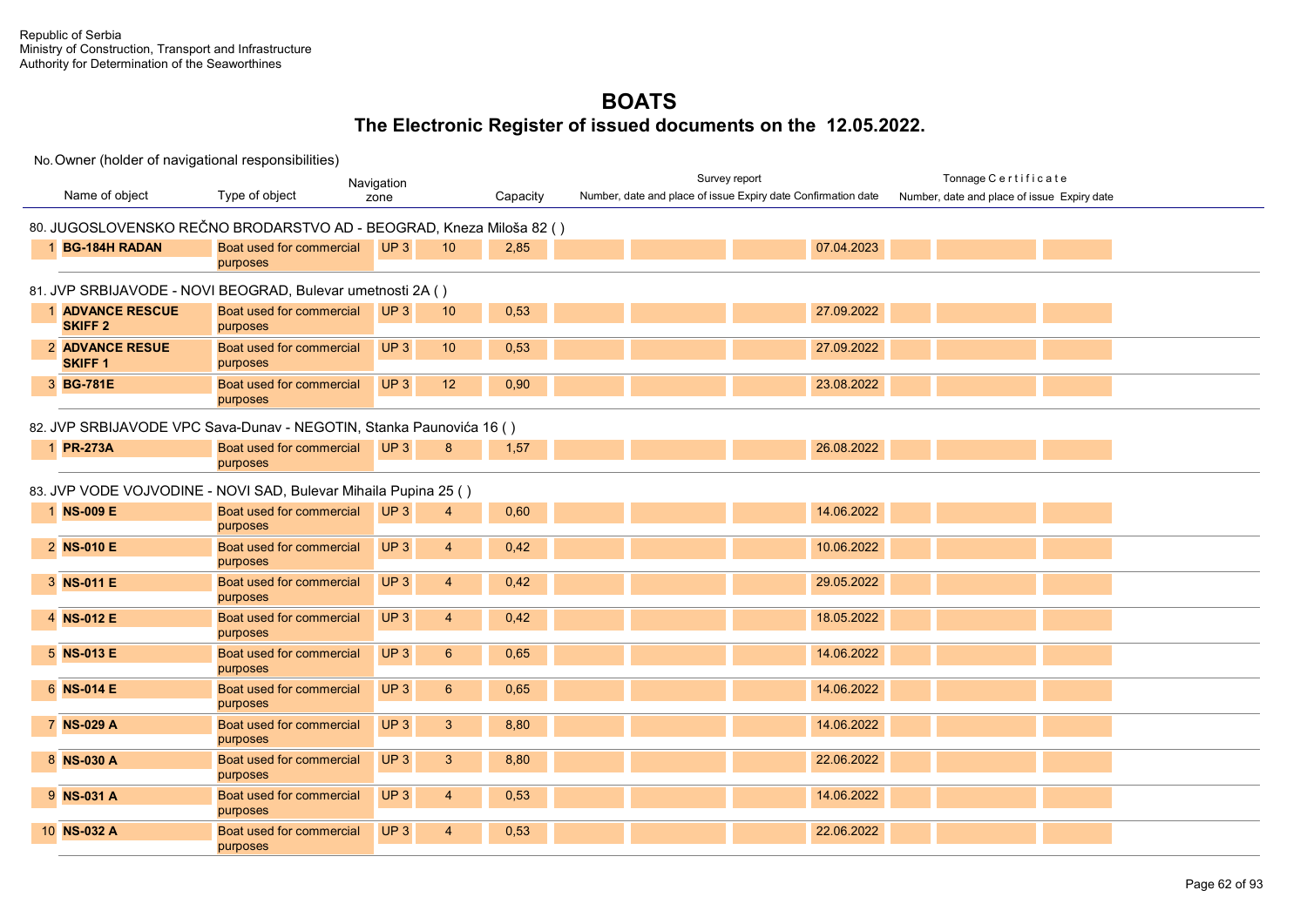|                   | Navigation                                                      |                                    | Survey report | Tonnage Certificate                                           |                                             |
|-------------------|-----------------------------------------------------------------|------------------------------------|---------------|---------------------------------------------------------------|---------------------------------------------|
| Name of object    | Type of object                                                  | zone                               | Capacity      | Number, date and place of issue Expiry date Confirmation date | Number, date and place of issue Expiry date |
|                   | 83. JVP VODE VOJVODINE - NOVI SAD, Bulevar Mihaila Pupina 25 () |                                    |               |                                                               |                                             |
| 11 NS-051 B       | Boat used for commercial<br>purposes                            | UP <sub>3</sub><br>$6^{\circ}$     | 0,64          | 14.06.2022                                                    |                                             |
| 12 NS-054 B       | Boat used for commercial<br>purposes                            | UP3<br>3 <sup>1</sup>              | 0,49          | 29.05.2022                                                    |                                             |
| 13 NS-055 B       | Boat used for commercial<br>purposes                            | UP3<br>2 <sup>2</sup>              | 0,49          | 29.05.2022                                                    |                                             |
| 14 NS-057 B       | Boat used for commercial<br>purposes                            | UP <sub>3</sub><br>$\overline{4}$  | 0,49          | 10.06.2022                                                    |                                             |
| 15 NS-058 B       | Boat used for commercial<br>purposes                            | UP <sub>3</sub><br>$\overline{4}$  | 0,49          | 22.06.2022                                                    |                                             |
| 16 NS-110 E ČIGRA | Boat used for commercial<br>purposes                            | UP3<br>12                          | 1,02          | 01.12.2022                                                    |                                             |
| 17 NS-174 F       | Boat used for commercial<br>purposes                            | UP3<br>$\overline{4}$              | 0,44          | 14.06.2022                                                    |                                             |
| 18 NS-175 F       | Boat used for public<br>purposes                                | UP <sub>3</sub><br>$6\overline{6}$ | 0,98          | 14.06.2022                                                    |                                             |
| 19 NS-211 B       | Boat used for commercial<br>purposes                            | UP3<br>$\overline{4}$              | 0,42          | 04.06.2022                                                    |                                             |
| 20 NS-214 B       | Boat used for commercial<br>purposes                            | UP <sub>3</sub><br>$\overline{4}$  | 0,42          | 29.05.2022                                                    |                                             |
| 21 NS-215 B       | Boat used for commercial<br>purposes                            | UP3<br>$\overline{4}$              | 0,42          | 29.05.2022                                                    |                                             |
| 22 NS-216 B       | Boat used for commercial<br>purposes                            | UP3<br>$\overline{4}$              | 0,42          | 14.06.2022                                                    |                                             |
| 23 NS-217/B       | Boat used for commercial<br>purposes                            | UP <sub>3</sub><br>$\overline{4}$  | 0,42          | 10.06.2022                                                    |                                             |
| 24 NS-218 B       | Boat used for commercial<br>purposes                            | UP <sub>3</sub><br>$\overline{4}$  | 0,42          | 29.05.2022                                                    |                                             |
| 25 NS-226 A DTD-1 | Boat used for commercial<br>purposes                            | UP3<br>12                          | 4,34          | 02.11.2022                                                    |                                             |
| 26 NS-708 F       | Boat used for public<br>purposes                                | UP <sub>3</sub><br>$\overline{4}$  | 0,73          | 10.06.2022                                                    |                                             |
| 27 NS-709 F       | Boat used for public<br>purposes                                | UP <sub>3</sub><br>4               | 0,73          | 10.06.2022                                                    |                                             |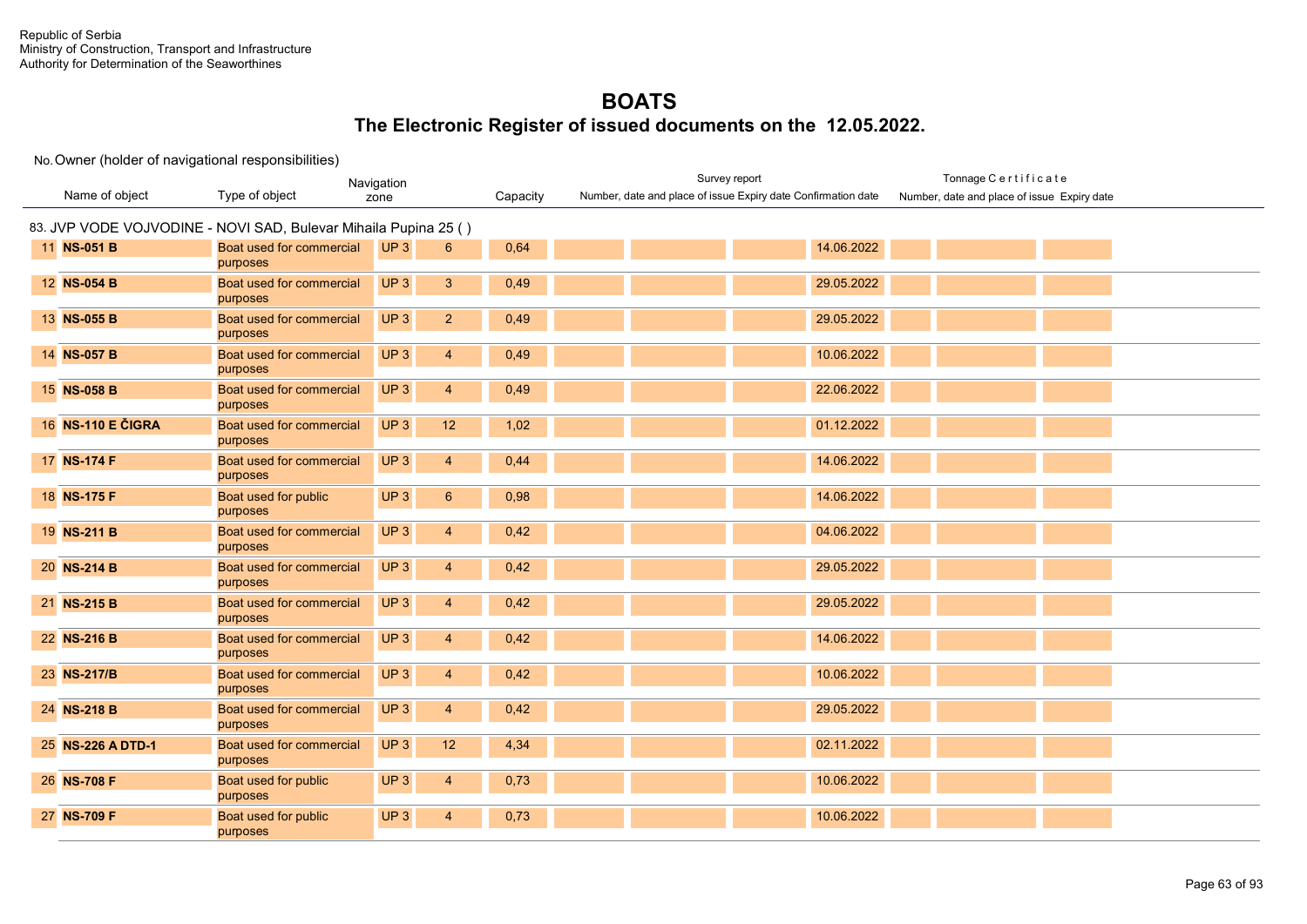|     |                                                                  |                                      | Navigation      |                 |          | Survey report                                                 | Tonnage Certificate                         |  |  |  |
|-----|------------------------------------------------------------------|--------------------------------------|-----------------|-----------------|----------|---------------------------------------------------------------|---------------------------------------------|--|--|--|
|     | Name of object                                                   | Type of object                       | zone            |                 | Capacity | Number, date and place of issue Expiry date Confirmation date | Number, date and place of issue Expiry date |  |  |  |
|     | 83. JVP VODE VOJVODINE - NOVI SAD, Bulevar Mihaila Pupina 25 ()  |                                      |                 |                 |          |                                                               |                                             |  |  |  |
|     | 28 NS-710 F                                                      | Boat used for public<br>purposes     | UP3             | $\overline{4}$  | 0,46     | 29.05.2022                                                    |                                             |  |  |  |
|     | 29 NS-711 F                                                      | Boat used for public<br>purposes     | UP <sub>3</sub> | $\overline{4}$  | 0,46     | 29.05.2022                                                    |                                             |  |  |  |
|     | 30 NS-829 B                                                      | Boat used for commercial<br>purposes | UP <sub>3</sub> | $6\phantom{1}6$ | 0,64     | 14.06.2022                                                    |                                             |  |  |  |
|     | 31 NS-966 A                                                      | Boat used for commercial<br>purposes | UP <sub>3</sub> | $\overline{2}$  | 2,13     | 22.06.2022                                                    |                                             |  |  |  |
|     | 32 NS-967 A                                                      | Boat used for commercial<br>purposes | UP <sub>3</sub> | 2 <sup>2</sup>  | 2,13     | 14.06.2022                                                    |                                             |  |  |  |
|     | 33 NS-973 B                                                      | Boat used for commercial<br>purposes | UP <sub>3</sub> | $\overline{4}$  | 0,42     | 10.06.2022                                                    |                                             |  |  |  |
|     | 34 NS-974 B                                                      | Boat used for commercial<br>purposes | UP <sub>3</sub> | $\overline{4}$  | 0,42     | 14.06.2022                                                    |                                             |  |  |  |
|     | 84. KARIN KOMERC MD d.o.o. - VETERNIK, Živorada Petrovića 8 ()   |                                      |                 |                 |          |                                                               |                                             |  |  |  |
|     | 1 NS-030 D KARIN-CER                                             | Boat used for commercial<br>purposes | UP3             | $\overline{4}$  | 6,50     | 11.07.2022                                                    |                                             |  |  |  |
| 85. | 3907()                                                           |                                      |                 |                 |          |                                                               |                                             |  |  |  |
|     | <b>VG-214B</b>                                                   | Boat used for commercial<br>purposes | UP <sub>3</sub> | 12              | 1,00     | 03.06.2022                                                    |                                             |  |  |  |
| 86. | 4301()                                                           |                                      |                 |                 |          |                                                               |                                             |  |  |  |
|     | <b>PA-909F</b>                                                   | Boat used for commercial<br>purposes | UP <sub>3</sub> | 12              | 2,84     | 26.08.2022                                                    |                                             |  |  |  |
|     | 87. KOTUR I OSTALI DOO - NOVI BEOGRAD, Jurija Gagarina 251/62 () |                                      |                 |                 |          |                                                               |                                             |  |  |  |
|     | <b>JEANNEAU MERRY</b><br>FISHER 695                              | Boat used for commercial<br>purposes | UP3             | 8               | 1,21     | 26.04.2023                                                    |                                             |  |  |  |
| 88. | 3684()                                                           |                                      |                 |                 |          |                                                               |                                             |  |  |  |
|     | <b>VG-684 A</b>                                                  | Boat used for commercial<br>purposes | UP3             | $\overline{2}$  | 0,60     | 06.12.2022                                                    |                                             |  |  |  |
| 89. | 2903()                                                           |                                      |                 |                 |          |                                                               |                                             |  |  |  |
|     | ex NIKOLA TESLA                                                  | Boat used for commercial<br>purposes | UP3             | 12              | 6,00     | 13.09.2022                                                    |                                             |  |  |  |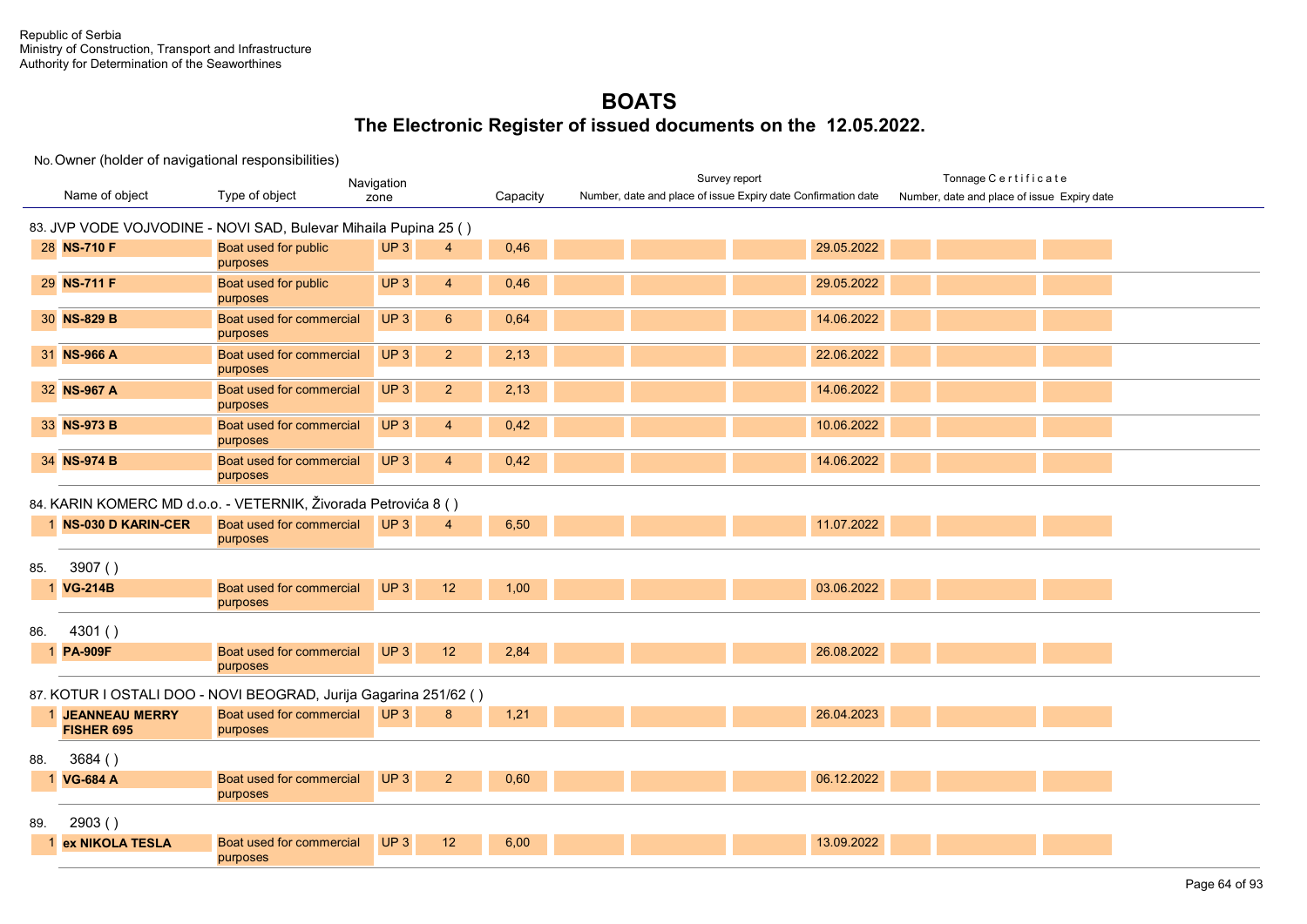|     |                                                      |                                                                         | Navigation      |                        |                                                                                                       | Survey report                                                 | Tonnage Certificate                         |  |
|-----|------------------------------------------------------|-------------------------------------------------------------------------|-----------------|------------------------|-------------------------------------------------------------------------------------------------------|---------------------------------------------------------------|---------------------------------------------|--|
|     | Name of object                                       | Type of object                                                          | zone            | Capacity               |                                                                                                       | Number, date and place of issue Expiry date Confirmation date | Number, date and place of issue Expiry date |  |
|     |                                                      |                                                                         |                 |                        | 90. KUBINJEC BOGOMIR PR SLATKOVODNI RIBOLOV RIBA-RIBA 1 BEOGRAD - BEOGRAD, Đorđa Ognjanovića 10/20 () |                                                               |                                             |  |
|     |                                                      | Boat used for commercial                                                | UP <sub>3</sub> | 2                      |                                                                                                       | 16.08.2022                                                    |                                             |  |
|     | 1 BG-738 I                                           | purposes                                                                |                 | 0,50                   |                                                                                                       |                                                               |                                             |  |
|     |                                                      |                                                                         |                 |                        |                                                                                                       |                                                               |                                             |  |
| 91. | 3832()                                               |                                                                         |                 |                        |                                                                                                       |                                                               |                                             |  |
|     | <b>VG-108.A</b>                                      | Boat used for commercial<br>purposes                                    | UP3             | 2 <sup>2</sup><br>0,75 |                                                                                                       | 13.09.2022                                                    |                                             |  |
|     |                                                      | 92. LEGET AGREGATI DOO - SREMSKA MITROVICA, Jarački put 10 ()           |                 |                        |                                                                                                       |                                                               |                                             |  |
|     | 1 SM-004 B                                           | Boat used for commercial                                                | UP3             | 9,10<br>2              |                                                                                                       | 23.10.2022                                                    |                                             |  |
|     |                                                      | purposes                                                                |                 |                        |                                                                                                       |                                                               |                                             |  |
|     | 2 SM-372A GUSAN                                      | Boat used for commercial<br>purposes                                    | UP <sub>3</sub> | 12<br>5,42             |                                                                                                       | 02.12.2022                                                    |                                             |  |
|     | 3 SM-375A                                            | Boat used for commercial                                                | UP3             | 1,64<br>$\overline{4}$ |                                                                                                       | 23.10.2022                                                    |                                             |  |
|     |                                                      | purposes                                                                |                 |                        |                                                                                                       |                                                               |                                             |  |
| 93. | 3985()                                               |                                                                         |                 |                        |                                                                                                       |                                                               |                                             |  |
|     | <b>BG-7131</b>                                       | Boat used for commercial                                                | UP3             | 12<br>1,50             |                                                                                                       | 31.08.2022                                                    |                                             |  |
|     |                                                      | purposes                                                                |                 |                        |                                                                                                       |                                                               |                                             |  |
|     |                                                      | 94. LING MOBILLITY SOLUTIONS DOO - NOVI SAD, Ilije Garašanina 12 ()     |                 |                        |                                                                                                       |                                                               |                                             |  |
|     | <b>ELKO Marine Big FOOT</b> Boat used for commercial |                                                                         | UP3             |                        |                                                                                                       | 26.05.2022                                                    |                                             |  |
|     |                                                      | purposes                                                                |                 |                        |                                                                                                       |                                                               |                                             |  |
|     | 2 Elko Marine V-Power                                | Boat used for commercial                                                | UP <sub>3</sub> | $\overline{2}$<br>0,53 |                                                                                                       | 19.10.2022                                                    |                                             |  |
|     |                                                      | purposes                                                                |                 |                        |                                                                                                       |                                                               |                                             |  |
|     | <b>3 ELKO MARINE V-</b>                              | Boat used for commercial                                                | UP <sub>3</sub> | $\overline{2}$<br>0,53 |                                                                                                       | 21.09.2022                                                    |                                             |  |
|     | <b>POWER 002</b>                                     | purposes                                                                |                 |                        |                                                                                                       |                                                               |                                             |  |
|     | 4 ELKO MARINE V-<br><b>POWER 003</b>                 | Boat used for commercial<br>purposes                                    | UP <sub>3</sub> | $\overline{2}$<br>0,53 |                                                                                                       | 21.09.2022                                                    |                                             |  |
|     | <b>5 ELKO MARINE V-</b>                              | Boat used for commercial                                                | UP <sub>3</sub> | $\overline{2}$<br>0,53 |                                                                                                       | 21.09.2022                                                    |                                             |  |
|     | <b>POWER 004</b>                                     | purposes                                                                |                 |                        |                                                                                                       |                                                               |                                             |  |
|     | <b>6 ELKO MARINE V-</b>                              | Boat used for commercial                                                | UP3             | 0,53<br>$\overline{2}$ |                                                                                                       | 21.09.2022                                                    |                                             |  |
|     | <b>POWER 005</b>                                     | purposes                                                                |                 |                        |                                                                                                       |                                                               |                                             |  |
|     |                                                      | 95. LJUBICA KOPUNOVIĆ PR ALTURA REY - Nova Varoš, Filipa Višnjića 18 () |                 |                        |                                                                                                       |                                                               |                                             |  |
|     | 1 SM-652 B                                           | Boat used for commercial                                                | UP3             | 12<br>2,00             |                                                                                                       | 25.05.2022                                                    |                                             |  |
|     |                                                      | purposes                                                                |                 |                        |                                                                                                       |                                                               |                                             |  |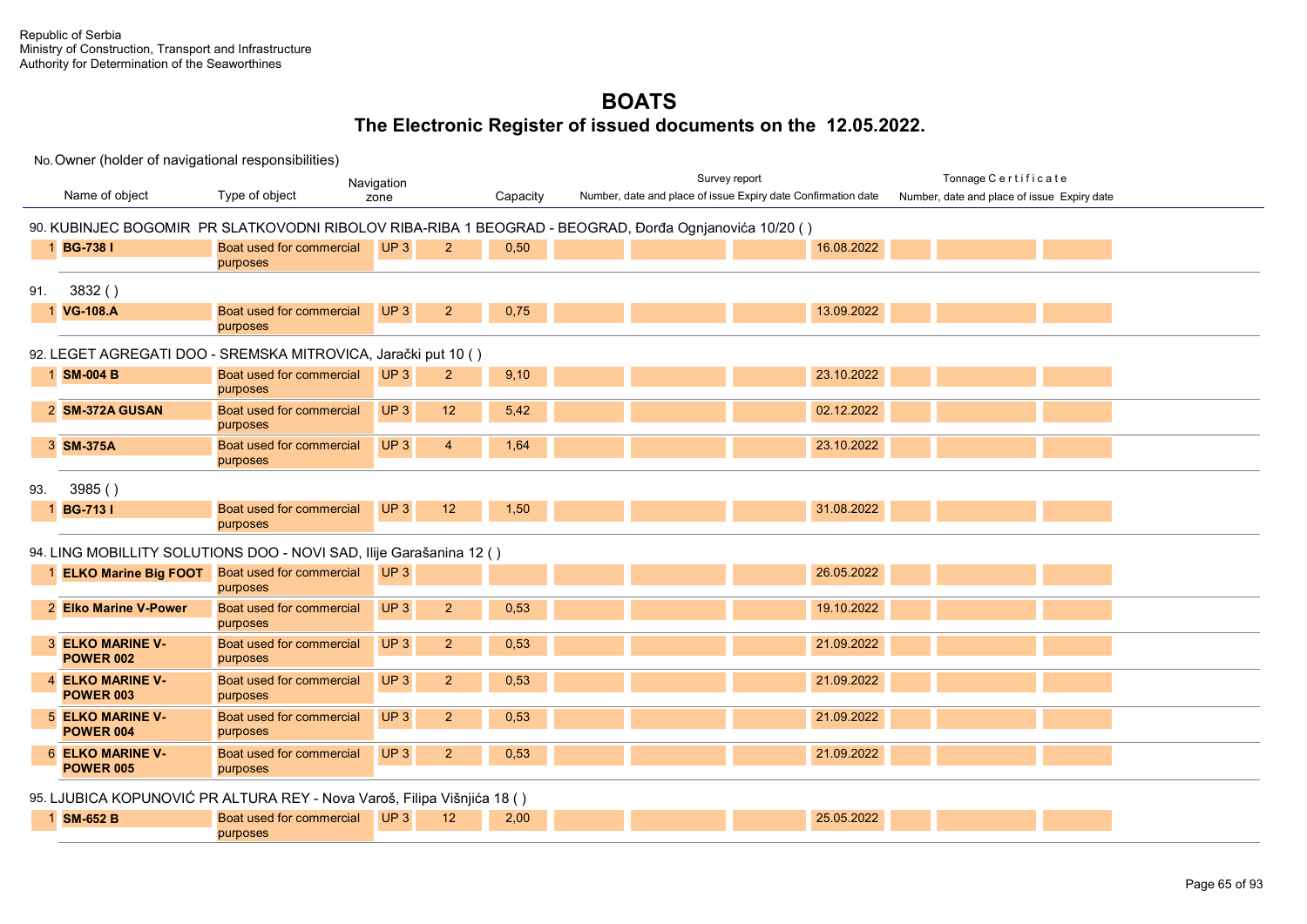|      | Navigation                |                                                                           |                                    |          | Survey report |                                                               | Tonnage Certificate                         |  |
|------|---------------------------|---------------------------------------------------------------------------|------------------------------------|----------|---------------|---------------------------------------------------------------|---------------------------------------------|--|
|      | Name of object            | Type of object                                                            | zone                               | Capacity |               | Number, date and place of issue Expiry date Confirmation date | Number, date and place of issue Expiry date |  |
|      |                           | 95. LJUBICA KOPUNOVIĆ PR ALTURA REY - Nova Varoš, Filipa Višnjića 18 ()   |                                    |          |               |                                                               |                                             |  |
|      | 2 SM-653 B                | Boat used for commercial<br>purposes                                      | UP3<br>12 <sup>2</sup>             | 2,00     |               | 25.05.2022                                                    |                                             |  |
|      |                           | 96. LJUBITELJI SAVE I DUNAVA-ADA MEĐICA - NOVI BEOGRAD, Nehruova 78/28 () |                                    |          |               |                                                               |                                             |  |
|      | 1 BG-024D                 | Boat used for commercial<br>purposes                                      | UP <sub>3</sub><br>12 <sup>°</sup> | 0,98     |               | 20.07.2022                                                    |                                             |  |
|      | 2 BG-041H                 | Boat used for commercial<br>purposes                                      | UP3<br>12                          | 1,50     |               | 10.10.2022                                                    |                                             |  |
|      |                           | 97. LORANT APRO PR FISHERMAN LORI - KANJIŽA, Plitvička 5 ()               |                                    |          |               |                                                               |                                             |  |
|      | 1 ST-260 C                | Boat used for commercial<br>purposes                                      | UP3<br>$\overline{1}$              | 0,65     |               | 16.09.2022                                                    |                                             |  |
| 98.  | 3899()                    |                                                                           |                                    |          |               |                                                               |                                             |  |
|      | 1 BG-133F                 | Boat used for commercial<br>purposes                                      | UP3<br>12                          | 2,00     |               | 25.05.2022                                                    |                                             |  |
|      |                           | 99. LUKOIL SRBIJA AD - NOVI BEOGRAD, Bulevar M. Pupina 165D ()            |                                    |          |               |                                                               |                                             |  |
|      | 1 BG-217 J                | Boat used for commercial<br>purposes                                      | UP3<br>10 <sup>°</sup>             | 0,53     |               | 27.06.2022                                                    |                                             |  |
| 100. | 4037()                    |                                                                           |                                    |          |               |                                                               |                                             |  |
|      | 1 SM-513 B                | Boat used for commercial<br>purposes                                      | UP <sub>3</sub><br>12              | 1,08     |               | 29.05.2022                                                    |                                             |  |
|      | 2 SM-917 B                | Boat used for commercial<br>purposes                                      | UP <sub>3</sub><br>12              | 2,00     |               | 24.12.2022                                                    |                                             |  |
| 101. | 3623()                    |                                                                           |                                    |          |               |                                                               |                                             |  |
|      | <b>Čamac PLH 808-1/22</b> | Boat used for commercial<br>purposes                                      | UP <sub>3</sub><br>12              | 2,30     |               | 27.04.2023                                                    |                                             |  |
|      | 2 Čamac PLH 808-2/22      | Boat used for commercial<br>purposes                                      | UP <sub>3</sub><br>12              | 2,30     |               | 27.04.2023                                                    |                                             |  |
| 102. | 4093()                    |                                                                           |                                    |          |               |                                                               |                                             |  |
|      | <b>Čamac PLH 808-3/22</b> | Boat used for commercial<br>purposes                                      | UP <sub>3</sub><br>12 <sup>2</sup> | 2,30     |               | 27.04.2023                                                    |                                             |  |
|      | 2 SM-549 B                | Boat used for commercial<br>purposes                                      | UP <sub>3</sub><br>12              | 1,78     |               | 12.09.2022                                                    |                                             |  |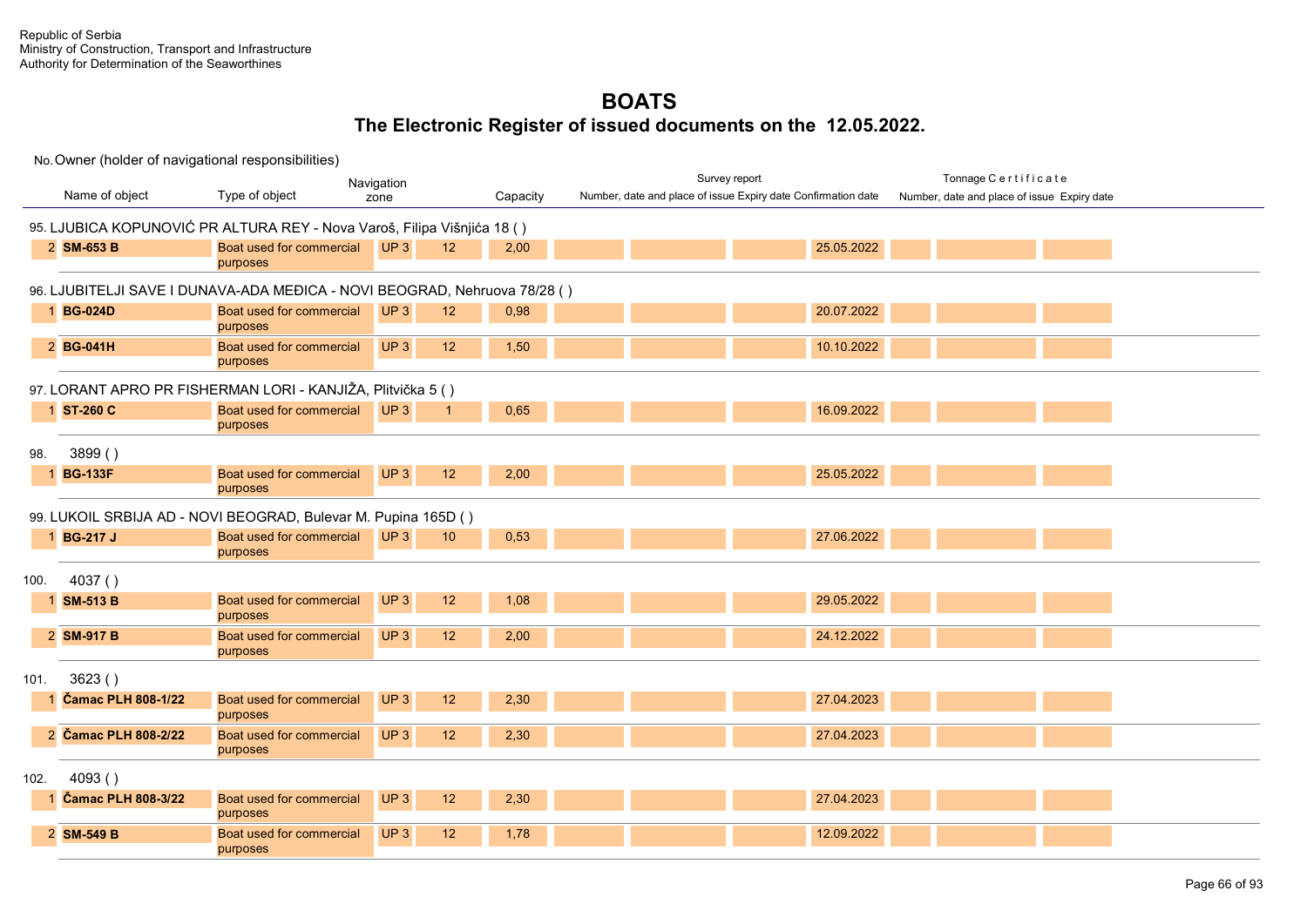|      |                                                                         |                                                                                          | Navigation                        |          | Survey report                                                 | Tonnage Certificate                         |  |  |  |  |
|------|-------------------------------------------------------------------------|------------------------------------------------------------------------------------------|-----------------------------------|----------|---------------------------------------------------------------|---------------------------------------------|--|--|--|--|
|      | Name of object                                                          | Type of object                                                                           | zone                              | Capacity | Number, date and place of issue Expiry date Confirmation date | Number, date and place of issue Expiry date |  |  |  |  |
| 103. | 3966()                                                                  |                                                                                          |                                   |          |                                                               |                                             |  |  |  |  |
|      | 1 SM - 405 B                                                            | <b>Boat used for commercial</b><br>purposes                                              | UP <sub>3</sub><br>12             | 4,60     | 25.05.2022                                                    |                                             |  |  |  |  |
| 104. | 3444()                                                                  |                                                                                          |                                   |          |                                                               |                                             |  |  |  |  |
|      | <b>BG-223B</b>                                                          | Boat used for commercial<br>purposes                                                     | UP <sub>3</sub><br>12             | 2,00     | 23.08.2022                                                    |                                             |  |  |  |  |
|      | 2 BG-557 F                                                              | Boat used for commercial<br>purposes                                                     | UP <sub>3</sub><br>12             | 1,50     | 07.09.2022                                                    |                                             |  |  |  |  |
|      | 3 BG-891A                                                               | Boat used for commercial<br>purposes                                                     | UP <sub>3</sub><br>12             | 2,00     | 23.08.2022                                                    |                                             |  |  |  |  |
|      | 105. MASTER MAKER DOO - BEOGRAD, Stojana stoleta Aranđelovića 8/3/13 () |                                                                                          |                                   |          |                                                               |                                             |  |  |  |  |
|      | 1 BG-670J                                                               | Boat used for commercial<br>purposes                                                     | UP3<br>11                         | 0,88     | 16.06.2022                                                    |                                             |  |  |  |  |
|      |                                                                         | 106. MGSI-DIREKCIJA ZA VODNE PUTEVE - BEOGRAD, Francuska 9 ()                            |                                   |          |                                                               |                                             |  |  |  |  |
|      | 1 BG-076 K                                                              | Boat used for public<br>purposes                                                         | UP <sub>3</sub><br>$6^{\circ}$    | 3,85     | 04.08.2022                                                    |                                             |  |  |  |  |
|      | 2 BG-526E                                                               | Boat used for commercial<br>purposes                                                     | UP <sub>3</sub><br>$6^{\circ}$    | 2,79     | 13.04.2023                                                    |                                             |  |  |  |  |
| 107. | 3620()                                                                  |                                                                                          |                                   |          |                                                               |                                             |  |  |  |  |
|      | 1 VG-100 B                                                              | Boat used for commercial<br>purposes                                                     | UP <sub>3</sub><br>$\overline{4}$ | 0,50     | 10.02.2023                                                    |                                             |  |  |  |  |
|      | 2 VG-215C                                                               | Boat used for commercial<br>purposes                                                     | UP <sub>3</sub><br>8              | 0,60     | 11.08.2022                                                    |                                             |  |  |  |  |
|      |                                                                         | 108. MINISTARSTVO FINANSIJA-UPRAVA CARINA - NOVI BEOGRAD, Bulevar Zorana Đinđića 155a () |                                   |          |                                                               |                                             |  |  |  |  |
|      | 1 BG-1001                                                               | Boat used for public<br>purposes                                                         | UP <sub>3</sub><br>8              | 1,54     | 26.06.2022                                                    |                                             |  |  |  |  |
|      | 2 BG-204 E                                                              | Boat used for public<br>purposes                                                         | UP <sub>3</sub><br>8              | 1,00     | 28.05.2022                                                    |                                             |  |  |  |  |
|      | 3 BG-607 E                                                              | Boat used for public<br>purposes                                                         | UP <sub>3</sub><br>$\overline{7}$ | 1,20     | 28.05.2022                                                    |                                             |  |  |  |  |
|      | 4 BG-939E                                                               | Boat used for public<br>purposes                                                         | UP <sub>3</sub><br>8              | 1,30     | 28.05.2022                                                    |                                             |  |  |  |  |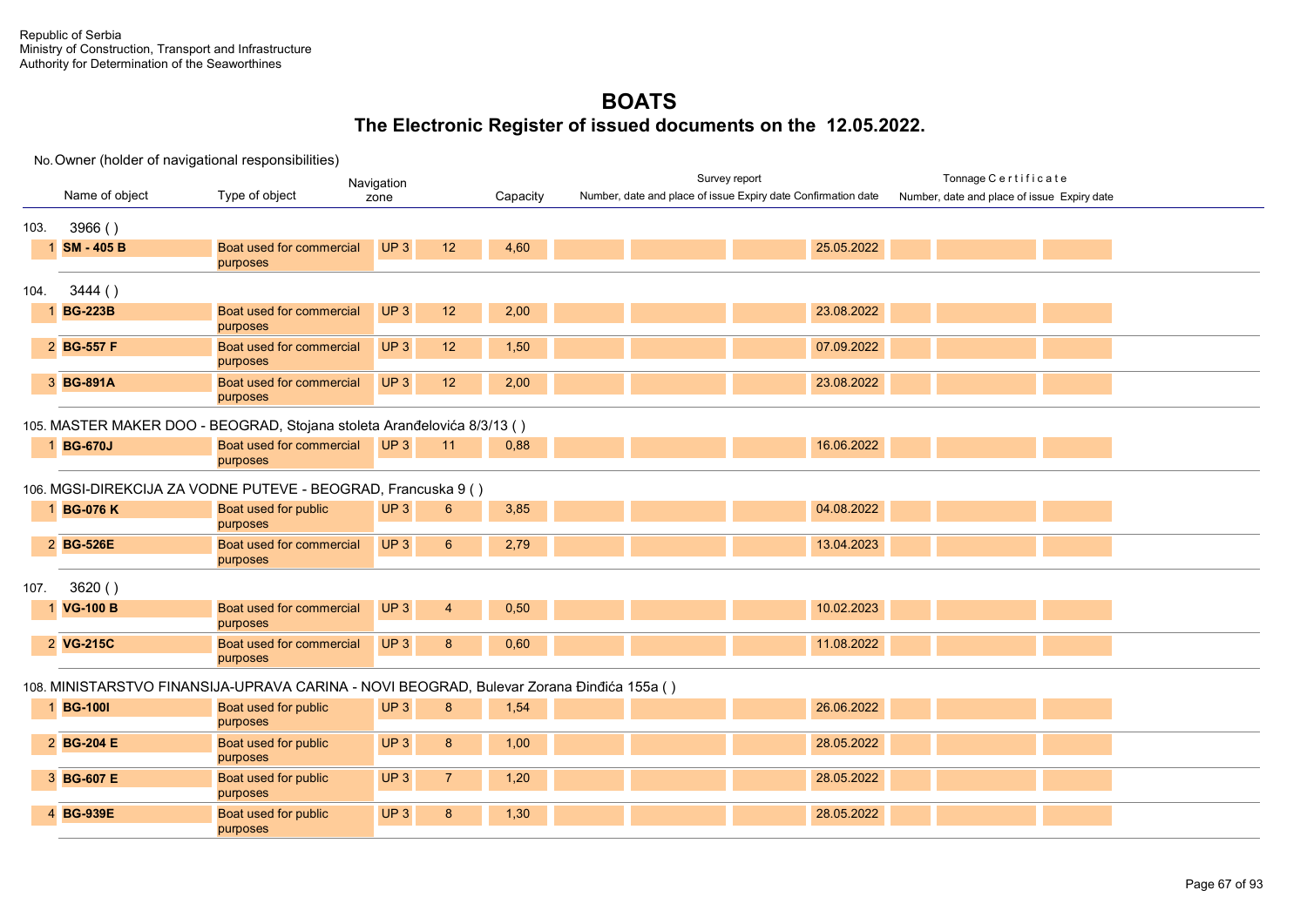|      |                                                                          |                                      | Navigation                         |          | Survey report                                                                                             |            | Tonnage Certificate                         |  |
|------|--------------------------------------------------------------------------|--------------------------------------|------------------------------------|----------|-----------------------------------------------------------------------------------------------------------|------------|---------------------------------------------|--|
|      | Name of object                                                           | Type of object                       | zone                               | Capacity | Number, date and place of issue Expiry date Confirmation date                                             |            | Number, date and place of issue Expiry date |  |
|      | 109. MINISTARSTVO ZAŠTITE ŽIVOTNE SREDINE - BEOGRAD, Nemanjina 22-26 ()  |                                      |                                    |          |                                                                                                           |            |                                             |  |
|      | 1 BG-696 E                                                               | Boat used for public<br>purposes     | UP3<br>6                           | 0,91     |                                                                                                           | 13.10.2022 |                                             |  |
| 110. | 4082()                                                                   |                                      |                                    |          |                                                                                                           |            |                                             |  |
|      | 1 AP-706A                                                                | Boat used for commercial<br>purposes | UP <sub>3</sub><br>$\overline{4}$  | 0,50     |                                                                                                           | 07.03.2023 |                                             |  |
|      | 111. MUP - POLICIJSKA UPRAVA ŠABAC - ŠABAC, Gospodar Jevremova 4 ()      |                                      |                                    |          |                                                                                                           |            |                                             |  |
|      | 1 SM-566 B                                                               | Boat used for public<br>purposes     | UP3<br>6                           | 0,75     |                                                                                                           | 02.12.2022 |                                             |  |
|      | 112. MUP - Sektor za vanredne situacije Bor - BOR, Trg Oslobođenja 66 () |                                      |                                    |          |                                                                                                           |            |                                             |  |
|      | 1 ADVANCE DC10 RS-<br><b>ADVDC1010L919</b>                               | Boat used for public<br>purposes     | UP <sub>3</sub><br>8               | 1,30     |                                                                                                           | 08.10.2022 |                                             |  |
|      | 2 ADVANCE RAFT 425<br>193-4-004                                          | Boat used for public<br>purposes     | UP <sub>3</sub><br>8               | 1,00     |                                                                                                           | 08.10.2022 |                                             |  |
|      | <b>3 ADVANCE RESCUE</b><br><b>SKIFF RS-</b><br><b>ADVAL019K919</b>       | Boat used for public<br>purposes     | UP3<br>$10$                        | 0,53     |                                                                                                           | 08.10.2022 |                                             |  |
|      | 4 SOLAR MK 450 01629                                                     | Boat used for public<br>purposes     | UP3<br>8                           | 0,85     |                                                                                                           | 08.10.2022 |                                             |  |
|      |                                                                          |                                      |                                    |          | 113. MUP DIREKCIJA POLICIJE - ŽANDARMERIJA 1. RONILAČKI CENTAR - NOVI BEOGRAD, Bul. Zorana Đinđića 132 () |            |                                             |  |
|      | 1 BG-005K                                                                | Boat used for public<br>purposes     | UP3<br>10                          | 1,30     |                                                                                                           | 14.09.2022 |                                             |  |
|      | 2 BG-006 H                                                               | Boat used for public<br>purposes     | UP <sub>3</sub><br>12              | 1,42     |                                                                                                           | 14.09.2022 |                                             |  |
|      | 3 BG-035 J                                                               | Boat used for public<br>purposes     | UP3<br>$5\phantom{.0}$             | 0,85     |                                                                                                           | 18.05.2022 |                                             |  |
|      | 4 BG-208 A                                                               | Boat used for public<br>purposes     | UP3<br>10                          | 1,25     |                                                                                                           | 24.06.2022 |                                             |  |
|      | 5 BG-209A                                                                | Boat used for public<br>purposes     | UP3<br>10 <sub>1</sub>             | 1,25     |                                                                                                           | 16.05.2022 |                                             |  |
|      | 6 BG-210 A                                                               | Boat used for public<br>purposes     | UP <sub>3</sub><br>$6\overline{6}$ | 0,70     |                                                                                                           | 24.06.2022 |                                             |  |
|      | 7 BG-211 A                                                               | Boat used for public<br>purposes     | UP <sub>3</sub><br>6               | 0,70     |                                                                                                           | 24.06.2022 |                                             |  |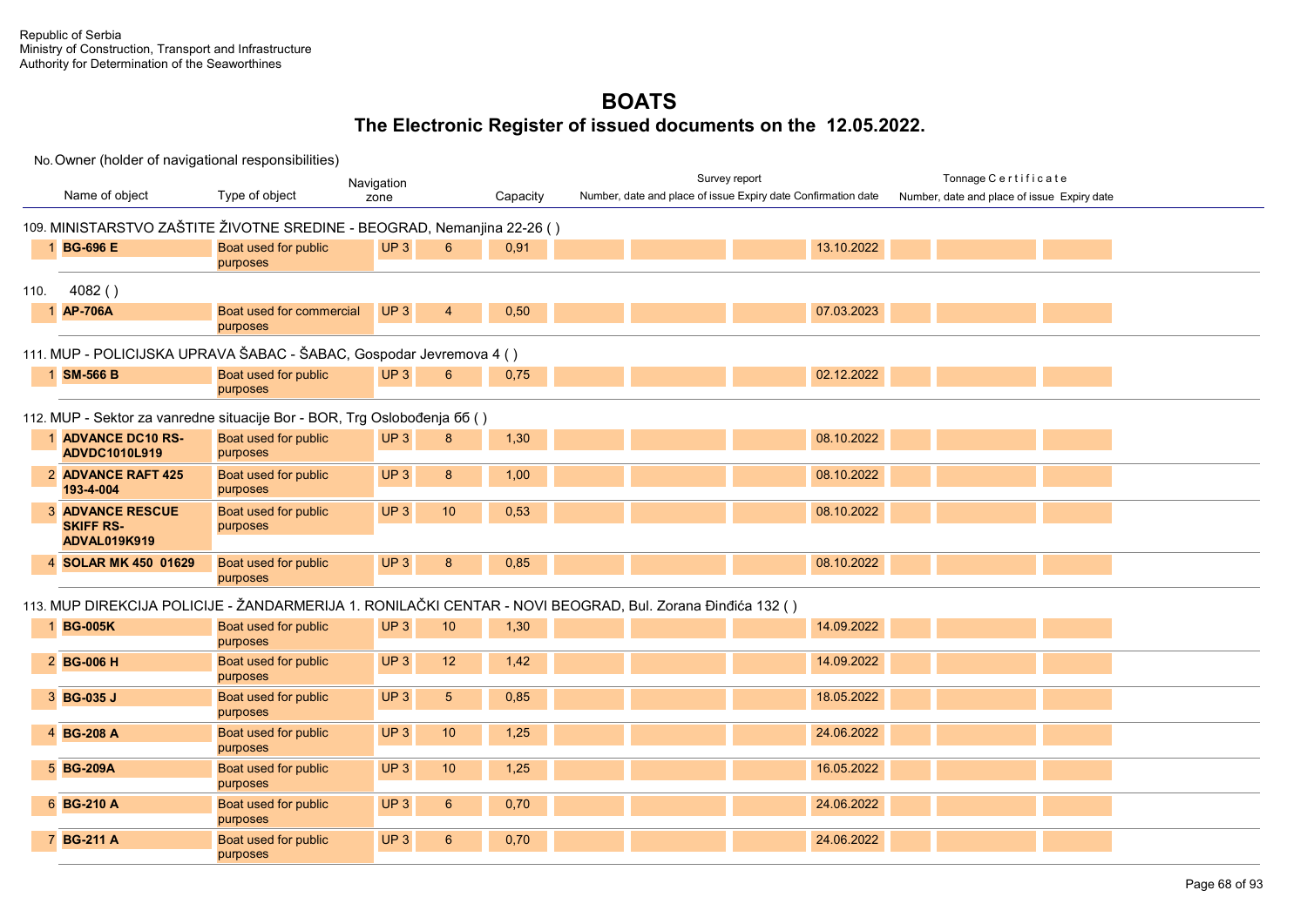### No. Owner (holder of navigational responsibilities)

**ADVDC1008L919**

purposes

|                                                                                       |                                  | Navigation            |          | Survey report                                                                                             |            | Tonnage Certificate                         |  |
|---------------------------------------------------------------------------------------|----------------------------------|-----------------------|----------|-----------------------------------------------------------------------------------------------------------|------------|---------------------------------------------|--|
| Name of object                                                                        | Type of object                   | zone                  | Capacity | Number, date and place of issue Expiry date Confirmation date                                             |            | Number, date and place of issue Expiry date |  |
|                                                                                       |                                  |                       |          | 113. MUP DIREKCIJA POLICIJE - ŽANDARMERIJA 1. RONILAČKI CENTAR - NOVI BEOGRAD, Bul. Zorana Đinđića 132 () |            |                                             |  |
| 8 BG-216 A                                                                            | Boat used for public<br>purposes | UP <sub>3</sub><br>7  | 4,46     |                                                                                                           | 24.06.2022 |                                             |  |
| 9 BG-217 A                                                                            | Boat used for public<br>purposes | UP3<br>8              | 1,25     |                                                                                                           | 24.06.2022 |                                             |  |
| 10 BG-219A                                                                            | Boat used for public<br>purposes | UP3<br>12             | 1,20     |                                                                                                           | 15.12.2022 |                                             |  |
| 11 BG-350 I                                                                           | Boat used for public<br>purposes | UP3<br>$6\phantom{1}$ | 1,50     |                                                                                                           | 27.04.2023 |                                             |  |
| 12 BG-727C                                                                            | Boat used for public<br>purposes | 10<br>UP3             | 1,80     |                                                                                                           | 11.12.2022 |                                             |  |
| 13 BG-886 B                                                                           | Boat used for public<br>purposes | $6\phantom{1}$<br>UP3 | 1,00     |                                                                                                           | 18.06.2022 |                                             |  |
| 114. MUP RS - Sektor za vanredne situacije Užice - UŽICE, Omladinska 1 ( )            |                                  |                       |          |                                                                                                           |            |                                             |  |
| 1 ADVANCE DC10 RS-<br>ADVDC1004H919                                                   | Boat used for public<br>purposes | UP3<br>8              | 1,30     |                                                                                                           | 07.10.2022 |                                             |  |
| 2 ADVANCE RAFT 425<br>193-4-023                                                       | Boat used for public<br>purposes | UP <sub>3</sub><br>8  | 1,00     |                                                                                                           | 07.10.2022 |                                             |  |
| <b>3 ADVANCE RAFT 425</b><br>193-4-024                                                | Boat used for public<br>purposes | UP3<br>8              | 1,00     |                                                                                                           | 07.10.2022 |                                             |  |
| <b>4 ADVANCE RESCUE</b><br><b>SKIFF RS-</b><br><b>ADVAL001H919</b>                    | Boat used for public<br>purposes | UP <sub>3</sub><br>10 | 0,53     |                                                                                                           | 07.10.2022 |                                             |  |
| 5 HOPE PA-475 RESCUE<br><b>BOAT</b>                                                   | Boat used for public<br>purposes | UP3<br>8              | 1,00     |                                                                                                           | 07.10.2022 |                                             |  |
| <b>6 SILINGER</b><br><b>FRTS02858D111</b>                                             | Boat used for public<br>purposes | UP <sub>3</sub><br>8  | 1,60     |                                                                                                           | 25.11.2022 |                                             |  |
| <b>7 SILINGER</b><br><b>FRTS03136L212</b>                                             | Boat used for public<br>purposes | UP <sub>3</sub><br>8  | 1,60     |                                                                                                           | 25.11.2022 |                                             |  |
| 8 SOLAR MK 450 01817                                                                  | Boat used for public<br>purposes | UP3<br>6              | 0,85     |                                                                                                           | 25.11.2022 |                                             |  |
| 115. MUP RS- Odeljenje za vanredne situacije Kikinda - KIKINDA, Marka Kraljevića 4 () |                                  |                       |          |                                                                                                           |            |                                             |  |
| 1 ADVANCE DC10 RS-                                                                    | Boat used for public             | UP <sub>3</sub><br>8  | 1,30     |                                                                                                           | 21.10.2022 |                                             |  |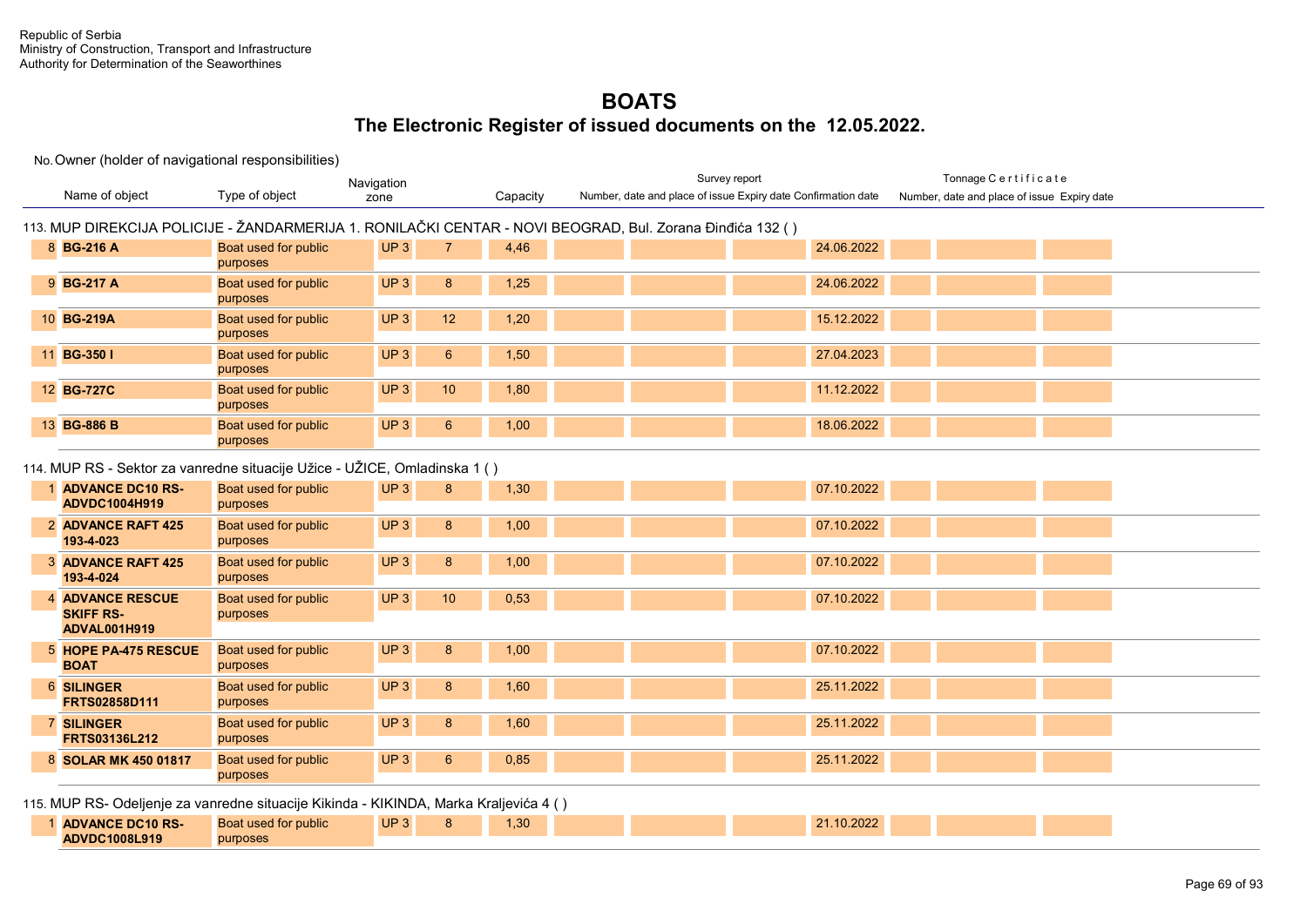|                                                                                                 |                                  | Navigation      |                |          |  | Survey report                                                 |            | Tonnage Certificate                         |  |
|-------------------------------------------------------------------------------------------------|----------------------------------|-----------------|----------------|----------|--|---------------------------------------------------------------|------------|---------------------------------------------|--|
| Name of object                                                                                  | Type of object                   | zone            |                | Capacity |  | Number, date and place of issue Expiry date Confirmation date |            | Number, date and place of issue Expiry date |  |
|                                                                                                 |                                  |                 |                |          |  |                                                               |            |                                             |  |
| 115. MUP RS- Odeljenje za vanredne situacije Kikinda - KIKINDA, Marka Kraljevića 4 ()           |                                  |                 |                |          |  |                                                               |            |                                             |  |
| 2 ADVANCE RAFT 425<br>193-4-010                                                                 | Boat used for public<br>purposes | UP3             | 8              | 1,00     |  |                                                               | 21.10.2022 |                                             |  |
|                                                                                                 |                                  |                 |                |          |  |                                                               |            |                                             |  |
| <b>3 ADVANCE RESCUE</b><br><b>SKIFF RS-</b>                                                     | Boat used for public<br>purposes | UP <sub>3</sub> | 10             | 0,53     |  |                                                               | 21.10.2022 |                                             |  |
| <b>ADVAL020K919</b>                                                                             |                                  |                 |                |          |  |                                                               |            |                                             |  |
|                                                                                                 |                                  |                 |                |          |  |                                                               |            |                                             |  |
| 116. MUP RS- Odeljenje za vanredne situacije Novi Pazar - NOVI PAZAR, Miodraga Jovanovića 66 () |                                  |                 |                |          |  |                                                               |            |                                             |  |
| 1 HOPE PC-380 193-5-006 Boat used for public                                                    |                                  | UP3             | 8              | 1,00     |  |                                                               | 07.10.2022 |                                             |  |
|                                                                                                 | purposes                         |                 |                |          |  |                                                               |            |                                             |  |
| 2 SILINGER 525 UMX FR-<br><b>TSW024691808</b>                                                   | Boat used for public<br>purposes | UP <sub>3</sub> | 12             | 1,60     |  |                                                               | 07.10.2022 |                                             |  |
|                                                                                                 |                                  |                 |                |          |  |                                                               |            |                                             |  |
| 117. MUP RS- Odeljenje za vanredne situacije Novi Sad - NOVI SAD, Jovana Subotića 11 ()         |                                  |                 |                |          |  |                                                               |            |                                             |  |
| 1 ADVANCE DC10 RS-                                                                              | Boat used for public             | UP3             | 10             | 1,30     |  |                                                               | 06.10.2022 |                                             |  |
| ADVDC1002H919                                                                                   | purposes                         |                 |                |          |  |                                                               |            |                                             |  |
| 2 ADVANCE RAFT 425                                                                              | Boat used for public             | UP <sub>3</sub> | 9              | 1,00     |  |                                                               | 06.10.2022 |                                             |  |
| 193-4-016                                                                                       | purposes                         |                 |                |          |  |                                                               |            |                                             |  |
| <b>3 ADVANCE RAFT 425</b>                                                                       | Boat used for public             | UP3             | $9^{\circ}$    | 1,00     |  |                                                               | 06.10.2022 |                                             |  |
| 193-4-017                                                                                       | purposes                         |                 |                |          |  |                                                               |            |                                             |  |
| <b>4 ADVANCE RESCUE</b>                                                                         | Boat used for public             | UP <sub>3</sub> | 10             | 1,05     |  |                                                               | 06.10.2022 |                                             |  |
| <b>SKIFF RS-</b><br><b>ADVAL009H919</b>                                                         | purposes                         |                 |                |          |  |                                                               |            |                                             |  |
|                                                                                                 |                                  |                 |                |          |  |                                                               |            |                                             |  |
| 5 SILINGER<br>FRTSW02693A010                                                                    | Boat used for public<br>purposes | UP3             | 10             | 1,22     |  |                                                               | 30.11.2022 |                                             |  |
| 6 SILINGER UMX 525 FR-                                                                          | Boat used for public             | UP3             | 12             | 1,60     |  |                                                               | 06.10.2022 |                                             |  |
| TSW02471I808                                                                                    | purposes                         |                 |                |          |  |                                                               |            |                                             |  |
| 7 SOLAR MK 450 01561                                                                            | Boat used for public             | UP <sub>3</sub> | $6\phantom{1}$ | 0,85     |  |                                                               | 30.11.2022 |                                             |  |
|                                                                                                 | purposes                         |                 |                |          |  |                                                               |            |                                             |  |
|                                                                                                 |                                  |                 |                |          |  |                                                               |            |                                             |  |
| 118. MUP RS- Odeljenje za vanredne situacije Pančevo - PANČEVO, Žarka Zrenjanina 96 ()          |                                  |                 |                |          |  |                                                               |            |                                             |  |
| <b>ADVANCE DC10 RS-</b><br><b>ADVDC1012L919</b>                                                 | Boat used for public             | UP <sub>3</sub> | 8              | 1,30     |  |                                                               | 21.10.2022 |                                             |  |
|                                                                                                 | purposes                         |                 |                |          |  |                                                               |            |                                             |  |
| 2 ADVANCE RAFT 425<br>193-4-018                                                                 | Boat used for public<br>purposes | UP <sub>3</sub> | 8              | 1,00     |  |                                                               | 21.10.2022 |                                             |  |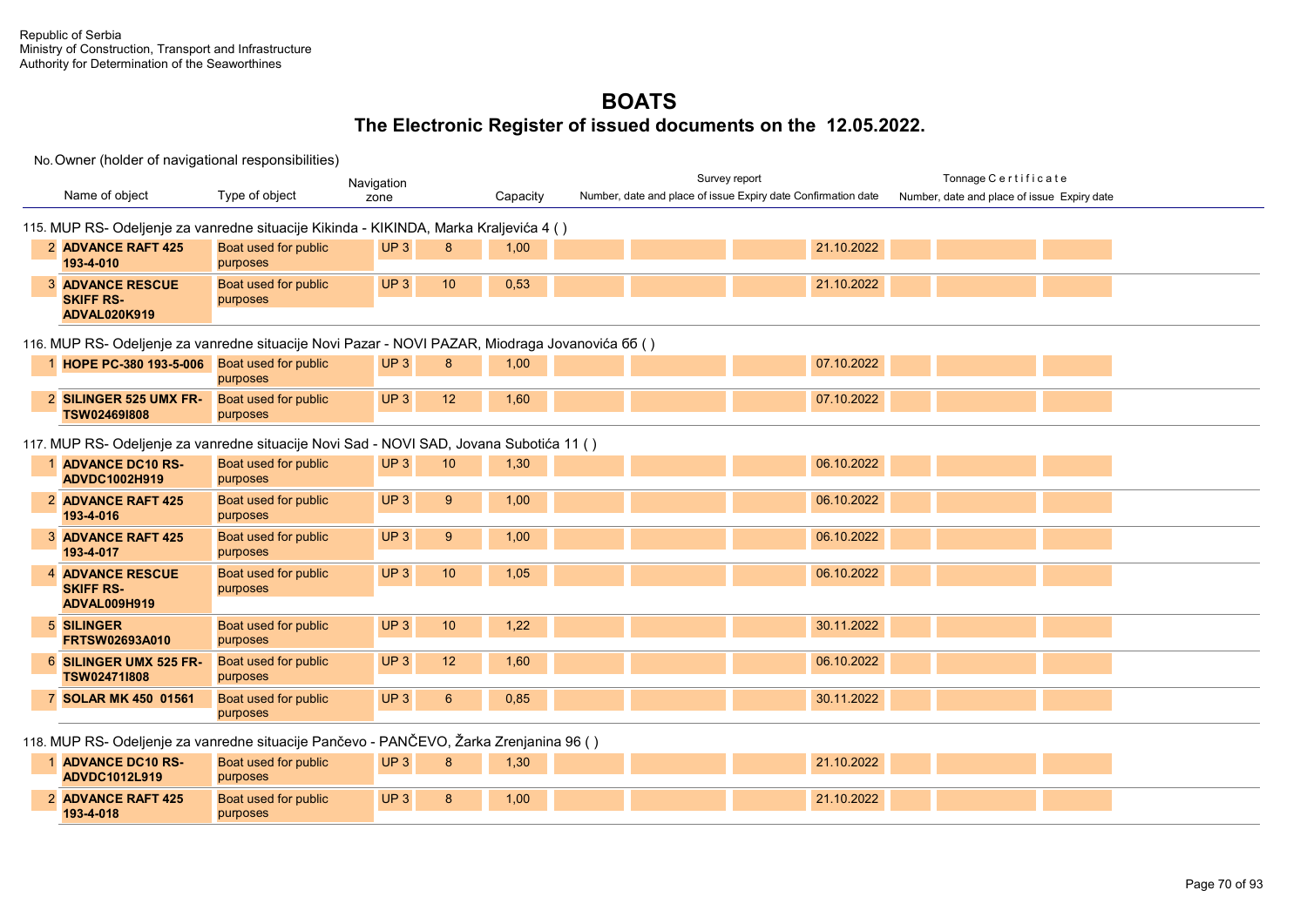|                                                                                          |                                  | Navigation                         |          | Survey report                                                 | Tonnage Certificate                         |
|------------------------------------------------------------------------------------------|----------------------------------|------------------------------------|----------|---------------------------------------------------------------|---------------------------------------------|
| Name of object                                                                           | Type of object                   | zone                               | Capacity | Number, date and place of issue Expiry date Confirmation date | Number, date and place of issue Expiry date |
| 118. MUP RS- Odeljenje za vanredne situacije Pančevo - PANČEVO, Žarka Zrenjanina 96 ()   |                                  |                                    |          |                                                               |                                             |
| <b>3 ADVANCE RESCUE</b><br><b>SKIFF RS-</b>                                              | Boat used for public<br>purposes | UP3<br>10 <sup>°</sup>             | 0,53     | 21.10.2022                                                    |                                             |
| <b>ADVAL016K919</b>                                                                      |                                  |                                    |          |                                                               |                                             |
| 4 ĐENA ŠIP 193-2-001                                                                     | Boat used for public<br>purposes | UP3<br>8                           | 0,78     | 21.10.2022                                                    |                                             |
| 119. MUP RS- Odeljenje za vanredne situacije Pirot - PIROT, Kraljevića Marka 33 ()       |                                  |                                    |          |                                                               |                                             |
| 1 HOPE PC-380 193-5-007 Boat used for public                                             | purposes                         | UP3<br>8                           | 1,00     | 09.11.2022                                                    |                                             |
| 2 SANFRI 3,3M<br>032BDG313                                                               | Boat used for public<br>purposes | UP3<br>$\overline{4}$              | 0,36     | 08.12.2022                                                    |                                             |
| 3 SOLAR MK 450 01485                                                                     | Boat used for public<br>purposes | UP <sub>3</sub><br>$6\phantom{1}$  | 0,80     | 09.11.2022                                                    |                                             |
| 120. MUP RS- Odeljenje za vanredne situacije Požarevac - POŽAREVAC, Partizanska 3 ()     |                                  |                                    |          |                                                               |                                             |
| 1 ADVANCE DC10 RS-<br><b>ADVDC1011L926</b>                                               | Boat used for public<br>purposes | UP3<br>8                           | 1,30     | 13.10.2022                                                    |                                             |
| 2 ADVANCE RAFT 425<br>193-4-019                                                          | Boat used for public<br>purposes | UP <sub>3</sub><br>8               | 1,00     | 13.10.2022                                                    |                                             |
| <b>3 ADVANCE RESCUE</b><br><b>SKIFF RS-</b><br><b>ADVAL015K919</b>                       | Boat used for public<br>purposes | UP <sub>3</sub><br>10 <sup>°</sup> | 0,53     | 13.10.2022                                                    |                                             |
| 4 ĐENA ŠIP 193-2-002                                                                     | Boat used for public<br>purposes | UP <sub>3</sub><br>8               | 0,78     | 13.10.2022                                                    |                                             |
| 121. MUP RS- Odeljenje za vanredne situacije Prijepolje - PRIJEPOLJE, Dušana Dučića 3 () |                                  |                                    |          |                                                               |                                             |
| <b>ADVANCE DC-10 RS-</b><br><b>ADVDC1007H919</b>                                         | Boat used for public<br>purposes | UP3<br>8                           | 1,00     | 07.10.2022                                                    |                                             |
| 2 ADVANCE RAFT 425<br>193-4-020                                                          | Boat used for public<br>purposes | UP <sub>3</sub><br>8               | 1,13     | 07.10.2022                                                    |                                             |
| <b>3 ADVANCE RAFT 425</b><br>193-4-021                                                   | Boat used for public<br>purposes | UP <sub>3</sub><br>8               | 1,00     | 07.10.2022                                                    |                                             |
| <b>4 ADVANCE RESCUE</b><br><b>SKIFF RS</b><br>ADVAL010H919                               | Boat used for public<br>purposes | UP <sub>3</sub><br>10 <sup>°</sup> | 0,53     | 07.10.2022                                                    |                                             |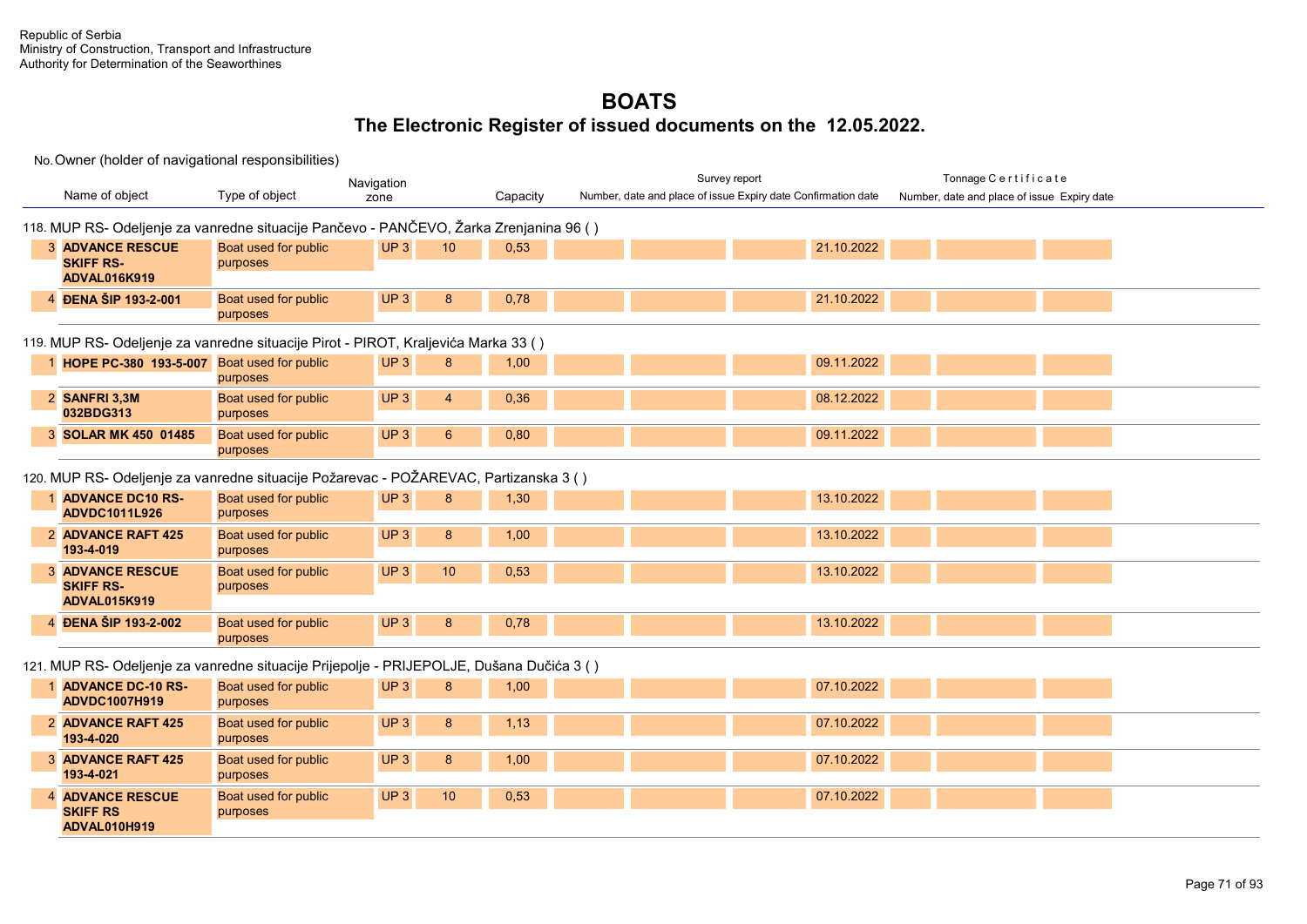|                                                                                           |                                  | Navigation                          |          | Survey report                                                 | Tonnage Certificate                         |
|-------------------------------------------------------------------------------------------|----------------------------------|-------------------------------------|----------|---------------------------------------------------------------|---------------------------------------------|
| Name of object                                                                            | Type of object                   | zone                                | Capacity | Number, date and place of issue Expiry date Confirmation date | Number, date and place of issue Expiry date |
| 121. MUP RS- Odeljenje za vanredne situacije Prijepolje - PRIJEPOLJE, Dušana Dučića 3 ( ) |                                  |                                     |          |                                                               |                                             |
| 5 OCEAN BLUE 420 RS-<br>ADV42002M013                                                      | Boat used for public<br>purposes | UP3<br>8                            | 0,75     | 07.10.2022                                                    |                                             |
| 6 SOLAR MK 450 01548                                                                      | Boat used for public<br>purposes | UP3<br>8                            | 0,80     | 07.10.2022                                                    |                                             |
| 122. MUP RS- Odeljenje za vanredne situacije Prokuplje - PROKUPLJE, Cara Lazara 33 ()     |                                  |                                     |          |                                                               |                                             |
| 1 HOPE PC-380 193-5-008 Boat used for public                                              | purposes                         | UP <sub>3</sub><br>8                | 1,00     | 26.10.2022                                                    |                                             |
| 2 SILINGER 380UMX FR-<br>TSW024651808                                                     | Boat used for public<br>purposes | UP3<br>6                            | 0,90     | 26.10.2022                                                    |                                             |
| 123. MUP RS- Odeljenje za vanredne situacije Šabac - ŠABAC, Pop Lukina 52 ( )             |                                  |                                     |          |                                                               |                                             |
| 1 ADVANCE RAFT 425<br>193-4-026                                                           | Boat used for public<br>purposes | UP <sub>3</sub><br>9                | 1,00     | 11.10.2022                                                    |                                             |
| 2 ADVANCE RAFT 425<br>193-4-027                                                           | Boat used for public<br>purposes | UP <sub>3</sub><br>9                | 1,00     | 11.10.2022                                                    |                                             |
| <b>3 ADVANCE RESCUE</b><br><b>SKIFF RS-</b>                                               | Boat used for public<br>purposes | UP <sub>3</sub><br>10               | 1,05     | 11.10.2022                                                    |                                             |
| <b>ADVAL005H919</b>                                                                       |                                  |                                     |          |                                                               |                                             |
| 4 ĐENA ŠIP 193-2-003                                                                      | Boat used for public<br>purposes | UP3<br>8                            | 0,78     | 11.10.2022                                                    |                                             |
| <b>5 HOPE INFLATABLE</b><br>BOAT PA-475 193-1-002                                         | Boat used for public<br>purposes | $\boldsymbol{8}$<br>UP <sub>3</sub> | 0.84     | 11.10.2022                                                    |                                             |
| 6 SILINGER 525 UMX FR-<br>TSW024681808                                                    | Boat used for public<br>purposes | UP <sub>3</sub><br>12               | 1,60     | 11.10.2022                                                    |                                             |
| 7 SOLAR MK 450 0 1632                                                                     | Boat used for public<br>purposes | UP <sub>3</sub><br>$6\phantom{1}6$  | 0,85     | 11.10.2022                                                    |                                             |
| 8 SOLAR MK 450 0 1640                                                                     | Boat used for public<br>purposes | UP <sub>3</sub><br>$6\phantom{1}6$  | 0,85     | 11.10.2022                                                    |                                             |
| 124. MUP RS- Odeljenje za vanredne situacije Smederevo - SMEDEREVO, Šalinačka bb ( )      |                                  |                                     |          |                                                               |                                             |
| <b>ADVANCE RAFT 425</b><br>193-4-022                                                      | Boat used for public<br>purposes | UP <sub>3</sub><br>8                | 1,00     | 13.10.2022                                                    |                                             |
| 2 AL. RADNI ČAMAC RS-<br>ADVAL018K919                                                     | Boat used for public<br>purposes | UP3<br>10                           | 0,53     | 13.10.2022                                                    |                                             |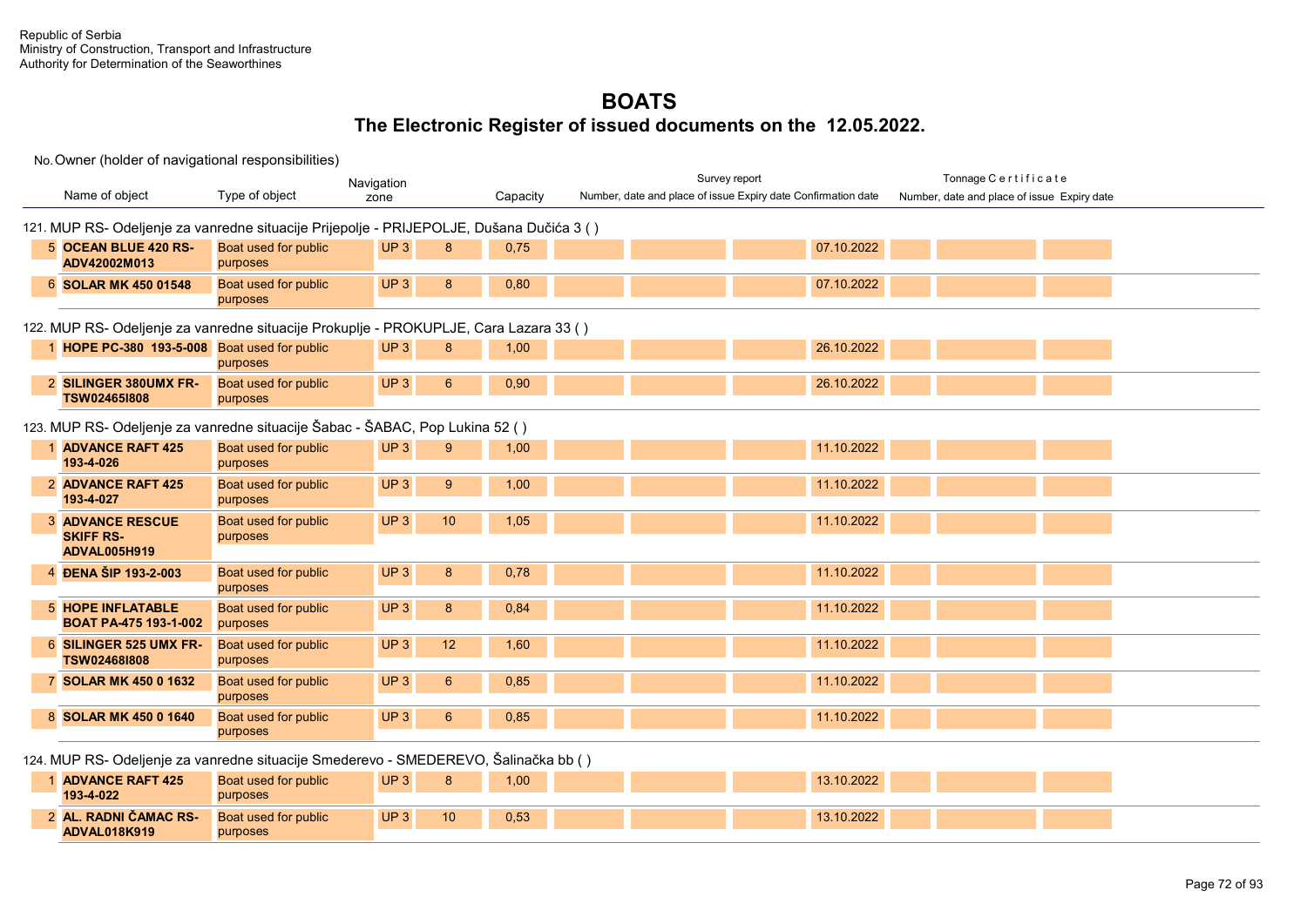**HOPE INFLATABLE**  3 Boat used for public

purposes

**BOAT PA-475 193-1-001**

#### **BOATS The Electronic Register of issued documents on the 12.05.2022.**

No. Owner (holder of navigational responsibilities) Name of object Type of object **Capacity Capacity** Survey report Tonnage C e r t i f i c a t e Number, date and place of issue Expiry date Navigation Number, date and place of issue Expiry date Confirmation date 124. MUP RS- Odeljenje za vanredne situacije Smederevo - SMEDEREVO, Šalinačka bb ( ) **GUMENI ČAMAC ADVANCE RS-ADVDCL016-3L919** Boat used for public purposes UP 3 8 1,30 13.10.2022 125. MUP RS- Odeljenje za vanredne situacije Sremska Mitrovica - SREMSKA MITROVICA, Rumski drum bb ( ) **ADVANCE RESCUE**  1 Boat used for public **SKIFF RS-ADVAL006H919** purposes UP 3 10 1,05 08.10.2022 **HOPE PC-380 193-5-** 2 Boat used for public **010** purposes UP 3 8 0,84 0 2022 1 2022 1 2022 2022 203.10.2022 **HOPE INFLATABLE**  3 Boat used for public **BOAT PA-475 193-1-003** purposes UP 3 8 0,84 0 2022 1 2022 1 2022 2022 203.10.2022 126. MUP RS- Odeljenje za vanredne situacije Subotica - SUBOTICA, Maksima Gorkog 55 ( ) 1 **HOPE PC-380 193-5-011** Boat used for public purposes UP 3 8 0,84 12.10.2022 **RIB OSF 390 K 39080208** Boat used for public purposes UP 3 5 0,48 29.11.2022 3 **SOLAR MK 450 01815** Boat used for public purposes UP 3 6 0,85 12.10.2022 127. MUP RS- Odeljenje za vanredne situacije Sоmbor - SOMBOR, Arsenija Čarnojevića 4 ( ) 1 **ADVANCE RESCUE** Boat used for public **SKIFF** purposes UP 3 10 1,05 12.10.2022 **HOPE INFLATABLE**  2 Boat used for public **BOAT PA-475** purposes UP 3 8 0,84 12.10.2022 3 **HOPE PC-380** Boat used for public purposes UP 3 8 0,84 12.10.2022 128. MUP RS- Odeljenje za vanredne situacije u Čačku - ČAČAK, Bulevar oslobođenja 5 ( ) **ADVANCE RAFT 425**  1 Boat used for public **193-4-025** purposes UP 3 8 1,00 07.10.2022 **ADVANCE RESCUE**  2 Boat used for public **SKIF 014H19** purposes UP 3 10 0,53 07.10.2022

UP 3 8 1,00 07.10.2022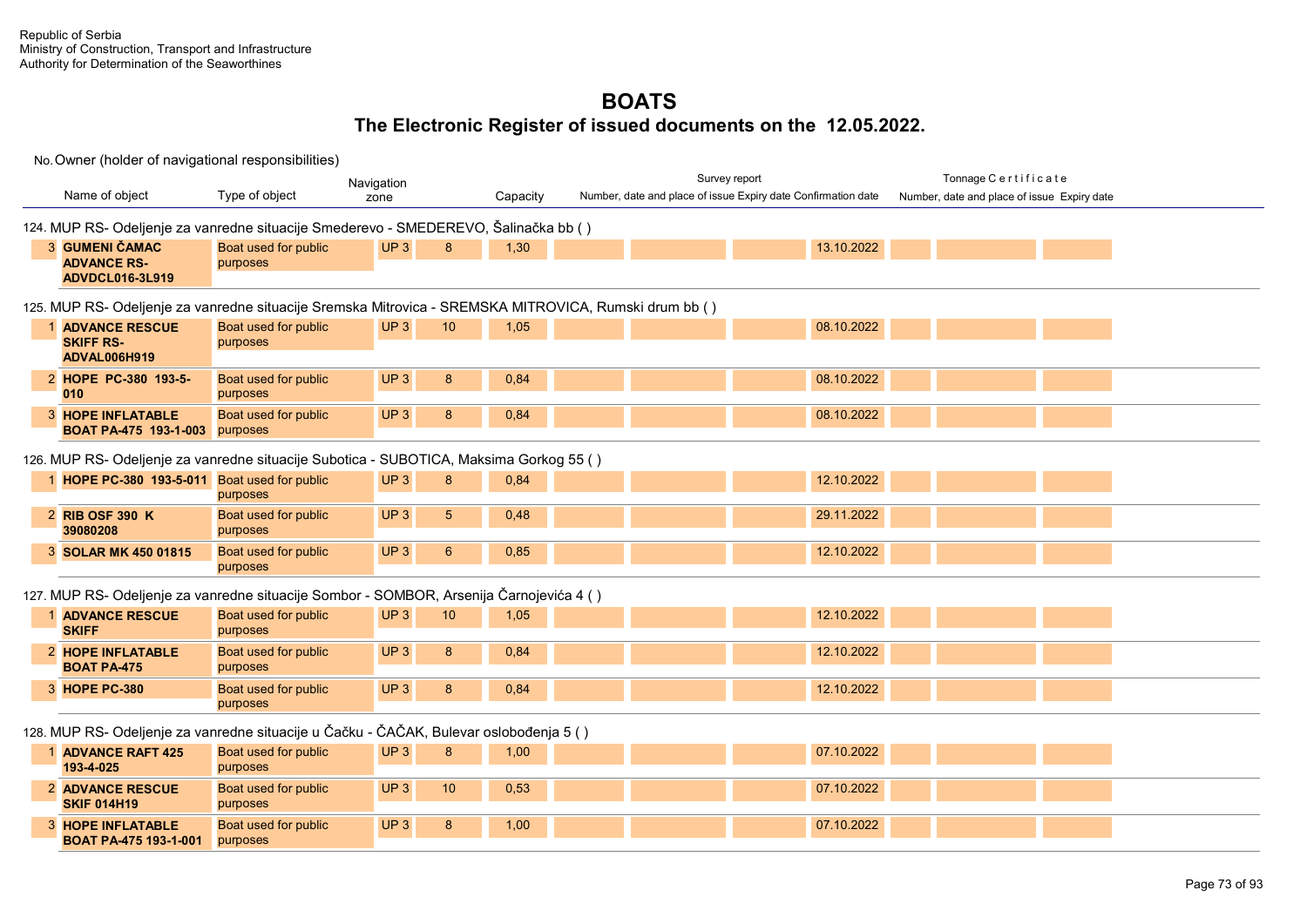|                                                                                             |                                  | Navigation             |          | Survey report                                                 | Tonnage Certificate                         |
|---------------------------------------------------------------------------------------------|----------------------------------|------------------------|----------|---------------------------------------------------------------|---------------------------------------------|
| Name of object                                                                              | Type of object                   | zone                   | Capacity | Number, date and place of issue Expiry date Confirmation date | Number, date and place of issue Expiry date |
| 128. MUP RS- Odeljenje za vanredne situacije u Čačku - ČAČAK, Bulevar oslobođenja 5 ( )     |                                  |                        |          |                                                               |                                             |
| 4 HOPE PC-380 193-5-012 Boat used for public                                                | purposes                         | UP <sub>3</sub><br>8   | 1,00     | 07.10.2022                                                    |                                             |
| 129. MUP RS -Odeljenje za vanredne situacije u Kragujevcu - KRAGUJEVAC, Kosovska 4 ()       |                                  |                        |          |                                                               |                                             |
| 1 HOPE INFLATABLE<br><b>BOAT PA-475 193-1-009</b> purposes                                  | Boat used for public             | UP <sub>3</sub><br>8   | 1,00     | 07.10.2022                                                    |                                             |
| 2 SANFRI 075BDG313                                                                          | Boat used for public<br>purposes | UP3<br>$\overline{4}$  | 0,36     | 08.12.2022                                                    |                                             |
| 3 SOLAR MK 450 0717                                                                         | Boat used for public<br>purposes | UP3<br>$6\phantom{1}6$ | 0,85     | 30.11.2022                                                    |                                             |
| 4 SOLAR MK 450 01814                                                                        | Boat used for public<br>purposes | UP3<br>$6\phantom{1}$  | 0,85     | 08.12.2022                                                    |                                             |
| 130. MUP RS- Odeljenje za vanredne situacije u Kraljevu - KRALJEVO, Vojvode Stepe 6 ()      |                                  |                        |          |                                                               |                                             |
| 1 ADVANCE DC10 RS-<br>ADVDC1003H919                                                         | Boat used for public<br>purposes | UP3<br>8               | 1,30     | 09.11.2022                                                    |                                             |
| 2 ADVANCE RAFT 425<br>193-4-011                                                             | Boat used for public<br>purposes | UP3<br>8               | 1,00     | 09.11.2022                                                    |                                             |
| <b>3 ADVANCE RAFT 425</b><br>193-4-012                                                      | Boat used for public<br>purposes | UP <sub>3</sub><br>8   | 1,00     | 09.11.2022                                                    |                                             |
| <b>4 ADVANCE SESCUE</b><br><b>SKIFF RS-</b>                                                 | Boat used for public<br>purposes | UP <sub>3</sub><br>8   | 0,53     | 09.11.2022                                                    |                                             |
| <b>ADVAL011H919</b>                                                                         |                                  |                        |          |                                                               |                                             |
| <b>5 HOPE INFLATABLE</b><br><b>BOAT PA-475 193-1-007</b>                                    | Boat used for public<br>purposes | UP3<br>8               | 1,00     | 09.11.2022                                                    |                                             |
| 6 KING 330 CE1521                                                                           | Boat used for public<br>purposes | UP3<br>$\overline{4}$  | 0,57     | 08.12.2022                                                    |                                             |
| 7 SILINGER 380UMX FR-<br>TSW024641808                                                       | Boat used for public<br>purposes | UP3<br>$6\phantom{1}$  | 0,90     | 10.11.2022                                                    |                                             |
| 131. MUP RS -Odeljenje za vanredne situacije u Kruševcu - KRUŠEVAC, Blagoja Parovića 22 ( ) |                                  |                        |          |                                                               |                                             |
| <b>ADVANCE RESCUE</b><br><b>SKIFF RS-</b><br>ADVAL003H919                                   | Boat used for public<br>purposes | UP <sub>3</sub><br>8   | 0,53     | 09.11.2022                                                    |                                             |
|                                                                                             |                                  | UP3                    |          | 09.11.2022                                                    |                                             |
| 2 HOPE INFLATABLE<br><b>BOAT PA-475 193-3-008</b>                                           | Boat used for public<br>purposes | 8                      | 1,00     |                                                               |                                             |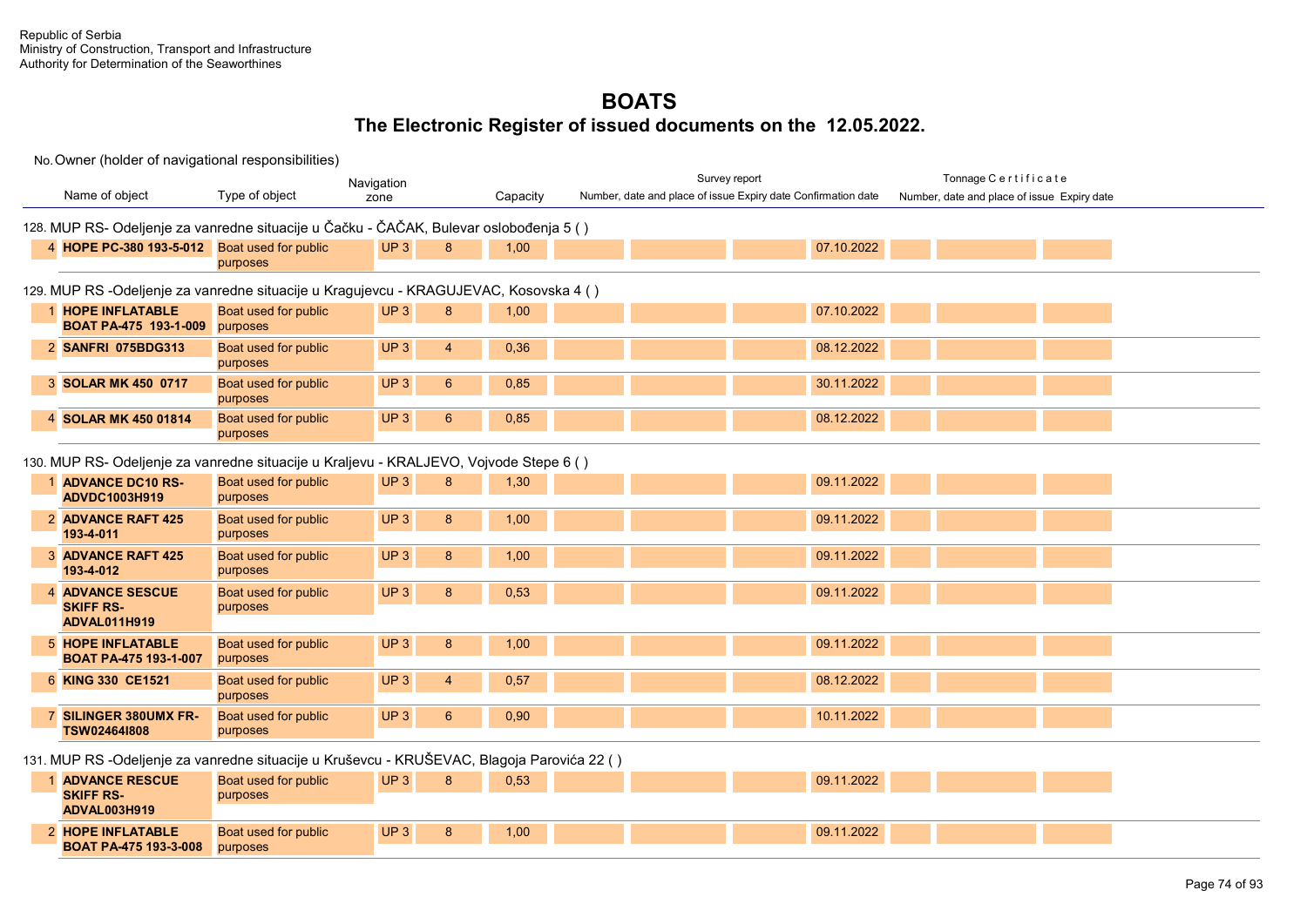|                                                                                 |                                                                                            |                                  | Navigation            |          |  | Survey report                                                 |            | Tonnage Certificate                         |  |  |
|---------------------------------------------------------------------------------|--------------------------------------------------------------------------------------------|----------------------------------|-----------------------|----------|--|---------------------------------------------------------------|------------|---------------------------------------------|--|--|
|                                                                                 | Name of object                                                                             | Type of object                   | zone                  | Capacity |  | Number, date and place of issue Expiry date Confirmation date |            | Number, date and place of issue Expiry date |  |  |
|                                                                                 | 131. MUP RS -Odeljenje za vanredne situacije u Kruševcu - KRUŠEVAC, Blagoja Parovića 22 () |                                  |                       |          |  |                                                               |            |                                             |  |  |
|                                                                                 | 3 HOPE PC-380 193-5-005 Boat used for public                                               | purposes                         | UP <sub>3</sub><br>8  | 1,00     |  |                                                               | 09.11.2022 |                                             |  |  |
|                                                                                 | 4 SILINGER<br>FRTSW02696A010                                                               | Boat used for public<br>purposes | UP <sub>3</sub><br>8  | 1,60     |  |                                                               | 08.12.2022 |                                             |  |  |
|                                                                                 | 5 SOLAR MK 450 01484                                                                       | Boat used for public<br>purposes | UP <sub>3</sub><br>6  | 0,85     |  |                                                               | 08.12.2022 |                                             |  |  |
| 132. MUP RS- Odeljenje za vanredne situacije u Nišu - NIŠ, Vojvode Mišića 56 () |                                                                                            |                                  |                       |          |  |                                                               |            |                                             |  |  |
|                                                                                 | 1 ADVANCE DC10 RS-<br><b>ADVAL005H919</b>                                                  | Boat used for public<br>purposes | UP <sub>3</sub><br>8  | 1,30     |  |                                                               | 26.10.2022 |                                             |  |  |
|                                                                                 | 2 ADVANCE RAFT 425<br>193-4-014                                                            | Boat used for public<br>purposes | UP <sub>3</sub><br>8  | 1,00     |  |                                                               | 26.10.2022 |                                             |  |  |
|                                                                                 | <b>3 ADVANCE RESCUE</b><br><b>SKIFF RS-</b><br>ADVAL007H919                                | Boat used for public<br>purposes | UP3<br>8              | 0,52     |  |                                                               | 26.10.2022 |                                             |  |  |
|                                                                                 | 4 SILINGER 525 UMX FR-<br>TSW024671808                                                     | Boat used for public<br>purposes | UP <sub>3</sub><br>8  | 1,60     |  |                                                               | 26.10.2022 |                                             |  |  |
|                                                                                 | 5 SOLAR MK 450 193-6-<br>001                                                               | Boat used for public<br>purposes | UP3<br>$6\phantom{1}$ | 0,85     |  |                                                               | 08.12.2022 |                                             |  |  |
|                                                                                 | 133. MUP RS -Odeljenje za vanredne situacije u Somboru - SOMBOR, Arsenija Čarnojevića 4 () |                                  |                       |          |  |                                                               |            |                                             |  |  |
|                                                                                 | 1 SANFRI 05BFG313                                                                          | Boat used for public<br>purposes | UP3<br>5              | 0,48     |  |                                                               | 29.11.2022 |                                             |  |  |
|                                                                                 | 2 SILINGER 02692A010                                                                       | Boat used for public<br>purposes | UP <sub>3</sub><br>10 | 1,22     |  |                                                               | 30.11.2022 |                                             |  |  |
|                                                                                 | 3 SILINGER 02695A010                                                                       | Boat used for public<br>purposes | UP3<br>10             | 1,22     |  |                                                               | 30.11.2022 |                                             |  |  |
|                                                                                 | 134. MUP RS -Odeljenje za vanredne situacije u Valjevu - VALJEVO, Jovana Dučića bb ()      |                                  |                       |          |  |                                                               |            |                                             |  |  |
|                                                                                 | 1 ADVANCE RAFT 425<br>193-4-006                                                            | Boat used for public<br>purposes | UP3<br>9              | 1,00     |  |                                                               | 07.10.2022 |                                             |  |  |
|                                                                                 | <b>2 ADVANCE RESCUE</b><br><b>SKIFF RS-</b><br>ADVAL002H919                                | Boat used for public<br>purposes | UP <sub>3</sub><br>10 | 1,05     |  |                                                               | 07.10.2022 |                                             |  |  |
|                                                                                 | <b>3 HOPE INFLATABLE</b><br><b>BOAT PA-475 193-1-005</b>                                   | Boat used for public<br>purposes | UP <sub>3</sub><br>8  | 0,84     |  |                                                               | 07.10.2022 |                                             |  |  |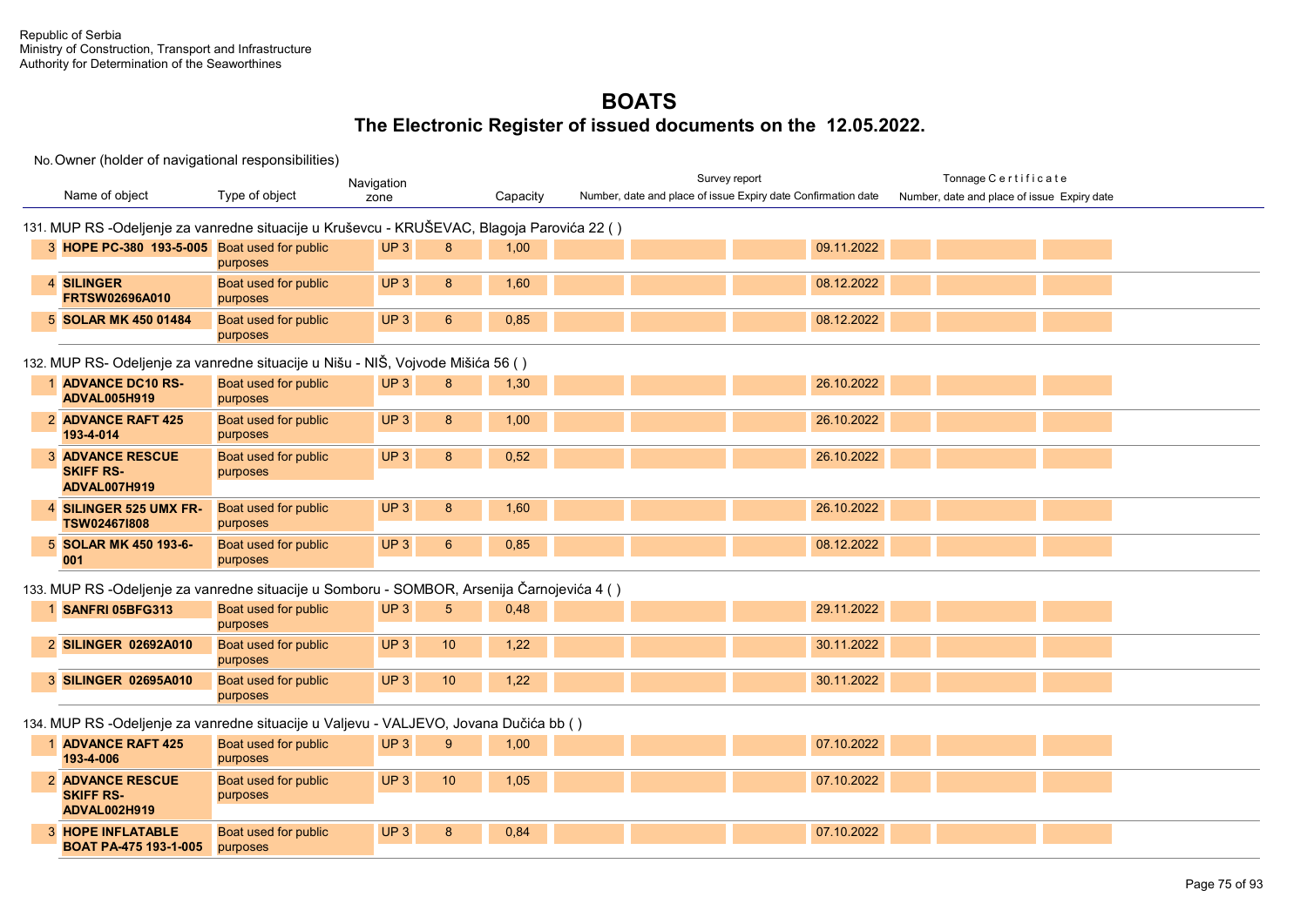|                                                                                           |                                  | Navigation                         |          | Survey report                                                 | Tonnage Certificate                         |  |  |  |  |  |
|-------------------------------------------------------------------------------------------|----------------------------------|------------------------------------|----------|---------------------------------------------------------------|---------------------------------------------|--|--|--|--|--|
| Name of object                                                                            | Type of object                   | zone                               | Capacity | Number, date and place of issue Expiry date Confirmation date | Number, date and place of issue Expiry date |  |  |  |  |  |
| 134. MUP RS -Odeljenje za vanredne situacije u Valjevu - VALJEVO, Jovana Dučića bb ()     |                                  |                                    |          |                                                               |                                             |  |  |  |  |  |
| 4 HOPE PC-380 193-5-002 Boat used for public                                              | purposes                         | UP3<br>8                           | 0,84     | 07.10.2022                                                    |                                             |  |  |  |  |  |
| 135. MUP RS- Odeljenje za vanredne situacije u Zaječaru - ZAJEČAR, Hajduk Veljkova 127 () |                                  |                                    |          |                                                               |                                             |  |  |  |  |  |
| 1 ADVANCE RAFT 425<br>193-4-007                                                           | Boat used for public<br>purposes | UP <sub>3</sub><br>8               | 1,00     | 08.10.2022                                                    |                                             |  |  |  |  |  |
| <b>2 ADVANCE RESCUE</b><br><b>SKIFF RS-</b><br><b>ADVAL012H919</b>                        | Boat used for public<br>purposes | UP <sub>3</sub><br>10 <sup>°</sup> | 0,53     | 08.10.2022                                                    |                                             |  |  |  |  |  |
| <b>3 HOPE INFLATABLE</b><br><b>BOAT PA-425 193-1-011</b>                                  | Boat used for public<br>purposes | UP <sub>3</sub><br>8               | 1,00     | 08.10.2022                                                    |                                             |  |  |  |  |  |
| 4 SOLAR MK 450 0 1829                                                                     | Boat used for public<br>purposes | UP <sub>3</sub><br>8               | 0,85     | 08.10.2022                                                    |                                             |  |  |  |  |  |
| 136. MUP RS- Odeljenje za vanredne situacije Vranje - VRANJE, Partizanska 24 ()           |                                  |                                    |          |                                                               |                                             |  |  |  |  |  |
| <b>ADVANCE RAFT 425</b><br>193-4-005                                                      | Boat used for public<br>purposes | UP <sub>3</sub><br>8               | 1,00     | 26.10.2022                                                    |                                             |  |  |  |  |  |
| <b>2 ADVANCE RESCUE</b><br><b>SKIFF RS-</b><br><b>ADVAL002E818</b>                        | Boat used for public<br>purposes | UP <sub>3</sub><br>8               | 0,52     | 26.10.2022                                                    |                                             |  |  |  |  |  |
| <b>3 HOPE INFLATABLE</b><br><b>BOAT PA-425 193-1-010</b>                                  | Boat used for public<br>purposes | UP3<br>8                           | 1,00     | 26.10.2022                                                    |                                             |  |  |  |  |  |
| 137. MUP RS- Odeljenje za vanredne situacije Zrenjanin - ZRENJANIN, Beogradska 13a ()     |                                  |                                    |          |                                                               |                                             |  |  |  |  |  |
| <b>ADVANCE RAFT 425</b><br>193-4-008                                                      | Boat used for public<br>purposes | UP3<br>8                           | 1,00     | 21.10.2022                                                    |                                             |  |  |  |  |  |
| 138. MUP RS PU POŽAREVAC - POŽAREVAC, Drinska 2 ()                                        |                                  |                                    |          |                                                               |                                             |  |  |  |  |  |
| 1 BG-876F                                                                                 | Boat used for public<br>purposes | UP <sub>3</sub><br>$\overline{4}$  | 0,40     | 13.10.2022                                                    |                                             |  |  |  |  |  |
| 2 Čamac ADVANCE DC10                                                                      | Boat used for public<br>purposes | UP <sub>3</sub><br>8               | 1,30     | 13.10.2022                                                    |                                             |  |  |  |  |  |
| 3 VG-193.A                                                                                | Boat used for public<br>purposes | UP <sub>3</sub><br>8               | 1,50     | 18.06.2022                                                    |                                             |  |  |  |  |  |
| 4 VG-194 A                                                                                | Boat used for public<br>purposes | UP <sub>3</sub><br>3               | 0,75     | 18.06.2022                                                    |                                             |  |  |  |  |  |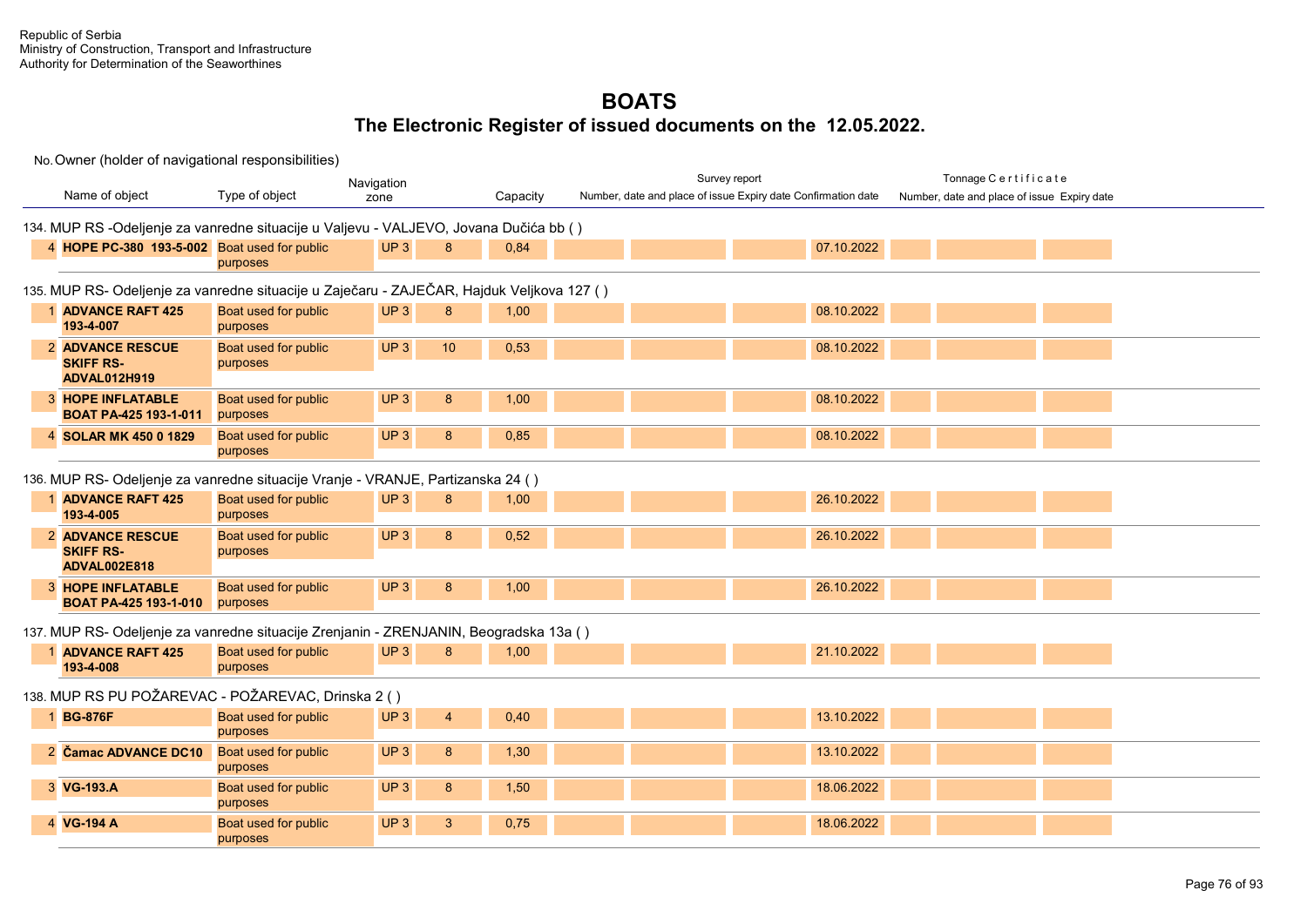|                                                                                      |                                  | Navigation                        |          | Survey report                                                 | Tonnage Certificate                         |
|--------------------------------------------------------------------------------------|----------------------------------|-----------------------------------|----------|---------------------------------------------------------------|---------------------------------------------|
| Name of object                                                                       | Type of object                   | zone                              | Capacity | Number, date and place of issue Expiry date Confirmation date | Number, date and place of issue Expiry date |
| 138. MUP RS PU POŽAREVAC - POŽAREVAC, Drinska 2 ()                                   |                                  |                                   |          |                                                               |                                             |
| 5 VG-195.A                                                                           | Boat used for public<br>purposes | UP3<br>$\overline{4}$             | 0,60     | 18.06.2022                                                    |                                             |
| 139. MUP RS- Sektor za vanredne situacije Jagodina - JAGODINA, Boška Buhe 66 ()      |                                  |                                   |          |                                                               |                                             |
| 1 ADVANCE DC10 RS-<br><b>ADVAL004H919</b>                                            | Boat used for public<br>purposes | UP <sub>3</sub><br>8              | 0,52     | 26.10.2022                                                    |                                             |
| 2 ADVANCE DC10 RS-<br>ADVDC1001H919                                                  | Boat used for public<br>purposes | UP3<br>8                          | 1,30     | 26.10.2022                                                    |                                             |
| <b>3 ADVANCE RAFT 425</b><br>193-4-009                                               | Boat used for public<br>purposes | UP <sub>3</sub><br>8              | 1,00     | 26.10.2022                                                    |                                             |
| 4 HOPE PA 475 193-1-006                                                              | Boat used for public<br>purposes | UP <sub>3</sub><br>8              | 1,00     | 26.10.2022                                                    |                                             |
| 5 HOPE PC-380 193-5-003 Boat used for public                                         | purposes                         | UP <sub>3</sub><br>8              | 1,00     | 26.10.2022                                                    |                                             |
| 140. MUP RS- Sektor za vanredne situacije Leskovac - LESKOVAC, Bore Stankovića 14 () |                                  |                                   |          |                                                               |                                             |
| 1 ADVANCE RAFT 425<br>193-4-013                                                      | Boat used for public<br>purposes | UP <sub>3</sub><br>8              | 1,00     | 09.11.2022                                                    |                                             |
| 2 SOLAR MK 450 0 920                                                                 | Boat used for public<br>purposes | UP3<br>6 <sup>1</sup>             | 0,80     | 26.10.2022                                                    |                                             |
| 141. MUP Sektor za vanredne situacije - BEOGRAD, Kneza Miloša 101-103 ()             |                                  |                                   |          |                                                               |                                             |
| <b>ADVANCE OCEAN</b><br><b>BLUE-500 RS-</b>                                          | Boat used for public<br>purposes | UP3<br>10                         | 1,10     | 07.12.2022                                                    |                                             |
| ADV50007G414                                                                         |                                  |                                   |          |                                                               |                                             |
| 2 BG-314I                                                                            | Boat used for public<br>purposes | UP <sub>3</sub><br>10             | 1,80     | 22.10.2022                                                    |                                             |
| 3 BG-315I                                                                            | Boat used for public<br>purposes | UP <sub>3</sub><br>12             | 1,54     | 22.10.2022                                                    |                                             |
| 4 KING 330 35-10330                                                                  | Boat used for public<br>purposes | UP <sub>3</sub><br>$\overline{4}$ | 0,57     | 07.12.2022                                                    |                                             |
| 5 KING 330 35-10331                                                                  | Boat used for public<br>purposes | UP <sub>3</sub><br>$\overline{4}$ | 0,57     | 07.12.2022                                                    |                                             |
| <b>6 SANFRI 0407</b>                                                                 | Boat used for public<br>purposes | UP3<br>5 <sup>5</sup>             | 0,48     | 07.12.2022                                                    |                                             |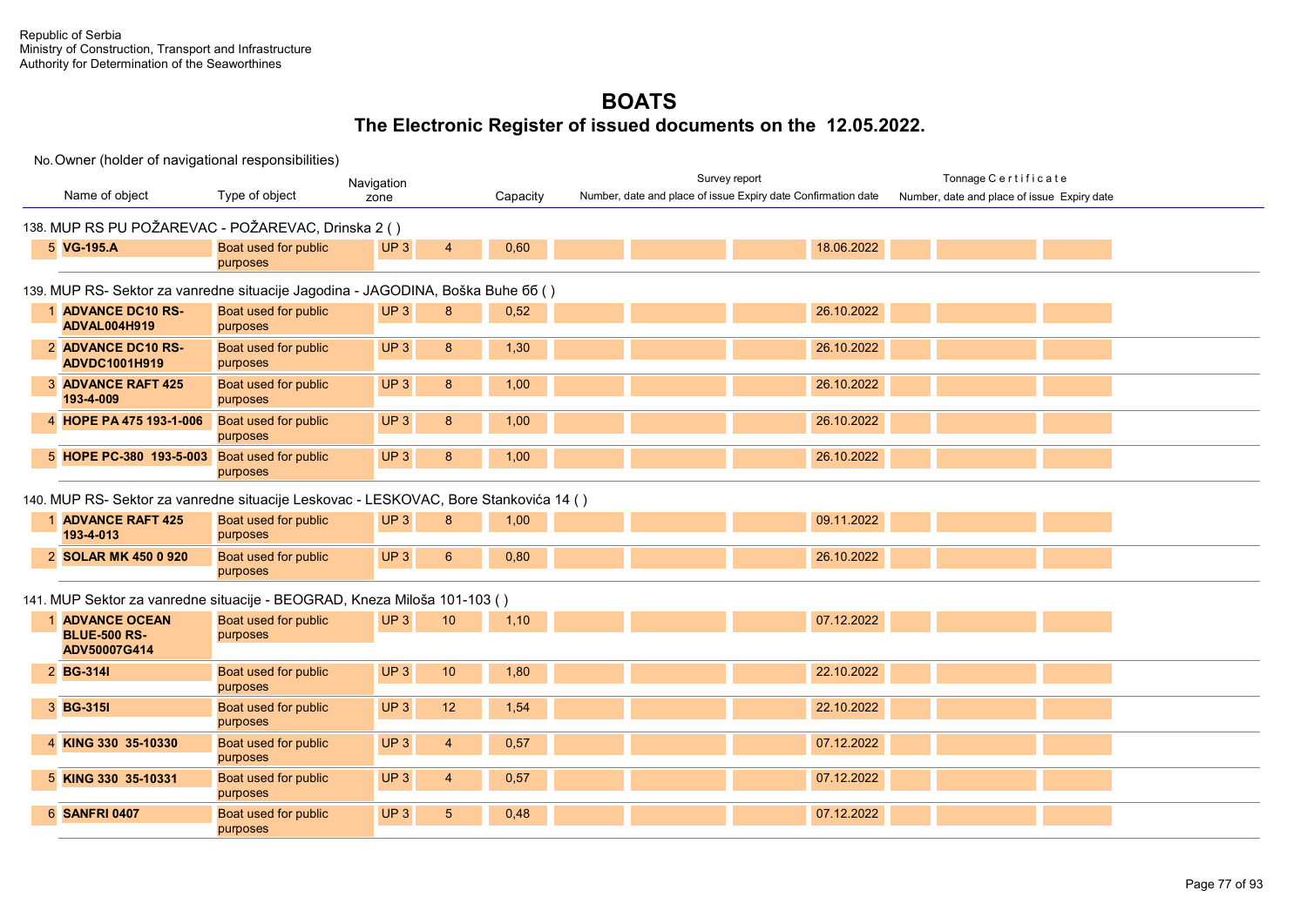|                                                                          |                                  | Navigation                        |          | Survey report                                                 | Tonnage Certificate                         |
|--------------------------------------------------------------------------|----------------------------------|-----------------------------------|----------|---------------------------------------------------------------|---------------------------------------------|
| Name of object                                                           | Type of object                   | zone                              | Capacity | Number, date and place of issue Expiry date Confirmation date | Number, date and place of issue Expiry date |
| 141. MUP Sektor za vanredne situacije - BEOGRAD, Kneza Miloša 101-103 () |                                  |                                   |          |                                                               |                                             |
| <b>7 SILINGER</b><br>FRT8W02854D111                                      | Boat used for public<br>purposes | UP3<br>11                         | 1,60     | 07.12.2022                                                    |                                             |
| 8 SILINGER<br>FRT8W02855D111                                             | Boat used for public<br>purposes | UP <sub>3</sub><br>11             | 1,60     | 07.12.2022                                                    |                                             |
| 9 SILINGER<br>FRT8W02857D111                                             | Boat used for public<br>purposes | UP <sub>3</sub><br>11             | 1,60     | 07.12.2022                                                    |                                             |
| 10 SILINGER<br>FRT8W03137L212                                            | Boat used for public<br>purposes | UP3<br>11                         | 1,60     | 07.12.2022                                                    |                                             |
| 11 SOLAR MK450 01824                                                     | Boat used for public<br>purposes | UP3<br>$6\phantom{1}$             | 0,85     | 07.12.2022                                                    |                                             |
| 12 SOLAR MK450 01827                                                     | Boat used for public<br>purposes | UP3<br>$6\phantom{.}6$            | 0,85     | 07.12.2022                                                    |                                             |
| 13 TL-216 B                                                              | Boat used for public<br>purposes | UP <sub>3</sub><br>10             | 1,10     | 12.08.2022                                                    |                                             |
| 14 TL-217 B                                                              | Boat used for public<br>purposes | UP <sub>3</sub><br>10             | 1,30     | 12.08.2022                                                    |                                             |
| 142. MUP SRBIJE-Uprava granične policije - BEOGRAD, Kneza Miloša 103 ()  |                                  |                                   |          |                                                               |                                             |
| 1 BG-172D                                                                | Boat used for public<br>purposes | UP <sub>3</sub><br>10             | 1,80     | 11.06.2022                                                    |                                             |
| 2 BG-173D                                                                | Boat used for public<br>purposes | UP3<br>10                         | 1,80     | 21.05.2022                                                    |                                             |
| 3 BG-345 I                                                               | Boat used for public<br>purposes | UP3<br>$6\phantom{1}$             | 1,50     | 27.07.2022                                                    |                                             |
| 4 BG-715C                                                                | Boat used for public<br>purposes | UP3<br>$6\phantom{1}$             | 1,25     | 20.05.2022                                                    |                                             |
| 5 BG-716C                                                                | Boat used for public<br>purposes | UP <sub>3</sub><br>$6\phantom{1}$ | 1,25     | 29.05.2022                                                    |                                             |
| 6 BG-717C                                                                | Boat used for public<br>purposes | UP3<br>$6\phantom{.}6$            | 1,25     | 11.06.2022                                                    |                                             |
| 7 BG-718C                                                                | Boat used for public<br>purposes | UP3<br>$6\overline{6}$            | 1,25     | 22.05.2022                                                    |                                             |
| 8 BG-719C                                                                | Boat used for public<br>purposes | UP3<br>10                         | 1,80     | 21.05.2022                                                    |                                             |
| 9 BG-720C                                                                | Boat used for public<br>purposes | UP <sub>3</sub><br>10             | 1,80     | 29.05.2022                                                    |                                             |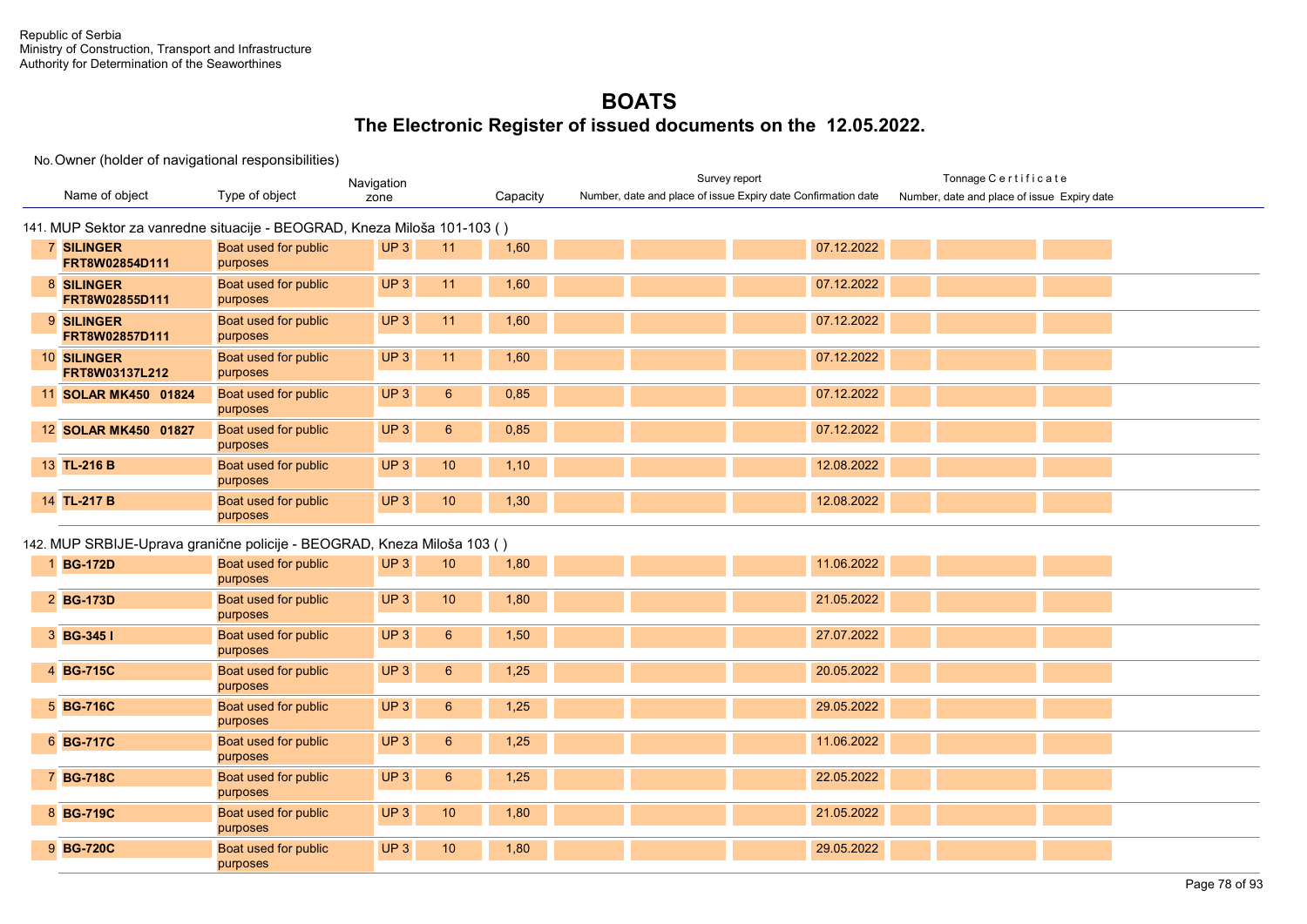#### No. Owner (holder of navigational responsibilities)

purposes

|                                                                                   |                                  | Navigation                         |          | Survey report                                                 | Tonnage Certificate                         |
|-----------------------------------------------------------------------------------|----------------------------------|------------------------------------|----------|---------------------------------------------------------------|---------------------------------------------|
| Name of object                                                                    | Type of object                   | zone                               | Capacity | Number, date and place of issue Expiry date Confirmation date | Number, date and place of issue Expiry date |
|                                                                                   |                                  |                                    |          |                                                               |                                             |
| 142. MUP SRBIJE-Uprava granične policije - BEOGRAD, Kneza Miloša 103 ()           |                                  |                                    |          |                                                               |                                             |
| 10 BG-725C                                                                        | Boat used for public             | UP3<br>10                          | 1,80     | 17.06.2022                                                    |                                             |
|                                                                                   | purposes                         |                                    |          |                                                               |                                             |
| 11 BG-728C                                                                        | Boat used for public<br>purposes | UP <sub>3</sub><br>10 <sup>°</sup> | 1,80     | 17.06.2022                                                    |                                             |
| 12 BG-730 C                                                                       | Boat used for public<br>purposes | UP3<br>$6\phantom{1}$              | 1,25     | 20.05.2022                                                    |                                             |
| 143. MUP-PI za bezbednost na rekama - BEOGRAD, Despota Stefana 107 ()             |                                  |                                    |          |                                                               |                                             |
| 1 BG-201D                                                                         | Boat used for public             | UP3<br>12                          | 5,00     | 06.02.2023                                                    |                                             |
|                                                                                   | purposes                         |                                    |          |                                                               |                                             |
| 2 BG-239K                                                                         | Boat used for public             | $\mathbf{3}$<br>UP3                | 0,27     | 06.02.2023                                                    |                                             |
|                                                                                   | purposess                        |                                    |          |                                                               |                                             |
| 3 BG-299D                                                                         | Boat used for public             | UP3<br>$\mathbf{3}$                | 0,24     | 06.02.2023                                                    |                                             |
|                                                                                   | purposes                         |                                    |          |                                                               |                                             |
| 4 BG-529A                                                                         | Boat used for public<br>purposes | $\sqrt{5}$<br>UP3                  | 0,70     | 06.02.2023                                                    |                                             |
| 5 BG-610 F                                                                        | Boat used for public<br>purposes | UP3<br>12                          | 1,90     | 06.02.2023                                                    |                                             |
| 6 BG-678H                                                                         | Boat used for public             | UP3<br>12                          | 1,54     | 06.02.2023                                                    |                                             |
|                                                                                   | purposes                         |                                    |          |                                                               |                                             |
| 7 BG-713E                                                                         | Boat used for public             | UP3<br>$\overline{7}$              | 0,53     | 06.02.2023                                                    |                                             |
|                                                                                   | purposes                         |                                    |          |                                                               |                                             |
| 8 BG-714E                                                                         | Boat used for public<br>purposes | UP3<br>$\sqrt{5}$                  | 1,00     | 06.02.2023                                                    |                                             |
| 9 BG-737B                                                                         | Boat used for public             | UP3<br>$\mathbf{3}$                | 0,30     | 06.02.2023                                                    |                                             |
|                                                                                   | purposes                         |                                    |          |                                                               |                                             |
| 10 BG-801H                                                                        | Boat used for public<br>purposes | UP3<br>$6\phantom{1}6$             | 0,60     | 06.02.2023                                                    |                                             |
| 144. MUP-POLICIJSKA UPRAVA U ZRENJANINU - ZRENJANIN, Dr. Zorana Kamenkovića 10 () |                                  |                                    |          |                                                               |                                             |
| 1 TL-515 A                                                                        | Boat used for public             | UP3<br>$\overline{4}$              | 1,06     | 12.08.2022                                                    |                                             |
|                                                                                   | purposes                         |                                    |          |                                                               |                                             |
| 145. MUP-PU SMEDEREVO - SMEDEREVO, Despota Grgura 2 ()                            |                                  |                                    |          |                                                               |                                             |
| 1 SD-380B VUK                                                                     | Boat used for public             | UP3<br>$6\phantom{1}6$             | 0,55     | 25.05.2023                                                    |                                             |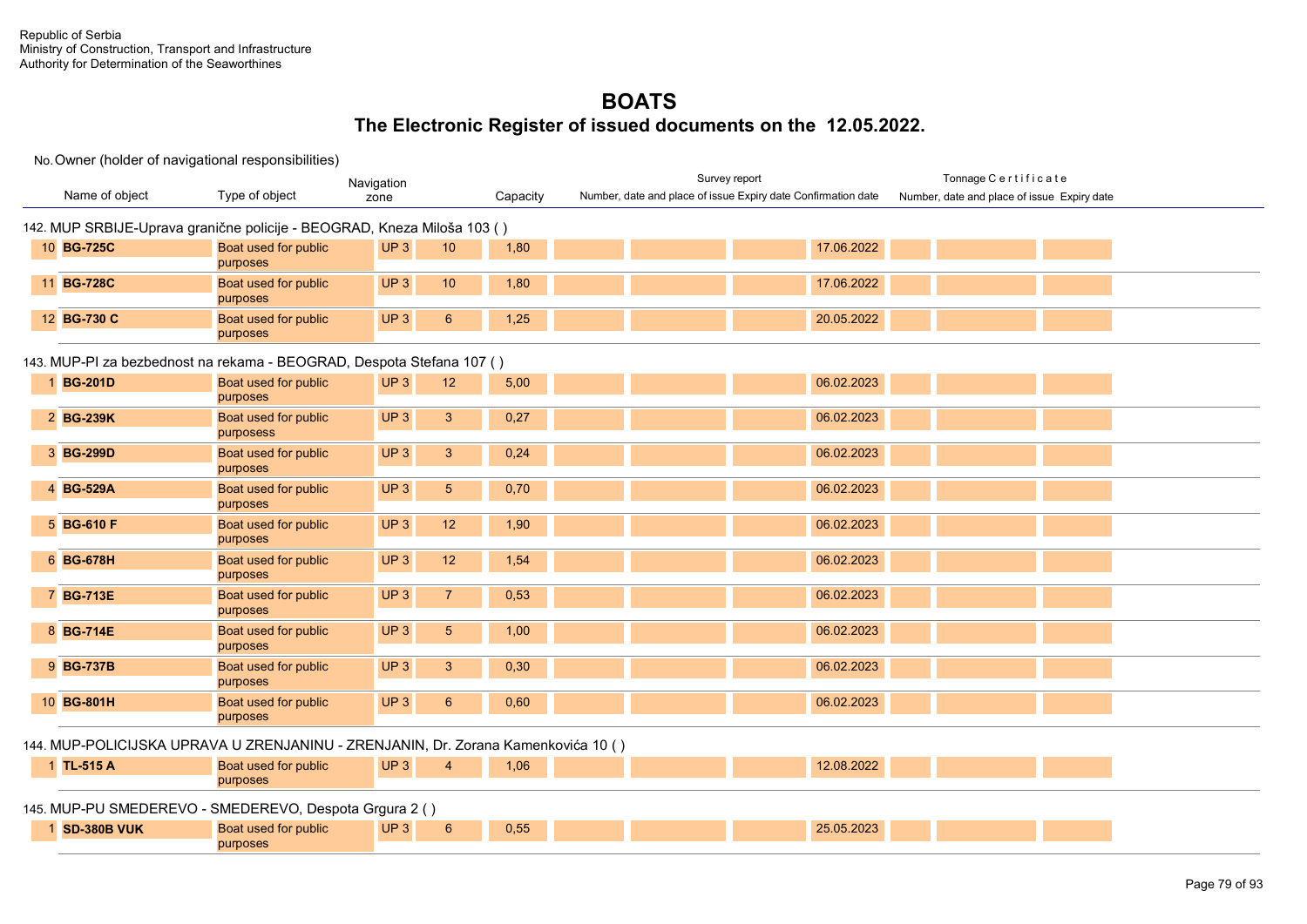| Navigation   |                                                  |                                                                       |                                   |          | Survey report                                                 | Tonnage Certificate                         |
|--------------|--------------------------------------------------|-----------------------------------------------------------------------|-----------------------------------|----------|---------------------------------------------------------------|---------------------------------------------|
|              | Name of object                                   | Type of object                                                        | zone                              | Capacity | Number, date and place of issue Expiry date Confirmation date | Number, date and place of issue Expiry date |
|              | 146. N.K. GARDOŠ - ZEMUN, Kej Oslobođenja 8 d () |                                                                       |                                   |          |                                                               |                                             |
|              | 1 BG-068 J                                       | Boat used for commercial<br>purposes                                  | UP3<br>$\overline{2}$             | 0,42     | 05.07.2022                                                    |                                             |
|              | 2 BG-918 I                                       | Boat used for commercial<br>purposes                                  | UP3<br>3                          | 0,60     | 28.01.2023                                                    |                                             |
|              |                                                  | 147. NEW ENERGY SOLUTIONS DOO - NOVI BEOGRAD, Đorđa Stanojevića 12 () |                                   |          |                                                               |                                             |
|              | 1 BG-809 J                                       | Boat used for commercial<br>purposes                                  | UP <sub>3</sub><br>8              | 0,81     | 20.07.2022                                                    |                                             |
| 148.         | 3699()                                           |                                                                       |                                   |          |                                                               |                                             |
| $\mathbf{1}$ | <b>VG-402 A</b>                                  | Boat used for commercial<br>purposes                                  | UP <sub>3</sub><br>$\overline{2}$ | 1,00     | 16.12.2022                                                    |                                             |
| 149.         | 3769()                                           |                                                                       |                                   |          |                                                               |                                             |
|              | 1 SM-213 B                                       | Boat used for commercial<br>purposes                                  | UP <sub>3</sub><br>12             | 1,20     | 03.06.2022                                                    |                                             |
| 150.         | 3712()                                           |                                                                       |                                   |          |                                                               |                                             |
|              | 1 SM - 449 B MARŠALL                             | Boat used for commercial<br>purposes                                  | UP3<br>12                         | 1,80     | 25.05.2022                                                    |                                             |
|              | 2 SM-188B                                        | Boat used for commercial<br>purposes                                  | UP3<br>12                         | 1,35     | 25.05.2022                                                    |                                             |
|              | 3 SM-955 B                                       | Boat used for commercial<br>purposes                                  | UP3<br>12                         | 1,70     | 02.04.2023                                                    |                                             |
|              |                                                  | 151. NIS A.D. NOVI SAD - NOVI SAD, Narodnog Fronta 12 ()              |                                   |          |                                                               |                                             |
|              | 1 NS-880 E                                       | Boat used for commercial<br>purposes                                  | UP <sub>3</sub><br>$6\phantom{1}$ | 1,80     | 15.06.2022                                                    |                                             |
|              | 2 NS-881 E                                       | Boat used for commercial<br>purposes                                  | UP3<br>$6\phantom{1}$             | 1,00     | 15.06.2022                                                    |                                             |
|              | 3 NS-882 E                                       | Boat used for commercial<br>purposes                                  | UP3<br>12                         | 1,60     | 15.06.2022                                                    |                                             |
|              |                                                  | 152. NOVI TRADING NS DOO - ZMAJEVO, Maršala Tita 66 ()                |                                   |          |                                                               |                                             |
|              | 1 ST-020C SREMICA                                | Boat used for commercial<br>purposes                                  | UP <sub>3</sub><br>2 <sup>2</sup> | 5,00     | 22.03.2023                                                    |                                             |
|              | 2 ST-138 C                                       | Boat used for commercial<br>purposes                                  | UP <sub>3</sub><br>6              | 0,62     | 09.06.2022                                                    |                                             |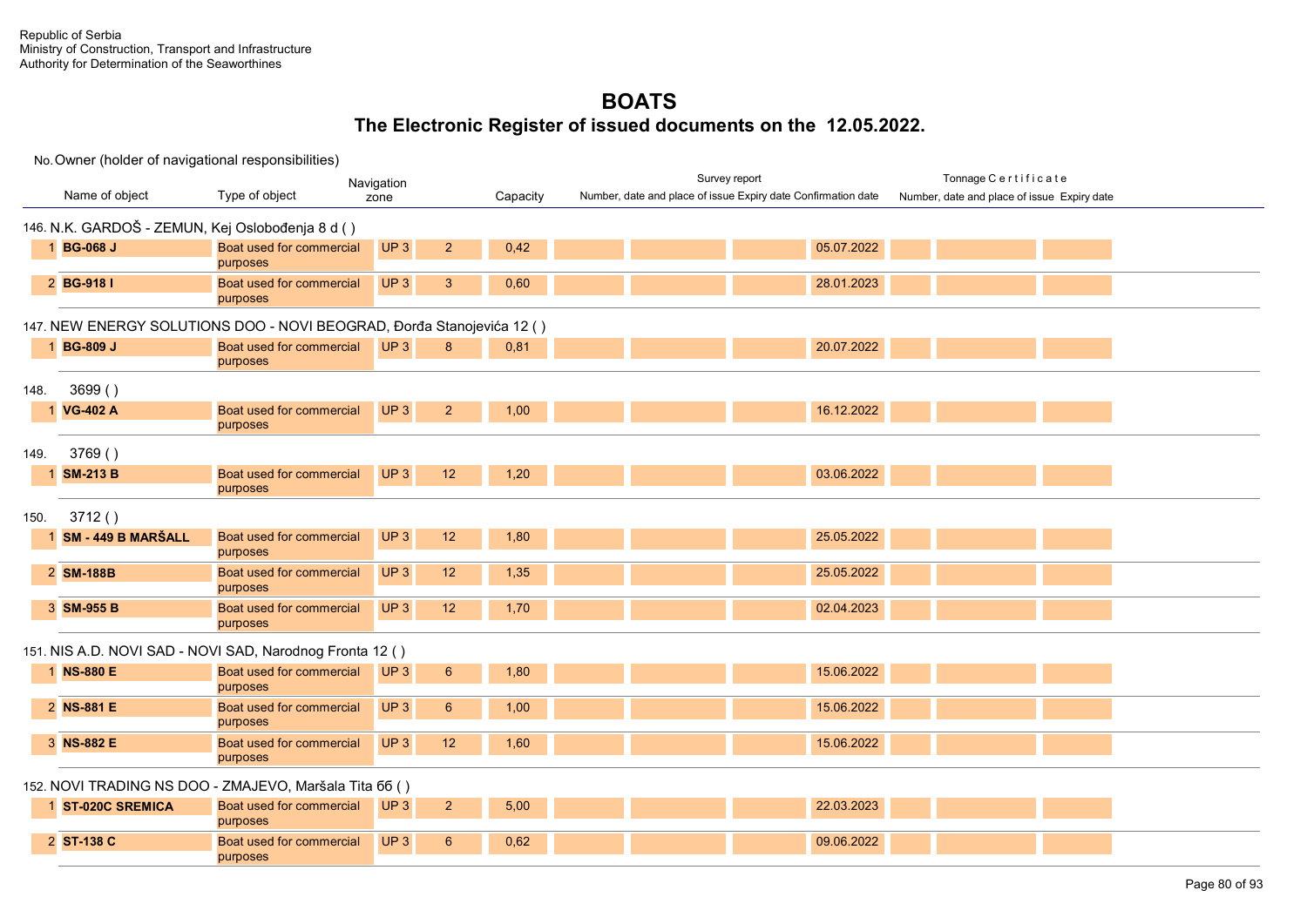|                                                                              |                                      | Navigation      |                 |          | Survey report                                                 | Tonnage Certificate                         |
|------------------------------------------------------------------------------|--------------------------------------|-----------------|-----------------|----------|---------------------------------------------------------------|---------------------------------------------|
| Name of object                                                               | Type of object                       | zone            |                 | Capacity | Number, date and place of issue Expiry date Confirmation date | Number, date and place of issue Expiry date |
| 152. NOVI TRADING NS DOO - ZMAJEVO, Maršala Tita 66 ()                       |                                      |                 |                 |          |                                                               |                                             |
| 3 ST-900 A                                                                   | Boat used for commercial<br>purposes | UP3             | 12              | 3,85     |                                                               | 23.06.2022                                  |
| 4 ST-916 A LALA                                                              | Boat used for commercial<br>purposes | UP <sub>3</sub> | $\overline{2}$  | 5,00     |                                                               | 03.06.2022                                  |
| 5 ST-961A SOSA                                                               | Boat used for commercial<br>purposes | UP3             | $\overline{2}$  | 5,00     |                                                               | 30.07.2022                                  |
| 6 ST-990 A                                                                   | Boat used for commercial<br>purposes | UP3             | 12              | 4,69     |                                                               | 23.06.2022                                  |
| 153. OPŠTINA APATIN - APATIN, Srpskih vladara 29 ()                          |                                      |                 |                 |          |                                                               |                                             |
| 1 AP-615A APATINKA                                                           | Boat used for commercial<br>purposes | UP3             | 12              | 2,50     |                                                               | 03.07.2022                                  |
| 154. OPŠTINA GOLUBAC - GOLUBAC, Cara Lazara 15 ()                            |                                      |                 |                 |          |                                                               |                                             |
| 1 VG-319C GOLUBICA                                                           | Boat used for commercial<br>purposes | UP3             | 12              | 1,70     |                                                               | 10.03.2023                                  |
| 155. OPŠTINA KANJIŽA - KANJIŽA, Glavni trg 1 ( )                             |                                      |                 |                 |          |                                                               |                                             |
| 1 ST-050 B                                                                   | Boat used for commercial<br>purposes | UP3             | $6\overline{6}$ | 0,70     |                                                               | 05.06.2022                                  |
| 2 ST-051 B                                                                   | Boat used for commercial<br>purposes | UP3             | $6\overline{6}$ | 0.65     |                                                               | 05.06.2022                                  |
| 3 ST-052 B                                                                   | Boat used for commercial<br>purposes | UP3             | $6\phantom{1}$  | 0.65     |                                                               | 05.06.2022                                  |
| 156. OPŠTINA NEGOTIN - NEGOTIN, Trg Stevana Mokranjca 1 ()                   |                                      |                 |                 |          |                                                               |                                             |
| 1 PR-088B                                                                    | Boat used for commercial<br>purposes | UP3             | $6\phantom{1}6$ | 3,00     |                                                               | 20.08.2022                                  |
| 157. OPŠTINA SREMSKI KARLOVCI - SREMSKI KARLOVCI, Trg Branka Radičevića 1 () |                                      |                 |                 |          |                                                               |                                             |
| 1 NS-705 F                                                                   | Boat used for commercial<br>purposes | UP3             | 12              | 1,50     |                                                               | 18.11.2022                                  |
| 158. PAN HARVEST DOO - SOMBOR-GAKOVO, Vuka S. Karadžića 16 ()                |                                      |                 |                 |          |                                                               |                                             |
| 1 AP-225B                                                                    | Boat used for commercial<br>purposes | UP <sub>3</sub> | 9               | 0,90     |                                                               | 30.07.2022                                  |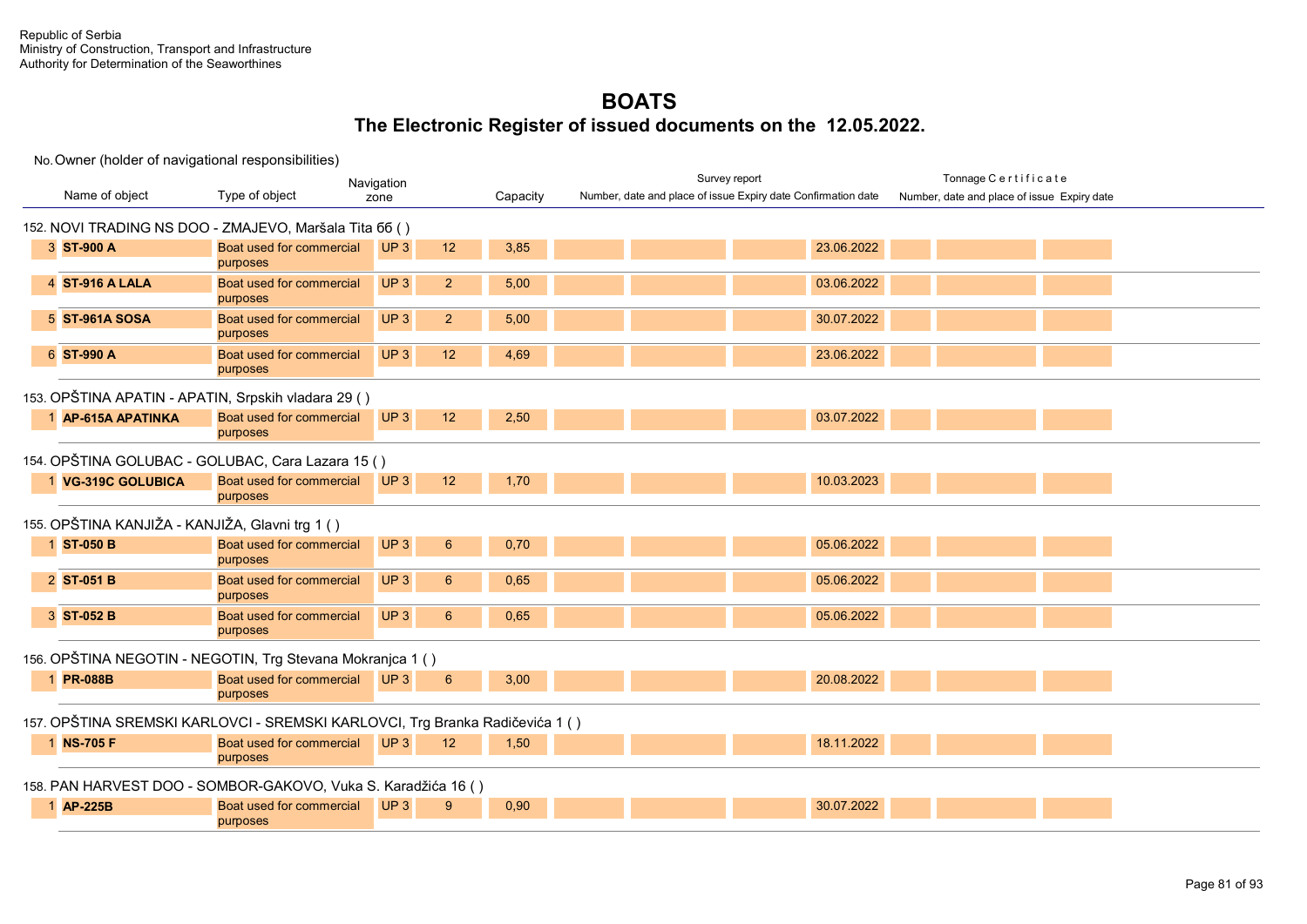No. Owner (holder of navigational responsibilities) Name of object Type of object **Capacity Capacity** Survey report Tonnage C e r t i f i c a t e Number, date and place of issue Expiry date Navigation Number, date and place of issue Expiry date Confirmation date 159. 3757 ( ) 1 **VG-881A** Boat used for commercial purposes  $\mathsf{UP}\,3$  5 0,60 2022 23.06.2022 160. 3835 ( ) 1 **VG-403 A** Boat used for commercial purposes UP 3 2 0,40 13.09.2022 13.09.2022 161. 2990 ( ) 1 **ex ŠTRBAC** Boat used for commercial purposes UP 3 2 12,10 03.06.2022 162. 3610 ( ) 1 **VG-077.A** Boat used for commercial purposes UP 3 2 0,54 07.09.2022 163. PLAVI HORIZONT VESELINOV SLOBODAN PR - BEOGRAD-ZEMUN, Isidora Stojanovića 77 ( ) 1 **ČAMAC PLH 630** Boat used for commercial purposes UP 3 6 0,82 16.06.2022 16.06.2022 164. 3209 ( ) 1 **BG-027D** Boat used for commercial purposes UP 3 28.07.2022 **1.50 2.08.07.2022** 165. POKRET GORANA VOJVODINE - SREMSKI KARLOVCI, Mitropolita Stratimirovića 5 ( ) 1 **NS-515 C** Boat used for commercial purposes UP 3 **12 1,68 08.09.2022** 166. POPOVIĆ-PETROL DOO BOSUT - BOSUT, Sremska bb ( ) 1 **SM-108B** Boat used for commercial purposes **UP 3 6 4.30 14.10.2022** 167. PRIRODNO-MATEMATIČKI FAKULTET U NOVOM SADU - NOVI SAD, Trg Dositeja Obradovića 3 ( ) 1 **NS-774 A** Boat used for commercial purposes UP 3 4 0,46 18.06.2022 18.06.2022 168. PRIVREDNO DRUŠTVO STOKIĆ DOO VELIKO GRADIŠTE - VELIKO GRADIŠTE, Obala Kralja Petra I бб ( ) 1 **VG-294 B JAVOR** Boat used for commercial purposes **UP 3 2 3,85 13.05.2022**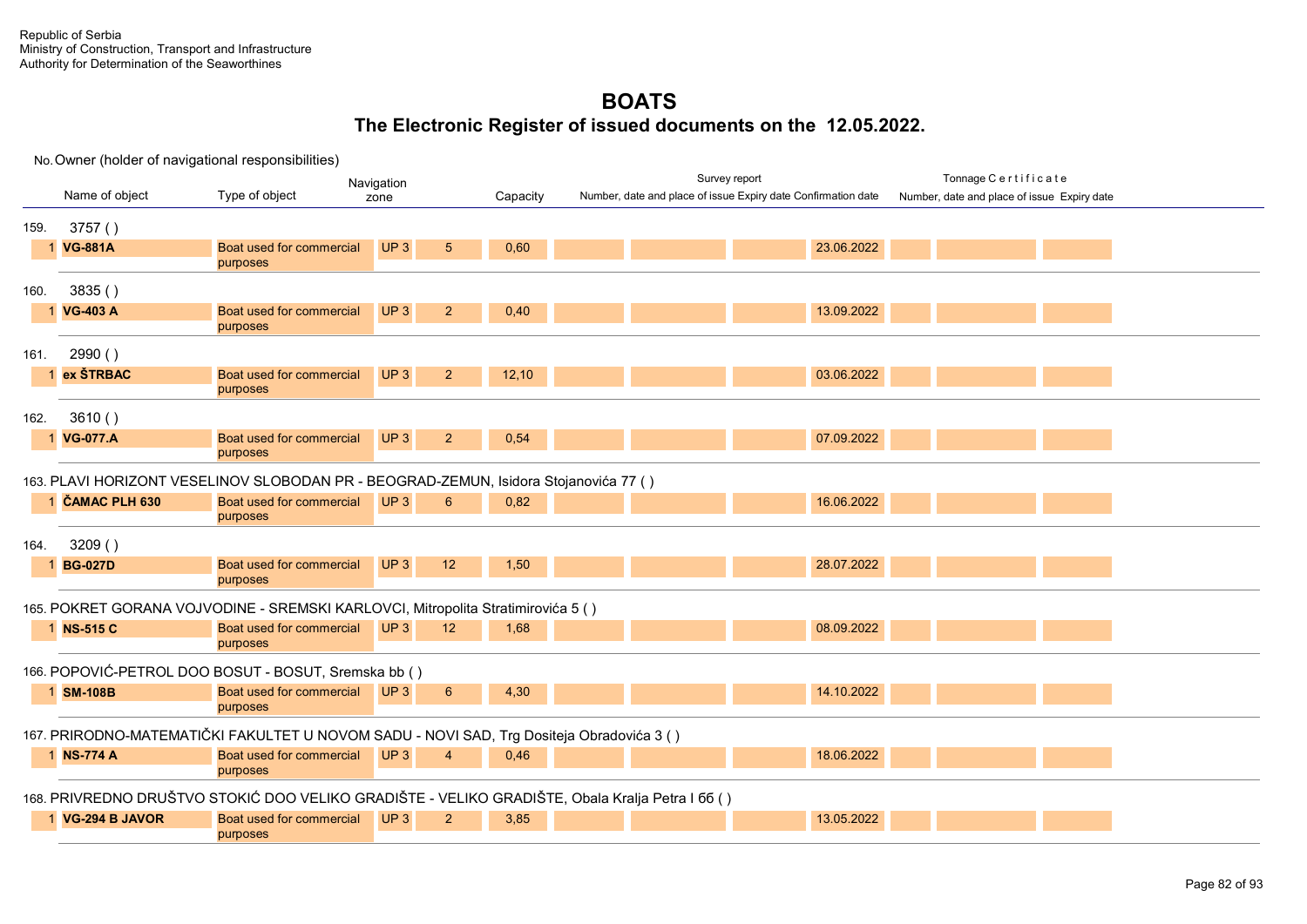|                                                                          |                                      | Navigation                         |          | Survey report                                                 | Tonnage Certificate                         |  |
|--------------------------------------------------------------------------|--------------------------------------|------------------------------------|----------|---------------------------------------------------------------|---------------------------------------------|--|
| Name of object                                                           | Type of object                       | zone                               | Capacity | Number, date and place of issue Expiry date Confirmation date | Number, date and place of issue Expiry date |  |
| 169. PRO INDUSTRY DOO - NOVI SAD, Subotička 96 ()                        |                                      |                                    |          |                                                               |                                             |  |
| 1 MERCURY<br><b>QUICKSILVER 3,65m</b>                                    | Boat used for commercial<br>purposes | UP3<br>6                           | 0,73     | 30.03.2023                                                    |                                             |  |
| 170. PRO-RENT DOO - BEOGRAD, Bulevar JNA 121 A ()                        |                                      |                                    |          |                                                               |                                             |  |
| 1 BG-211 J                                                               | Boat used for commercial<br>purposes | UP3<br>$6^{\circ}$                 | 0,67     | 28.06.2022                                                    |                                             |  |
| 2 BG-553 J                                                               | Boat used for commercial<br>purposes | UP3<br>8                           | 1,05     | 24.06.2022                                                    |                                             |  |
| 3 BG-646G                                                                | Boat used for commercial<br>purposes | UP <sub>3</sub><br>11              | 1,50     | 21.05.2022                                                    |                                             |  |
| 4 LEADER 36                                                              | Boat used for commercial<br>purposes | UP <sub>3</sub><br>10              | 6,62     | 28.06.2022                                                    |                                             |  |
| 5 Sea Ray 230 SPX                                                        | Boat used for commercial<br>purposes | UP <sub>3</sub><br>12 <sup>2</sup> | 1,04     | 10.06.2022                                                    |                                             |  |
| 3511()<br>171.                                                           |                                      |                                    |          |                                                               |                                             |  |
| 1 KL-651A GENERAL                                                        | Boat used for commercial<br>purposes | UP <sub>3</sub><br>12 <sup>2</sup> | 8,00     | 13.05.2022                                                    |                                             |  |
| 172. RADULOVIĆ DOO - BEOGRAD, Dragoslava Srejovića 66 ()                 |                                      |                                    |          |                                                               |                                             |  |
| 1 BG-016J                                                                | Boat used for commercial<br>purposes | UP <sub>3</sub><br>8               | 1,21     | 31.05.2022                                                    |                                             |  |
| 2 TL-222 A TAM-TAT                                                       | Boat used for commercial<br>purposes | UP3<br>12                          | 7,70     | 24.06.2022                                                    |                                             |  |
| 173. REGULACIJE DOO - SREMSKA MITROVICA, Promenada 13 ()                 |                                      |                                    |          |                                                               |                                             |  |
| 1 SM-026A                                                                | Boat used for commercial<br>purposes | UP3<br>$\overline{4}$              | 0,88     | 16.04.2023                                                    |                                             |  |
| 2 SM-567 B                                                               | Boat used for commercial<br>purposes | UP3<br>12                          | 1,50     | 08.02.2023                                                    |                                             |  |
| 174. REKONSTRUKCIJA DOO - NOVI BEOGRAD, Vojvođanska 15 ()                |                                      |                                    |          |                                                               |                                             |  |
| 1 BG-335J                                                                | Boat used for commercial<br>purposes | UP3<br>$\mathbf{3}$                | 0,21     | 07.07.2022                                                    |                                             |  |
| 175. REPUBLIČKI HIDROMETEOROLOŠKI ZAVOD - BEOGRAD, Kneza Višeslava 66 () |                                      |                                    |          |                                                               |                                             |  |
| 1 BG-335 H                                                               | Boat used for commercial<br>purposes | UP <sub>3</sub><br>$5^{\circ}$     | 0,50     | 08.10.2022                                                    |                                             |  |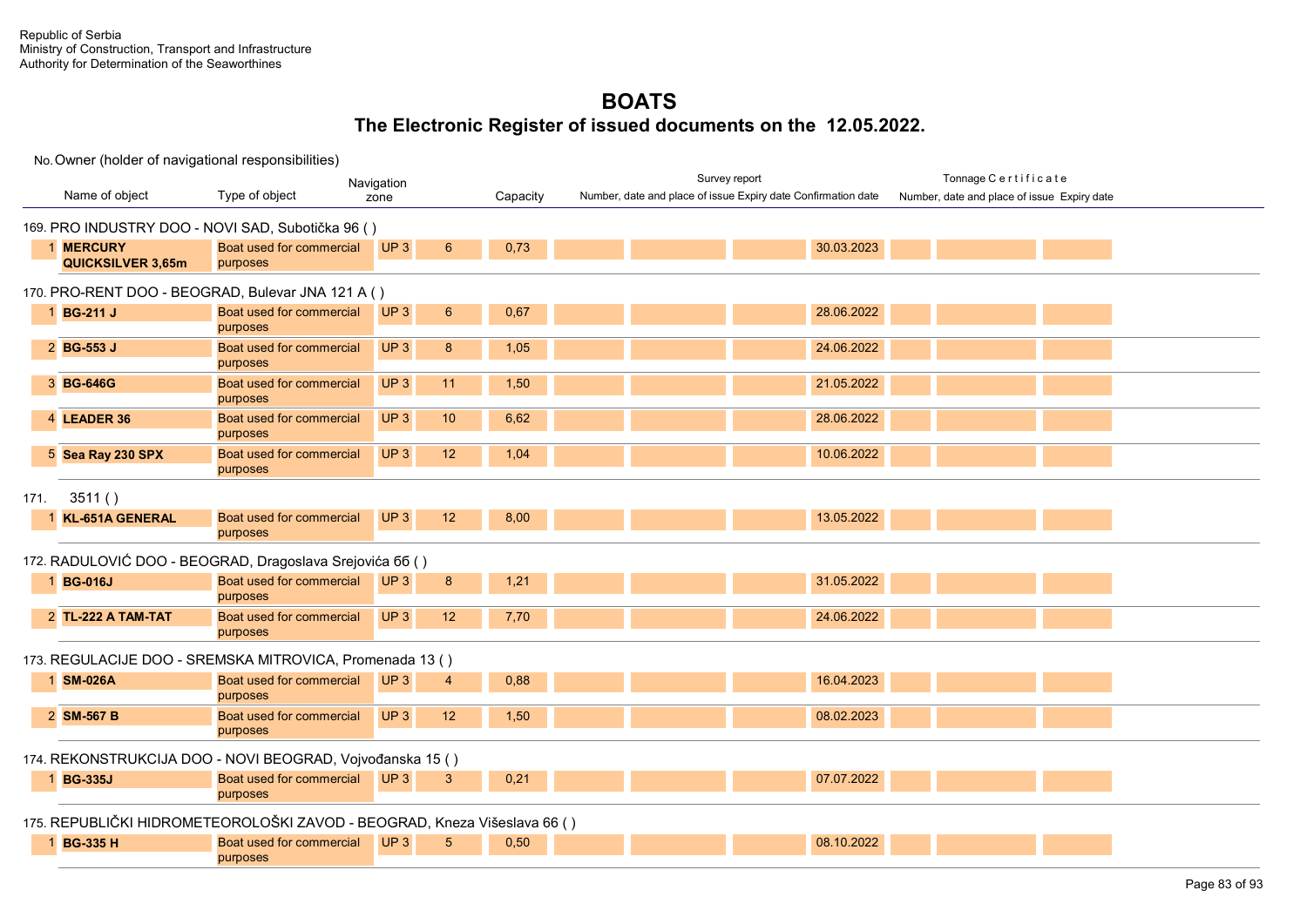| Navigation                                 |                                                                                                                         |                 |                 |          |  | Survey report |                                                               | Tonnage Certificate                         |  |
|--------------------------------------------|-------------------------------------------------------------------------------------------------------------------------|-----------------|-----------------|----------|--|---------------|---------------------------------------------------------------|---------------------------------------------|--|
| Name of object                             | Type of object                                                                                                          | zone            |                 | Capacity |  |               | Number, date and place of issue Expiry date Confirmation date | Number, date and place of issue Expiry date |  |
|                                            | 175. REPUBLIČKI HIDROMETEOROLOŠKI ZAVOD - BEOGRAD, Kneza Višeslava 66 ()                                                |                 |                 |          |  |               |                                                               |                                             |  |
| 2 BG-375C                                  | Boat used for public<br>purposes                                                                                        | UP <sub>3</sub> | $\overline{4}$  | 2,46     |  |               | 09.10.2022                                                    |                                             |  |
|                                            | 176. REZERVAT UVAC DOO - NOVA VAROŠ, Trg Vojvode Petra Bojovića 3 ()                                                    |                 |                 |          |  |               |                                                               |                                             |  |
| 1 SM-273 B                                 | Boat used for commercial<br>purposes                                                                                    | UP3             | 12 <sup>2</sup> | 1,20     |  |               | 06.07.2022                                                    |                                             |  |
| 2 SM-274B                                  | Boat used for commercial<br>purposes                                                                                    | UP3             | 12              | 1,20     |  |               | 06.07.2022                                                    |                                             |  |
| 3 SM-275B                                  | Boat used for commercial<br>purposes                                                                                    | UP <sub>3</sub> | 12 <sup>2</sup> | 1,20     |  |               | 06.07.2022                                                    |                                             |  |
|                                            | 177. RIBARNICA LAVAČ DUŠAN MEDIĆ PR - APATIN, Blok-kiosk 112 ()                                                         |                 |                 |          |  |               |                                                               |                                             |  |
| 1 AP-023B                                  | Boat used for commercial<br>purposes                                                                                    | UP3             | 4               | 0,74     |  |               | 21.02.2023                                                    |                                             |  |
| 2 AP-973A                                  | Boat used for commercial<br>purposes                                                                                    | UP <sub>3</sub> | $\overline{4}$  | 0,74     |  |               | 21.02.2023                                                    |                                             |  |
|                                            | 178. RIMEX DOO BEOGRAD - BEOGRAD, Savski trg 7 ()                                                                       |                 |                 |          |  |               |                                                               |                                             |  |
| 1 BG-212 J                                 | Boat used for commercial<br>purposes                                                                                    | UP3             | 8               | 0,91     |  |               | 27.07.2022                                                    |                                             |  |
|                                            | 179. RPS DUNAV - TRANS SEKULIĆ ŽIVORAD PREDUZETNIK - RAM - KLICEVAC, Cara Lazara 1 ()                                   |                 |                 |          |  |               |                                                               |                                             |  |
| 1 VG-237 B SATURN                          | Boat used for commercial<br>purposes                                                                                    | UP <sub>3</sub> | 8               | 2,00     |  |               | 08.10.2022                                                    |                                             |  |
|                                            | 180. RS Ministarstvo građevinarstva saobraćaja i infrastrukture - BEOGRAD, Nemanjina 22-26 ()                           |                 |                 |          |  |               |                                                               |                                             |  |
| 1 ST-977A KP-I                             | Boat used for public<br>purposes                                                                                        | UP <sub>3</sub> | $\overline{2}$  | 5,10     |  |               | 18.11.2022                                                    |                                             |  |
|                                            | 181. RS -MUP - Sektor za vanredne situacije - Uprava za vanredne situacije u Beogradu - BEOGRAD, Mije Kovačevića 2-4 () |                 |                 |          |  |               |                                                               |                                             |  |
| 1 ADVANCE DC10 RS-<br><b>ADVDC1006H919</b> | Boat used for public<br>purposes                                                                                        | UP3             | 8               | 1,30     |  |               | 07.10.2022                                                    |                                             |  |
| 2 ADVANCE RAFT 425<br>193-4-001            | Boat used for public<br>purposes                                                                                        | UP <sub>3</sub> | 8               | 1,00     |  |               | 07.10.2022                                                    |                                             |  |
| 3 ADVANCE RAFT 425<br>193-4-002            | Boat used for public<br>purposes                                                                                        | UP <sub>3</sub> | 8               | 1,00     |  |               | 07.10.2022                                                    |                                             |  |
| 4 ADVANCE RAFT 425<br>193-4-003            | Boat used for public<br>purposes                                                                                        | UP <sub>3</sub> | 8               | 1,00     |  |               | 30.11.2022                                                    |                                             |  |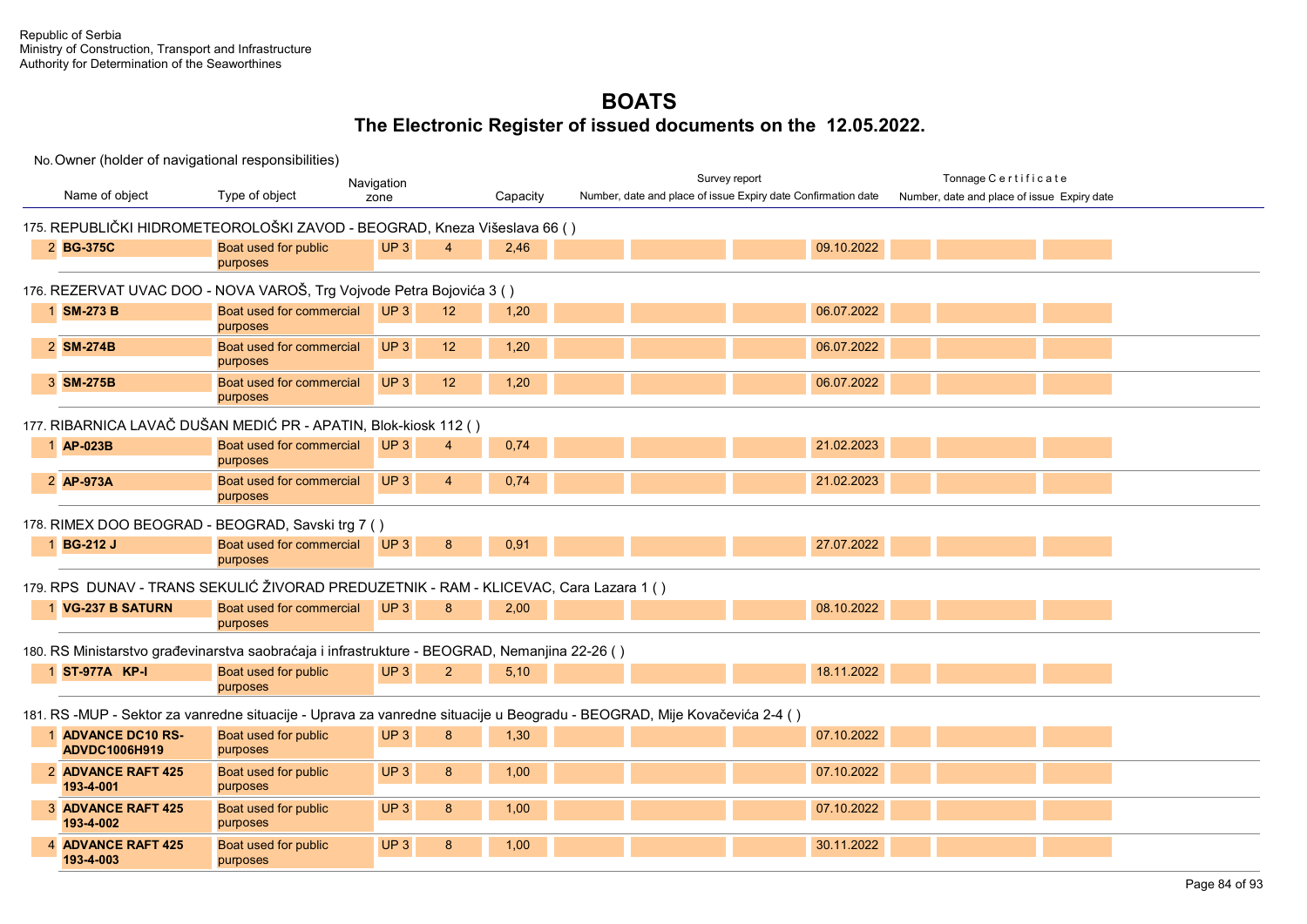|                                                                    |                                  | Navigation                        |          | Survey report                                                                                                           | Tonnage Certificate                         |
|--------------------------------------------------------------------|----------------------------------|-----------------------------------|----------|-------------------------------------------------------------------------------------------------------------------------|---------------------------------------------|
| Name of object                                                     | Type of object                   | zone                              | Capacity | Number, date and place of issue Expiry date Confirmation date                                                           | Number, date and place of issue Expiry date |
|                                                                    |                                  |                                   |          | 181. RS -MUP - Sektor za vanredne situacije - Uprava za vanredne situacije u Beogradu - BEOGRAD, Mije Kovačevića 2-4 () |                                             |
| <b>5 ADVANCE RESCUE</b><br><b>SKIFF RS-</b><br><b>ADVAL008H919</b> | Boat used for public<br>purposes | UP3<br>10                         | 0,53     | 07.10.2022                                                                                                              |                                             |
| 6 BG-179H                                                          | Boat used for public<br>purposes | UP <sub>3</sub><br>9              | 1,20     | 28.12.2022                                                                                                              |                                             |
| 7 HIHGFIELD 0M500HYP                                               | Boat used for public<br>purposes | UP <sub>3</sub><br>10             | 1,20     | 07.10.2022                                                                                                              |                                             |
| 8 HOPE 193-5-001                                                   | Boat used for public<br>purposes | UP <sub>3</sub><br>8              | 1,00     | 30.11.2022                                                                                                              |                                             |
| 9 HOPE PC-380 425 193-5- Boat used for public<br>001               | purposes                         | UP <sub>3</sub><br>8              | 1,00     | 07.10.2022                                                                                                              |                                             |
| 10 SILINGER 525 UMX FR-<br><b>TSW024661808</b>                     | Boat used for public<br>purposes | UP <sub>3</sub><br>12             | 1,60     | 07.10.2022                                                                                                              |                                             |
| 11 SILINGER 525 UMX FR-<br><b>TSW024701808</b>                     | Boat used for public<br>purposes | UP <sub>3</sub><br>12             | 1,60     | 07.10.2022                                                                                                              |                                             |
| 12 SOLAR MK 450 0 906                                              | Boat used for public<br>purposes | UP <sub>3</sub><br>$6\phantom{1}$ | 0,85     | 30.11.2022                                                                                                              |                                             |
| 182. RS MUP-SAJ - BEOGRAD, Kneza Miloša 103 ()                     |                                  |                                   |          |                                                                                                                         |                                             |
| 1 BG-058A                                                          | Boat used for public<br>purposes | UP <sub>3</sub><br>10             | 1,25     | 27.04.2023                                                                                                              |                                             |
| 2 BG-166E                                                          | Boat used for public<br>purposes | UP <sub>3</sub><br>10             | 1,00     | 27.04.2023                                                                                                              |                                             |
| 3 BG-202E                                                          | Boat used for public<br>purposes | UP3<br>$6\phantom{1}$             | 0,80     | 27.04.2023                                                                                                              |                                             |
| 4 BG-334D                                                          | Boat used for public<br>purposes | UP <sub>3</sub><br>10             | 1,00     | 27.04.2023                                                                                                              |                                             |
| 5 BG-335D                                                          | Boat used for public<br>purposes | UP <sub>3</sub><br>10             | 1,00     | 27.04.2023                                                                                                              |                                             |
| 6 BG-715 E                                                         | Boat used for public<br>purposes | UP3<br>$\overline{2}$             | 0,28     | 27.04.2023                                                                                                              |                                             |
| 7 BG-729C                                                          | Boat used for public<br>purposes | UP3<br>10                         | 1,80     | 27.04.2023                                                                                                              |                                             |
| 8 BG-827F                                                          | Boat used for public<br>purposes | UP <sub>3</sub><br>2 <sup>2</sup> | 1,14     | 27.04.2023                                                                                                              |                                             |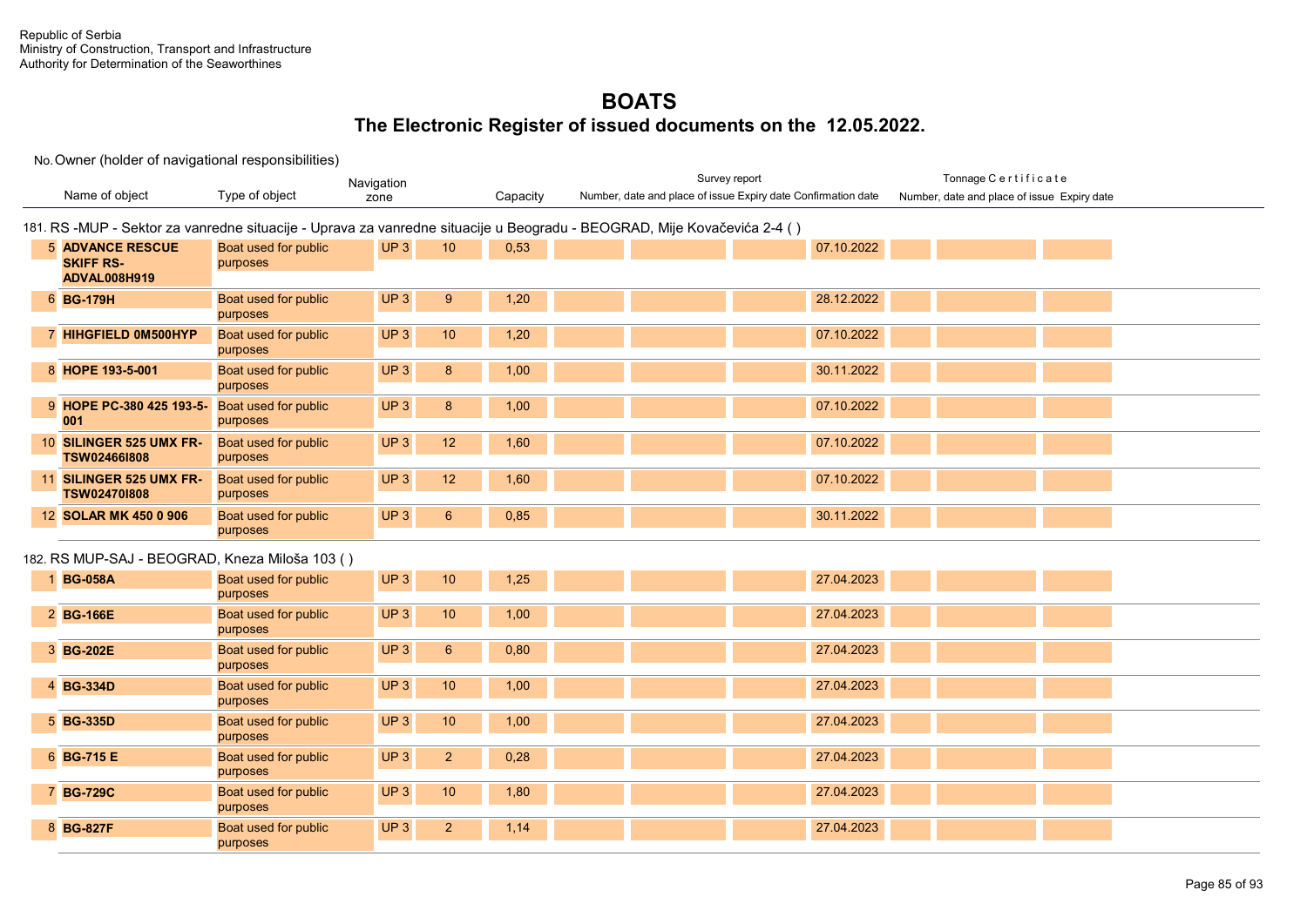|      | No. Owner (holder of navigational responsibilities) |                                                                                                     |                                             |          |                                                                                                                                                  |            |                                             |  |
|------|-----------------------------------------------------|-----------------------------------------------------------------------------------------------------|---------------------------------------------|----------|--------------------------------------------------------------------------------------------------------------------------------------------------|------------|---------------------------------------------|--|
|      |                                                     |                                                                                                     | Navigation                                  |          | Survey report                                                                                                                                    |            | Tonnage Certificate                         |  |
|      | Name of object                                      | Type of object                                                                                      | zone                                        | Capacity | Number, date and place of issue Expiry date Confirmation date                                                                                    |            | Number, date and place of issue Expiry date |  |
|      |                                                     | 183. RTANJ KOPAONIK DOO - NOVI BEOGRAD, Gandijeva 76a ()                                            |                                             |          |                                                                                                                                                  |            |                                             |  |
|      | 1 BG-183 I                                          | Boat used for commercial<br>purposes                                                                | UP <sub>3</sub><br>8                        | 2,00     |                                                                                                                                                  | 17.07.2022 |                                             |  |
|      |                                                     |                                                                                                     |                                             |          | 184. Samostalna radnja za ugostiteljstvo i prevoz putnika čamcem DOROTEA LJUBICA VASIĆ PR - BEOGRAD-ČUKARICA, Ada Ciganlija-kamp Partizan 34 ( ) |            |                                             |  |
|      | 1 BG-710C                                           | Boat used for commercial<br>purposes                                                                | UP3<br>12                                   | 1,20     |                                                                                                                                                  | 16.09.2022 |                                             |  |
|      | 2 BG-711C                                           | Boat used for commercial<br>purposes                                                                | UP <sub>3</sub><br>12                       | 1,20     |                                                                                                                                                  | 10.09.2022 |                                             |  |
| 185. | 4332()                                              |                                                                                                     |                                             |          |                                                                                                                                                  |            |                                             |  |
|      | <b>SANIVA RIVER 2</b>                               | Boat used for commercial<br>purposes                                                                | UP3<br>$6\phantom{1}6$                      | 0,85     |                                                                                                                                                  | 30.06.2022 |                                             |  |
|      | 2 SANIVA RIVER 3                                    | Boat used for commercial<br>purposes                                                                | UP3                                         | 1,54     |                                                                                                                                                  | 30.06.2022 |                                             |  |
|      |                                                     | 186. SAOBRAĆAJNA ŠKOLA PINKI - NOVI SAD, Šumadijska 12a ()                                          |                                             |          |                                                                                                                                                  |            |                                             |  |
|      | 1 NS-114 B                                          | Boat used for commercial<br>purposes                                                                | UP3<br>$\overline{4}$                       | 0,42     |                                                                                                                                                  | 09.06.2022 |                                             |  |
| 187. | 3787()                                              |                                                                                                     |                                             |          |                                                                                                                                                  |            |                                             |  |
|      | <b>Čamac PLH 808-4/22</b>                           | Boat used for commercial<br>purposes                                                                | UP <sub>3</sub><br>12                       | 2,30     |                                                                                                                                                  | 27.04.2023 |                                             |  |
|      |                                                     | 188. Saša Zdravković PR usluge izdavanja pedalina SAŠA I TANJA - VELIKO GRADIŠTE, Prvomajska 42 ( ) |                                             |          |                                                                                                                                                  |            |                                             |  |
|      | 1 VG-023C                                           | Boat used for commercial<br>purposes                                                                | UP <sub>3</sub><br>$\boldsymbol{\varDelta}$ | 0,28     |                                                                                                                                                  | 23.06.2022 |                                             |  |
|      | 2 VG-024C                                           | Boat used for commercial<br>purposes                                                                | UP3<br>$\overline{4}$                       | 0,28     |                                                                                                                                                  | 23.06.2022 |                                             |  |
|      | 3 VG-025C                                           | Boat used for commercial<br>purposes                                                                | UP3<br>$\overline{4}$                       | 0,28     |                                                                                                                                                  | 23.06.2022 |                                             |  |
|      | 4 VG-026C                                           | Boat used for commercial<br>purposes                                                                | UP3<br>$\overline{4}$                       | 0,28     |                                                                                                                                                  | 23.06.2022 |                                             |  |
|      | 5 VG-027C                                           | Boat used for commercial<br>purposes                                                                | UP3<br>$\overline{4}$                       | 0,28     |                                                                                                                                                  | 23.06.2022 |                                             |  |
|      | 6 VG-028C                                           | Boat used for commercial<br>purposes                                                                | UP3<br>$\overline{4}$                       | 0,28     |                                                                                                                                                  | 23.06.2022 |                                             |  |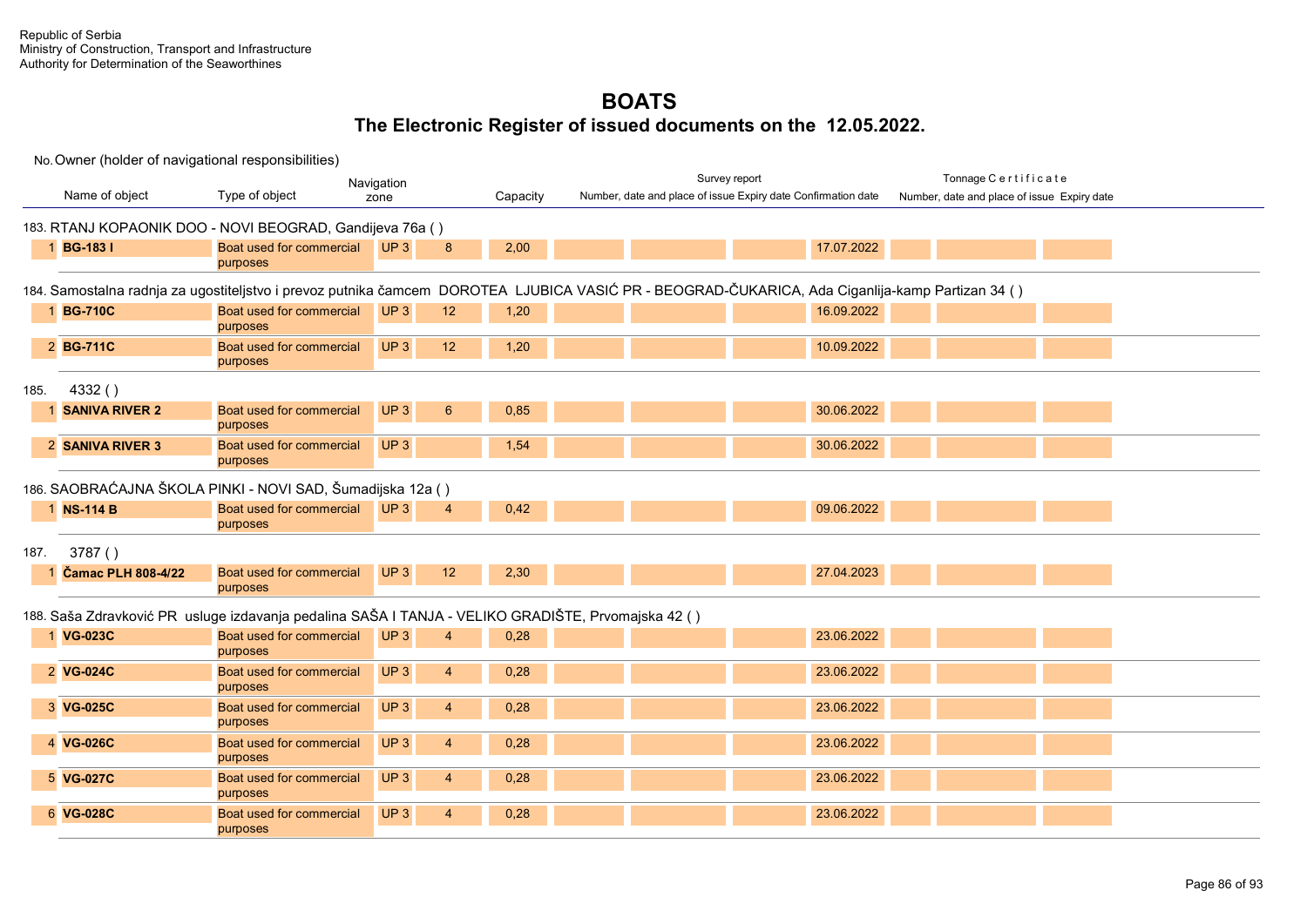|      | Navigation                                                                                         |                                                                    |                 |                       |          |  | Survey report |                                                               |  | Tonnage Certificate                         |  |  |  |
|------|----------------------------------------------------------------------------------------------------|--------------------------------------------------------------------|-----------------|-----------------------|----------|--|---------------|---------------------------------------------------------------|--|---------------------------------------------|--|--|--|
|      | Name of object                                                                                     | Type of object                                                     | zone            |                       | Capacity |  |               | Number, date and place of issue Expiry date Confirmation date |  | Number, date and place of issue Expiry date |  |  |  |
|      | 188. Saša Zdravković PR usluge izdavanja pedalina SAŠA I TANJA - VELIKO GRADIŠTE, Prvomajska 42 () |                                                                    |                 |                       |          |  |               |                                                               |  |                                             |  |  |  |
|      |                                                                                                    |                                                                    |                 |                       |          |  |               |                                                               |  |                                             |  |  |  |
|      | 7 VG-029C                                                                                          | Boat used for commercial<br>purposes                               | UP <sub>3</sub> | $\boldsymbol{\Delta}$ | 0,28     |  |               | 23.06.2022                                                    |  |                                             |  |  |  |
|      |                                                                                                    |                                                                    |                 |                       |          |  |               |                                                               |  |                                             |  |  |  |
|      | 8 VG-030C                                                                                          | Boat used for commercial<br>purposes                               | UP3             | $\overline{4}$        | 0,28     |  |               | 23.06.2022                                                    |  |                                             |  |  |  |
| 189. | 3189()                                                                                             |                                                                    |                 |                       |          |  |               |                                                               |  |                                             |  |  |  |
|      | 1 BG-093B                                                                                          | Boat used for commercial                                           | UP <sub>3</sub> | 12                    | 1,20     |  |               | 07.10.2022                                                    |  |                                             |  |  |  |
|      |                                                                                                    | purposes                                                           |                 |                       |          |  |               |                                                               |  |                                             |  |  |  |
|      | 2 BG-963C                                                                                          | Boat used for commercial<br>purposes                               | UP3             | 12                    | 1,50     |  |               | 07.10.2022                                                    |  |                                             |  |  |  |
|      | 190. SIDRO d.o.o. - OSTRUŽNICA, Savska 1 b ()                                                      |                                                                    |                 |                       |          |  |               |                                                               |  |                                             |  |  |  |
|      | 1 Aluminijumski čamac                                                                              | Boat used for commercial                                           | UP3             | $6\phantom{1}6$       | 0,53     |  |               | 30.09.2022                                                    |  |                                             |  |  |  |
|      | <b>APATINAC</b>                                                                                    | purposes                                                           |                 |                       |          |  |               |                                                               |  |                                             |  |  |  |
| 191. | 3748()                                                                                             |                                                                    |                 |                       |          |  |               |                                                               |  |                                             |  |  |  |
|      | <b>BG-737F NOMAD</b>                                                                               | Boat used for commercial                                           | UP3             | 8                     | 1,60     |  |               | 10.05.2023                                                    |  |                                             |  |  |  |
|      |                                                                                                    | purposes                                                           |                 |                       |          |  |               |                                                               |  |                                             |  |  |  |
|      |                                                                                                    | 192. Siniša Jankov PR CB&CO - BEOGRAD-ZEMUN, Pavla Vujsića 92 b () |                 |                       |          |  |               |                                                               |  |                                             |  |  |  |
|      | 1 BG-081J                                                                                          | Boat used for commercial                                           | UP <sub>3</sub> | 12 <sup>2</sup>       | 1,50     |  |               | 22.05.2023                                                    |  |                                             |  |  |  |
|      |                                                                                                    | purposes                                                           |                 |                       |          |  |               |                                                               |  |                                             |  |  |  |
| 193. | 3978()                                                                                             |                                                                    |                 |                       |          |  |               |                                                               |  |                                             |  |  |  |
|      | <b>BG-885H</b>                                                                                     | Boat used for commercial                                           | UP <sub>3</sub> |                       | 0,50     |  |               | 17.12.2022                                                    |  |                                             |  |  |  |
|      |                                                                                                    | purposes                                                           |                 |                       |          |  |               |                                                               |  |                                             |  |  |  |
|      |                                                                                                    | 194. SLOŽNA BRAĆA ZORAN I NELE DOO - NOVA VAROŠ, Drmanovići 66 ()  |                 |                       |          |  |               |                                                               |  |                                             |  |  |  |
|      | 1 SM-477B                                                                                          | Boat used for commercial                                           | UP <sub>3</sub> | 12                    | 0,90     |  |               | 25.05.2022                                                    |  |                                             |  |  |  |
|      |                                                                                                    | purposes                                                           |                 |                       |          |  |               |                                                               |  |                                             |  |  |  |
|      | 2 SM-478B                                                                                          | Boat used for commercial                                           | UP3             | 12                    | 0,90     |  |               | 25.05.2022                                                    |  |                                             |  |  |  |
|      |                                                                                                    | purposes                                                           |                 |                       |          |  |               |                                                               |  |                                             |  |  |  |
|      |                                                                                                    | 195. SPECIJALNA LUKA d.o.o. - PANČEVO, Spoljnostarčevačka 80 ()    |                 |                       |          |  |               |                                                               |  |                                             |  |  |  |
|      | 1 PA-009F                                                                                          | Boat used for commercial                                           | UP <sub>3</sub> | $6\overline{6}$       | 0,80     |  |               | 21.01.2023                                                    |  |                                             |  |  |  |
|      |                                                                                                    | purposes                                                           |                 |                       |          |  |               |                                                               |  |                                             |  |  |  |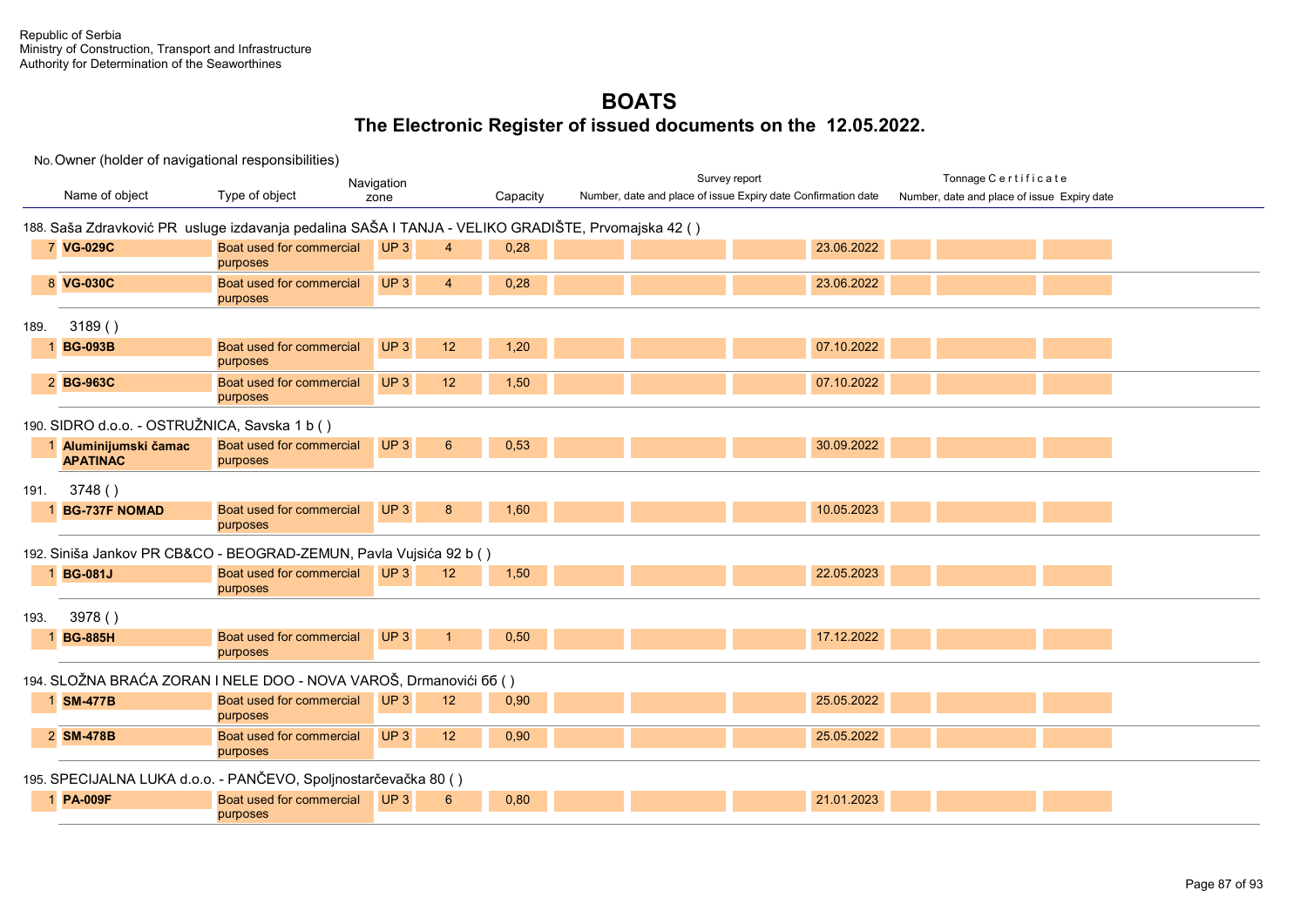|      | Navigation              |                                                                              |                                   |          |                                                                                            | Survey report                                                 | Tonnage Certificate                         |  |
|------|-------------------------|------------------------------------------------------------------------------|-----------------------------------|----------|--------------------------------------------------------------------------------------------|---------------------------------------------------------------|---------------------------------------------|--|
|      | Name of object          | Type of object                                                               | zone                              | Capacity |                                                                                            | Number, date and place of issue Expiry date Confirmation date | Number, date and place of issue Expiry date |  |
|      |                         |                                                                              |                                   |          | 196. SPORTSKI CENTAR MILAN GALE MUŠKATIROVIĆ JP BEOGRAD - BEOGRAD, Tadeuša Košćuška 63 ( ) |                                                               |                                             |  |
|      | <b>BEOGRAD-25</b>       | Boat used for commercial<br>purposes                                         | UP3<br>12                         | 4,32     |                                                                                            | 29.07.2022                                                    | 2282                                        |  |
|      |                         | 197. SR DELFIN BURMAZEVIĆ JOVANKA PR - VELIKO GRADIŠTE, Srebrno Jezero 66 () |                                   |          |                                                                                            |                                                               |                                             |  |
|      | 1 VG-045C               | Boat used for commercial<br>purposes                                         | UP <sub>3</sub><br>$\overline{4}$ | 0,28     |                                                                                            | 23.06.2022                                                    |                                             |  |
|      | 2 VG-046C               | Boat used for commercial<br>purposes                                         | UP3<br>$\overline{4}$             | 0,28     |                                                                                            | 23.06.2022                                                    |                                             |  |
|      | 3 VG-047C               | Boat used for commercial<br>purposes                                         | UP3<br>$\overline{4}$             | 0,28     |                                                                                            | 23.06.2022                                                    |                                             |  |
|      | 4 VG-048C               | Boat used for commercial<br>purposes                                         | UP3<br>$\overline{4}$             | 0,28     |                                                                                            | 23.06.2022                                                    |                                             |  |
|      | 5 VG-049C               | Boat used for commercial<br>purposes                                         | UP3<br>$\overline{4}$             | 0,28     |                                                                                            | 23.06.2022                                                    |                                             |  |
|      | 6 VG-050C               | Boat used for commercial<br>purposes                                         | UP3<br>$\overline{4}$             | 0,28     |                                                                                            | 23.06.2022                                                    |                                             |  |
|      | 7 VG-146C               | Boat used for commercial<br>purposes                                         | UP3<br>$\overline{4}$             | 0,30     |                                                                                            | 20.07.2022                                                    |                                             |  |
|      | 8 VG-147C               | Boat used for commercial<br>purposes                                         | UP3<br>4                          | 0,30     |                                                                                            | 20.07.2022                                                    |                                             |  |
|      | 9 VG-148C               | Boat used for commercial<br>purposes                                         | UP3<br>$\overline{4}$             | 0,30     |                                                                                            | 20.07.2022                                                    |                                             |  |
|      | 10 VG-149C              | Boat used for commercial<br>purposes                                         | UP3<br>$\overline{4}$             | 0,30     |                                                                                            | 20.07.2022                                                    |                                             |  |
|      |                         | 198. STANISLAV JOVIĆ PR VINARIJA JOVIĆ FANTASTIKA - KLADOVO, Rečica 66 ()    |                                   |          |                                                                                            |                                                               |                                             |  |
|      | <b>DANUBE EXPLORER</b>  | Boat used for commercial<br>purposes                                         | UP3<br>12                         | 1,20     |                                                                                            | 17.05.2022                                                    |                                             |  |
| 199. | 3774()                  |                                                                              |                                   |          |                                                                                            |                                                               |                                             |  |
|      | <b>PR-391A POSEJDON</b> | Boat used for commercial<br>purposes                                         | UP <sub>3</sub><br>12             | 2,20     |                                                                                            | 14.06.2022                                                    |                                             |  |
| 200. | 4225()                  |                                                                              |                                   |          |                                                                                            |                                                               |                                             |  |
|      | <b>SM-731 B</b>         | Boat used for commercial<br>purposes                                         | UP3<br>12                         | 2,00     |                                                                                            | 30.10.2022                                                    |                                             |  |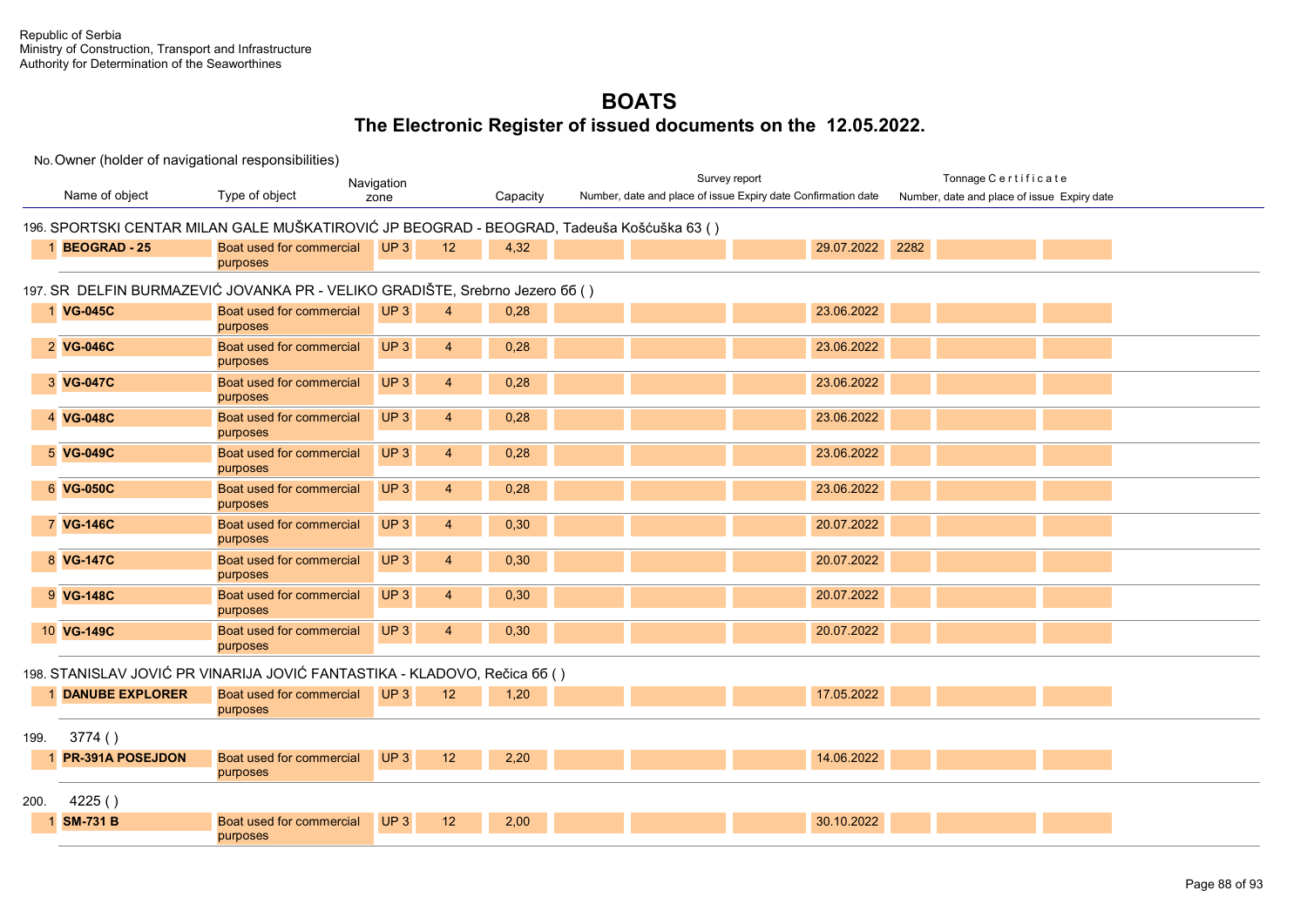| Navigation |                  |                                                                     |                                   |          | Survey report                                                 | Tonnage Certificate                         |
|------------|------------------|---------------------------------------------------------------------|-----------------------------------|----------|---------------------------------------------------------------|---------------------------------------------|
|            | Name of object   | Type of object                                                      | zone                              | Capacity | Number, date and place of issue Expiry date Confirmation date | Number, date and place of issue Expiry date |
| 201.       | 3738()           |                                                                     |                                   |          |                                                               |                                             |
|            | 1 VG-550A        | Boat used for commercial<br>purposes                                | UP3<br>2 <sup>2</sup>             | 0,60     | 24.05.2022                                                    |                                             |
|            | 2 VG-551A        | Boat used for commercial<br>purposes                                | UP3<br>2 <sup>2</sup>             | 0,60     | 24.05.2022                                                    |                                             |
| 202.       | 3504()           |                                                                     |                                   |          |                                                               |                                             |
|            | 1 VG-715 A       | Boat used for commercial<br>purposes                                | UP <sub>3</sub><br>6              | 1,00     | 13.05.2022                                                    |                                             |
|            |                  | 203. SZR PRIM-KOSTIĆ TOMISLAV - GOLUBAC, Cara Dušana 25 ()          |                                   |          |                                                               |                                             |
|            | 1 VG-039 C       | Boat used for commercial<br>purposes                                | UP3<br>$\overline{2}$             | 1,64     | 15.12.2022                                                    |                                             |
|            |                  | 204. TEKON-TEHNOKONSALTING DOO - BEOGRAD, Mihaila Bogićevića 3/5 () |                                   |          |                                                               |                                             |
|            | 1 BG-599 I       | Boat used for commercial<br>purposes                                | UP <sub>3</sub><br>$\overline{7}$ | 0,60     | 14.06.2022                                                    |                                             |
| 205.       | 3174()           |                                                                     |                                   |          |                                                               |                                             |
|            | 1 BG-100C        | Boat used for commercial<br>purposes                                | UP <sub>3</sub><br>12             | 1,20     | 13.08.2022                                                    |                                             |
|            | 2 BG-492C        | Boat used for commercial<br>purposes                                | UP3<br>12                         | 1,20     | 13.08.2022                                                    |                                             |
| 206.       | 4380()           |                                                                     |                                   |          |                                                               |                                             |
|            | <b>NEPTUN 22</b> | Boat used for commercial<br>purposes                                | UP <sub>3</sub><br>$6^{\circ}$    | 0,45     | 17.03.2023                                                    |                                             |
|            |                  | 207. Tina Veličić pr DUDAŠ UTR PALIĆ - PALIĆ, Sutjeska 13 ()        |                                   |          |                                                               |                                             |
|            | 1 ST-173A        | Boat used for commercial<br>purposes                                | UP <sub>3</sub><br>$\overline{4}$ | 0,30     | 07.09.2022                                                    |                                             |
|            | 2 ST-244 C ACA   | Boat used for commercial<br>purposes                                | UP3<br>3 <sup>5</sup>             | 0,31     | 14.08.2022                                                    |                                             |
|            | 3 ST-245 C MILOŠ | Boat used for commercial<br>purposes                                | UP3<br>3 <sup>2</sup>             | 0,31     | 14.08.2022                                                    |                                             |
|            | 4 ST-377 A       | Boat used for commercial<br>purposes                                | UP3<br>$\overline{4}$             | 0,30     | 07.09.2022                                                    |                                             |
|            | 5 ST-938 A       | Boat used for commercial<br>purposes                                | UP3<br>$\overline{4}$             | 0,30     | 19.09.2022                                                    |                                             |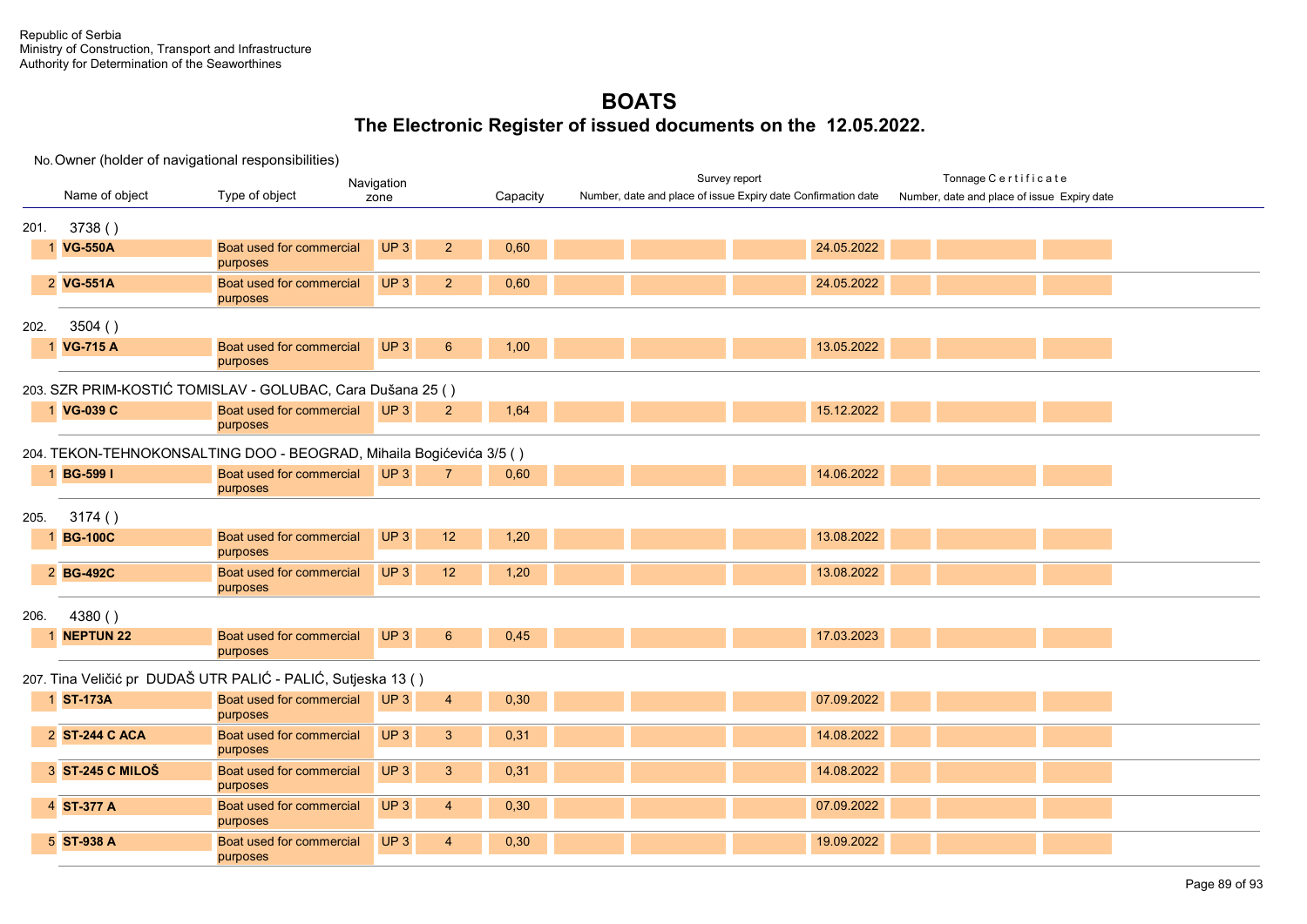| Navigation |                                                                                    |                                           |                 |                |          | Survey report                                                 |  |            |  | Tonnage Certificate                         |  |
|------------|------------------------------------------------------------------------------------|-------------------------------------------|-----------------|----------------|----------|---------------------------------------------------------------|--|------------|--|---------------------------------------------|--|
|            | Name of object                                                                     | Type of object                            | zone            |                | Capacity | Number, date and place of issue Expiry date Confirmation date |  |            |  | Number, date and place of issue Expiry date |  |
|            | 207. Tina Veličić pr DUDAŠ UTR PALIĆ - PALIĆ, Sutjeska 13 ()                       |                                           |                 |                |          |                                                               |  |            |  |                                             |  |
|            | 6 ST-939 A                                                                         | Boat used for commercial<br>purposes      | UP3             | $\overline{4}$ | 0,30     |                                                               |  | 19.09.2022 |  |                                             |  |
|            | 7 ST-940 A                                                                         | Boat used for commercial<br>purposes      | UP3             | $\overline{4}$ | 0,30     |                                                               |  | 19.09.2022 |  |                                             |  |
|            | 8 ST-942 A                                                                         | Boat used for commercial<br>purposes      | UP3             | $\overline{4}$ | 0,30     |                                                               |  | 19.09.2022 |  |                                             |  |
| 208.       | 3033()                                                                             |                                           |                 |                |          |                                                               |  |            |  |                                             |  |
|            | <b>BG-866A LJUBIĆ II</b>                                                           | Boat used for commercial<br>purposes      | UP3             | 12             | 2,50     |                                                               |  | 16.12.2022 |  |                                             |  |
| 209.       | 4390 ()                                                                            |                                           |                 |                |          |                                                               |  |            |  |                                             |  |
|            | 1 ČAMAC 8,08m MODEL<br><b>PLH808-1</b>                                             | Boat used for commercial<br>purposes      | UP <sub>3</sub> | 12             | 2,30     |                                                               |  | 13.04.2023 |  |                                             |  |
| 210.       | 4235()                                                                             |                                           |                 |                |          |                                                               |  |            |  |                                             |  |
|            | <b>SM-839 B</b>                                                                    | Boat used for commercial<br>purposes      | UP3             | 12             | 1,42     |                                                               |  | 22.05.2022 |  |                                             |  |
|            | 211. TVRĐAVA GOLUBAČKI GRAD DOO - GOLUBAC, Cara Lazara 15 ()                       |                                           |                 |                |          |                                                               |  |            |  |                                             |  |
|            | 1 VG-254C                                                                          | Boat used for commercial UP 3<br>purposes |                 | 6              | 0,70     |                                                               |  | 10.02.2023 |  | 17.02.2022-Bgd. 10.02.2023                  |  |
|            | 212. UDRUŽENJE SPASILAČKI TIM TISA - SENTA, Tančić Mihalja 18 ()                   |                                           |                 |                |          |                                                               |  |            |  |                                             |  |
|            | 1 ST-111B                                                                          | Boat used for commercial<br>purposes      | UP3             | 5              | 0,65     |                                                               |  | 24.01.2023 |  |                                             |  |
|            | 213. USTANOVA REZERVATI PRIRODE ZRENJANIN - ZRENJANIN, Vojvode Petra Bojovića 2 () |                                           |                 |                |          |                                                               |  |            |  |                                             |  |
|            | 1 TL-030B                                                                          | Boat used for commercial<br>purposes      | UP3             | 3              | 0,65     |                                                               |  | 22.11.2022 |  |                                             |  |
|            | 2 TL-031B                                                                          | Boat used for commercial<br>purposes      | UP <sub>3</sub> | $\mathbf{3}$   | 0,65     |                                                               |  | 22.11.2022 |  |                                             |  |
|            | 3 TL-169 B                                                                         | Boat used for commercial<br>purposes      | UP <sub>3</sub> | $6^{\circ}$    | 0.65     |                                                               |  | 10.09.2022 |  |                                             |  |
|            | 4 TL-450A                                                                          | Boat used for commercial<br>purposes      | UP <sub>3</sub> | $\overline{4}$ | 0,65     |                                                               |  | 10.09.2022 |  |                                             |  |
|            | 5 TL-464A                                                                          | Boat used for commercial<br>purposes      | UP <sub>3</sub> | $\overline{2}$ | 0,46     |                                                               |  | 10.09.2022 |  |                                             |  |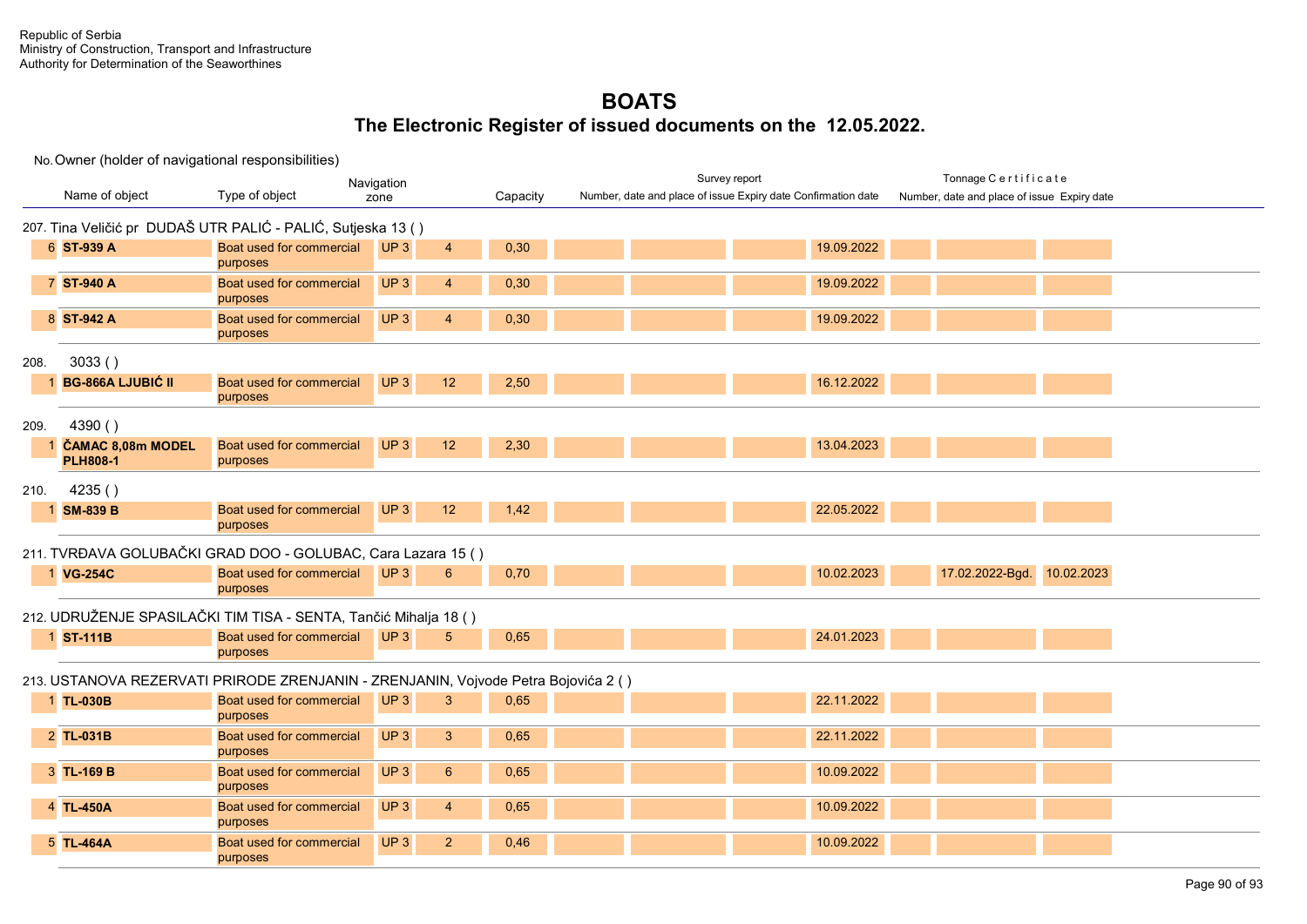| Navigation |                         |                                                                         |                 |                 |          | Survey report |  |                                                               |            | Tonnage Certificate |                                             |  |  |
|------------|-------------------------|-------------------------------------------------------------------------|-----------------|-----------------|----------|---------------|--|---------------------------------------------------------------|------------|---------------------|---------------------------------------------|--|--|
|            | Name of object          | Type of object                                                          | zone            |                 | Capacity |               |  | Number, date and place of issue Expiry date Confirmation date |            |                     | Number, date and place of issue Expiry date |  |  |
|            |                         | 214. Veslački klub "Galeb" - Zemun, Kej oslobođenja 73 ()               |                 |                 |          |               |  |                                                               |            |                     |                                             |  |  |
|            | 1 BG-936J               | Boat used for commercial<br>purposes                                    | UP3             | $\overline{4}$  | 0,40     |               |  |                                                               | 24.06.2022 |                     |                                             |  |  |
|            | 2 BG-937J               | Boat used for commercial<br>purposes                                    | UP3             | $5\phantom{.0}$ | 0,60     |               |  |                                                               | 04.06.2022 |                     |                                             |  |  |
|            |                         | 215. Viktor Harangozo PR PALIĆ YACHTING - SUBOTICA, Matka Vukovića 6 () |                 |                 |          |               |  |                                                               |            |                     |                                             |  |  |
|            | ST-149C SZELTOLO        | Boat used for commercial<br>purposes                                    | UP3             | 5 <sup>5</sup>  | 0,48     |               |  |                                                               | 06.11.2022 |                     |                                             |  |  |
| 216.       | 3461()                  |                                                                         |                 |                 |          |               |  |                                                               |            |                     |                                             |  |  |
|            | NS-067 B JOLE           | Boat used for commercial<br>purposes                                    | UP <sub>3</sub> | $\overline{2}$  | 2,73     |               |  |                                                               | 18.05.2022 |                     |                                             |  |  |
| 217.       | 4039()                  |                                                                         |                 |                 |          |               |  |                                                               |            |                     |                                             |  |  |
|            | <b>SM-357 B KAJA</b>    | Boat used for commercial<br>purposes                                    | UP3             | 12              | 1,20     |               |  |                                                               | 12.06.2022 |                     |                                             |  |  |
| 218.       | 3785()                  |                                                                         |                 |                 |          |               |  |                                                               |            |                     |                                             |  |  |
|            | <b>SM-189 B</b>         | Boat used for commercial<br>purposes                                    | UP3             | 12              | 1,00     |               |  |                                                               | 25.05.2022 |                     |                                             |  |  |
| 219.       | 3829()                  |                                                                         |                 |                 |          |               |  |                                                               |            |                     |                                             |  |  |
|            | <b>VG-786.A</b>         | Boat used for commercial<br>purposes                                    | UP <sub>3</sub> | 2 <sup>2</sup>  | 0,60     |               |  |                                                               | 06.11.2022 |                     |                                             |  |  |
| 220.       | 4071()                  |                                                                         |                 |                 |          |               |  |                                                               |            |                     |                                             |  |  |
|            | <b>AP-301A</b>          | Boat used for commercial<br>purposes                                    | UP <sub>3</sub> | $\overline{2}$  | 0,70     |               |  |                                                               | 25.10.2022 |                     |                                             |  |  |
|            | 2 AP-749A               | Boat used for commercial<br>purposes                                    | UP3             | $\overline{2}$  | 0.65     |               |  |                                                               | 18.10.2022 |                     |                                             |  |  |
|            |                         | 221. YU AGENT DOO - BEZDAN, Kanalska obala 60 ()                        |                 |                 |          |               |  |                                                               |            |                     |                                             |  |  |
|            | <b>BE-034A ANTEJ II</b> | Boat used for commercial<br>purposes                                    | UP3             | 12              | 1,10     |               |  |                                                               | 10.08.2022 |                     |                                             |  |  |
|            | 2 BE-187A ERIKA         | Boat used for commercial<br>purposes                                    | UP <sub>3</sub> | 12              | 2,30     |               |  |                                                               | 01.12.2022 |                     |                                             |  |  |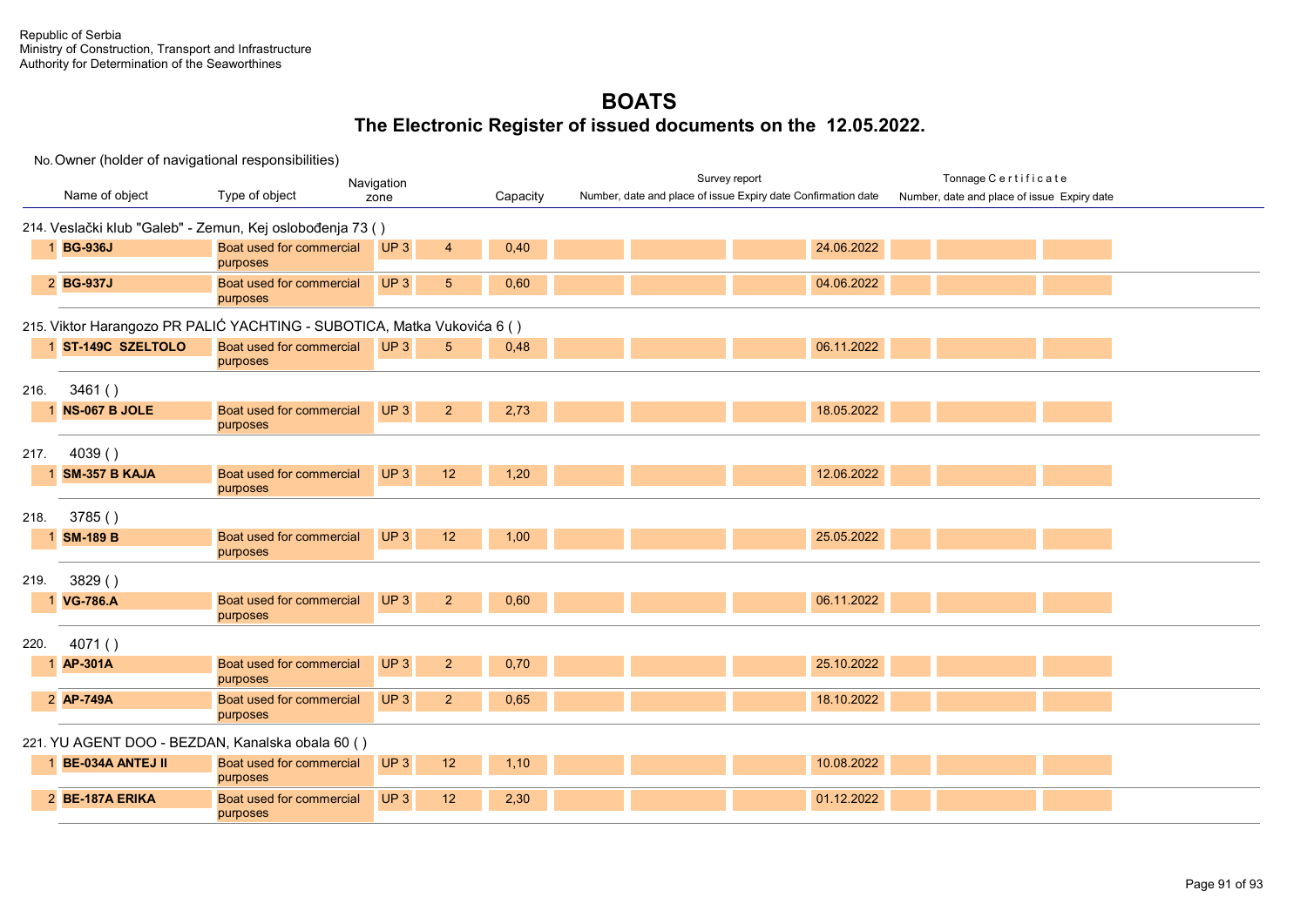No. Owner (holder of navigational responsibilities)

|      | Navigation                                                                                                                     |                                      |                                   |          | Survey report                                                 |            | Tonnage Certificate                         |  |  |  |  |  |  |  |
|------|--------------------------------------------------------------------------------------------------------------------------------|--------------------------------------|-----------------------------------|----------|---------------------------------------------------------------|------------|---------------------------------------------|--|--|--|--|--|--|--|
|      | Name of object                                                                                                                 | Type of object                       | zone                              | Capacity | Number, date and place of issue Expiry date Confirmation date |            | Number, date and place of issue Expiry date |  |  |  |  |  |  |  |
| 222. | 3499()                                                                                                                         |                                      |                                   |          |                                                               |            |                                             |  |  |  |  |  |  |  |
|      | 1 BG - 477 I                                                                                                                   | Boat used for commercial<br>purposes | UP <sub>3</sub><br>12             | 8,00     |                                                               | 13.05.2023 |                                             |  |  |  |  |  |  |  |
| 223. | 4002()                                                                                                                         |                                      |                                   |          |                                                               |            |                                             |  |  |  |  |  |  |  |
|      | 1 VG-561A                                                                                                                      | Boat used for commercial<br>purposes | UP3<br>2 <sup>2</sup>             | 0,80     |                                                               | 13.05.2022 |                                             |  |  |  |  |  |  |  |
|      | 224. Zoran Stanojević pr radnja za trgovinu i prevoz putnika unutrašnjim plovnim putevima ZOKI - VRANJE, Vojvode Putnika 17 () |                                      |                                   |          |                                                               |            |                                             |  |  |  |  |  |  |  |
|      | 1 PR-033B NARANDŽASTA Boat used for commercial                                                                                 | purposes                             | UP3<br>$\overline{4}$             | 0,30     |                                                               | 28.06.2022 |                                             |  |  |  |  |  |  |  |
|      | 2 PR-034B ŽUTA                                                                                                                 | Boat used for commercial<br>purposes | UP <sub>3</sub><br>$\overline{4}$ | 0,30     |                                                               | 28.06.2022 |                                             |  |  |  |  |  |  |  |
|      | 3 PR-035B PLAVA                                                                                                                | Boat used for commercial<br>purposes | UP <sub>3</sub><br>$\overline{4}$ | 0,30     |                                                               | 28.06.2022 |                                             |  |  |  |  |  |  |  |
|      | 4 PR-036B PLAVA 18                                                                                                             | Boat used for commercial<br>purposes | UP <sub>3</sub><br>$\overline{4}$ | 0,30     |                                                               | 28.06.2022 |                                             |  |  |  |  |  |  |  |
|      | 5 PR-037B LJUBIČASTA                                                                                                           | Boat used for commercial<br>purposes | UP <sub>3</sub><br>$\overline{4}$ | 0,30     |                                                               | 28.06.2022 |                                             |  |  |  |  |  |  |  |
|      | 6 PR-417A                                                                                                                      | Boat used for commercial<br>purposes | UP3<br>$\overline{4}$             | 0,30     |                                                               | 19.06.2022 |                                             |  |  |  |  |  |  |  |
|      | 7 PR-418A                                                                                                                      | Boat used for commercial<br>purposes | UP3<br>$\overline{4}$             | 0,30     |                                                               | 19.06.2022 |                                             |  |  |  |  |  |  |  |
|      | 8 PR-420A                                                                                                                      | Boat used for commercial<br>purposes | UP3<br>$\overline{4}$             | 0,30     |                                                               | 19.06.2022 |                                             |  |  |  |  |  |  |  |
|      | 9 PR-421A                                                                                                                      | Boat used for commercial<br>purposes | UP <sub>3</sub><br>$\overline{4}$ | 0,30     |                                                               | 19.06.2022 |                                             |  |  |  |  |  |  |  |
|      | 10 PR-422A                                                                                                                     | Boat used for commercial<br>purposes | UP <sub>3</sub><br>$\overline{4}$ | 0,30     |                                                               | 19.06.2022 |                                             |  |  |  |  |  |  |  |
| 225. | 3999()                                                                                                                         |                                      |                                   |          |                                                               |            |                                             |  |  |  |  |  |  |  |
| 1    | <b>BG-038 A</b>                                                                                                                | Boat used for commercial<br>purposes | UP3<br>12                         | 1,80     |                                                               | 12.04.2023 |                                             |  |  |  |  |  |  |  |
| 226. | 4325()                                                                                                                         |                                      |                                   |          |                                                               |            |                                             |  |  |  |  |  |  |  |
|      | <b>VG-716.A</b>                                                                                                                | Boat used for commercial<br>purposes | UP3<br>2 <sup>2</sup>             | 0,60     |                                                               | 01.07.2022 |                                             |  |  |  |  |  |  |  |

**Total number of vessels for group BOATS - 602**